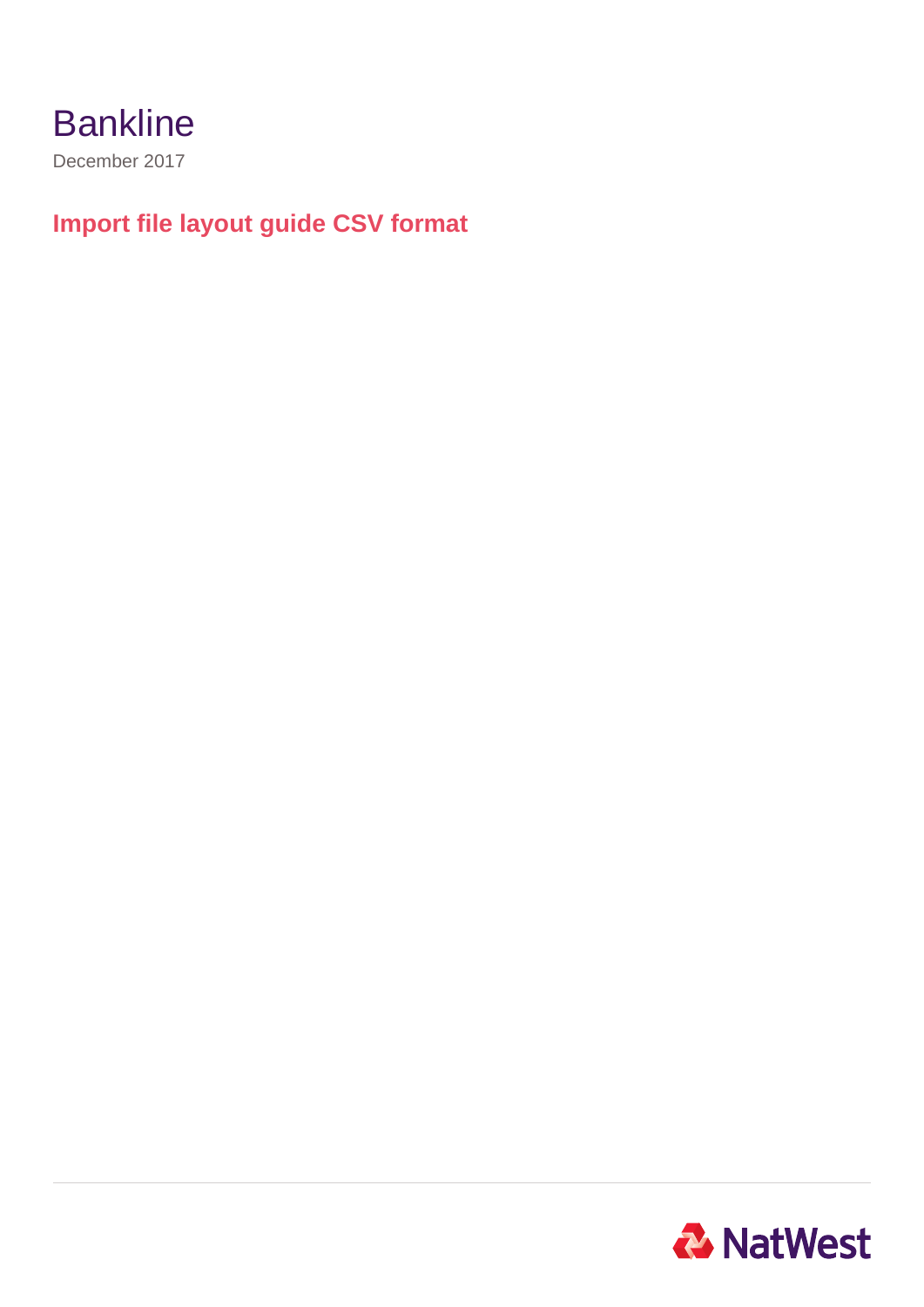## **Table of Contents**

| 1            |  |
|--------------|--|
| 1.1          |  |
| 1.2          |  |
| 1.3          |  |
| $\mathbf{2}$ |  |
| 2.1          |  |
| 2.2          |  |
| 2.3          |  |
| 2.4          |  |
| 2.5          |  |
| 2.6          |  |
| 3            |  |
| 4            |  |
| 4.1          |  |
| 4.2          |  |
| 4.3          |  |
| 4.4          |  |
| 4.5          |  |
| 4.6          |  |
| 4.7          |  |
| 4.8          |  |
| 4.9          |  |
| 4.10         |  |
| 4.11         |  |
| 5            |  |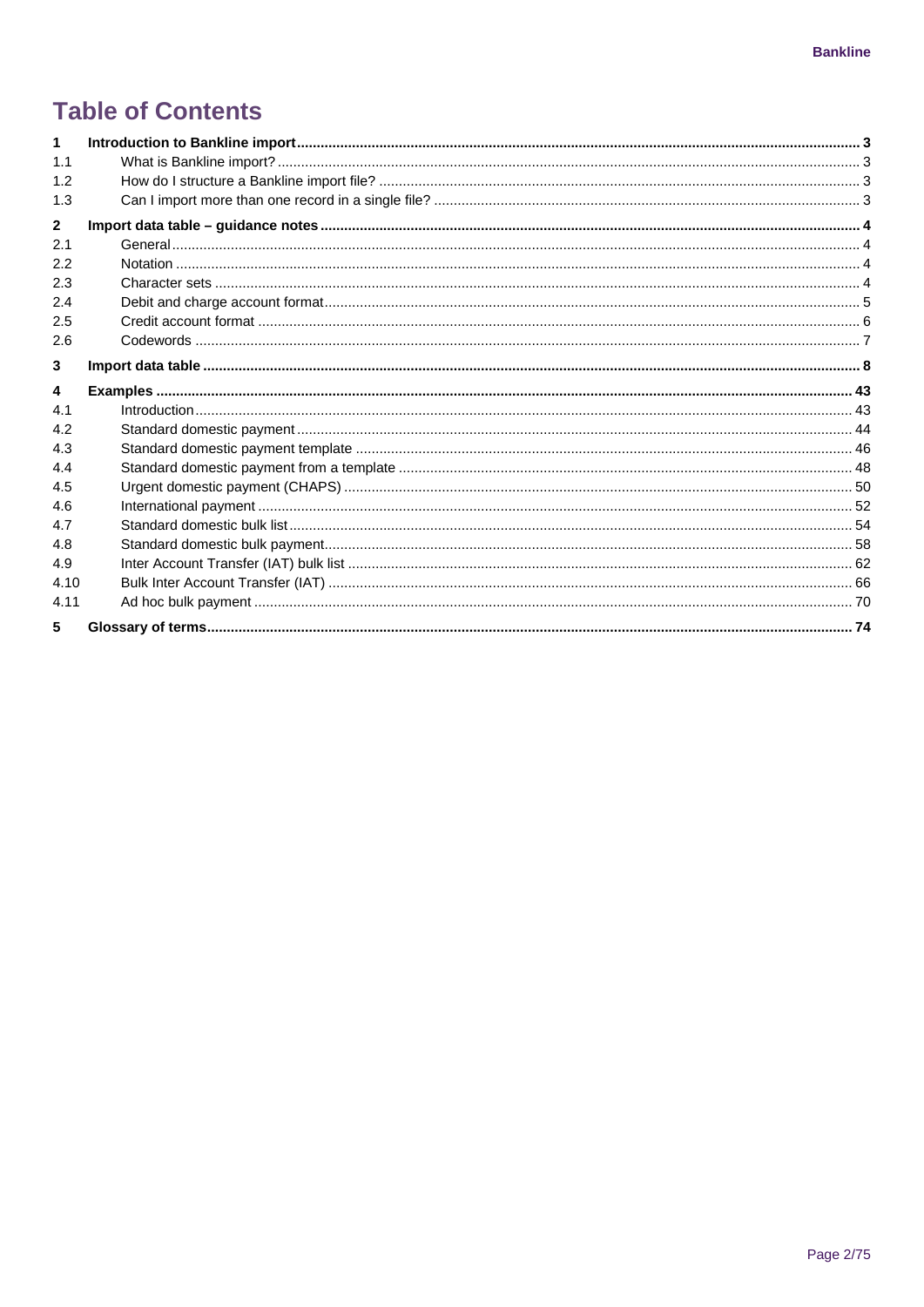## <span id="page-2-0"></span>**1 Introduction to Bankline import**

### <span id="page-2-1"></span>**1.1 What is Bankline import?**

Bankline allows your business to manage everyday banking over the internet, including domestic and international payments. Bankline import enables you to import your payment instructions from a file, rather than manually keying them. This can save you time and effort by allowing you to upload payment files straight from your accounting software.

Bankline supports the import of:

- Standard domestic payments (both one off and from an existing Bankline payment template)
- Urgent domestic payments (both one off and from an existing Bankline payment template)
- International payments (both one off and from an existing Bankline payment template)
- Sterling and currency Inter Account Transfers (both one off and from an existing Bankline payment template)
- Templates for all of the above payment types
- Standard domestic bulk payments (from an existing Bankline bulk list only)
- Standard domestic bulk lists
- Sterling bulk Inter Account Transfers (from an existing Bankline bulk list only)
- Sterling Inter Account Transfer bulk lists
- Ad hoc bulk payments (without an existing Bankline bulk list)

This user guide explains how to structure an import record for all of the supported payment types, as well as some pointers to help you get the most out of Bankline import.

### <span id="page-2-2"></span>**1.2 How do I structure a Bankline import file?**

The records in an import file must be in a Comma Separated Value (CSV) text file format.

A preceding comma before the first field is not required to define the start of the import record, and a trailing comma is not required after the final field to define the end of the import record.

Each record type has its own requirements on how it should be structured. These individual requirements are set out in the import data table.

## <span id="page-2-3"></span>**1.3 Can I import more than one record in a single file?**

Multiple records can be imported in a single import file, although there are some restrictions on the possible combinations:

- Templates cannot be mixed in a file with anything other than templates
- Payments from a template must reference an existing Bankline template
- Bulk lists cannot be mixed in a file with anything other than bulk lists
- Bulk payments/IATs must reference an existing Bankline bulk list
- There can only be one bulk payment/bulk IAT in any one file (i.e., a single debit and one or more credits).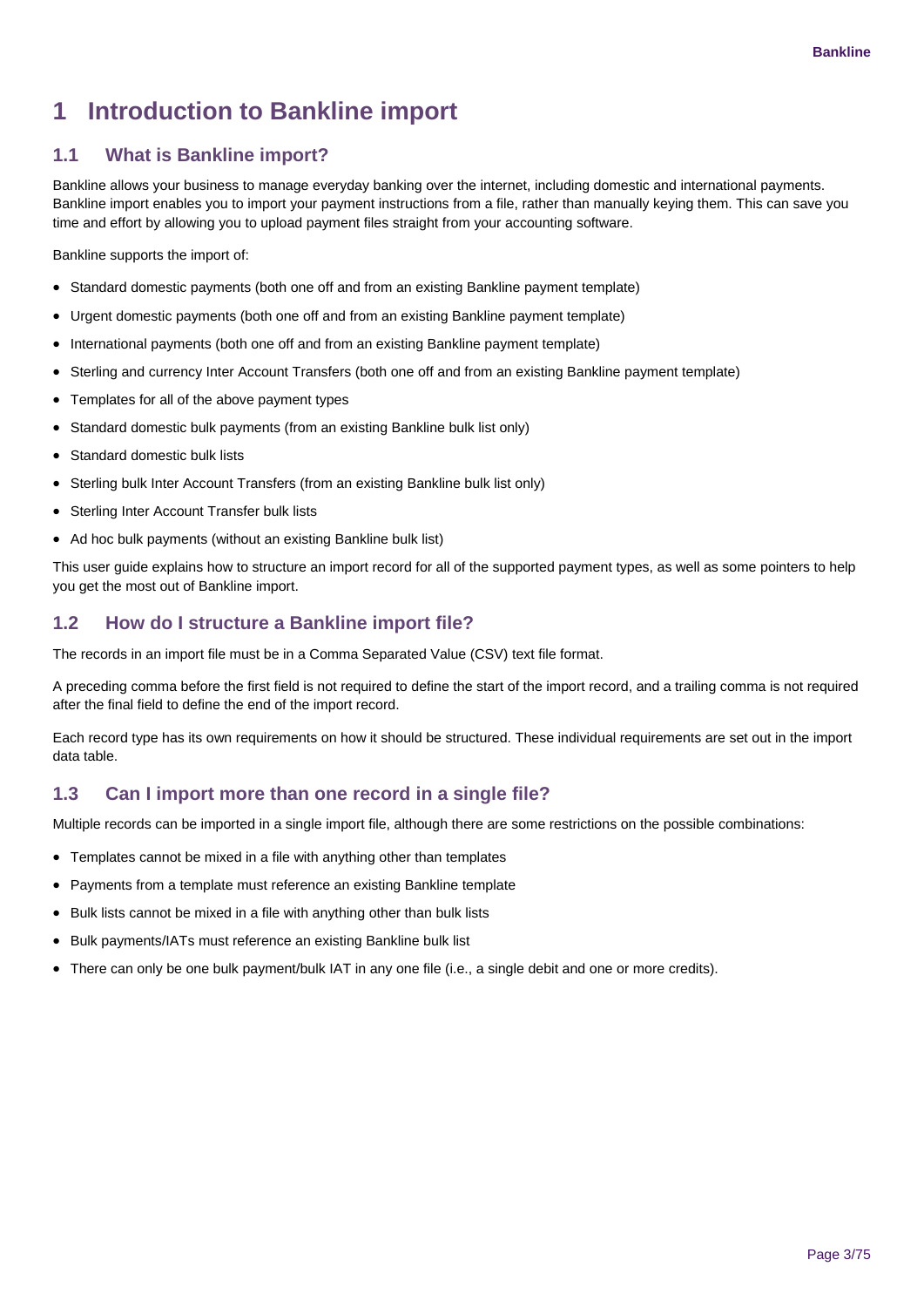## <span id="page-3-0"></span>**2 Import data table – guidance notes**

## <span id="page-3-1"></span>**2.1 General**

Unless specified, if a field is populated with a valid value it does not need to be padded to reach the full character length for the field.

Some fields in the import data table are shown as being not applicable for any of the import records. This is deliberate, with these fields having been reserved for future use.

## <span id="page-3-2"></span>**2.2 Notation**

We've used the following notations throughout the import data tables.

| <b>Scenario</b>                       | <b>Notation</b>                                                                                                                                                                                                                                              |
|---------------------------------------|--------------------------------------------------------------------------------------------------------------------------------------------------------------------------------------------------------------------------------------------------------------|
| When defining the size of a field     | • 'a' denotes that the field is alphabetic<br>'n' denotes that the field is numeric<br>• 'x' denotes that the field is alphanumeric                                                                                                                          |
| When defining the validity of a field | 'M' denotes that the field is mandatory<br>'O' denotes that the field is optional<br>$\bullet$ 'C' denotes that the field is conditional                                                                                                                     |
| When defining the payment type        | • 'Std' denotes a standard domestic payment<br>• 'Urg' denotes an urgent domestic (CHAPS) payment<br>'IAT' denotes an Inter Account Transfer<br>'Intl' denotes an international payment<br>'DR' denotes a bulk list debit<br>'CR' denotes a bulk list credit |

## <span id="page-3-3"></span>**2.3 Character sets**

For standard domestic (including bulk list) and sterling Inter Account Transfer payment types, any free format fields are limited to the following character set.

| l A | ⊪B.            |  |  |                 |           |                   | $ C D E F G H I J K L M N O P Q R S T U V $ |   |  |  |  |  | W X Y Z |  |  |
|-----|----------------|--|--|-----------------|-----------|-------------------|---------------------------------------------|---|--|--|--|--|---------|--|--|
|     | $\overline{1}$ |  |  | $2$ 3 4 5 6 7 8 | $\vert$ 9 | المتسابقة المتناو |                                             | & |  |  |  |  |         |  |  |

For urgent domestic, currency Inter Account Transfer and international payment types, any free format fields are limited to the following character set.

| A        | B |         |               |  |                             |                 |  |                         |                   |  |  |  |  | $ C D E F G H I J K L M N O P Q R S T U V W X Y Z $ |  |              |
|----------|---|---------|---------------|--|-----------------------------|-----------------|--|-------------------------|-------------------|--|--|--|--|-----------------------------------------------------|--|--------------|
| a        | b | $ c $ d | $ e $ f $ g $ |  |                             |                 |  |                         |                   |  |  |  |  | h i j k I m n o p q r s t u v w x y                 |  | $\mathsf{Z}$ |
| $\Omega$ |   |         |               |  | $2 \ 3 \ 4 \ 5 \ 6 \ 7 \ 8$ | $\vert 9 \vert$ |  | $\vert - \vert / \vert$ | $\vert 2 \vert$ : |  |  |  |  |                                                     |  |              |

The last character (blank box) in both character sets is a space.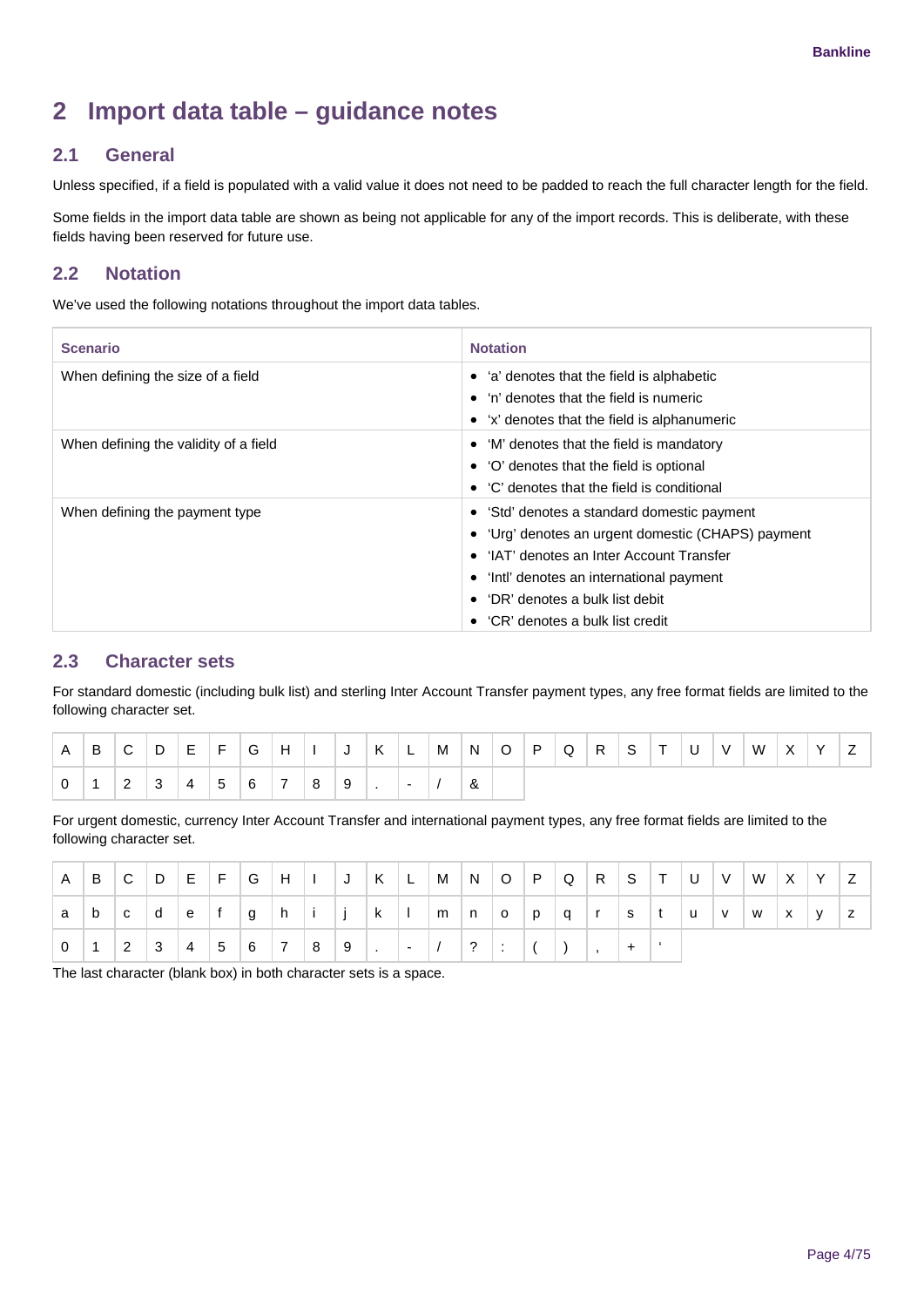## <span id="page-4-0"></span>**2.4 Debit and charge account format**

These account formatting rules apply to the debit account (as represented by the debit Account identifier in field T010) and the debit charges account (as represented by the debit charges Account identifier in field T011).

| <b>Payment type</b>                                                                                                                                                                  | <b>Formatting rules</b>                                                                                                                                                                                                                                                           |                                                                                                                                                                                                                                                  |                  |                  |                    |  |  |  |  |  |  |  |  |  |
|--------------------------------------------------------------------------------------------------------------------------------------------------------------------------------------|-----------------------------------------------------------------------------------------------------------------------------------------------------------------------------------------------------------------------------------------------------------------------------------|--------------------------------------------------------------------------------------------------------------------------------------------------------------------------------------------------------------------------------------------------|------------------|------------------|--------------------|--|--|--|--|--|--|--|--|--|
| <b>Standard Domestic payments</b><br><b>Urgent Domestic payments</b><br><b>Standard Domestic Bulk payments</b><br><b>Bulk Inter Account Transfers (IATs)</b><br>Ad hoc bulk payments |                                                                                                                                                                                                                                                                                   | For these payment types, the debit account is always a UK Sterling account. The sort<br>code and account number should be populated in field T010 in the format '6n8n'<br>i.e., a six digit sort code followed by an eight digit account number. |                  |                  |                    |  |  |  |  |  |  |  |  |  |
| <b>Inter Account Transfers</b>                                                                                                                                                       | T010 in the format '6n8n'.                                                                                                                                                                                                                                                        | For Sterling Inter Account Transfers the debit account is always a UK Sterling account.<br>For such payments the sort code and account number should be populated in field                                                                       |                  |                  |                    |  |  |  |  |  |  |  |  |  |
|                                                                                                                                                                                      |                                                                                                                                                                                                                                                                                   | For currency Inter Account Transfers the debit account may be either a UK Sterling<br>account or a NWB currency account.                                                                                                                         |                  |                  |                    |  |  |  |  |  |  |  |  |  |
|                                                                                                                                                                                      |                                                                                                                                                                                                                                                                                   | • For a UK Sterling account the sort code and account number should be populated in<br>field T010 in the format '6n8n'                                                                                                                           |                  |                  |                    |  |  |  |  |  |  |  |  |  |
| International payments                                                                                                                                                               | • For an NWB currency account the account number format should be '3n/2n/8n'<br>For these payment types the debit account may either be a UK Sterling account or an<br>NWB currency account.<br>For a UK Sterling account the sort code and account number should be populated in |                                                                                                                                                                                                                                                  |                  |                  |                    |  |  |  |  |  |  |  |  |  |
|                                                                                                                                                                                      | field T010 in the format '6n8n'.                                                                                                                                                                                                                                                  |                                                                                                                                                                                                                                                  |                  |                  |                    |  |  |  |  |  |  |  |  |  |
|                                                                                                                                                                                      |                                                                                                                                                                                                                                                                                   | For an NWB currency account the account number format should be '3n/2n/8n'.                                                                                                                                                                      |                  |                  |                    |  |  |  |  |  |  |  |  |  |
|                                                                                                                                                                                      |                                                                                                                                                                                                                                                                                   | For an IBAN, which can be used for both UK Sterling and currency accounts, the IBAN<br>should be populated in field T010 in the example format:<br>NWB: GBnnNWBK12345612345678                                                                   |                  |                  |                    |  |  |  |  |  |  |  |  |  |
|                                                                                                                                                                                      | <b>Country Code</b>                                                                                                                                                                                                                                                               | <b>Check Digits</b>                                                                                                                                                                                                                              | <b>Bank Code</b> | <b>Sort Code</b> | <b>Account No.</b> |  |  |  |  |  |  |  |  |  |
|                                                                                                                                                                                      | GB                                                                                                                                                                                                                                                                                | nn<br>(2 digit number)                                                                                                                                                                                                                           | <b>NWBK</b>      | 123456           | 12345678           |  |  |  |  |  |  |  |  |  |
|                                                                                                                                                                                      |                                                                                                                                                                                                                                                                                   | If you do not know the IBAN for the account it can be found on your bank statement,<br>and on Bankline: statement; balance; and 'Select debit account' screens.                                                                                  |                  |                  |                    |  |  |  |  |  |  |  |  |  |
|                                                                                                                                                                                      | NWB currency account format.                                                                                                                                                                                                                                                      | The debit charges account may be entered in field T011 in either UK sterling account or                                                                                                                                                          |                  |                  |                    |  |  |  |  |  |  |  |  |  |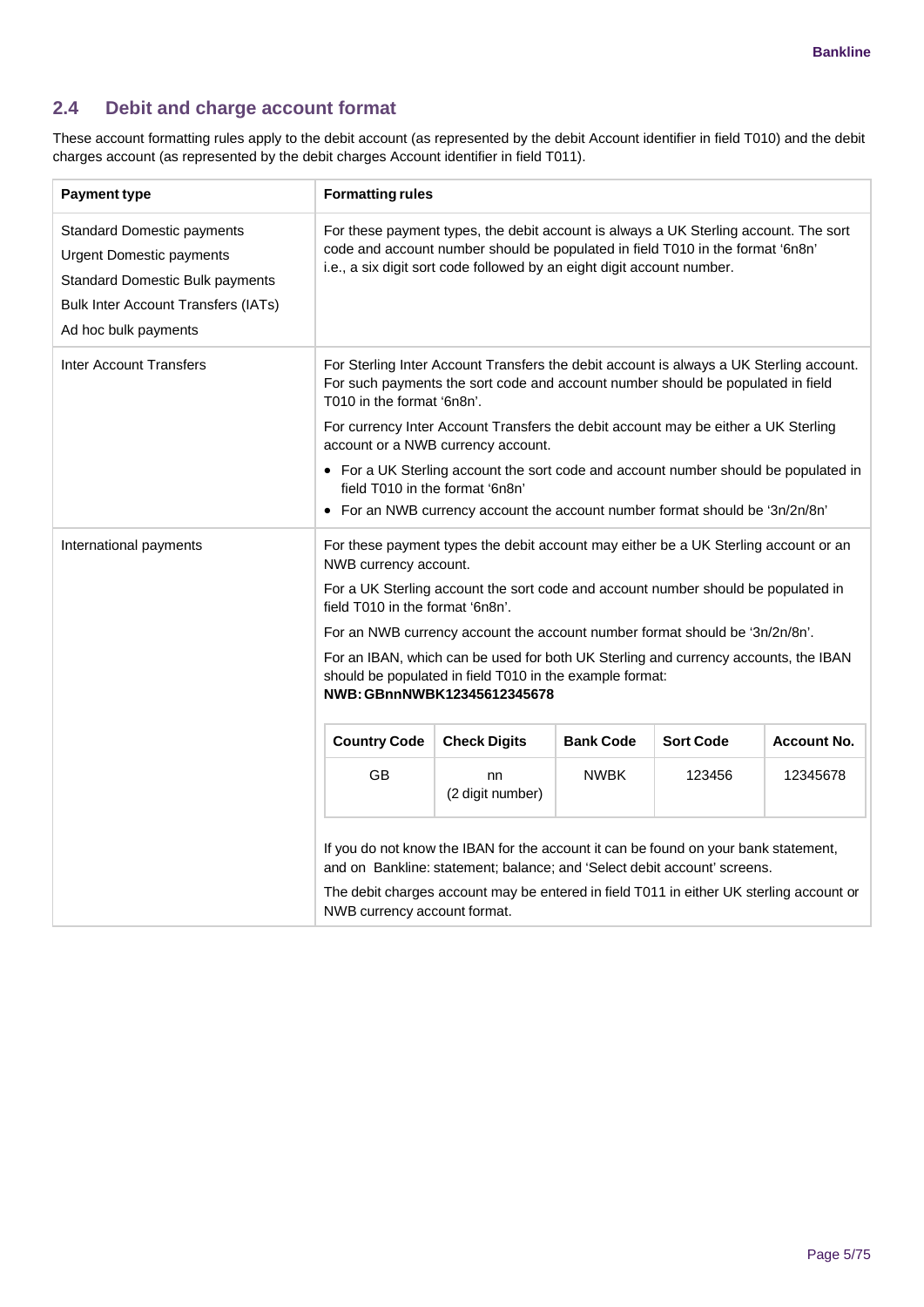### <span id="page-5-0"></span>**2.5 Credit account format**

These account formatting rules apply to the credit account (as represented by a combination of the account with Bank identifier in field T022 and the beneficiary account Number in field T028).

| <b>Payment type</b>                                                                                                                                                    | <b>Formatting rules</b>                                                                                                                                                                                                                                                                     |
|------------------------------------------------------------------------------------------------------------------------------------------------------------------------|---------------------------------------------------------------------------------------------------------------------------------------------------------------------------------------------------------------------------------------------------------------------------------------------|
| <b>Standard Domestic payments</b><br>Urgent Domestic payments<br><b>Standard Domestic Bulk payments</b><br>Bulk Inter Account Transfers (IATs)<br>Ad hoc bulk payments | For these payment types the credit account is always a UK Sterling account. The sort<br>code should be populated in field T022 (in the format '6n') and the account number in<br>field T028 (in the format '8n').                                                                           |
| <b>Inter Account Transfers</b>                                                                                                                                         | For Sterling Inter Account Transfers the credit account is always a UK Sterling<br>account. For such payments the sort code should be populated in field T022 (in the<br>format '6n') and the account number in field T028 (in the format '8n').                                            |
|                                                                                                                                                                        | For currency Inter Account Transfers the credit account may either be a UK Sterling<br>account or an RBSG currency account.                                                                                                                                                                 |
|                                                                                                                                                                        | • For a UK Sterling account the sort code should be populated in field T022 (in the<br>format '6n') and the account number should be populated in field T028 (in the<br>format '8n')                                                                                                        |
|                                                                                                                                                                        | • For an RBSG currency account field T022 should not be populated and the account<br>number should be populated in field T028 (in the format '8a3a3a' for RBS accounts<br>and format '3n/2n/8n' for NWB accounts)                                                                           |
| International payments                                                                                                                                                 | For these payment types the credit account will most commonly be a non UK account,<br>but may also be a UK Sterling or UK currency account.                                                                                                                                                 |
|                                                                                                                                                                        | In general it is recommended that wherever possible a BIC be populated in field T022<br>with a corresponding IBAN in field T028, both in a format appropriate for the<br>destination country (field T007).                                                                                  |
|                                                                                                                                                                        | For any 8 character BIC, please append this with XXX i.e., for ULSBIE2D populate as<br>ULSBIE2DXXX.                                                                                                                                                                                         |
|                                                                                                                                                                        | This is especially true for payments to Europe or other countries that support the use of<br>IBANs, where failure to adhere to this format may impact delivery timescales and<br>increase payment charges. However, alternative options are available for specifying<br>the credit account. |
|                                                                                                                                                                        | • For a UK currency account or a non UK account an NCC may be populated in field<br>T022 and an account number populated in field T028, both in a format appropriate<br>for the destination country (T008)                                                                                  |
|                                                                                                                                                                        | • If the payment routes as SEPA (see Glossary of terms) then BIC in T022 is optional<br>and, if omitted, BIC will be derived from the IBAN in T028.                                                                                                                                         |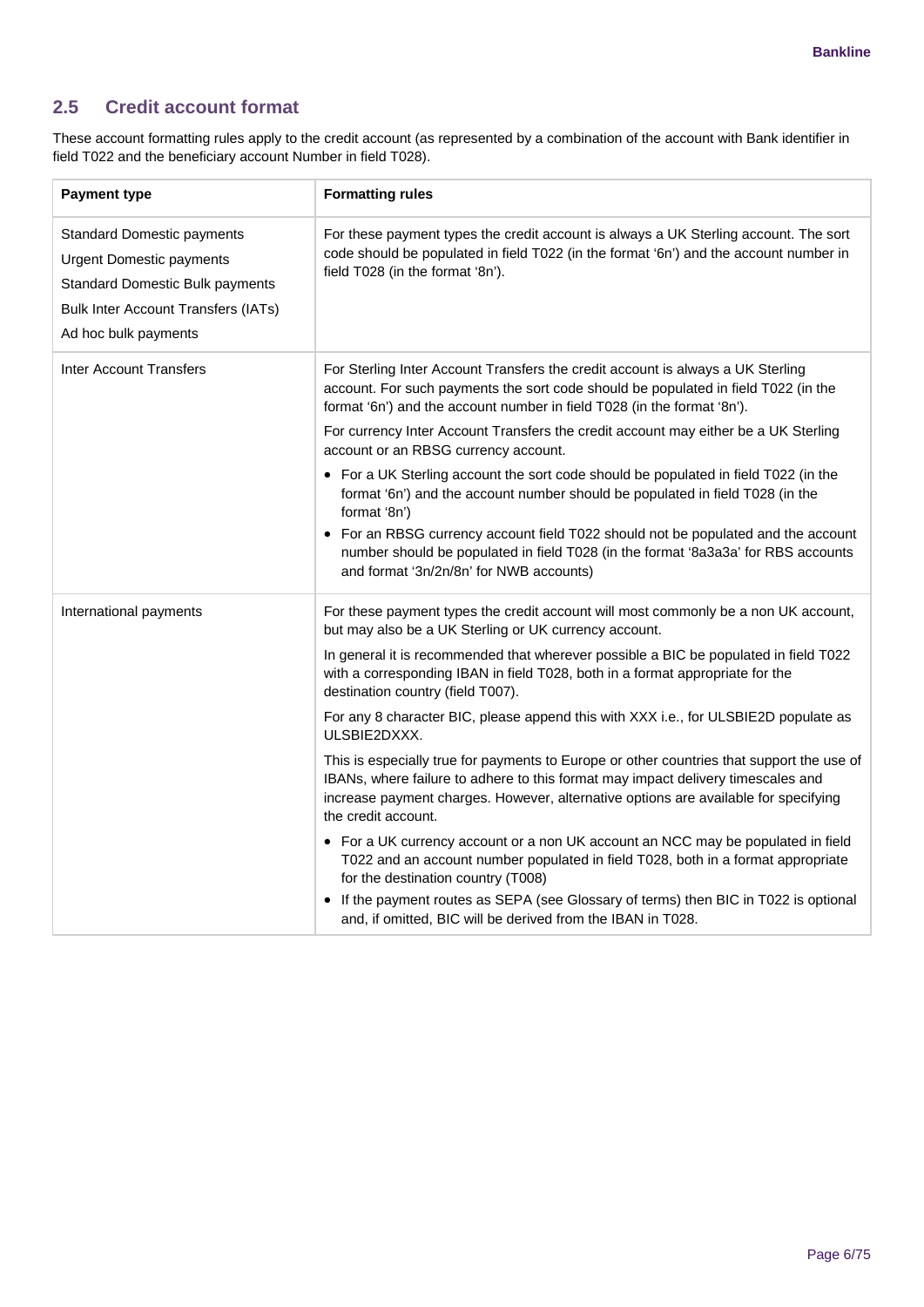## <span id="page-6-0"></span>**2.6 Codewords**

These rules apply to additional codewords (fields T048, T050, through to T066) and additional codewords text (fields T049, T051, through to T067).

Additional codewords should only be used where strictly necessary, as their use can delay the payment, prevent SEPA routing where available, and increase payment charges. Furthermore, where a codeword requires an action by the receiving bank, the codeword should only be used if the receiving bank has already agreed in advance that they will act on the codeword in question.

Finally, certain combinations of codewords are not permitted. For further information on usage of codewords please refer to the SWIFT handbook.

| Codeword    | <b>Definition</b>                                                                                                                                                      | <b>Additional text</b> |
|-------------|------------------------------------------------------------------------------------------------------------------------------------------------------------------------|------------------------|
| <b>CHQB</b> | Pay beneficiary by cheque<br>This codeword may only be used by Shipping customers, and when used the<br>beneficiary account Number (field T028) must not be populated. |                        |
| <b>CORT</b> | Settlement of a trade e.g., FX deal or securities transaction                                                                                                          |                        |
| <b>HOLD</b> | Pay on Identification<br>This codeword may only be used by Shipping customers.                                                                                         | Optional               |
| <b>INTC</b> | Intra-company payment                                                                                                                                                  |                        |
| <b>REPA</b> | Related e-payments reference                                                                                                                                           | Optional               |
| <b>SDVA</b> | Execute with Same Day Value                                                                                                                                            |                        |
| <b>PHOB</b> | Advise beneficiary by phone                                                                                                                                            | Optional               |
| <b>TELB</b> | Advise beneficiary by most efficient means                                                                                                                             | Optional               |
| <b>PHON</b> | Advise account with Institution by phone                                                                                                                               | Optional               |
| <b>TELE</b> | Advise account with Institution by most efficient means                                                                                                                | Optional               |
| <b>PHOI</b> | Advise Intermediary Institution by phone<br>When used the Intermediary Bank identifier (field T043) must be populated.                                                 | Optional               |
| <b>TELI</b> | Advise Intermediary Institution by most efficient means<br>When used the Intermediary Bank identifier (field T043) must be populated.                                  | Optional               |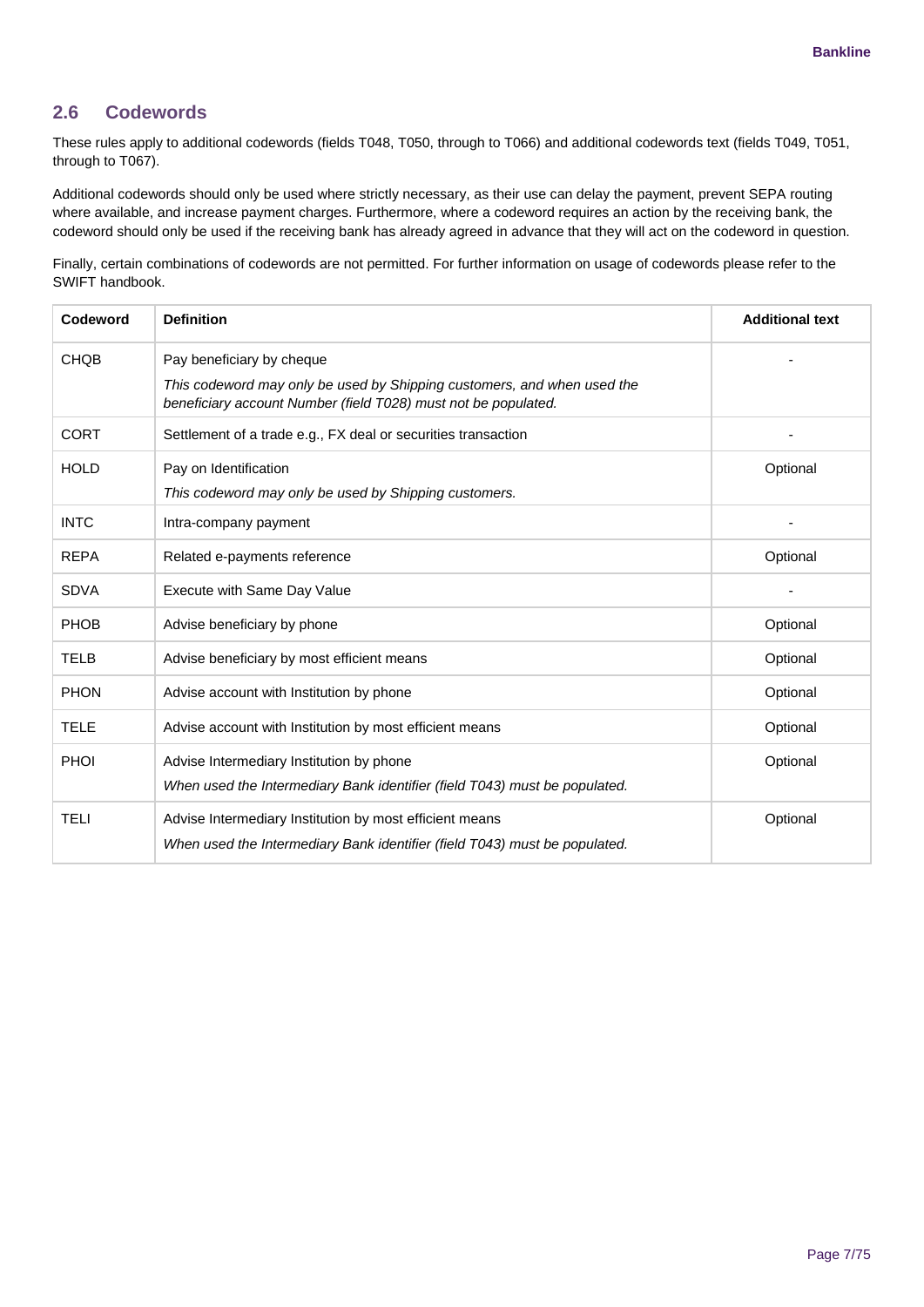## **3 Import data table**

<span id="page-7-0"></span>

| <b>Field tag</b> | <b>Field name and notes</b>                                                                                                                                                 |            |         | Payment    |         |         | <b>Payment template</b> |            |      |     | <b>Payment from template</b> |            |      |           | <b>Bulk List</b> |           | Payment/IAT<br>from Bulk<br>List |           | Ad Hoc<br><b>Bulk</b><br><b>Payment</b> |
|------------------|-----------------------------------------------------------------------------------------------------------------------------------------------------------------------------|------------|---------|------------|---------|---------|-------------------------|------------|------|-----|------------------------------|------------|------|-----------|------------------|-----------|----------------------------------|-----------|-----------------------------------------|
|                  |                                                                                                                                                                             | <b>Std</b> | Urg     | <b>IAT</b> | Intl    | Std     | Urg                     | <b>IAT</b> | Intl | Std | Urg                          | <b>IAT</b> | Intl | <b>DR</b> | <b>CR</b>        | <b>DR</b> | <b>CR</b>                        | <b>DR</b> | <b>CR</b>                               |
| H001 16x         | <b>Originating customer</b><br>identifier                                                                                                                                   |            |         |            |         |         |                         |            |      |     |                              |            |      |           |                  |           |                                  |           |                                         |
|                  | This field is reserved for<br>internal use only and should<br>not be populated.                                                                                             |            |         |            |         |         |                         |            |      |     |                              |            |      |           |                  |           |                                  |           |                                         |
| H002 50x         | Import file name<br>Identifies the name of the<br>import file.<br>This is a free format field.<br>If left blank field H002 defaults<br>to the physical import file<br>name. | O          | $\circ$ | $\circ$    | $\circ$ | $\circ$ | $\circ$                 | $\circ$    | O    | O   | O                            | O          | O    | $\circ$   | $\circ$          | $\circ$   | O                                | $\circ$   | $\circ$                                 |
| H003 $ 4x $      | <b>Bank identifier</b><br>This field is reserved for<br>internal use only and should<br>not be populated.                                                                   |            |         |            |         |         |                         |            |      |     |                              |            |      |           |                  |           |                                  |           |                                         |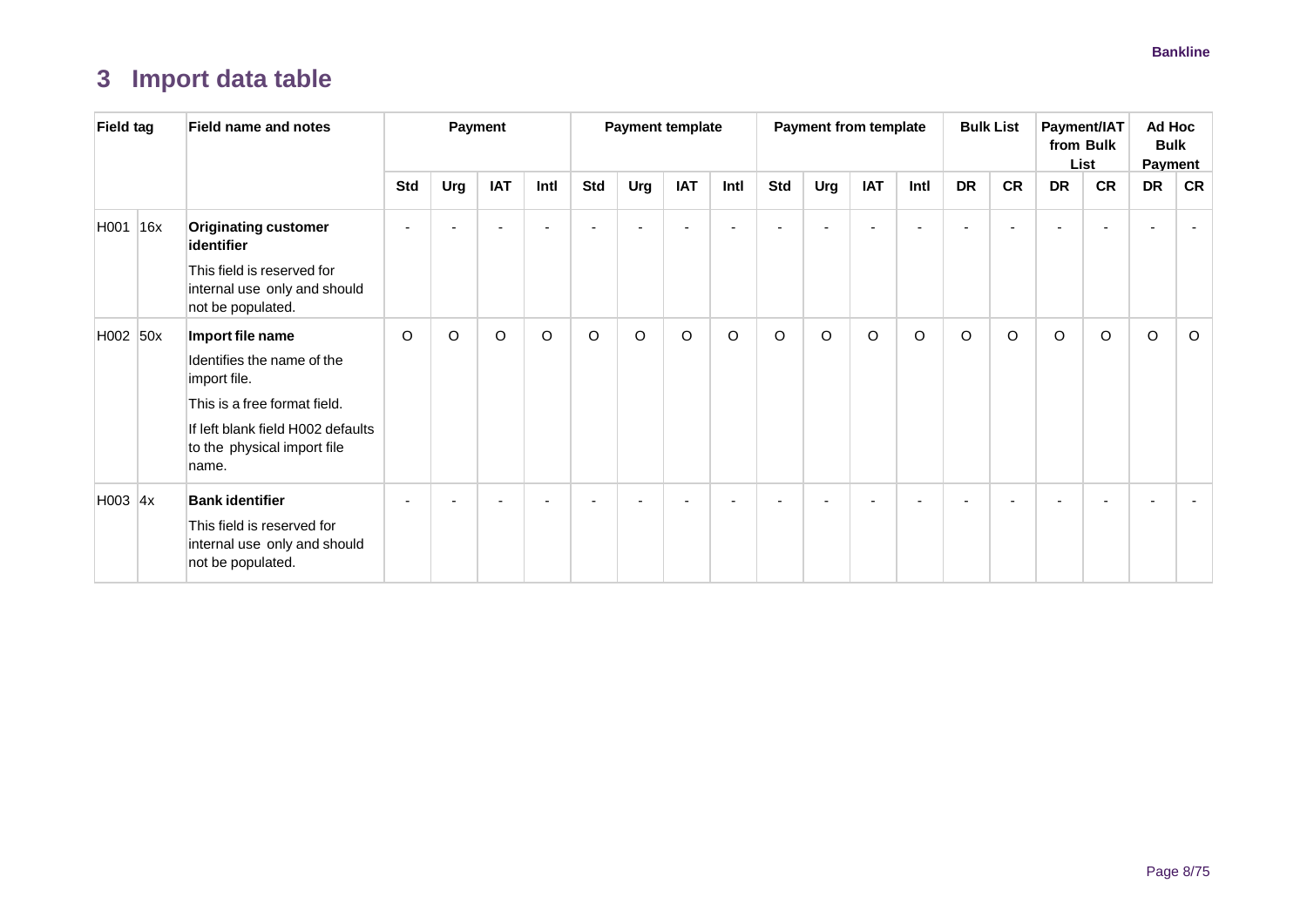| <b>Field tag</b> | <b>Field name and notes</b>                                                                                                                                                                                                                                                                                                                                                                                                                                                                                                                                                                                |            |                | Payment    |      |            |     | <b>Payment template</b> |           |            |     | <b>Payment from template</b> |      |           | <b>Bulk List</b> |           | Payment/IAT<br>from Bulk<br>List | Ad Hoc<br><b>Bulk</b><br>Payment |           |
|------------------|------------------------------------------------------------------------------------------------------------------------------------------------------------------------------------------------------------------------------------------------------------------------------------------------------------------------------------------------------------------------------------------------------------------------------------------------------------------------------------------------------------------------------------------------------------------------------------------------------------|------------|----------------|------------|------|------------|-----|-------------------------|-----------|------------|-----|------------------------------|------|-----------|------------------|-----------|----------------------------------|----------------------------------|-----------|
|                  |                                                                                                                                                                                                                                                                                                                                                                                                                                                                                                                                                                                                            | <b>Std</b> | Urg            | <b>IAT</b> | Intl | <b>Std</b> | Urg | <b>IAT</b>              | Intl      | <b>Std</b> | Urg | <b>IAT</b>                   | Intl | <b>DR</b> | <b>CR</b>        | <b>DR</b> | <b>CR</b>                        | DR                               | <b>CR</b> |
| T001 2n          | <b>Record type</b>                                                                                                                                                                                                                                                                                                                                                                                                                                                                                                                                                                                         | М          | ${\sf M}$      | M          | M    | M          | M   | M                       | ${\sf M}$ | M          | M   | ${\sf M}$                    | м    | М         | M                | M         | M                                | M                                | M         |
|                  | Identifies the underlying<br>payment type being imported.                                                                                                                                                                                                                                                                                                                                                                                                                                                                                                                                                  |            |                |            |      |            |     |                         |           |            |     |                              |      |           |                  |           |                                  |                                  |           |
|                  | Valid values are:                                                                                                                                                                                                                                                                                                                                                                                                                                                                                                                                                                                          |            |                |            |      |            |     |                         |           |            |     |                              |      |           |                  |           |                                  |                                  |           |
|                  | $\bullet$ '01' = standard domestic<br>payment                                                                                                                                                                                                                                                                                                                                                                                                                                                                                                                                                              |            |                |            |      |            |     |                         |           |            |     |                              |      |           |                  |           |                                  |                                  |           |
|                  | $\bullet$ '02' = urgent domestic<br>payment                                                                                                                                                                                                                                                                                                                                                                                                                                                                                                                                                                |            |                |            |      |            |     |                         |           |            |     |                              |      |           |                  |           |                                  |                                  |           |
|                  | $\bullet$ '03' = Inter Account<br>Transfer                                                                                                                                                                                                                                                                                                                                                                                                                                                                                                                                                                 |            |                |            |      |            |     |                         |           |            |     |                              |      |           |                  |           |                                  |                                  |           |
|                  | $\bullet$ '04' = international payment                                                                                                                                                                                                                                                                                                                                                                                                                                                                                                                                                                     |            |                |            |      |            |     |                         |           |            |     |                              |      |           |                  |           |                                  |                                  |           |
|                  | $\bullet$ '06' = bulk list debit                                                                                                                                                                                                                                                                                                                                                                                                                                                                                                                                                                           |            |                |            |      |            |     |                         |           |            |     |                              |      |           |                  |           |                                  |                                  |           |
|                  | $\bullet$ '07' = bulk list credit                                                                                                                                                                                                                                                                                                                                                                                                                                                                                                                                                                          |            |                |            |      |            |     |                         |           |            |     |                              |      |           |                  |           |                                  |                                  |           |
|                  | $\bullet$ "08" = ad hoc bulk payment<br>debit                                                                                                                                                                                                                                                                                                                                                                                                                                                                                                                                                              |            |                |            |      |            |     |                         |           |            |     |                              |      |           |                  |           |                                  |                                  |           |
|                  | $\bullet$ "09" = ad hoc bulk payment                                                                                                                                                                                                                                                                                                                                                                                                                                                                                                                                                                       |            |                |            |      |            |     |                         |           |            |     |                              |      |           |                  |           |                                  |                                  |           |
| T002 1a          | <b>Template indicator</b>                                                                                                                                                                                                                                                                                                                                                                                                                                                                                                                                                                                  |            | $\blacksquare$ |            |      | M          | М   | M                       | м         |            |     |                              |      | M         |                  |           |                                  |                                  |           |
|                  | Identifies the import of a new<br>template or bulk list.<br>The only valid value is 'T' or 'E'<br>indicating that this is a new<br>template or bulk list. The value of<br>'E' indicates that the debit account<br>may be edited when making a<br>payment, and is only allowed if<br>the corresponding payment<br>preference "Edit debit account for<br>payments from templates and<br>bulk lists" is set to "Yes".<br>If you are importing multiple<br>templates please note that the<br>value of T or E for the first<br>template will be used to set the<br>value for all templates in the same<br>file. |            |                |            |      |            |     |                         |           |            |     |                              |      |           |                  |           |                                  |                                  |           |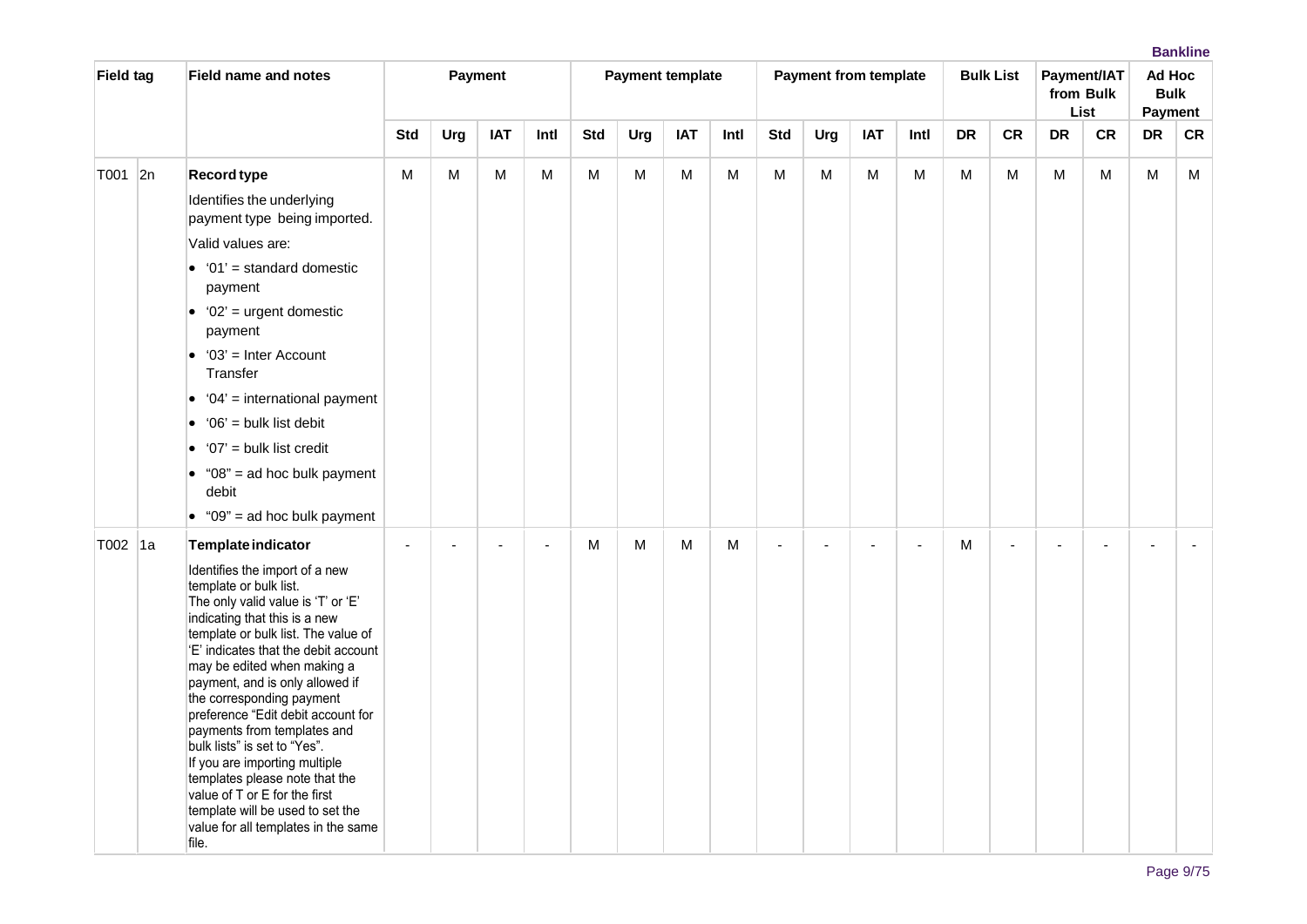| <b>Field tag</b> |     | <b>Field name and notes</b>                                                                                                                                                                                                                                                                                                                                                                           |                |                | Payment                  |        |            |     | <b>Payment template</b> |      |     | <b>Payment from template</b> |            |      |           | <b>Bulk List</b> |           | Payment/IAT<br>from Bulk<br>List | Ad Hoc<br><b>Bulk</b><br>Payment |           |
|------------------|-----|-------------------------------------------------------------------------------------------------------------------------------------------------------------------------------------------------------------------------------------------------------------------------------------------------------------------------------------------------------------------------------------------------------|----------------|----------------|--------------------------|--------|------------|-----|-------------------------|------|-----|------------------------------|------------|------|-----------|------------------|-----------|----------------------------------|----------------------------------|-----------|
|                  |     |                                                                                                                                                                                                                                                                                                                                                                                                       | <b>Std</b>     | Urg            | <b>IAT</b>               | Intl   | <b>Std</b> | Urg | <b>IAT</b>              | Intl | Std | Urg                          | <b>IAT</b> | Intl | <b>DR</b> | <b>CR</b>        | <b>DR</b> | <b>CR</b>                        | DR                               | <b>CR</b> |
| T003             | 20x | Template reference<br>Identifies the template being<br>used in the import of a new<br>template or a payment from an<br>existing template. Also<br>identifies the bulk list being<br>used in the import of a new<br>bulk list or a payment/transfer<br>from an existing bulk list.<br>This is a free format field.<br>However, the field size is<br>limited to '18x' for the bulk list<br>record type. | $\overline{a}$ | $\blacksquare$ | $\overline{\phantom{a}}$ | $\sim$ | M          | M   | M                       | M    | M   | M                            | M          | M    | M         | ٠                | M         |                                  |                                  |           |
| T004             | 1a  | <b>Confidential indicator</b><br>Identifies whether a new bulk<br>list is to be marked as<br>confidential or not.<br>Valid values are:<br>• $Y' =$ confidential<br>$\bullet$ 'N' = not confidential<br>For an Ad Hoc bulk list, if left<br>blank field T004 will default<br>to 'N'.                                                                                                                   |                |                |                          |        |            |     |                         |      |     |                              |            |      | M         |                  |           |                                  | O                                |           |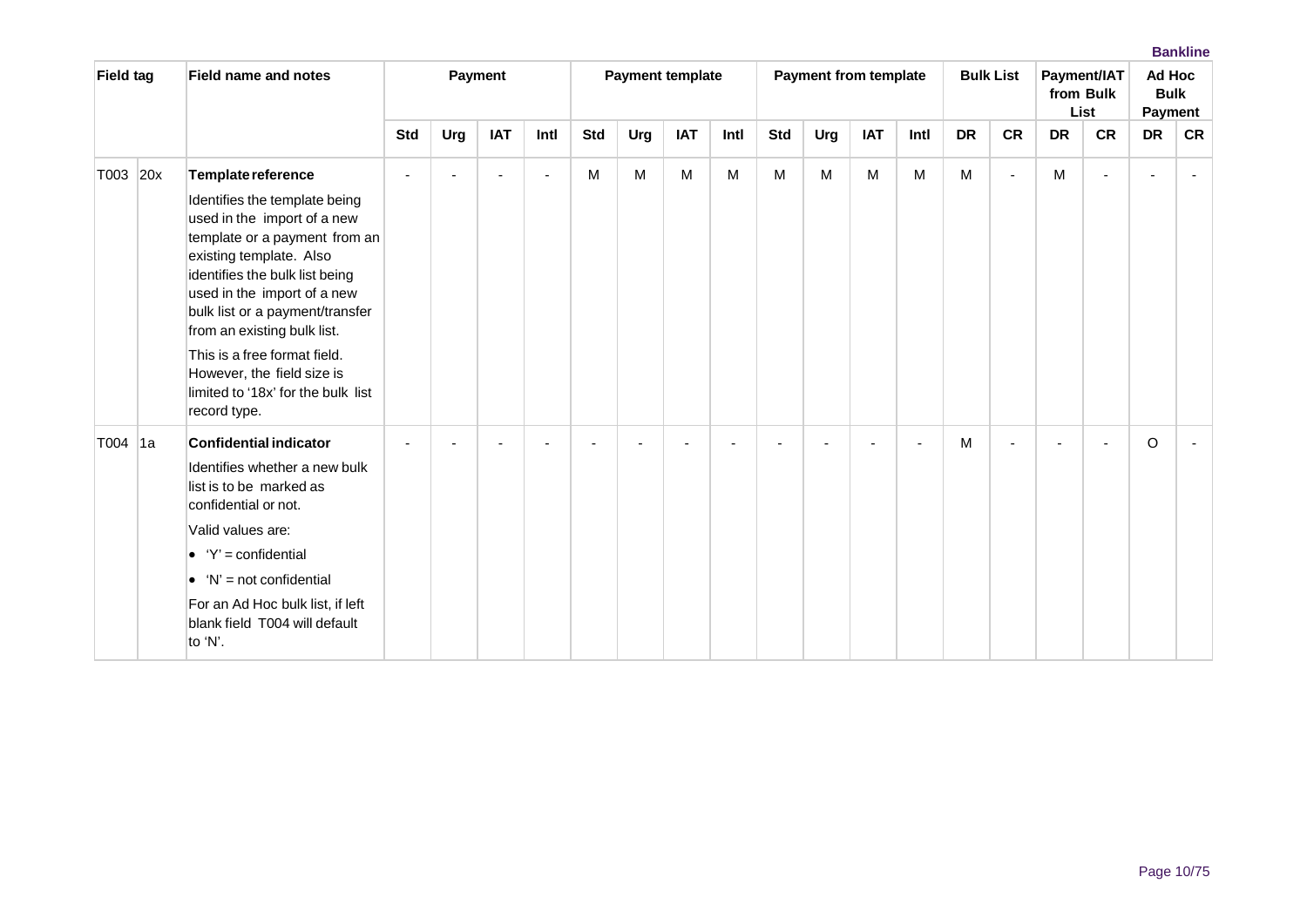| <b>Field tag</b> | Field name and notes                                                                                               |     |     | <b>Payment</b> |      |            | <b>Payment template</b> |            |      |     | <b>Payment from template</b> |            |      |                          | <b>Bulk List</b> |                          | Payment/IAT<br>from Bulk<br>List | Ad Hoc<br><b>Bulk</b><br>Payment |           |
|------------------|--------------------------------------------------------------------------------------------------------------------|-----|-----|----------------|------|------------|-------------------------|------------|------|-----|------------------------------|------------|------|--------------------------|------------------|--------------------------|----------------------------------|----------------------------------|-----------|
|                  |                                                                                                                    | Std | Urg | <b>IAT</b>     | Intl | <b>Std</b> | Urg                     | <b>IAT</b> | Intl | Std | Urg                          | <b>IAT</b> | Intl | <b>DR</b>                | <b>CR</b>        | <b>DR</b>                | <b>CR</b>                        | <b>DR</b>                        | <b>CR</b> |
| T005 25x         | <b>Beneficiary identifier</b>                                                                                      |     |     |                | -    |            |                         |            |      |     |                              |            |      | $\overline{\phantom{0}}$ | C                | $\overline{\phantom{a}}$ | C                                |                                  |           |
|                  | Identifies, in addition to the<br>beneficiary name, each<br>beneficiary on a bulk list or<br>bulk payment.         |     |     |                |      |            |                         |            |      |     |                              |            |      |                          |                  |                          |                                  |                                  |           |
|                  | This is a free format field.                                                                                       |     |     |                |      |            |                         |            |      |     |                              |            |      |                          |                  |                          |                                  |                                  |           |
|                  | This field should only be<br>populated for standard<br>domestic bulk payments and<br>standard domestic bulk lists. |     |     |                |      |            |                         |            |      |     |                              |            |      |                          |                  |                          |                                  |                                  |           |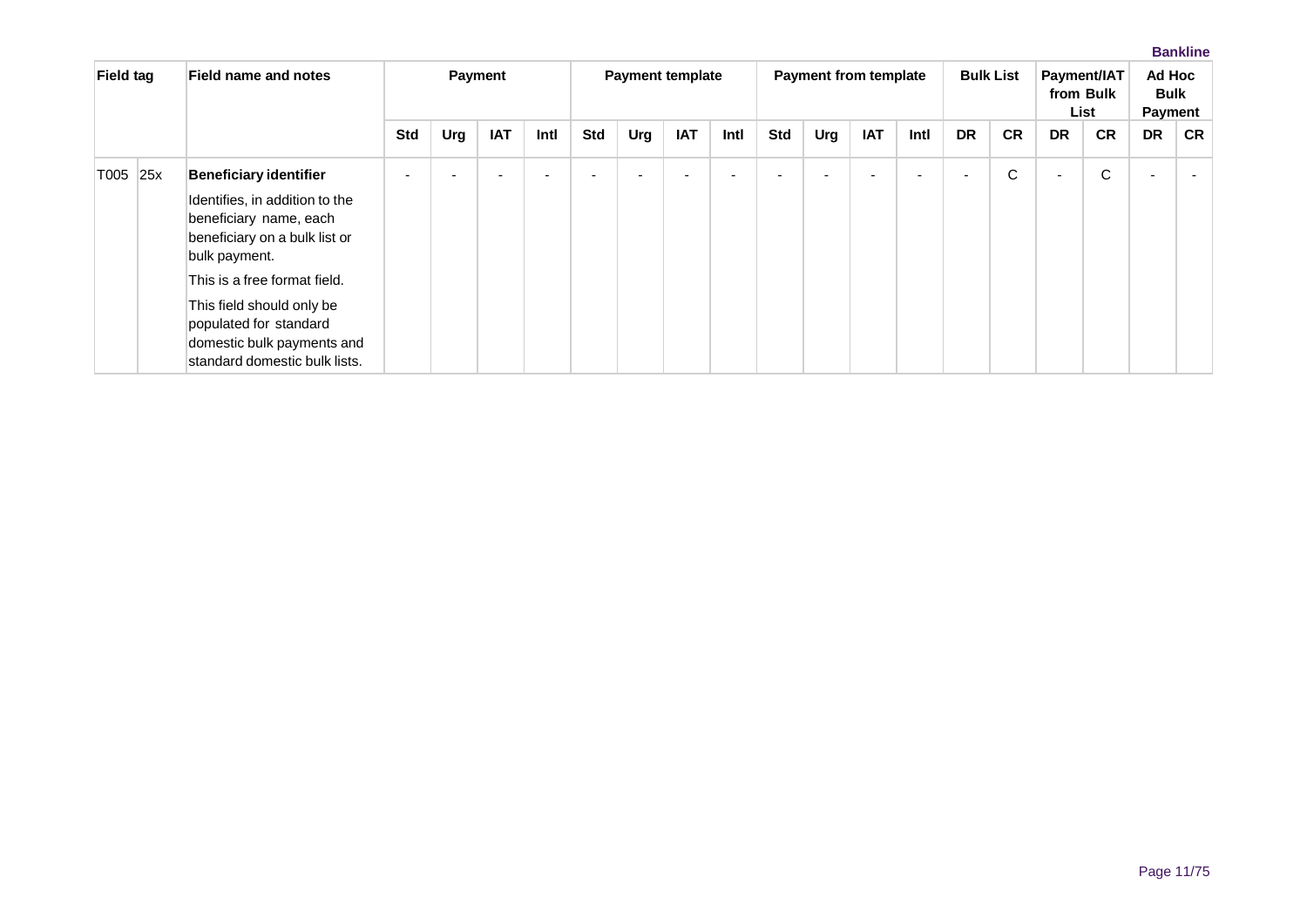| <b>Field tag</b> |     | <b>Field name and notes</b>                                                                                                                                                                                                                                    |            |     | Payment    |         |            | <b>Payment template</b> |            |      |            | <b>Payment from template</b> |            |         |           | <b>Bulk List</b> |                          | Payment/IAT<br>from Bulk<br>List | Ad Hoc<br><b>Bulk</b><br>Payment |           |
|------------------|-----|----------------------------------------------------------------------------------------------------------------------------------------------------------------------------------------------------------------------------------------------------------------|------------|-----|------------|---------|------------|-------------------------|------------|------|------------|------------------------------|------------|---------|-----------|------------------|--------------------------|----------------------------------|----------------------------------|-----------|
|                  |     |                                                                                                                                                                                                                                                                | <b>Std</b> | Urg | <b>IAT</b> | Intl    | <b>Std</b> | Urg                     | <b>IAT</b> | Intl | <b>Std</b> | Urg                          | <b>IAT</b> | Intl    | <b>DR</b> | <b>CR</b>        | <b>DR</b>                | <b>CR</b>                        | <b>DR</b>                        | <b>CR</b> |
| T006             | 18x | <b>Customer payment reference</b><br>Identifies the payment as it will<br>be known to the remitter.                                                                                                                                                            | $\circ$    | O   | O          | $\circ$ | $\Omega$   | O                       | O          | O    | $\circ$    | $\circ$                      | $\circ$    | $\circ$ | ä,        |                  | $\overline{\phantom{a}}$ | $\overline{a}$                   | O                                | $\sim$    |
|                  |     | This is a free format field.<br>However, the field size is<br>limited to '16x' on the IAT,<br>urgent domestic (CHAPS) and<br>international record types.                                                                                                       |            |     |            |         |            |                         |            |      |            |                              |            |         |           |                  |                          |                                  |                                  |           |
|                  |     | If left blank field T006 defaults<br>to:<br>• The beneficiary name and<br>address Line number 1<br>(field T030) for standard<br>domestic, urgent domestic,<br>and international record                                                                         |            |     |            |         |            |                         |            |      |            |                              |            |         |           |                  |                          |                                  |                                  |           |
|                  |     | types<br>• The credit account name as<br>held in Bankline for the<br>beneficiary account Number<br>(field T028 when read in<br>conjunction with the account<br>with Bank identifier in field<br>T022) for the IAT record<br>type<br>• For Ad Hoc Bulk Payments |            |     |            |         |            |                         |            |      |            |                              |            |         |           |                  |                          |                                  |                                  |           |
|                  |     | the first 16 characters of the<br>import file name                                                                                                                                                                                                             |            |     |            |         |            |                         |            |      |            |                              |            |         |           |                  |                          |                                  |                                  |           |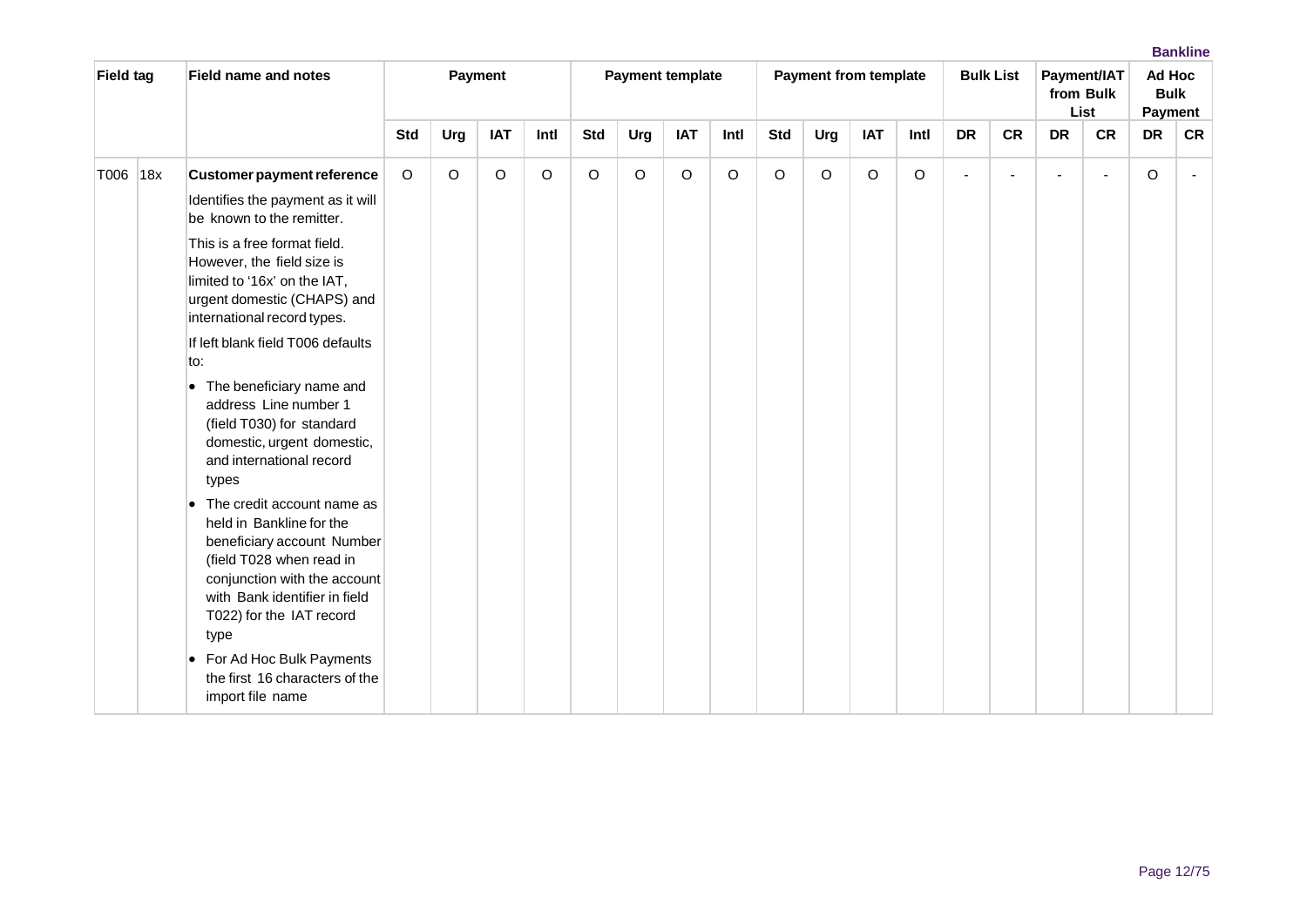| <b>Field tag</b> |             | <b>Field name and notes</b>                                                                                                                                                                                                                               |            |     | <b>Payment</b> |      |                | <b>Payment template</b>  |            |      |            | <b>Payment from template</b> |            |      |                          | <b>Bulk List</b> |           | Payment/IAT<br>from Bulk<br>List | Ad Hoc<br><b>Bulk</b><br>Payment |           |
|------------------|-------------|-----------------------------------------------------------------------------------------------------------------------------------------------------------------------------------------------------------------------------------------------------------|------------|-----|----------------|------|----------------|--------------------------|------------|------|------------|------------------------------|------------|------|--------------------------|------------------|-----------|----------------------------------|----------------------------------|-----------|
|                  |             |                                                                                                                                                                                                                                                           | <b>Std</b> | Urg | <b>IAT</b>     | Intl | <b>Std</b>     | Urg                      | <b>IAT</b> | Intl | <b>Std</b> | Urg                          | <b>IAT</b> | Intl | <b>DR</b>                | <b>CR</b>        | <b>DR</b> | <b>CR</b>                        | <b>DR</b>                        | <b>CR</b> |
| T007             | $\sqrt{2a}$ | <b>Destination country</b><br>Identifies the payment<br>destination country for those<br>payment types where the<br>destination country can be<br>other than that where the debit<br>account is held.<br>Valid value is a recognised ISO<br>country code. |            |     |                | M    | $\blacksquare$ | $\overline{\phantom{a}}$ |            | M    | -          |                              |            |      | $\overline{\phantom{0}}$ |                  | -         |                                  |                                  |           |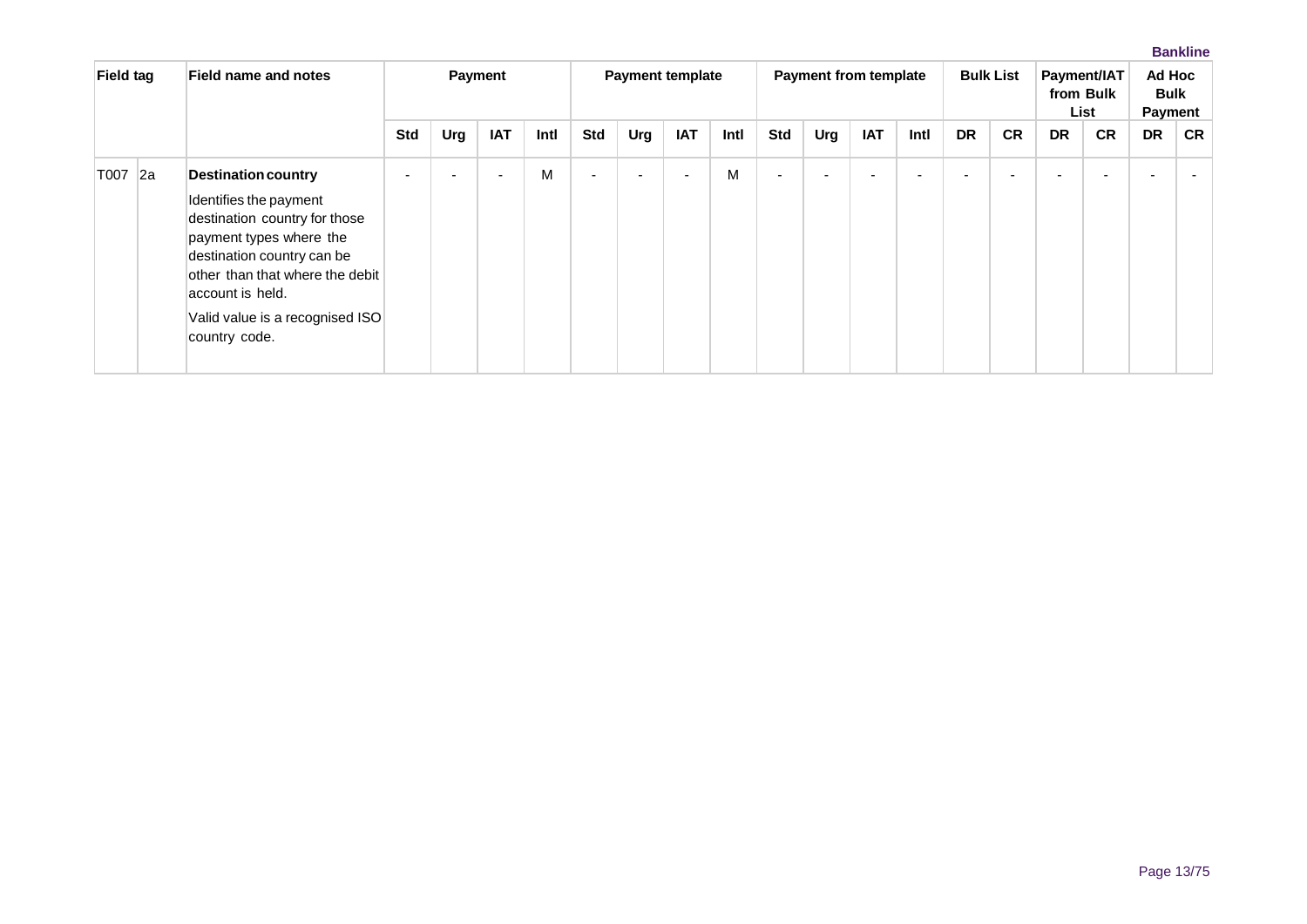| <b>Field tag</b> |     | <b>Field name and notes</b>                                                                                                                                                                                                                                                                                             |                |                          | Payment        |      |                |                          | <b>Payment template</b> |      |            |                | <b>Payment from template</b> |                |             | <b>Bulk List</b> |           | Payment/IAT<br>from Bulk<br>List | Ad Hoc<br><b>Bulk</b><br>Payment |                |
|------------------|-----|-------------------------------------------------------------------------------------------------------------------------------------------------------------------------------------------------------------------------------------------------------------------------------------------------------------------------|----------------|--------------------------|----------------|------|----------------|--------------------------|-------------------------|------|------------|----------------|------------------------------|----------------|-------------|------------------|-----------|----------------------------------|----------------------------------|----------------|
|                  |     |                                                                                                                                                                                                                                                                                                                         | <b>Std</b>     | Urg                      | <b>IAT</b>     | Intl | <b>Std</b>     | Urg                      | <b>IAT</b>              | Intl | <b>Std</b> | Urg            | <b>IAT</b>                   | Intl           | <b>DR</b>   | <b>CR</b>        | <b>DR</b> | <b>CR</b>                        | <b>DR</b>                        | <b>CR</b>      |
| T008             | ∣1a | Priority<br>Identifies, for the international<br>record type, the payment<br>priority for those record types<br>where the priority may be<br>varied.                                                                                                                                                                    | $\blacksquare$ | $\overline{\phantom{a}}$ | $\blacksquare$ | M    | $\blacksquare$ | $\overline{\phantom{a}}$ | $\blacksquare$          | M    |            | $\blacksquare$ | $\overline{\phantom{a}}$     | $\blacksquare$ | $\mathsf C$ | $\blacksquare$   | ÷         | $\overline{\phantom{a}}$         | O                                | $\blacksquare$ |
|                  |     | Not allowed for Ad Hoc bulk<br>payments.                                                                                                                                                                                                                                                                                |                |                          |                |      |                |                          |                         |      |            |                |                              |                |             |                  |           |                                  |                                  |                |
|                  |     | Valid values for the<br>international record type are:                                                                                                                                                                                                                                                                  |                |                          |                |      |                |                          |                         |      |            |                |                              |                |             |                  |           |                                  |                                  |                |
|                  |     | $\bullet$ 'U' = urgent                                                                                                                                                                                                                                                                                                  |                |                          |                |      |                |                          |                         |      |            |                |                              |                |             |                  |           |                                  |                                  |                |
|                  |     | $\bullet$ 'N' = normal                                                                                                                                                                                                                                                                                                  |                |                          |                |      |                |                          |                         |      |            |                |                              |                |             |                  |           |                                  |                                  |                |
|                  |     | Identifies, for the bulk list<br>record type, whether it is a<br>standard domestic bulk list or<br>an Inter Account Transfer bulk<br>list. For payments/IATs from a<br>bulk list, this field should not be<br>populated. The payment type<br>will be known from the 'bulk list<br>reference' supplied in field<br>T003. |                |                          |                |      |                |                          |                         |      |            |                |                              |                |             |                  |           |                                  |                                  |                |
|                  |     | Valid values are:                                                                                                                                                                                                                                                                                                       |                |                          |                |      |                |                          |                         |      |            |                |                              |                |             |                  |           |                                  |                                  |                |
|                  |     | $\bullet$ 'U' = Inter Account Transfer                                                                                                                                                                                                                                                                                  |                |                          |                |      |                |                          |                         |      |            |                |                              |                |             |                  |           |                                  |                                  |                |
|                  |     | $\bullet$ 'N' = standard domestic                                                                                                                                                                                                                                                                                       |                |                          |                |      |                |                          |                         |      |            |                |                              |                |             |                  |           |                                  |                                  |                |
|                  |     | If left blank field T008 defaults<br>to 'N'.                                                                                                                                                                                                                                                                            |                |                          |                |      |                |                          |                         |      |            |                |                              |                |             |                  |           |                                  |                                  |                |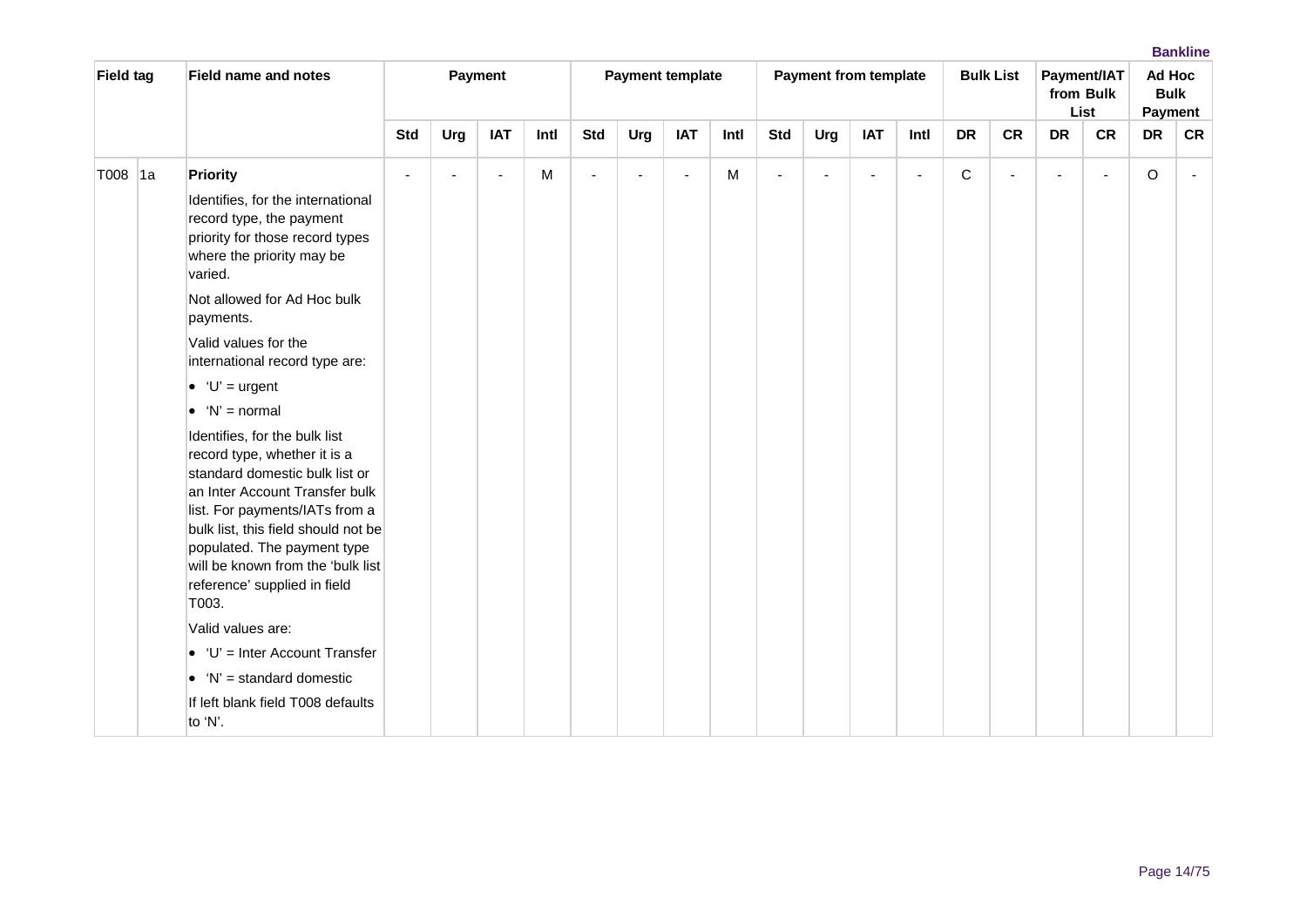| <b>Field tag</b> |     | <b>Field name and notes</b>                                                                                                                                                                                                                                             |            |                | Payment                  |         |                | <b>Payment template</b> |            |         |                | <b>Payment from template</b> |                |                          |           | <b>Bulk List</b> |           | Payment/IAT<br>from Bulk<br>List | Ad Hoc<br><b>Bulk</b> | Payment   |
|------------------|-----|-------------------------------------------------------------------------------------------------------------------------------------------------------------------------------------------------------------------------------------------------------------------------|------------|----------------|--------------------------|---------|----------------|-------------------------|------------|---------|----------------|------------------------------|----------------|--------------------------|-----------|------------------|-----------|----------------------------------|-----------------------|-----------|
|                  |     |                                                                                                                                                                                                                                                                         | <b>Std</b> | Urg            | <b>IAT</b>               | Intl    | <b>Std</b>     | Urg                     | <b>IAT</b> | Intl    | <b>Std</b>     | Urg                          | <b>IAT</b>     | Intl                     | <b>DR</b> | <b>CR</b>        | <b>DR</b> | <b>CR</b>                        | <b>DR</b>             | <b>CR</b> |
| T009 1a          |     | <b>Routing Method</b><br>Identifies any special routing<br>method requirements.                                                                                                                                                                                         | $\sim$     | $\overline{a}$ | $\overline{\phantom{a}}$ | $\circ$ | $\overline{a}$ | $\sim$                  | ÷          | $\circ$ | $\overline{a}$ | $\overline{a}$               | $\blacksquare$ | $\overline{\phantom{a}}$ | $\sim$    | ÷,               | $\sim$    |                                  |                       |           |
|                  |     | Valid values are:<br>$\bullet$ Blank = no special<br>requirements                                                                                                                                                                                                       |            |                |                          |         |                |                         |            |         |                |                              |                |                          |           |                  |           |                                  |                       |           |
|                  |     | $\bullet$ 'C' = foreign draft<br>(international record type<br>only)                                                                                                                                                                                                    |            |                |                          |         |                |                         |            |         |                |                              |                |                          |           |                  |           |                                  |                       |           |
| T010 34x         |     | Debit account identifier<br>Identifies the debit account for<br>the payment.<br>For valid values please refer to<br>section 2.4 of this document.                                                                                                                       | M          | М              | M                        | M       | M              | M                       | M          | M       | M              | м                            | M              | M                        | M         | ÷,               | M         | $\overline{a}$                   | M                     |           |
| T011             | 34x | Debit charges account<br>identifier<br>Identifies the account from<br>which any debit charges are to<br>be deducted.<br>For valid values please refer to<br>section 2.4 of this document.<br>If left blank field T011 defaults<br>to the debit account<br>(field T010). |            |                |                          | $\circ$ |                |                         |            | $\circ$ |                |                              |                | O                        |           |                  |           |                                  |                       |           |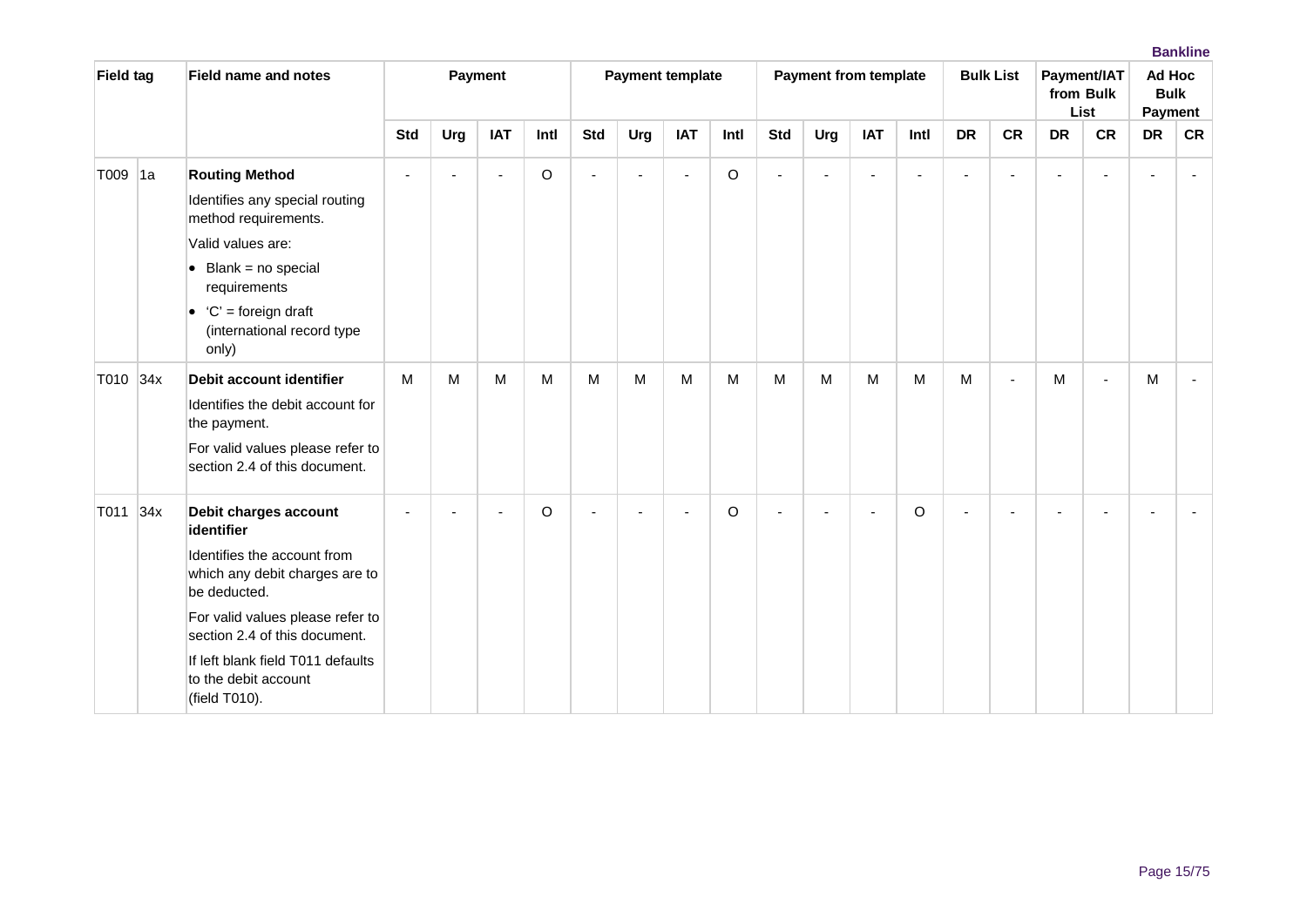| <b>Field tag</b> | <b>Field name and notes</b>                                                                                                                                                                                                                                                                    |                |                | Payment                  |      |            | <b>Payment template</b> |            |              |            | <b>Payment from template</b> |                |              |                | <b>Bulk List</b> |                          | Payment/IAT<br>from Bulk<br>List | Ad Hoc<br><b>Bulk</b><br><b>Payment</b> |           |
|------------------|------------------------------------------------------------------------------------------------------------------------------------------------------------------------------------------------------------------------------------------------------------------------------------------------|----------------|----------------|--------------------------|------|------------|-------------------------|------------|--------------|------------|------------------------------|----------------|--------------|----------------|------------------|--------------------------|----------------------------------|-----------------------------------------|-----------|
|                  |                                                                                                                                                                                                                                                                                                | <b>Std</b>     | Urg            | <b>IAT</b>               | Intl | <b>Std</b> | Urg                     | <b>IAT</b> | Intl         | <b>Std</b> | Urg                          | <b>IAT</b>     | Intl         | <b>DR</b>      | <b>CR</b>        | <b>DR</b>                | <b>CR</b>                        | <b>DR</b>                               | <b>CR</b> |
| T012 3a          | <b>Charges Code type</b>                                                                                                                                                                                                                                                                       |                | $\blacksquare$ | $\overline{\phantom{a}}$ | С    |            |                         |            | $\mathsf{C}$ |            |                              | $\overline{a}$ | $\mathsf{C}$ | $\sim$         |                  |                          |                                  |                                         |           |
|                  | Identifies who will pay what, if<br>any, charges associated with<br>the payment.                                                                                                                                                                                                               |                |                |                          |      |            |                         |            |              |            |                              |                |              |                |                  |                          |                                  |                                         |           |
|                  | Valid values are:                                                                                                                                                                                                                                                                              |                |                |                          |      |            |                         |            |              |            |                              |                |              |                |                  |                          |                                  |                                         |           |
|                  | • 'OUR' = remitter to pay all<br>charges                                                                                                                                                                                                                                                       |                |                |                          |      |            |                         |            |              |            |                              |                |              |                |                  |                          |                                  |                                         |           |
|                  | • 'BEN' = beneficiary to pay<br>all charges                                                                                                                                                                                                                                                    |                |                |                          |      |            |                         |            |              |            |                              |                |              |                |                  |                          |                                  |                                         |           |
|                  | • 'SHA' = remitter to pay debit<br>charges and beneficiary to<br>pay credit charges                                                                                                                                                                                                            |                |                |                          |      |            |                         |            |              |            |                              |                |              |                |                  |                          |                                  |                                         |           |
|                  | If left blank field T012 defaults<br>to 'SHA'.                                                                                                                                                                                                                                                 |                |                |                          |      |            |                         |            |              |            |                              |                |              |                |                  |                          |                                  |                                         |           |
|                  | If the destination country field<br>(T007) is a country in the<br>European Economic Area<br>(EEA) then field T012 must be<br>set to 'SHA', this is to ensure<br>the payment is compliant with<br><b>SEPA and Payment Services</b><br>Regulations. This applies to<br>payments in any currency. |                |                |                          |      |            |                         |            |              |            |                              |                |              |                |                  |                          |                                  |                                         |           |
| $T013$ 3a        | <b>Payment currency</b><br>Identifies the currency in which<br>the payment Amount (field<br>T014) is expressed.<br>Valid value is a recognised ISO<br>currency code.                                                                                                                           | $\blacksquare$ | $\blacksquare$ | M                        | M    | M          | M                       | M          | M            | М          | M                            | М              | M            | $\blacksquare$ |                  | $\overline{\phantom{a}}$ | M                                |                                         | M         |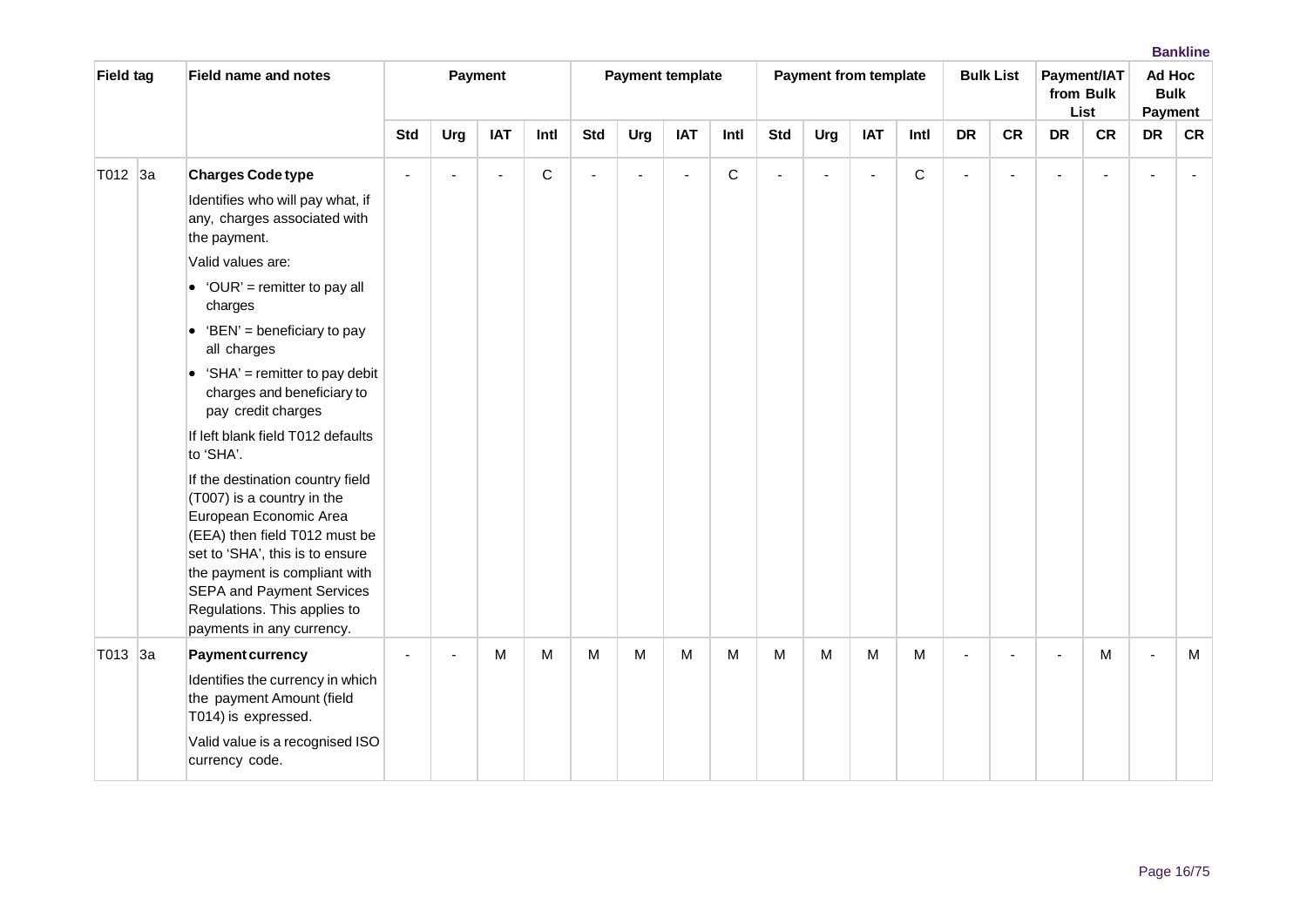| <b>Field tag</b> |     | <b>Field name and notes</b>                                                                                                                                                                                                    |                |              | Payment      |              |                | <b>Payment template</b>  |                |                          |                | <b>Payment from template</b> |              |              |                | <b>Bulk List</b> |                | Payment/IAT<br>from Bulk<br>List | Ad Hoc<br><b>Bulk</b><br><b>Payment</b> |           |
|------------------|-----|--------------------------------------------------------------------------------------------------------------------------------------------------------------------------------------------------------------------------------|----------------|--------------|--------------|--------------|----------------|--------------------------|----------------|--------------------------|----------------|------------------------------|--------------|--------------|----------------|------------------|----------------|----------------------------------|-----------------------------------------|-----------|
|                  |     |                                                                                                                                                                                                                                | <b>Std</b>     | Urg          | <b>IAT</b>   | Intl         | <b>Std</b>     | Urg                      | <b>IAT</b>     | Intl                     | <b>Std</b>     | Urg                          | <b>IAT</b>   | Intl         | <b>DR</b>      | <b>CR</b>        | <b>DR</b>      | <b>CR</b>                        | <b>DR</b>                               | <b>CR</b> |
| T014             | 15n | <b>Payment amount</b><br>Identifies the amount of the<br>payment as expressed in the<br>payment currency (field T013).                                                                                                         | M              | M            | M            | ${\sf M}$    | ä,             | $\blacksquare$           | $\blacksquare$ | ä,                       | M              | M                            | M            | M            | $\blacksquare$ | L,               | $\blacksquare$ | M                                | $\sim$                                  | M         |
|                  |     | Valid value is an amount in the<br>format 12n.2n where the<br>number of decimal places may<br>be constrained by the local<br>rules for the payment currency<br>(field T013).                                                   |                |              |              |              |                |                          |                |                          |                |                              |              |              |                |                  |                |                                  |                                         |           |
| T015 Date        |     | <b>Execution date</b>                                                                                                                                                                                                          | $\blacksquare$ | $\mathsf{C}$ | $\mathsf{C}$ | $\mathsf{C}$ | $\blacksquare$ | $\overline{\phantom{a}}$ | $\overline{a}$ | $\overline{\phantom{a}}$ | $\blacksquare$ | $\mathsf{C}$                 | $\mathsf{C}$ | $\mathsf{C}$ | $\blacksquare$ | ä,               | $\mathsf{C}$   | $\blacksquare$                   | $\overline{\phantom{a}}$                |           |
|                  |     | Identifies the date on which the<br>payment is to be initiated.                                                                                                                                                                |                |              |              |              |                |                          |                |                          |                |                              |              |              |                |                  |                |                                  |                                         |           |
|                  |     | Valid value is a date in the<br>format ddmmyyyy.                                                                                                                                                                               |                |              |              |              |                |                          |                |                          |                |                              |              |              |                |                  |                |                                  |                                         |           |
|                  |     | For the bulk list record type this<br>should only be populated for<br>Inter Account bulk payments.                                                                                                                             |                |              |              |              |                |                          |                |                          |                |                              |              |              |                |                  |                |                                  |                                         |           |
| T016 Date        |     | Date payment to arrive<br>(credit date)                                                                                                                                                                                        | M              | C            | $\mathsf C$  | $\mathbf C$  | Ē,             | $\overline{\phantom{a}}$ |                | ÷,                       | M              | $\mathsf{C}$                 | $\mathsf C$  | $\mathsf{C}$ | $\blacksquare$ | ÷,               | $\mathsf{C}$   |                                  | M                                       |           |
|                  |     | Identifies the date on which the<br>funds are to be received by the<br>beneficiary bank. Although not<br>guaranteed this will normally<br>be the same date on which the<br>funds will be made available to<br>the beneficiary. |                |              |              |              |                |                          |                |                          |                |                              |              |              |                |                  |                |                                  |                                         |           |
|                  |     | Valid value is a date in the<br>format ddmmyyyy.                                                                                                                                                                               |                |              |              |              |                |                          |                |                          |                |                              |              |              |                |                  |                |                                  |                                         |           |
|                  |     | For the bulk list record type this<br>should only be populated for<br>standard domestic bulk<br>payments.                                                                                                                      |                |              |              |              |                |                          |                |                          |                |                              |              |              |                |                  |                |                                  |                                         |           |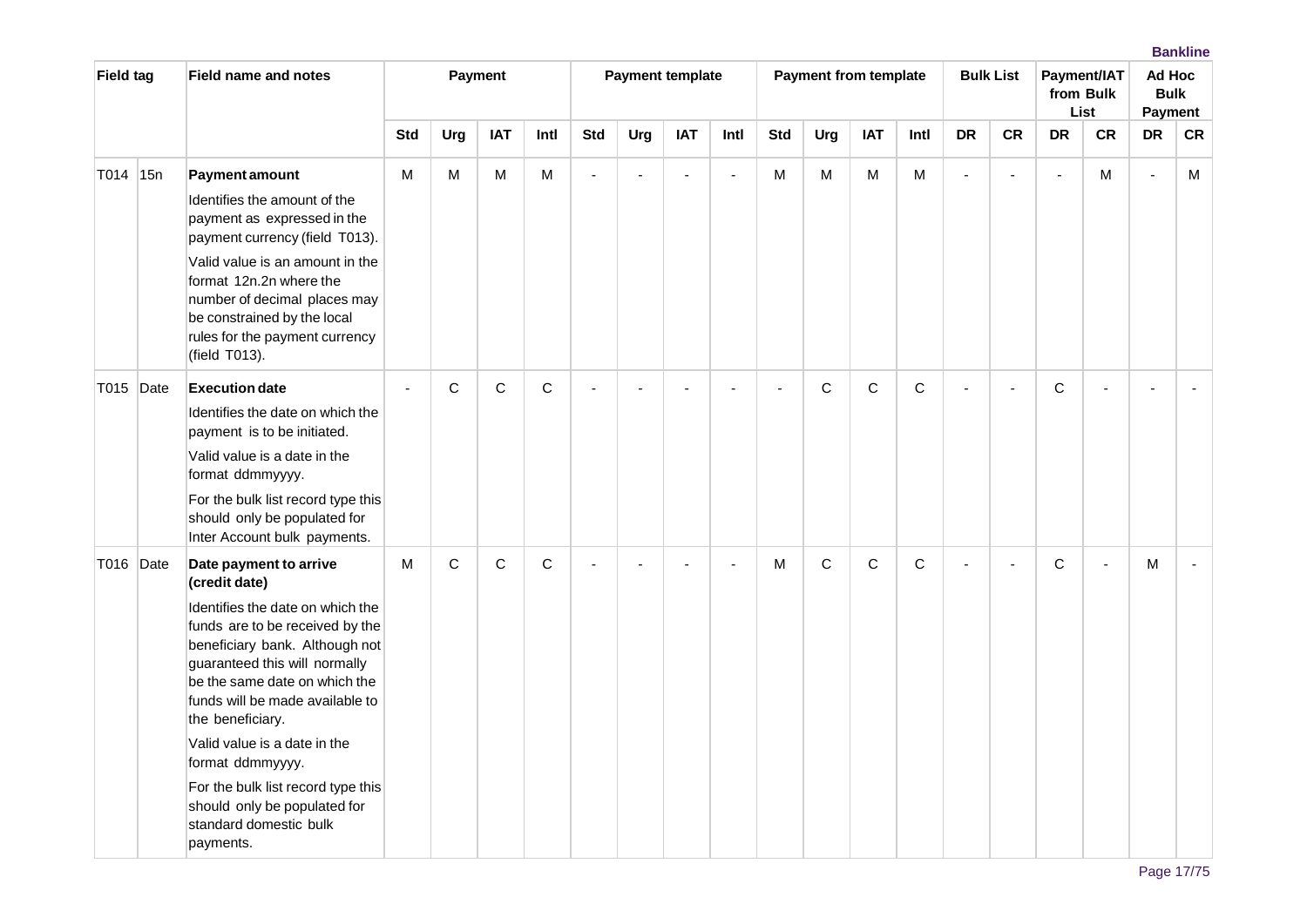| <b>Field tag</b> |     | <b>Field name and notes</b>                                                                                                               |                |             | Payment    |                |            | <b>Payment template</b> |                |      |                |             | <b>Payment from template</b> |             |                | <b>Bulk List</b> |           | Payment/IAT<br>from Bulk<br>List | Ad Hoc<br><b>Bulk</b><br>Payment |           |
|------------------|-----|-------------------------------------------------------------------------------------------------------------------------------------------|----------------|-------------|------------|----------------|------------|-------------------------|----------------|------|----------------|-------------|------------------------------|-------------|----------------|------------------|-----------|----------------------------------|----------------------------------|-----------|
|                  |     |                                                                                                                                           | <b>Std</b>     | Urg         | <b>IAT</b> | Intl           | <b>Std</b> | Urg                     | <b>IAT</b>     | Intl | <b>Std</b>     | Urg         | <b>IAT</b>                   | Intl        | <b>DR</b>      | <b>CR</b>        | <b>DR</b> | <b>CR</b>                        | <b>DR</b>                        | <b>CR</b> |
| T017             | 16x | Ordering Institution identifier                                                                                                           | $\overline{a}$ | $\mathsf C$ | $\sim$     | $\mathsf C$    | L.         | $\mathsf C$             | $\overline{a}$ | C    | $\overline{a}$ | $\mathsf C$ | $\overline{a}$               | $\mathsf C$ | $\overline{a}$ |                  |           |                                  |                                  |           |
|                  |     | Identifies the ordering<br>institution.                                                                                                   |                |             |            |                |            |                         |                |      |                |             |                              |             |                |                  |           |                                  |                                  |           |
|                  |     | This field should only be<br>populated by financial<br>institutions, and in such cases it<br>must be populated with:                      |                |             |            |                |            |                         |                |      |                |             |                              |             |                |                  |           |                                  |                                  |           |
|                  |     | • A valid BIC wherever<br>possible (otherwise delivery<br>times and payment charges<br>can be impacted), or                               |                |             |            |                |            |                         |                |      |                |             |                              |             |                |                  |           |                                  |                                  |           |
|                  |     | A valid sort code, or<br>$\bullet$                                                                                                        |                |             |            |                |            |                         |                |      |                |             |                              |             |                |                  |           |                                  |                                  |           |
|                  |     | • For non-UK financial<br>institutions a National<br>Clearing Code, with the two<br>character country code as<br>prefix, may be used      |                |             |            |                |            |                         |                |      |                |             |                              |             |                |                  |           |                                  |                                  |           |
| T018 35x         |     | <b>Ordering Institution name</b><br>and address Line number 1                                                                             |                |             |            |                |            |                         |                |      |                |             |                              |             |                |                  |           |                                  |                                  |           |
|                  |     | This field is reserved for future<br>use and should not be<br>populated.                                                                  |                |             |            |                |            |                         |                |      |                |             |                              |             |                |                  |           |                                  |                                  |           |
| T019 35x         |     | <b>Ordering Institution name</b><br>and address Line number 2                                                                             |                |             |            |                |            |                         |                |      |                |             |                              |             |                |                  |           |                                  |                                  |           |
|                  |     | This field is reserved for future<br>use and should not be<br>populated.                                                                  |                |             |            |                |            |                         |                |      |                |             |                              |             |                |                  |           |                                  |                                  |           |
| T020             | 35x | <b>Ordering Institution name</b><br>and address Line number 3<br>This field is reserved for future<br>use and should not be<br>populated. |                |             |            | $\blacksquare$ |            |                         |                |      | $\blacksquare$ |             | $\overline{\phantom{a}}$     |             | ÷              |                  |           |                                  |                                  |           |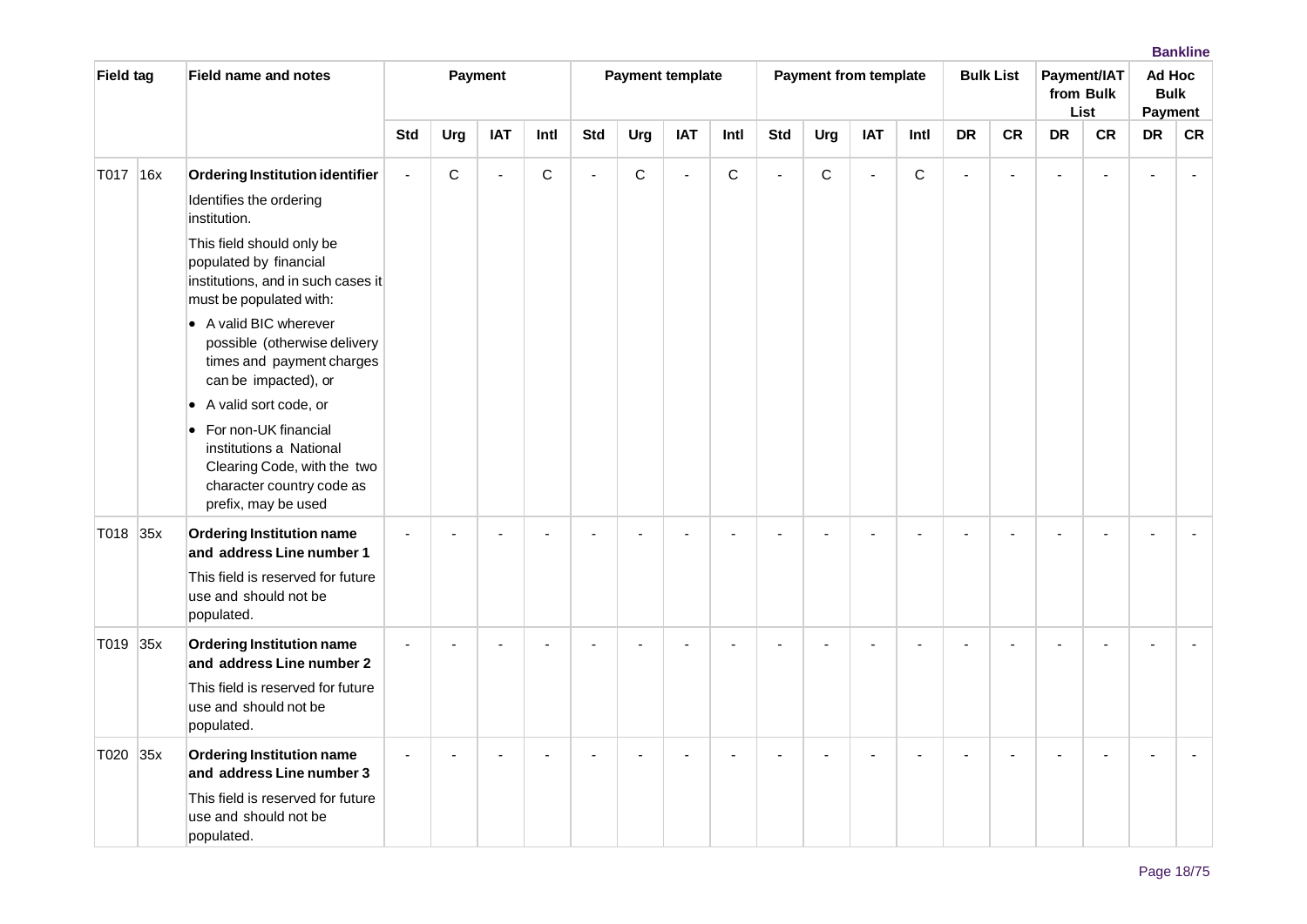| <b>Field tag</b> |     | <b>Field name and notes</b>                                                                                                                                                             |     |     | Payment    |      |            | <b>Payment template</b> |            |      |            | <b>Payment from template</b> |                          |                          |                | <b>Bulk List</b> |                          | Payment/IAT<br>from Bulk<br>List | Ad Hoc<br><b>Bulk</b><br>Payment |           |
|------------------|-----|-----------------------------------------------------------------------------------------------------------------------------------------------------------------------------------------|-----|-----|------------|------|------------|-------------------------|------------|------|------------|------------------------------|--------------------------|--------------------------|----------------|------------------|--------------------------|----------------------------------|----------------------------------|-----------|
|                  |     |                                                                                                                                                                                         | Std | Urg | <b>IAT</b> | Intl | <b>Std</b> | Urg                     | <b>IAT</b> | Intl | <b>Std</b> | Urg                          | <b>IAT</b>               | Intl                     | <b>DR</b>      | <b>CR</b>        | <b>DR</b>                | <b>CR</b>                        | <b>DR</b>                        | <b>CR</b> |
| T021             | 35x | <b>Ordering Institution name</b><br>and address Line number 4<br>This field is reserved for future<br>use and should not be<br>populated.                                               |     |     |            | ä,   |            | ÷,                      |            |      |            |                              | $\overline{\phantom{a}}$ |                          | ÷,             |                  | $\overline{\phantom{a}}$ |                                  |                                  |           |
| T022 16x         |     | <b>Account with bank identifier</b><br>Identifies the account holding<br>institution at which the<br>beneficiary account in field<br>T028 is held.                                      | м   | м   | C          | C    | м          | M                       | C          | C    |            | ٠                            | $\overline{a}$           | $\overline{\phantom{a}}$ | $\blacksquare$ | м                | ÷,                       | м                                | $\overline{a}$                   | м         |
|                  |     | For valid values and conditions<br>applying to this field please<br>refer section 2.5 of this<br>document.                                                                              |     |     |            |      |            |                         |            |      |            |                              |                          |                          |                |                  |                          |                                  |                                  |           |
|                  |     | If field T043 is completed<br>(intermediary Institution), then<br>this field becomes mandatory.                                                                                         |     |     |            |      |            |                         |            |      |            |                              |                          |                          |                |                  |                          |                                  |                                  |           |
|                  |     | The T022 Account with bank<br>identifier field is optional for<br>International Payments routed<br>as SEPA payments. To qualify<br>as a SEPA payment the<br>following conditions apply: |     |     |            |      |            |                         |            |      |            |                              |                          |                          |                |                  |                          |                                  |                                  |           |
|                  |     | 1. Destination country (T007)<br>is set to a SEPA country                                                                                                                               |     |     |            |      |            |                         |            |      |            |                              |                          |                          |                |                  |                          |                                  |                                  |           |
|                  |     | 2. Payment priority (T008) is<br>set to 'Normal'                                                                                                                                        |     |     |            |      |            |                         |            |      |            |                              |                          |                          |                |                  |                          |                                  |                                  |           |
|                  |     | 3. Payment currency (T013) is<br>set to 'EUR'                                                                                                                                           |     |     |            |      |            |                         |            |      |            |                              |                          |                          |                |                  |                          |                                  |                                  |           |
|                  |     | 4. Charge Code Type (T012)<br>is set to 'SHA'                                                                                                                                           |     |     |            |      |            |                         |            |      |            |                              |                          |                          |                |                  |                          |                                  |                                  |           |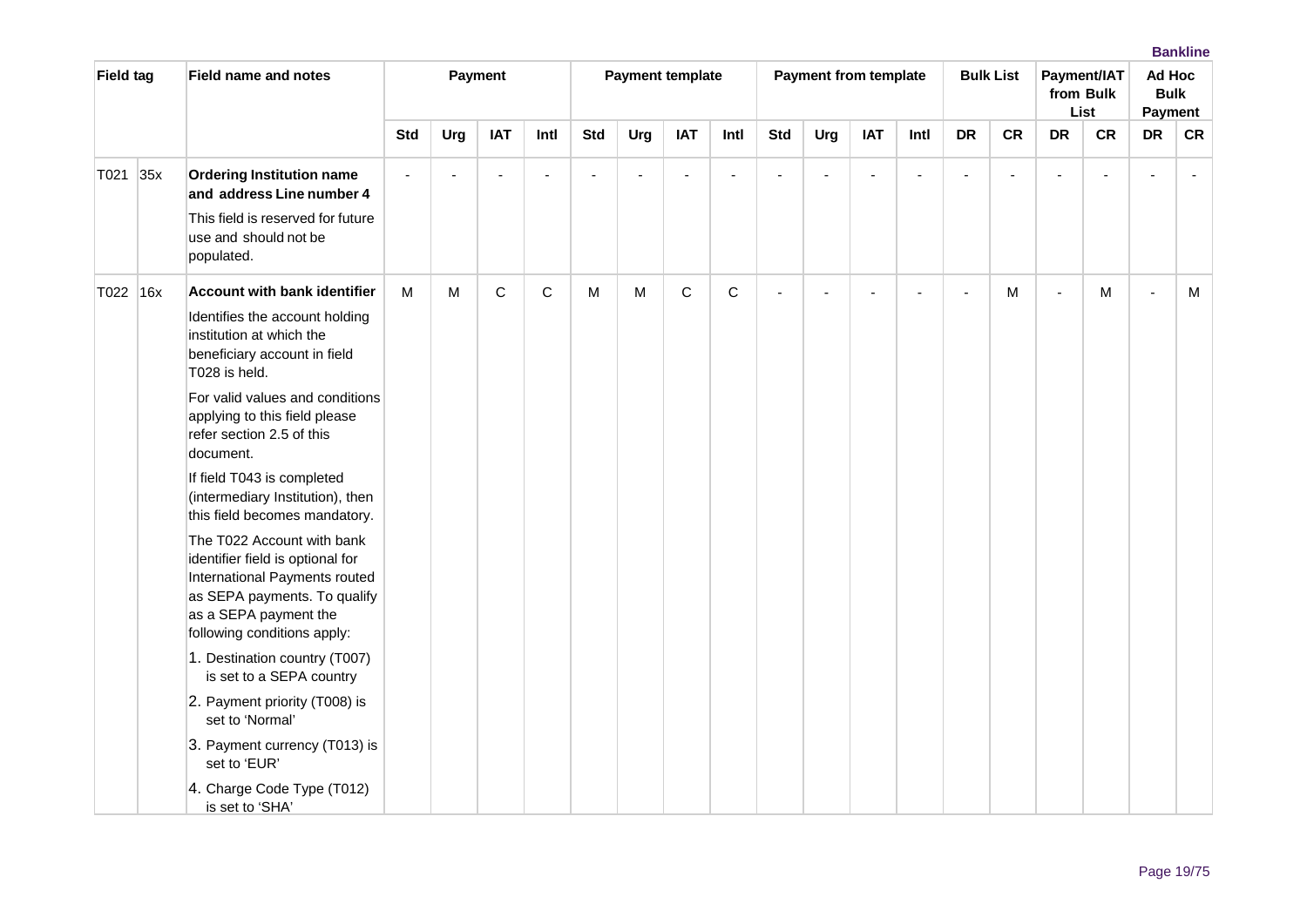| <b>Field tag</b> |     | <b>Field name and notes</b>                                              |            |     | <b>Payment</b> |              |                          |                          | <b>Payment template</b> |              |            | <b>Payment from template</b> |                          |      |           | <b>Bulk List</b> |                | Payment/IAT<br>from Bulk<br>List | Ad Hoc<br><b>Bulk</b><br><b>Payment</b> |                          |
|------------------|-----|--------------------------------------------------------------------------|------------|-----|----------------|--------------|--------------------------|--------------------------|-------------------------|--------------|------------|------------------------------|--------------------------|------|-----------|------------------|----------------|----------------------------------|-----------------------------------------|--------------------------|
|                  |     |                                                                          | <b>Std</b> | Urg | <b>IAT</b>     | Intl         | <b>Std</b>               | Urg                      | <b>IAT</b>              | Intl         | <b>Std</b> | Urg                          | <b>IAT</b>               | Intl | <b>DR</b> | <b>CR</b>        | <b>DR</b>      | <b>CR</b>                        | <b>DR</b>                               | <b>CR</b>                |
| T023 34x         |     | <b>Account with bank account</b><br>number                               |            |     |                |              |                          | $\overline{\phantom{a}}$ |                         |              |            |                              | $\overline{\phantom{0}}$ |      |           |                  | $\blacksquare$ |                                  |                                         | $\overline{\phantom{a}}$ |
|                  |     | This field is reserved for future<br>use and should not be<br>populated. |            |     |                |              |                          |                          |                         |              |            |                              |                          |      |           |                  |                |                                  |                                         |                          |
| T024             | 35x | Account with bank name and<br>address Line number 1                      |            |     |                | $\mathbf C$  | $\overline{\phantom{0}}$ |                          |                         | $\mathsf{C}$ |            |                              |                          |      |           |                  |                |                                  |                                         |                          |
| T025             | 35x | Account with bank name and<br>address Line number 2                      |            |     |                | $\mathsf{C}$ |                          | $\overline{\phantom{a}}$ |                         | C            |            |                              |                          |      |           |                  |                |                                  |                                         |                          |
| T026             | 35x | Account with bank name and<br>address Line number 3                      |            |     |                | $\circ$      | ٠                        | $\overline{\phantom{a}}$ |                         | $\circ$      |            |                              |                          |      |           |                  |                |                                  |                                         |                          |
| T027             | 35x | Account with bank name and<br>address Line number 4                      |            |     | -              | $\circ$      | $\blacksquare$           | $\overline{\phantom{a}}$ |                         | $\circ$      |            |                              |                          |      |           |                  |                |                                  |                                         |                          |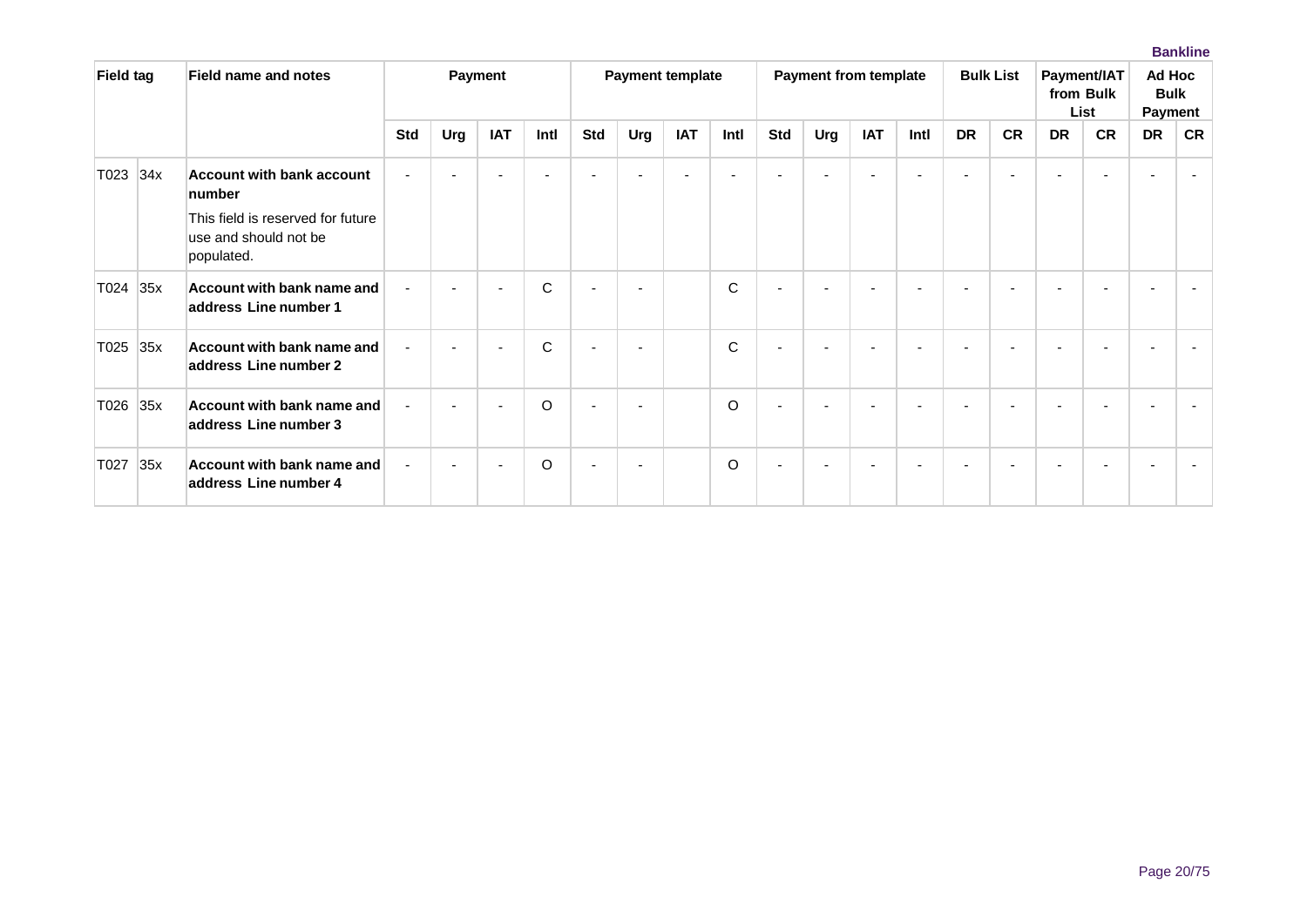| <b>Field tag</b> |     | <b>Field name and notes</b>                                                                                                                                                                                                                                                                                                                                                                                                                                                                                                                                                                                             |            |     | Payment    |             |            | <b>Payment template</b> |            |              |                | <b>Payment from template</b> |            |                          |                          | <b>Bulk List</b> |           | Payment/IAT<br>from Bulk<br>List | Ad Hoc<br><b>Bulk</b><br>Payment |           |
|------------------|-----|-------------------------------------------------------------------------------------------------------------------------------------------------------------------------------------------------------------------------------------------------------------------------------------------------------------------------------------------------------------------------------------------------------------------------------------------------------------------------------------------------------------------------------------------------------------------------------------------------------------------------|------------|-----|------------|-------------|------------|-------------------------|------------|--------------|----------------|------------------------------|------------|--------------------------|--------------------------|------------------|-----------|----------------------------------|----------------------------------|-----------|
|                  |     |                                                                                                                                                                                                                                                                                                                                                                                                                                                                                                                                                                                                                         | <b>Std</b> | Urg | <b>IAT</b> | Intl        | <b>Std</b> | Urg                     | <b>IAT</b> | Intl         | <b>Std</b>     | Urg                          | <b>IAT</b> | Intl                     | <b>DR</b>                | <b>CR</b>        | <b>DR</b> | <b>CR</b>                        | <b>DR</b>                        | <b>CR</b> |
| T028 34x         |     | Beneficiary account number<br>Identifies the beneficiary<br>account number as held<br>(where appropriate) at the<br>account with Bank institution<br>(i.e., the account holding<br>institution) in field T022.<br>For valid values please refer to<br>section 2.5 of this document.<br>For the international<br>record type:<br>• If the Routing Method (field<br>T009) is set to 'C' then field<br>T028 should be left blank<br>$\bullet$ If one of the additional<br>codewords (fields T048,<br>T050 and so on through to<br>T066) is set to 'CHQB' field<br>T028 should be left blank<br>• Otherwise field T028 must | M          | М   | M          | $\mathsf C$ | M          | M                       | M          | $\mathsf{C}$ | $\overline{a}$ |                              | $\sim$     | $\overline{\phantom{a}}$ | $\overline{\phantom{a}}$ | М                | $\sim$    | M                                | $\overline{\phantom{a}}$         | M         |
|                  |     | be populated                                                                                                                                                                                                                                                                                                                                                                                                                                                                                                                                                                                                            |            |     |            |             |            |                         |            |              |                |                              |            |                          |                          |                  |           |                                  |                                  |           |
| T029             | 16x | <b>Beneficiary institution</b><br>identifier<br>This field is reserved for future<br>use and should not be<br>populated.                                                                                                                                                                                                                                                                                                                                                                                                                                                                                                |            |     |            |             |            |                         |            |              |                |                              |            |                          |                          |                  |           |                                  |                                  |           |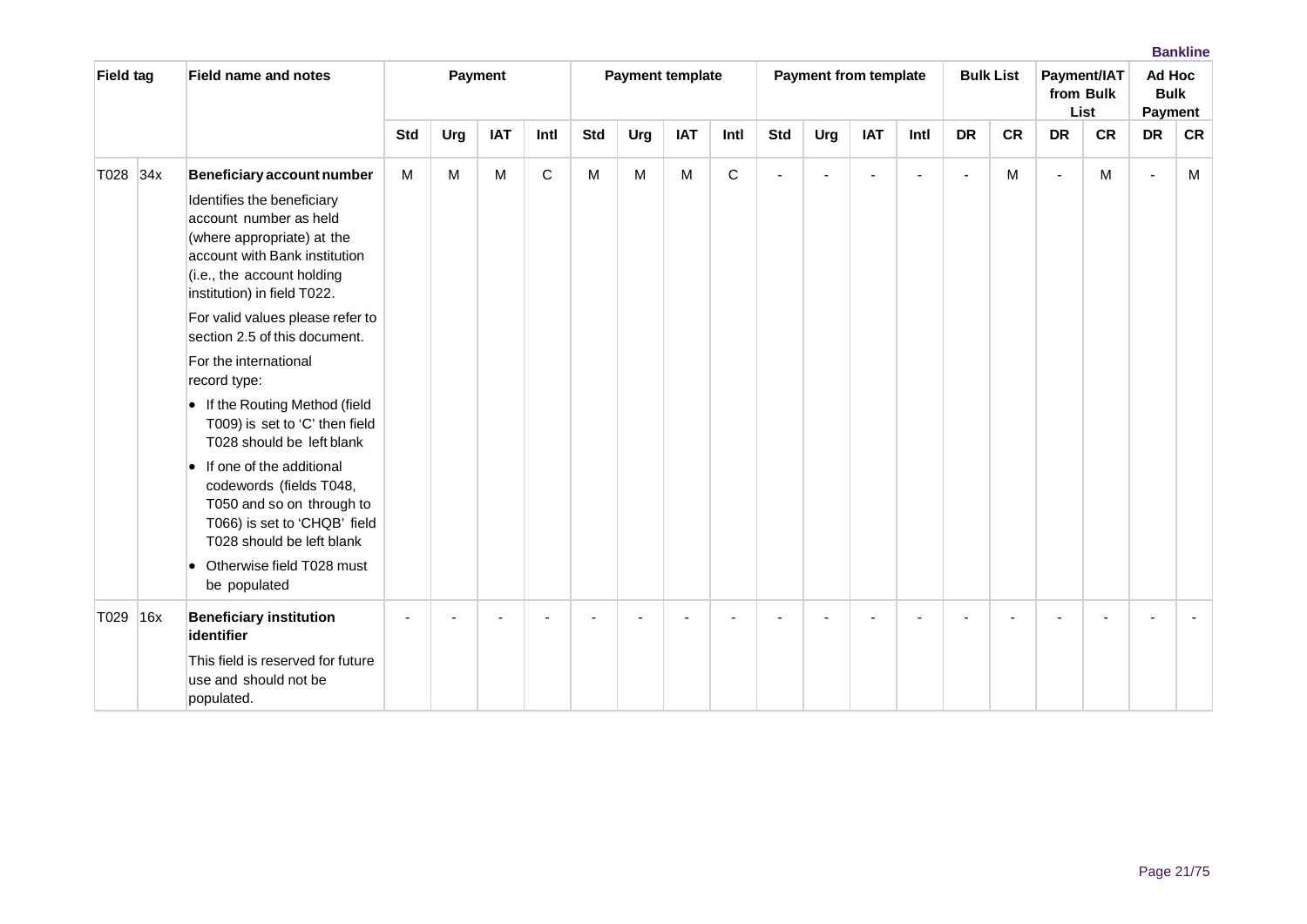| <b>Field tag</b> |     | <b>Field name and notes</b>                                                                                                                                                                                                                    |            |     | Payment        |             |            | <b>Payment template</b> |                |              |            | <b>Payment from template</b> |                |      |           | <b>Bulk List</b> |           | Payment/IAT<br>from Bulk<br>List | Ad Hoc<br><b>Bulk</b><br>Payment |           |
|------------------|-----|------------------------------------------------------------------------------------------------------------------------------------------------------------------------------------------------------------------------------------------------|------------|-----|----------------|-------------|------------|-------------------------|----------------|--------------|------------|------------------------------|----------------|------|-----------|------------------|-----------|----------------------------------|----------------------------------|-----------|
|                  |     |                                                                                                                                                                                                                                                | <b>Std</b> | Urg | <b>IAT</b>     | Intl        | <b>Std</b> | Urg                     | <b>IAT</b>     | Intl         | <b>Std</b> | Urg                          | <b>IAT</b>     | Intl | <b>DR</b> | <b>CR</b>        | <b>DR</b> | <b>CR</b>                        | <b>DR</b>                        | <b>CR</b> |
| T030             | 35x | <b>Beneficiary name and</b><br>address line number 1                                                                                                                                                                                           | M          | M   | $\overline{a}$ | M           | M          | M                       | $\overline{a}$ | M            | ٠          |                              | $\overline{a}$ | ٠    | $\sim$    | C                | $\sim$    | C                                |                                  | M         |
|                  |     | Identifies the beneficiary name.                                                                                                                                                                                                               |            |     |                |             |            |                         |                |              |            |                              |                |      |           |                  |           |                                  |                                  |           |
|                  |     | This is a free format field.                                                                                                                                                                                                                   |            |     |                |             |            |                         |                |              |            |                              |                |      |           |                  |           |                                  |                                  |           |
|                  |     | For the bulk list record type<br>field T030 is mandatory for<br>standard domestic bulk lists<br>and payments but must not be<br>populated for Inter Account<br>Transfer bulk lists and bulk<br>Inter Account Transfers.                        |            |     |                |             |            |                         |                |              |            |                              |                |      |           |                  |           |                                  |                                  |           |
| T031             | 35x | <b>Beneficiary name and</b><br>address line number 2                                                                                                                                                                                           |            | O   | $\blacksquare$ | $\mathbf C$ | ÷,         | $\circ$                 | $\blacksquare$ | $\mathsf{C}$ |            |                              |                |      |           |                  | ٠         |                                  |                                  |           |
|                  |     | Identifies the first line of the<br>beneficiary address.                                                                                                                                                                                       |            |     |                |             |            |                         |                |              |            |                              |                |      |           |                  |           |                                  |                                  |           |
|                  |     | This is a free format field.                                                                                                                                                                                                                   |            |     |                |             |            |                         |                |              |            |                              |                |      |           |                  |           |                                  |                                  |           |
|                  |     | For the international<br>record type:                                                                                                                                                                                                          |            |     |                |             |            |                         |                |              |            |                              |                |      |           |                  |           |                                  |                                  |           |
|                  |     | • We strongly recommend<br>providing a beneficiary<br>address as this is<br>mandatory for certain<br>destination countries and<br>failure to populate this may<br>cause the payment to be<br>delayed or even rejected by<br>the receiving bank |            |     |                |             |            |                         |                |              |            |                              |                |      |           |                  |           |                                  |                                  |           |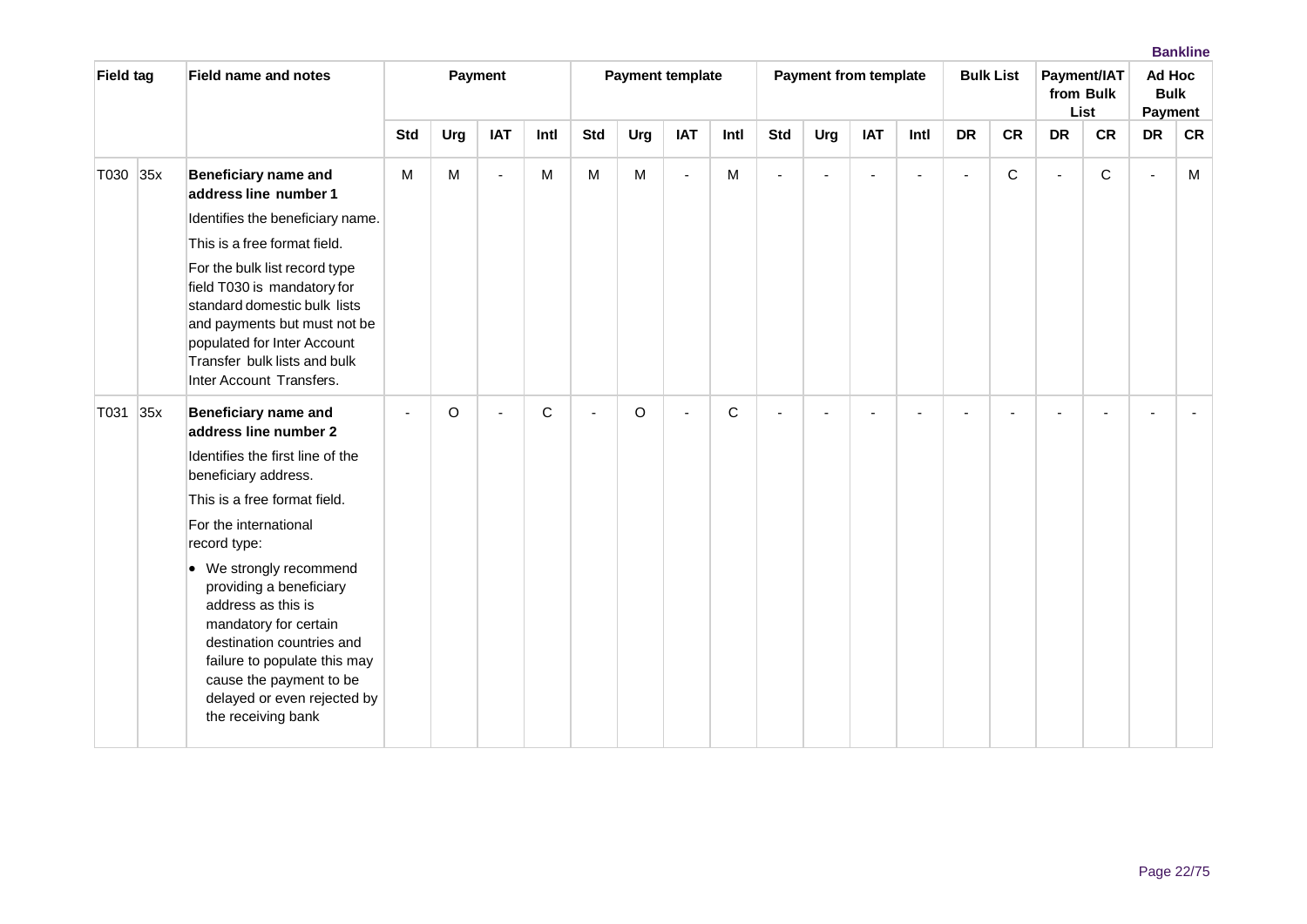| <b>Field tag</b> | <b>Field name and notes</b>                                                                                                                                                                                                                        |            |     | Payment        |      |            |     | <b>Payment template</b> |      |            | <b>Payment from template</b> |            |      |           | <b>Bulk List</b> |           | Payment/IAT<br>from Bulk<br>List | Ad Hoc<br><b>Bulk</b><br>Payment |           |
|------------------|----------------------------------------------------------------------------------------------------------------------------------------------------------------------------------------------------------------------------------------------------|------------|-----|----------------|------|------------|-----|-------------------------|------|------------|------------------------------|------------|------|-----------|------------------|-----------|----------------------------------|----------------------------------|-----------|
|                  |                                                                                                                                                                                                                                                    | <b>Std</b> | Urg | <b>IAT</b>     | Intl | <b>Std</b> | Urg | <b>IAT</b>              | Intl | <b>Std</b> | Urg                          | <b>IAT</b> | Intl | <b>DR</b> | <b>CR</b>        | <b>DR</b> | <b>CR</b>                        | <b>DR</b>                        | <b>CR</b> |
|                  | • If the Routing Method (field<br>T009) is set to 'C' then field<br>T031 must be populated<br>• If one of the additional<br>codewords (fields T048,<br>T050 and so on through to<br>T066) is set to 'CHQB' then<br>field T031 must be<br>populated |            |     |                |      |            |     |                         |      |            |                              |            |      |           |                  |           |                                  |                                  |           |
| T032 35x         | <b>Beneficiary name and</b><br>address line number 3                                                                                                                                                                                               |            | O   | $\overline{a}$ | C    | ÷,         | O   |                         | C    |            |                              |            |      | ÷         |                  |           |                                  |                                  |           |
|                  | Identifies the second line of the<br>beneficiary address.                                                                                                                                                                                          |            |     |                |      |            |     |                         |      |            |                              |            |      |           |                  |           |                                  |                                  |           |
|                  | This is a free format field.                                                                                                                                                                                                                       |            |     |                |      |            |     |                         |      |            |                              |            |      |           |                  |           |                                  |                                  |           |
|                  | This field should not be<br>populated if Beneficiary name<br>and address Line number 2<br>(field T031) has not also been<br>populated.                                                                                                             |            |     |                |      |            |     |                         |      |            |                              |            |      |           |                  |           |                                  |                                  |           |
|                  | For the international<br>record type:                                                                                                                                                                                                              |            |     |                |      |            |     |                         |      |            |                              |            |      |           |                  |           |                                  |                                  |           |
|                  | • If the Routing Method (field<br>T009) is set to 'C' then field<br>T032 must be populated                                                                                                                                                         |            |     |                |      |            |     |                         |      |            |                              |            |      |           |                  |           |                                  |                                  |           |
|                  | • If one of the additional<br>codewords (fields T048,<br>T050 and so on through to<br>T066) is set to 'CHQB' then<br>field T032 must be<br>populated                                                                                               |            |     |                |      |            |     |                         |      |            |                              |            |      |           |                  |           |                                  |                                  |           |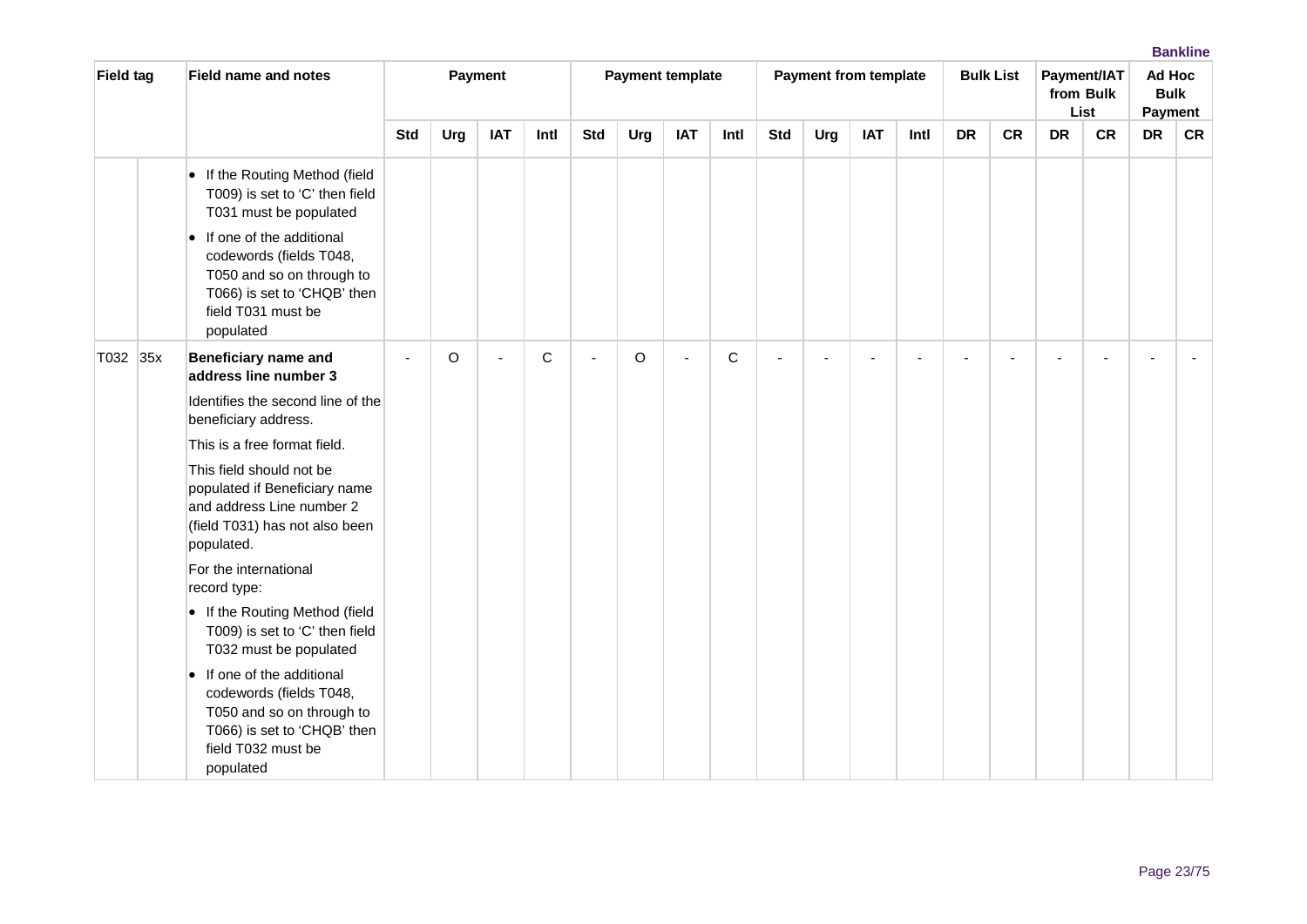| <b>Field tag</b> |     | <b>Field name and notes</b>                                                                                                                                                                                                                                                                                                                |            |         | Payment    |         |            |         | <b>Payment template</b> |         |            | <b>Payment from template</b> |            |      |           | <b>Bulk List</b> |              | Payment/IAT<br>from Bulk<br>List | Ad Hoc    | <b>Bulk</b><br>Payment |
|------------------|-----|--------------------------------------------------------------------------------------------------------------------------------------------------------------------------------------------------------------------------------------------------------------------------------------------------------------------------------------------|------------|---------|------------|---------|------------|---------|-------------------------|---------|------------|------------------------------|------------|------|-----------|------------------|--------------|----------------------------------|-----------|------------------------|
|                  |     |                                                                                                                                                                                                                                                                                                                                            | <b>Std</b> | Urg     | <b>IAT</b> | Intl    | <b>Std</b> | Urg     | <b>IAT</b>              | Intl    | <b>Std</b> | Urg                          | <b>IAT</b> | Intl | <b>DR</b> | <b>CR</b>        | <b>DR</b>    | <b>CR</b>                        | <b>DR</b> | <b>CR</b>              |
| T033 35x         |     | <b>Beneficiary name and</b><br>address line number 4                                                                                                                                                                                                                                                                                       |            | $\circ$ | ÷,         | $\circ$ | ÷,         | $\circ$ |                         | $\circ$ |            |                              |            |      |           |                  |              |                                  |           |                        |
|                  |     | Identifies the third line of the<br>beneficiary address.                                                                                                                                                                                                                                                                                   |            |         |            |         |            |         |                         |         |            |                              |            |      |           |                  |              |                                  |           |                        |
|                  |     | This is a free format field.                                                                                                                                                                                                                                                                                                               |            |         |            |         |            |         |                         |         |            |                              |            |      |           |                  |              |                                  |           |                        |
|                  |     | This field should not be<br>populated if beneficiary name<br>and address Line number 3<br>(field T032) has not been<br>populated.                                                                                                                                                                                                          |            |         |            |         |            |         |                         |         |            |                              |            |      |           |                  |              |                                  |           |                        |
| T034             | 18x | <b>Beneficiary reference</b>                                                                                                                                                                                                                                                                                                               | O          |         |            |         | O          |         |                         |         | O          |                              |            |      | O         | $\Omega$         | $\mathsf{C}$ | O                                | $\circ$   | $\circ$                |
|                  |     | Identifies the payment as it will<br>be known to the beneficiary.                                                                                                                                                                                                                                                                          |            |         |            |         |            |         |                         |         |            |                              |            |      |           |                  |              |                                  |           |                        |
|                  |     | This is a free format field.                                                                                                                                                                                                                                                                                                               |            |         |            |         |            |         |                         |         |            |                              |            |      |           |                  |              |                                  |           |                        |
|                  |     | For the bulk list record type,<br>field T034 is optional in all<br>cases except for the debit side<br>of a bulk Inter Account<br>Transfer (in which case, the<br>field must not be populated).<br>If left blank, field T034 defaults<br>to the debit account name as<br>held in Bankline for the Debit<br>Account identifier (field T010). |            |         |            |         |            |         |                         |         |            |                              |            |      |           |                  |              |                                  |           |                        |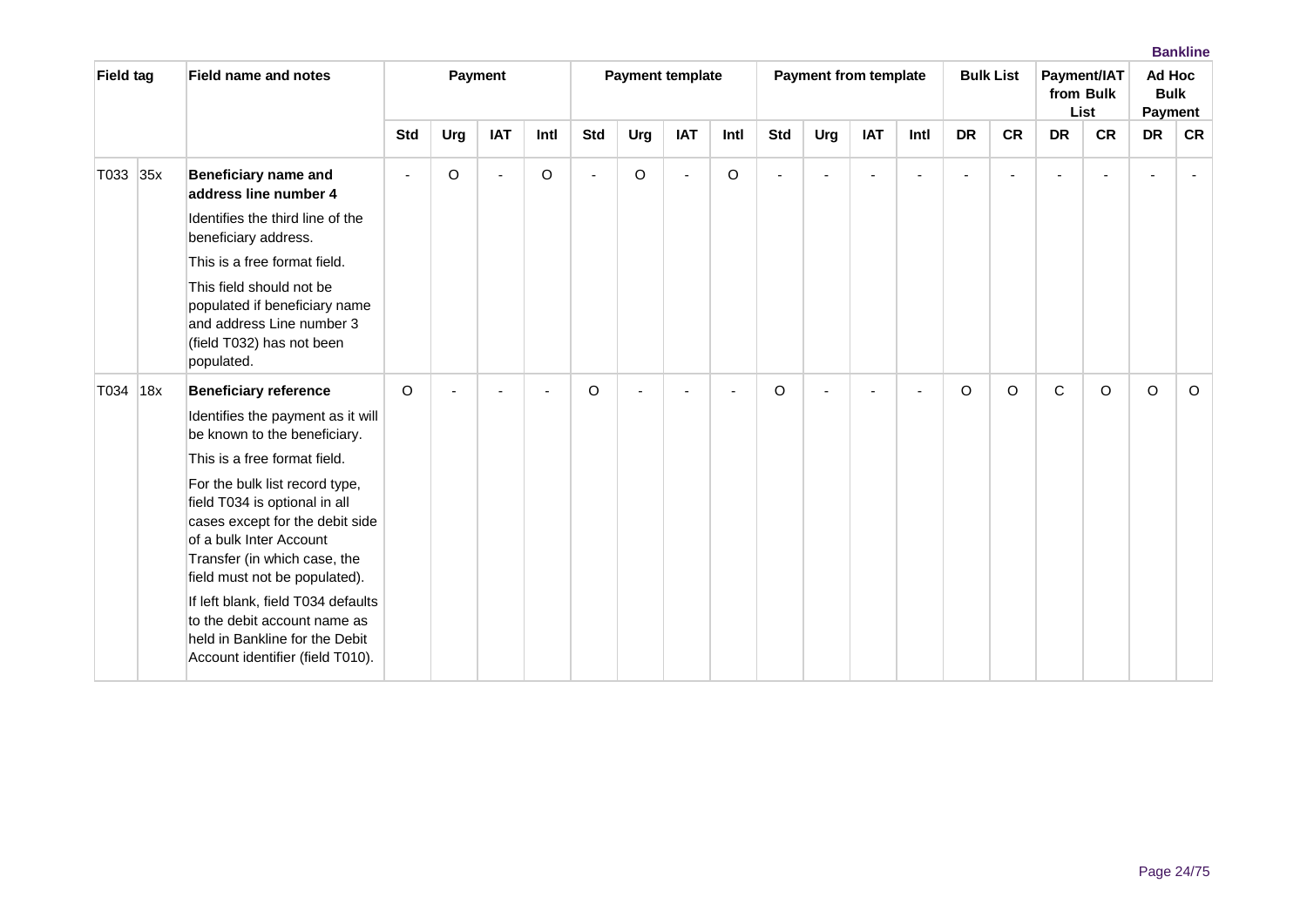| Field tag | <b>Field name and notes</b>                                                                                                                                                                                                                                                 | Payment    |     |            |      | <b>Payment template</b> |     |            |      | <b>Payment from template</b> |     |            |      | <b>Bulk List</b> |           | Payment/IAT<br>from Bulk<br>List | Ad Hoc<br><b>Bulk</b><br><b>Payment</b> |           |           |
|-----------|-----------------------------------------------------------------------------------------------------------------------------------------------------------------------------------------------------------------------------------------------------------------------------|------------|-----|------------|------|-------------------------|-----|------------|------|------------------------------|-----|------------|------|------------------|-----------|----------------------------------|-----------------------------------------|-----------|-----------|
|           |                                                                                                                                                                                                                                                                             | <b>Std</b> | Urg | <b>IAT</b> | Intl | <b>Std</b>              | Urg | <b>IAT</b> | Intl | <b>Std</b>                   | Urg | <b>IAT</b> | Intl | <b>DR</b>        | <b>CR</b> | <b>DR</b>                        | <b>CR</b>                               | <b>DR</b> | <b>CR</b> |
|           | Please ensure you add a<br>Beneficiary reference<br>(e.g., invoice number) in order<br>to comply with industry best<br>practice. Failure to do so may<br>make it difficult for the<br>beneficiary to identify who is<br>sending the payment.<br>It is recommended that when |            |     |            |      |                         |     |            |      |                              |     |            |      |                  |           |                                  |                                         |           |           |
|           | making a payment from an<br>existing template or bulk list,<br>that the beneficiary reference<br>is reviewed to ensure it is<br>specific to the payment and if<br>required, it can be updated at<br>this stage.                                                             |            |     |            |      |                         |     |            |      |                              |     |            |      |                  |           |                                  |                                         |           |           |
|           | Exceptions to this are as<br>follows:                                                                                                                                                                                                                                       |            |     |            |      |                         |     |            |      |                              |     |            |      |                  |           |                                  |                                         |           |           |
|           | • Credit side of IAT bulk list<br>will default to debit side<br>value of IAT bulk list                                                                                                                                                                                      |            |     |            |      |                         |     |            |      |                              |     |            |      |                  |           |                                  |                                         |           |           |
|           | • Credit side of bulk IAT will<br>default to value present for<br>credit side of IAT bulk list                                                                                                                                                                              |            |     |            |      |                         |     |            |      |                              |     |            |      |                  |           |                                  |                                         |           |           |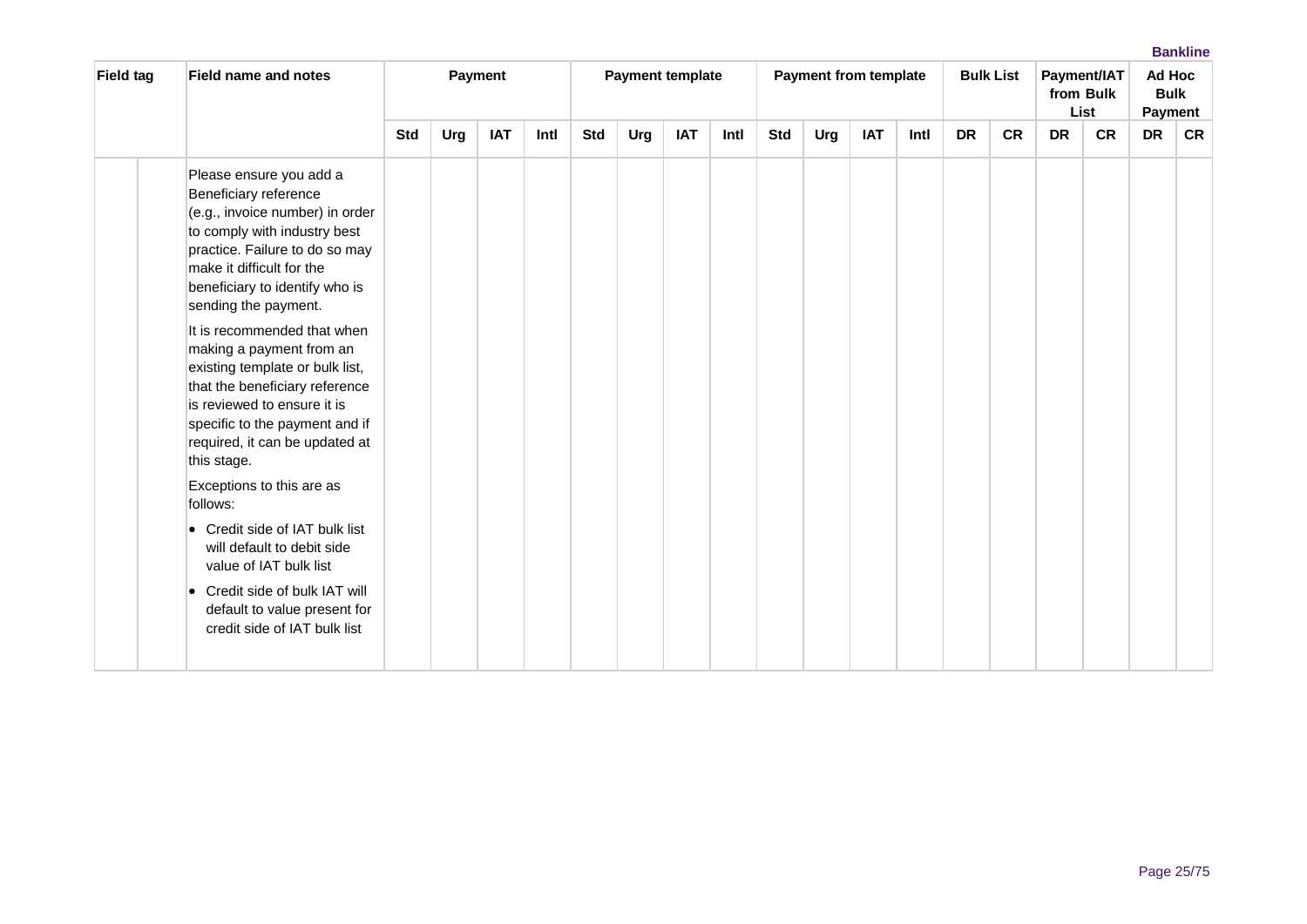| <b>Field tag</b> |                 | <b>Field name and notes</b>                                                                                                                                                                                                                                                                                                                                                                                         |            |                | Payment    |             |                |                          | <b>Payment template</b> |      |            | <b>Payment from template</b> |            |             |                          | <b>Bulk List</b> |                | Payment/IAT<br>from Bulk<br>List | Ad Hoc<br><b>Bulk</b><br>Payment |           |
|------------------|-----------------|---------------------------------------------------------------------------------------------------------------------------------------------------------------------------------------------------------------------------------------------------------------------------------------------------------------------------------------------------------------------------------------------------------------------|------------|----------------|------------|-------------|----------------|--------------------------|-------------------------|------|------------|------------------------------|------------|-------------|--------------------------|------------------|----------------|----------------------------------|----------------------------------|-----------|
|                  |                 |                                                                                                                                                                                                                                                                                                                                                                                                                     | <b>Std</b> | Urg            | <b>IAT</b> | Intl        | <b>Std</b>     | Urg                      | <b>IAT</b>              | Intl | <b>Std</b> | Urg                          | <b>IAT</b> | Intl        | <b>DR</b>                | <b>CR</b>        | <b>DR</b>      | <b>CR</b>                        | <b>DR</b>                        | <b>CR</b> |
| T035             | 16 <sub>n</sub> | <b>FX Deal reference</b><br>Identifies the reference of any<br>FX deal associated with the<br>payment.<br>This is a free format field.<br>If a FX Deal reference is<br>supplied then a corresponding<br>FX Deal Exchange Rate (field<br>T036) must also be supplied.                                                                                                                                                |            | $\blacksquare$ | C          | $\mathbf C$ | $\blacksquare$ | $\overline{\phantom{a}}$ |                         |      |            |                              | C          | $\mathsf C$ | $\overline{\phantom{0}}$ |                  | $\blacksquare$ |                                  |                                  |           |
| T036             | 15n             | <b>FX Deal Exchange Rate</b><br>Identifies the exchange rate of<br>any FX deal associated with<br>the payment. Valid value is an<br>amount in the format 8n.7n<br>i.e., there may be up to 8 digits<br>before the decimal point and<br>up to 7 digits after the decimal<br>point.<br>If an FX Deal Exchange Rate<br>is supplied then a<br>corresponding FX Deal<br>reference (field T035) must<br>also be supplied. |            |                | C          | $\mathbf C$ | ÷              |                          |                         |      |            |                              | C          | C           |                          |                  |                |                                  |                                  |           |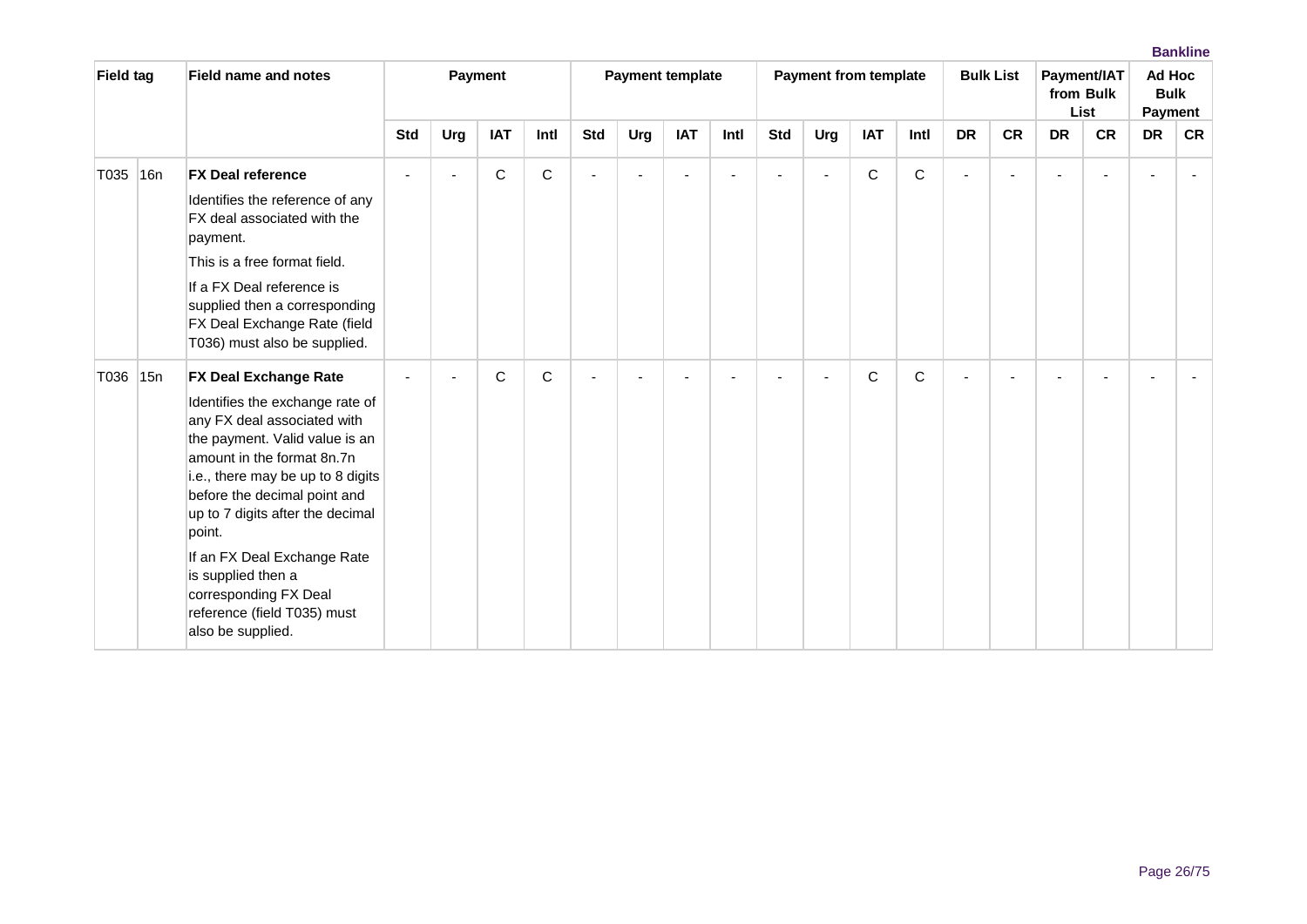| <b>Field tag</b> |     | <b>Field name and notes</b>                                                                                                                                                                                                                                              |                |     | Payment    |      |                |     | <b>Payment template</b> |      |                          | <b>Payment from template</b> |            |      |                | <b>Bulk List</b> |           | Payment/IAT<br>from Bulk<br>List | Ad Hoc<br><b>Bulk</b><br>Payment |           |
|------------------|-----|--------------------------------------------------------------------------------------------------------------------------------------------------------------------------------------------------------------------------------------------------------------------------|----------------|-----|------------|------|----------------|-----|-------------------------|------|--------------------------|------------------------------|------------|------|----------------|------------------|-----------|----------------------------------|----------------------------------|-----------|
|                  |     |                                                                                                                                                                                                                                                                          | <b>Std</b>     | Urg | <b>IAT</b> | Intl | <b>Std</b>     | Urg | <b>IAT</b>              | Intl | <b>Std</b>               | Urg                          | <b>IAT</b> | Intl | <b>DR</b>      | <b>CR</b>        | <b>DR</b> | <b>CR</b>                        | <b>DR</b>                        | <b>CR</b> |
| T037             | 35x | Information for the<br>beneficiary line number 1                                                                                                                                                                                                                         | $\blacksquare$ | O   | O          | O    | $\blacksquare$ | O   | O                       | O    | $\overline{\phantom{a}}$ | O                            | $\circ$    | O    | $\blacksquare$ |                  | ÷         |                                  |                                  |           |
|                  |     | Payment details that will help<br>identify the payment to the<br>beneficiary.                                                                                                                                                                                            |                |     |            |      |                |     |                         |      |                          |                              |            |      |                |                  |           |                                  |                                  |           |
|                  |     | This is a free format field.<br>However, the field size is<br>limited to '16x' for the IAT<br>record type.                                                                                                                                                               |                |     |            |      |                |     |                         |      |                          |                              |            |      |                |                  |           |                                  |                                  |           |
|                  |     | If left blank for the IAT record<br>type field T037 defaults to the<br>debit account name as held in<br>Bankline for the debit account<br>identifier (field T010).                                                                                                       |                |     |            |      |                |     |                         |      |                          |                              |            |      |                |                  |           |                                  |                                  |           |
|                  |     | Please ensure that Information<br>for the beneficiary is completed<br>in line order.                                                                                                                                                                                     |                |     |            |      |                |     |                         |      |                          |                              |            |      |                |                  |           |                                  |                                  |           |
|                  |     | Please ensure you add<br>Information for the beneficiary<br>(e.g., invoice number,<br>customer number) in order to<br>comply with industry best<br>practice. Failure to do so may<br>make it difficult for the<br>beneficiary to identify who is<br>sending the payment. |                |     |            |      |                |     |                         |      |                          |                              |            |      |                |                  |           |                                  |                                  |           |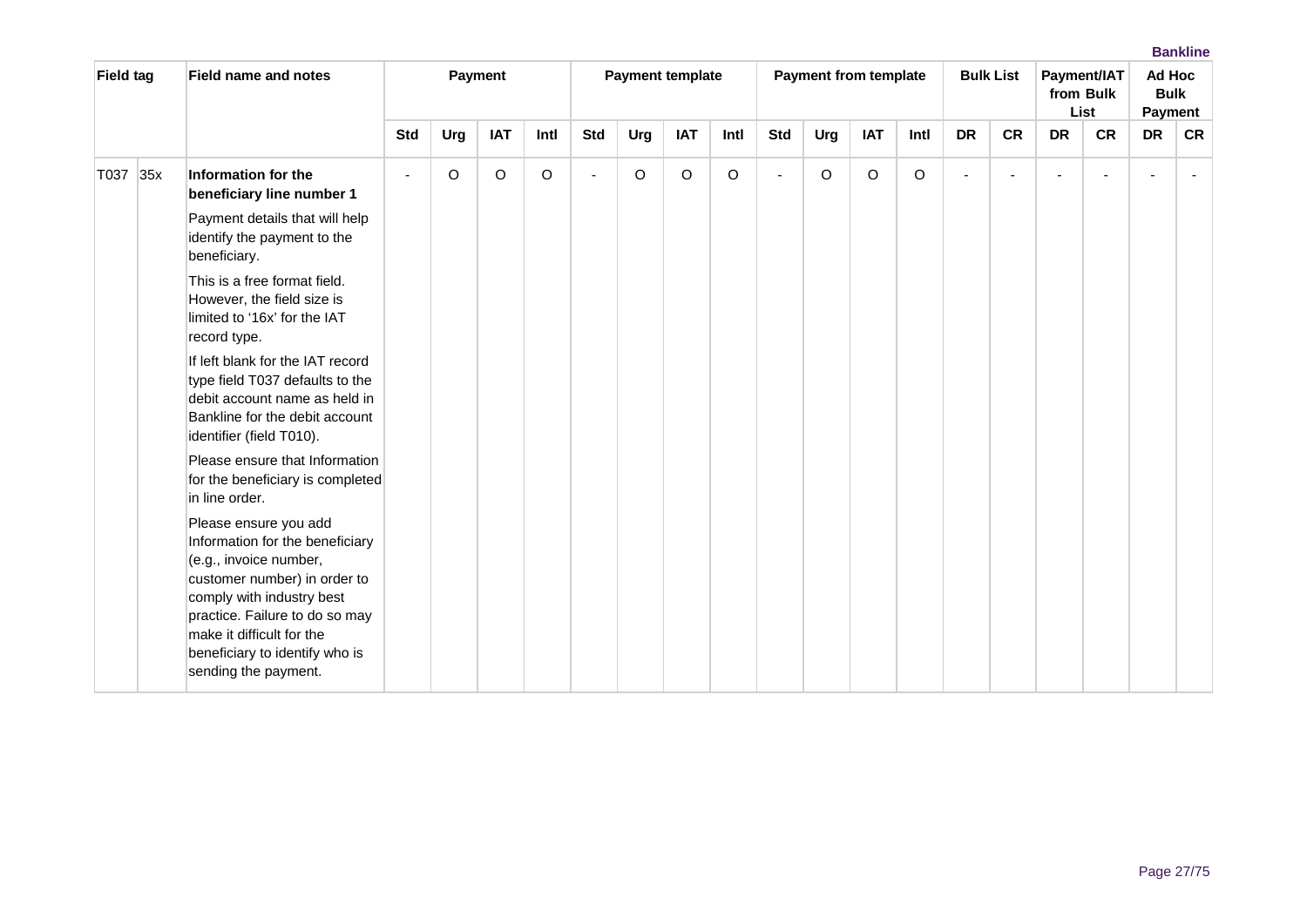| <b>Field tag</b> |     | <b>Field name and notes</b>                                                                                                               |                |     | Payment    |         |     |     | <b>Payment template</b> |         |                |         | <b>Payment from template</b> |      |                | <b>Bulk List</b> |                | Payment/IAT<br>from Bulk<br>List | Ad Hoc<br><b>Bulk</b><br><b>Payment</b> |                |
|------------------|-----|-------------------------------------------------------------------------------------------------------------------------------------------|----------------|-----|------------|---------|-----|-----|-------------------------|---------|----------------|---------|------------------------------|------|----------------|------------------|----------------|----------------------------------|-----------------------------------------|----------------|
|                  |     |                                                                                                                                           | <b>Std</b>     | Urg | <b>IAT</b> | Intl    | Std | Urg | <b>IAT</b>              | Intl    | <b>Std</b>     | Urg     | <b>IAT</b>                   | Intl | <b>DR</b>      | <b>CR</b>        | <b>DR</b>      | <b>CR</b>                        | <b>DR</b>                               | <b>CR</b>      |
| T038 35x         |     | Information for the<br>beneficiary line number 2                                                                                          | $\overline{a}$ | O   | ÷          | $\circ$ | ä,  | O   |                         | O       | $\blacksquare$ | O       | $\mathbf{r}$                 | O    | $\overline{a}$ |                  | $\blacksquare$ |                                  |                                         | $\blacksquare$ |
|                  |     | Additional payment details that<br>will help identify the payment<br>to the beneficiary.                                                  |                |     |            |         |     |     |                         |         |                |         |                              |      |                |                  |                |                                  |                                         |                |
|                  |     | This is a free format field.                                                                                                              |                |     |            |         |     |     |                         |         |                |         |                              |      |                |                  |                |                                  |                                         |                |
|                  |     | This field should not be<br>populated if Information for the<br>beneficiary Line number 1<br>(field T037) has not also been<br>populated. |                |     |            |         |     |     |                         |         |                |         |                              |      |                |                  |                |                                  |                                         |                |
| T039             | 35x | Information for the<br>beneficiary Line number 3                                                                                          | $\blacksquare$ | O   | ÷          | $\circ$ | ä,  | O   |                         | $\circ$ |                | $\circ$ | $\sim$                       | O    |                |                  |                |                                  |                                         |                |
|                  |     | Additional payment details that<br>will help identify the payment<br>to the beneficiary.                                                  |                |     |            |         |     |     |                         |         |                |         |                              |      |                |                  |                |                                  |                                         |                |
|                  |     | This is a free format field.                                                                                                              |                |     |            |         |     |     |                         |         |                |         |                              |      |                |                  |                |                                  |                                         |                |
|                  |     | This field should not be<br>populated if Information for the<br>beneficiary Line number 2<br>(field T038) has not also been<br>populated. |                |     |            |         |     |     |                         |         |                |         |                              |      |                |                  |                |                                  |                                         |                |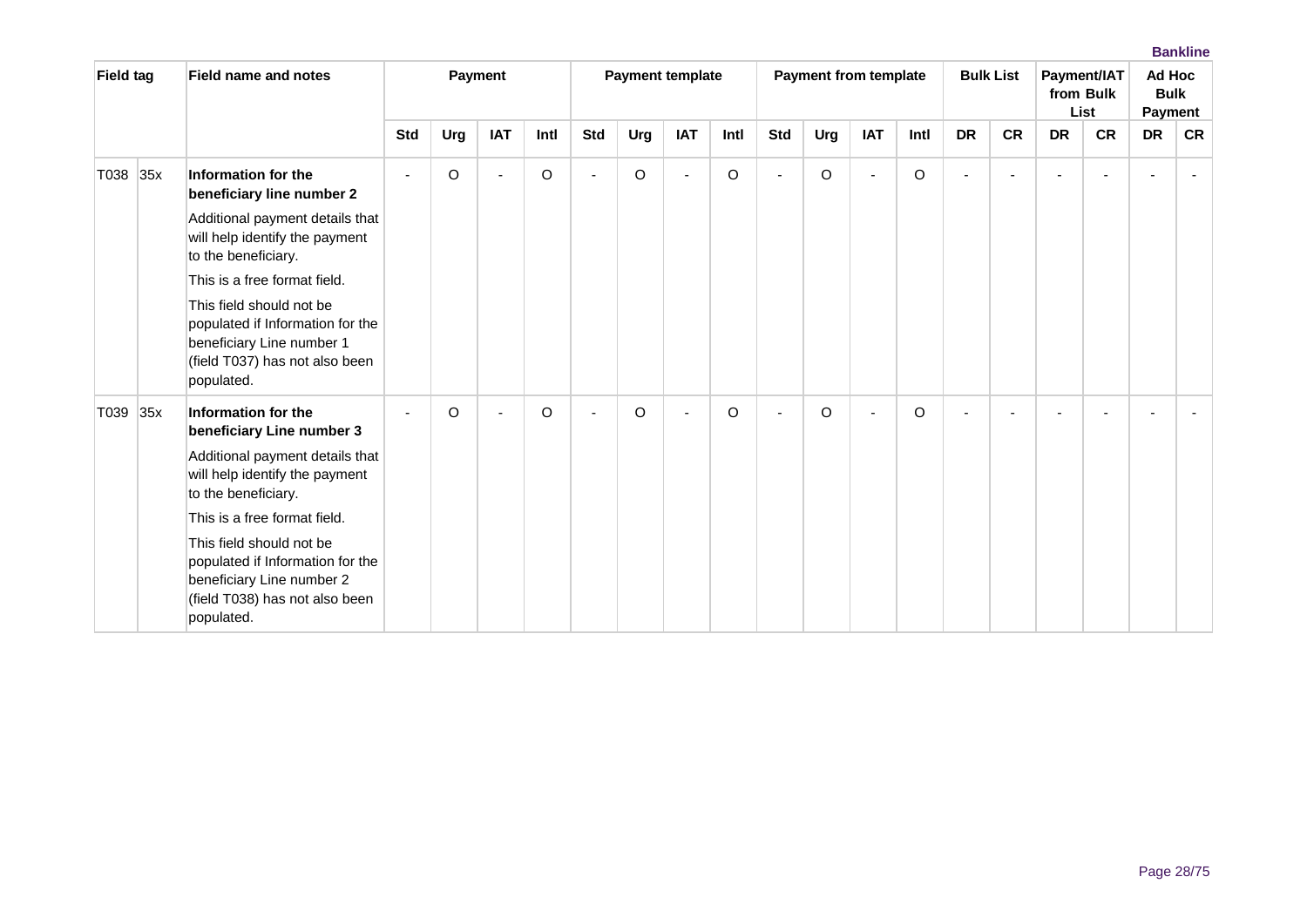| <b>Field tag</b> |     | <b>Field name and notes</b>                                                                                                               |            |     | Payment                  |         |                |                          | <b>Payment template</b> |         |            | <b>Payment from template</b> |            |      |                          | <b>Bulk List</b> |           | Payment/IAT<br>from Bulk<br>List | Ad Hoc<br><b>Bulk</b><br>Payment |           |
|------------------|-----|-------------------------------------------------------------------------------------------------------------------------------------------|------------|-----|--------------------------|---------|----------------|--------------------------|-------------------------|---------|------------|------------------------------|------------|------|--------------------------|------------------|-----------|----------------------------------|----------------------------------|-----------|
|                  |     |                                                                                                                                           | <b>Std</b> | Urg | <b>IAT</b>               | Intl    | <b>Std</b>     | Urg                      | <b>IAT</b>              | Intl    | <b>Std</b> | Urg                          | <b>IAT</b> | Intl | <b>DR</b>                | <b>CR</b>        | <b>DR</b> | <b>CR</b>                        | <b>DR</b>                        | <b>CR</b> |
| T040             | 35x | Information for the<br>beneficiary Line number 4                                                                                          |            | O   | $\overline{\phantom{a}}$ | $\circ$ | ÷,             | O                        | $\sim$                  | $\circ$ |            | O                            | $\sim$     | O    | $\overline{\phantom{a}}$ |                  |           |                                  |                                  |           |
|                  |     | Additional payment details that<br>will help identify the payment<br>to the beneficiary.                                                  |            |     |                          |         |                |                          |                         |         |            |                              |            |      |                          |                  |           |                                  |                                  |           |
|                  |     | This is a free format field.                                                                                                              |            |     |                          |         |                |                          |                         |         |            |                              |            |      |                          |                  |           |                                  |                                  |           |
|                  |     | This field should not be<br>populated if Information for the<br>beneficiary Line number 3<br>(field T039) has not also been<br>populated. |            |     |                          |         |                |                          |                         |         |            |                              |            |      |                          |                  |           |                                  |                                  |           |
| T041             | 1a  | <b>RTGS Required</b>                                                                                                                      |            |     |                          | $\circ$ | $\overline{a}$ | $\overline{\phantom{a}}$ |                         | O       |            |                              |            | O    |                          |                  |           |                                  |                                  |           |
|                  |     | Identifies whether the payment<br>should be settled via an RTGS<br>settlement mechanism.                                                  |            |     |                          |         |                |                          |                         |         |            |                              |            |      |                          |                  |           |                                  |                                  |           |
|                  |     | Valid values are:                                                                                                                         |            |     |                          |         |                |                          |                         |         |            |                              |            |      |                          |                  |           |                                  |                                  |           |
|                  |     | 'Y' = RTGS required                                                                                                                       |            |     |                          |         |                |                          |                         |         |            |                              |            |      |                          |                  |           |                                  |                                  |           |
|                  |     | 'N' = RTGS not required                                                                                                                   |            |     |                          |         |                |                          |                         |         |            |                              |            |      |                          |                  |           |                                  |                                  |           |
|                  |     | For this field to be effective<br>there must be a corresponding<br>RTGS agreement in place in<br>Bankline.                                |            |     |                          |         |                |                          |                         |         |            |                              |            |      |                          |                  |           |                                  |                                  |           |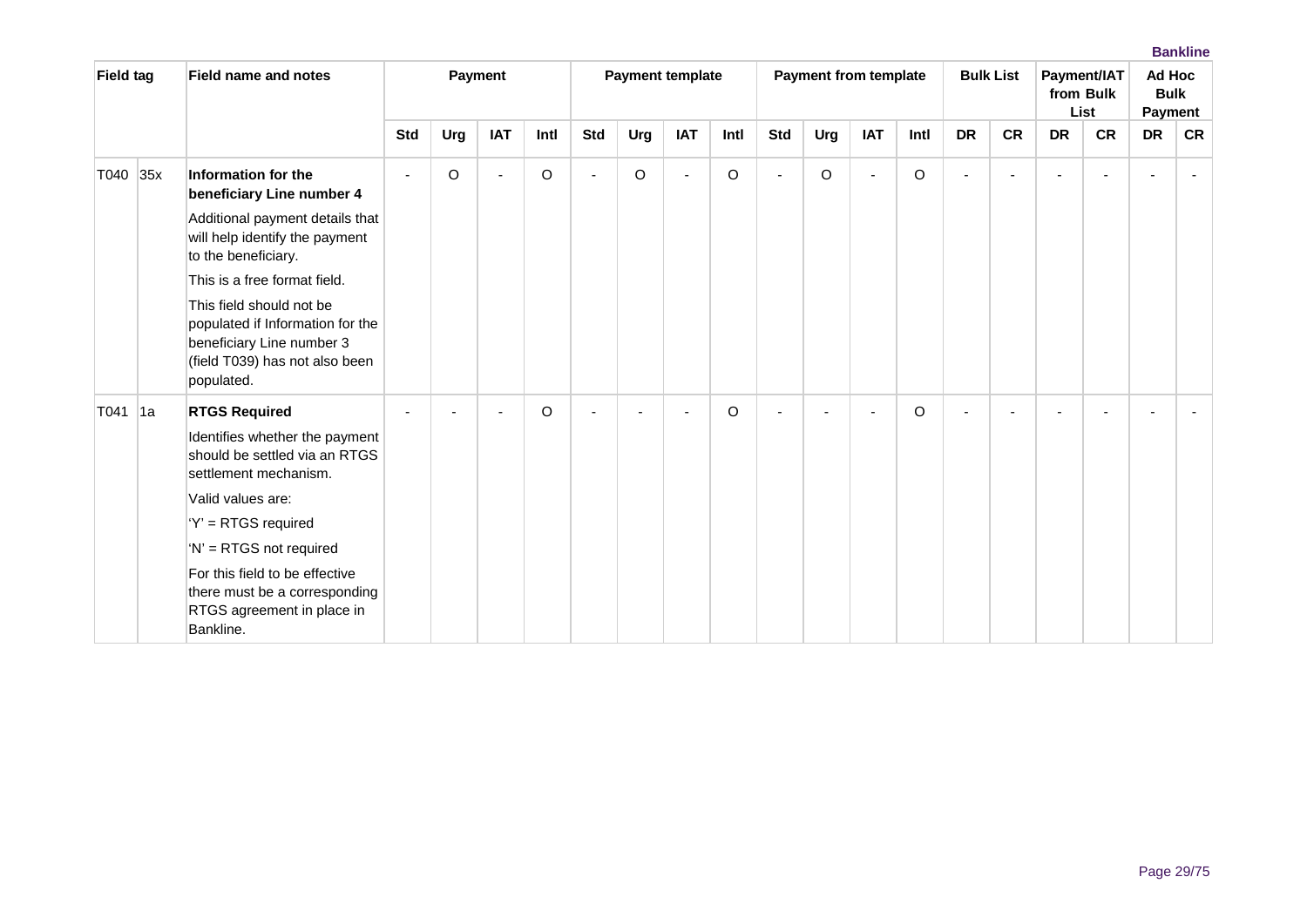| <b>Field tag</b> | <b>Field name and notes</b>                                                                                                                                                                                                                                                                                                                                                                                                                                                                                                                                                           |                |        | Payment        |         |                | <b>Payment template</b>  |                |      |            | <b>Payment from template</b> |            |      |                | <b>Bulk List</b> |                          | Payment/IAT<br>from Bulk<br>List | Ad Hoc<br><b>Bulk</b><br>Payment |           |
|------------------|---------------------------------------------------------------------------------------------------------------------------------------------------------------------------------------------------------------------------------------------------------------------------------------------------------------------------------------------------------------------------------------------------------------------------------------------------------------------------------------------------------------------------------------------------------------------------------------|----------------|--------|----------------|---------|----------------|--------------------------|----------------|------|------------|------------------------------|------------|------|----------------|------------------|--------------------------|----------------------------------|----------------------------------|-----------|
|                  |                                                                                                                                                                                                                                                                                                                                                                                                                                                                                                                                                                                       | Std            | Urg    | <b>IAT</b>     | Intl    | <b>Std</b>     | Urg                      | <b>IAT</b>     | Intl | <b>Std</b> | Urg                          | <b>IAT</b> | Intl | <b>DR</b>      | <b>CR</b>        | <b>DR</b>                | <b>CR</b>                        | <b>DR</b>                        | <b>CR</b> |
| T042 3a          | <b>Credit currency</b><br>Identifies the currency in which<br>the payment Amount (field<br>T014) is to be remitted. This<br>need not be the same as the<br>payment currency (field T013)<br>in which the payment Amount<br>is expressed, but it is normally<br>the local currency of the<br>destination country<br>(field T007).<br>Valid value is a recognised<br>ISO currency code.                                                                                                                                                                                                 | $\blacksquare$ | $\sim$ | $\blacksquare$ | м       | $\blacksquare$ | $\overline{\phantom{a}}$ | $\overline{a}$ | M    |            |                              | $\sim$     | M    | $\blacksquare$ | ۷                | $\overline{\phantom{a}}$ |                                  |                                  |           |
| T043 16x         | Intermediary bank identifier<br>Identifies the intermediary<br>institution through which the<br>payment should be routed.<br>Use only where necessary as<br>the use of intermediaries can<br>impact delivery timescales and<br>increase payment charges.<br>Valid value is a recognised<br>BIC, and for the urgent<br>domestic record type that must<br>be a UK BIC.<br>For any 8 character BIC,<br>please append this with XXX<br>i.e., for ULSBIE2D populate as<br>ULSBIE2DXXX.<br>If left blank the payment will be<br>routed via the most effective<br>options available to RBSG. | $\mathbf{r}$   | O      | ÷,             | $\circ$ | ä,             | O                        |                | O    |            |                              |            |      |                |                  |                          |                                  |                                  |           |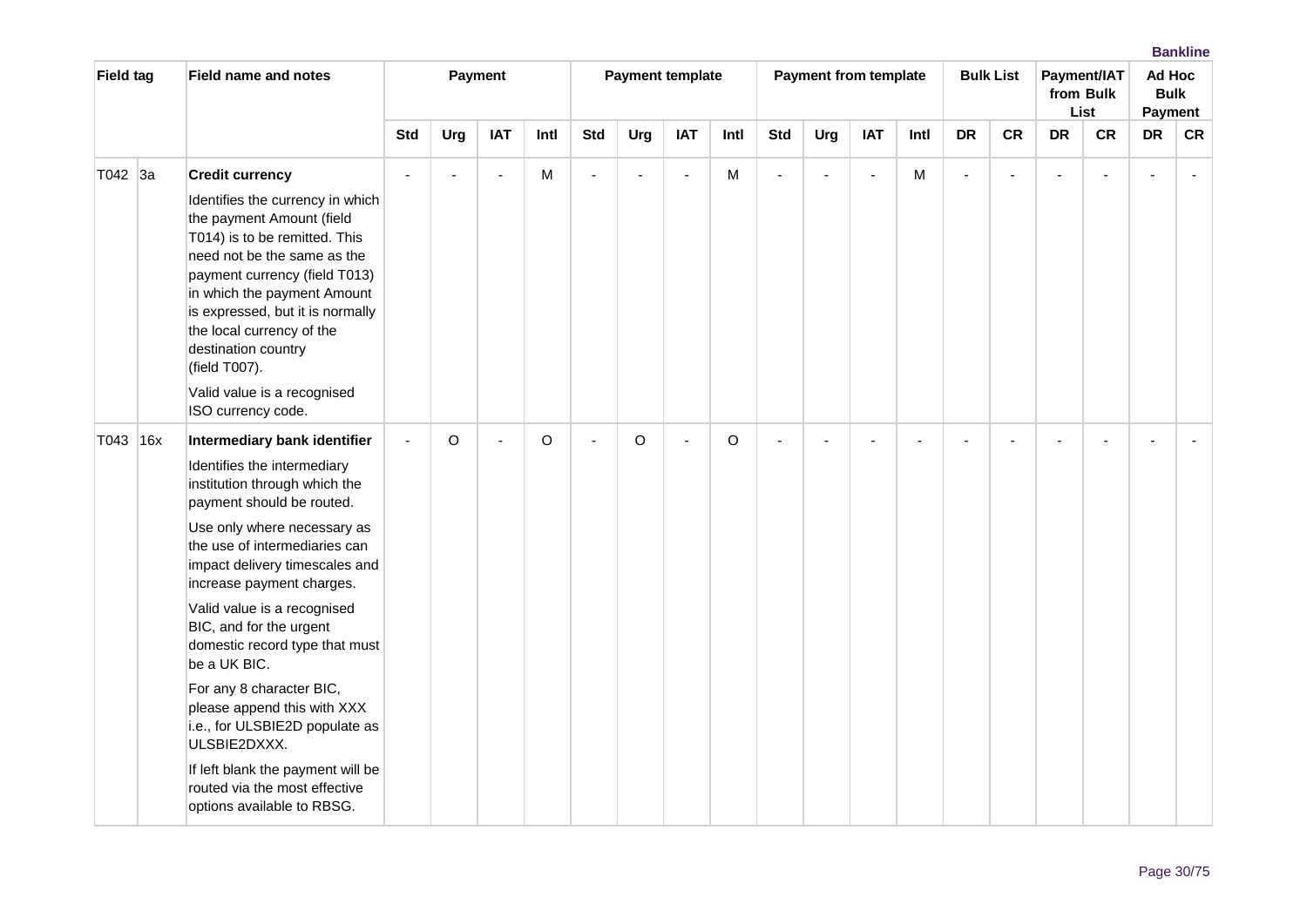| <b>Field tag</b> |     | <b>Field name and notes</b>                                                                                                     |            |     | Payment    |      |     |     | <b>Payment template</b> |      |            | <b>Payment from template</b> |            |      |           | <b>Bulk List</b> |           | Payment/IAT<br>from Bulk<br>List | Ad Hoc<br><b>Bulk</b><br>Payment |           |
|------------------|-----|---------------------------------------------------------------------------------------------------------------------------------|------------|-----|------------|------|-----|-----|-------------------------|------|------------|------------------------------|------------|------|-----------|------------------|-----------|----------------------------------|----------------------------------|-----------|
|                  |     |                                                                                                                                 | <b>Std</b> | Urg | <b>IAT</b> | Intl | Std | Urg | <b>IAT</b>              | Intl | <b>Std</b> | Urg                          | <b>IAT</b> | Intl | <b>DR</b> | <b>CR</b>        | <b>DR</b> | <b>CR</b>                        | <b>DR</b>                        | <b>CR</b> |
| T044             | 35x | Intermediary bank name and<br>address Line number 1                                                                             |            |     |            |      |     |     |                         |      |            |                              |            |      | ÷         |                  |           |                                  |                                  |           |
|                  |     | This field is reserved for future<br>use and should not be<br>populated.                                                        |            |     |            |      |     |     |                         |      |            |                              |            |      |           |                  |           |                                  |                                  |           |
| T045 35x         |     | Intermediary bank name and<br>address Line number 2<br>This field is reserved for future<br>use and should not be<br>populated. |            |     |            |      |     |     |                         |      |            |                              |            |      |           |                  |           |                                  |                                  |           |
| T046 35x         |     | Intermediary bank name and<br>address Line number 3<br>This field is reserved for future<br>use and should not be<br>populated. |            |     |            |      |     |     |                         |      |            |                              |            |      |           |                  |           |                                  |                                  |           |
| T047             | 35x | Intermediary bank name and<br>address Line number 4<br>This field is reserved for future<br>use and should not be<br>populated. |            |     |            |      |     |     |                         |      |            |                              |            |      |           |                  |           |                                  |                                  |           |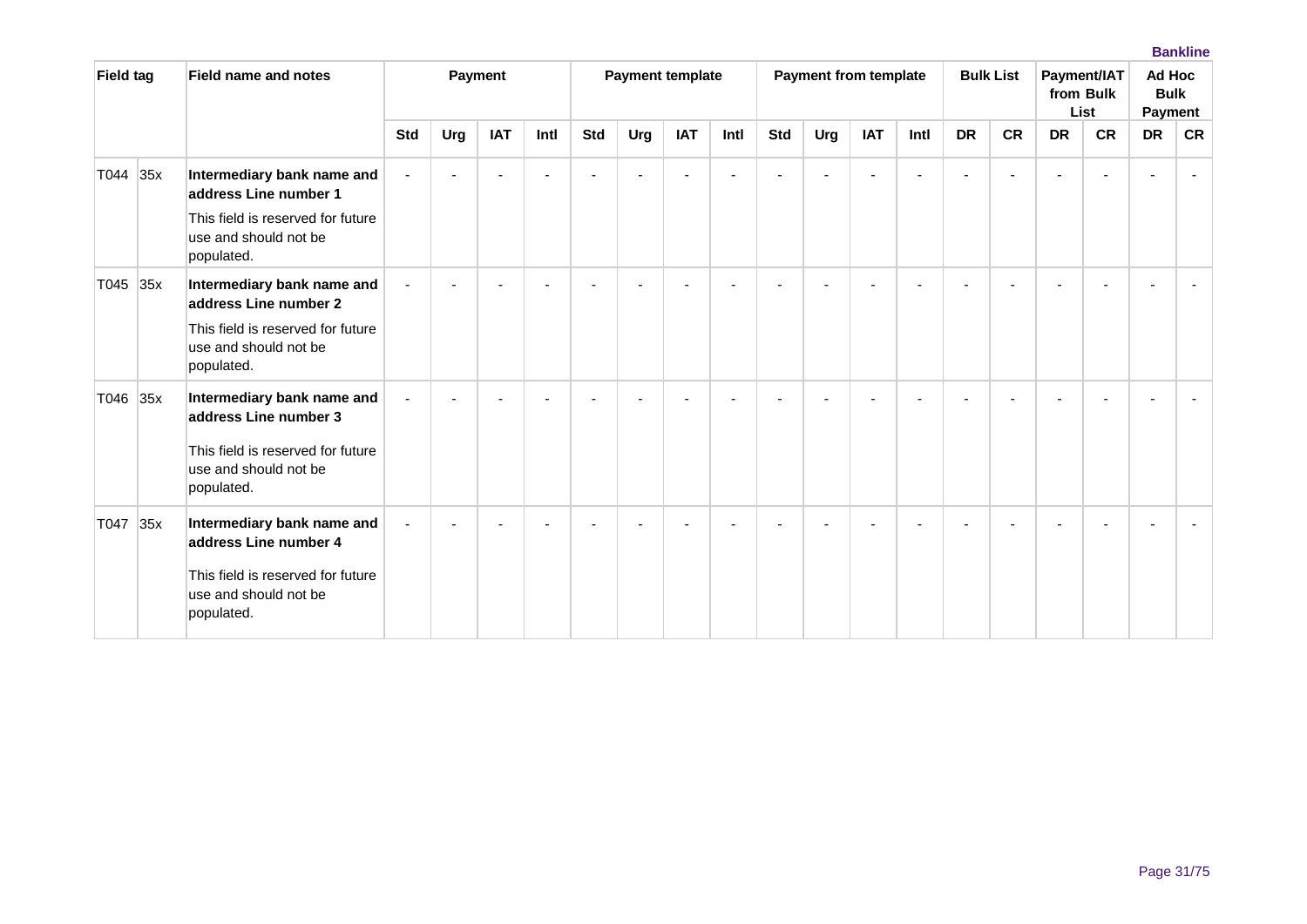| <b>Field tag</b> | <b>Field name and notes</b>                                                                                                                                                                                                             |                |     | Payment                  |      |                | <b>Payment template</b> |                          |          |                | <b>Payment from template</b> |                |         |                | <b>Bulk List</b> |           | Payment/IAT<br>from Bulk<br>List | Ad Hoc<br><b>Bulk</b><br>Payment |           |
|------------------|-----------------------------------------------------------------------------------------------------------------------------------------------------------------------------------------------------------------------------------------|----------------|-----|--------------------------|------|----------------|-------------------------|--------------------------|----------|----------------|------------------------------|----------------|---------|----------------|------------------|-----------|----------------------------------|----------------------------------|-----------|
|                  |                                                                                                                                                                                                                                         | <b>Std</b>     | Urg | <b>IAT</b>               | Intl | <b>Std</b>     | Urg                     | <b>IAT</b>               | Intl     | <b>Std</b>     | Urg                          | <b>IAT</b>     | Intl    | <b>DR</b>      | <b>CR</b>        | <b>DR</b> | <b>CR</b>                        | DR                               | <b>CR</b> |
| T048 4a          | <b>Additional codewords</b><br>number 1                                                                                                                                                                                                 | $\sim$         | O   | $\sim$                   | O    | ä,             | O                       | $\overline{\phantom{a}}$ | $\circ$  | $\blacksquare$ | $\circ$                      | $\sim$         | $\circ$ | $\blacksquare$ | ÷,               |           |                                  |                                  |           |
|                  | Codewords that identify any<br>special instructions for the<br>beneficiary bank.                                                                                                                                                        |                |     |                          |      |                |                         |                          |          |                |                              |                |         |                |                  |           |                                  |                                  |           |
|                  | For valid values please refer to<br>section 2.6 of this document.<br>The field size is limited to '4a'<br>for urgent domestic and<br>international records.                                                                             |                |     |                          |      |                |                         |                          |          |                |                              |                |         |                |                  |           |                                  |                                  |           |
|                  | This field should not be<br>populated unless the customer<br>is registered to use codewords.<br>Customers wishing to use<br>codewords should contact their<br>relationship manager in the<br>first instance for further<br>information. |                |     |                          |      |                |                         |                          |          |                |                              |                |         |                |                  |           |                                  |                                  |           |
| T049 29x         | <b>Additional codewords text</b><br>number 1<br>Identifies any additional text to<br>accompany additional<br>codewords.<br>This is a free format field.<br>This field should not be<br>populated unless a<br>corresponding codeword has | $\sim$         | O   | $\blacksquare$           | O    | $\sim$         | $\circ$                 | $\blacksquare$           | $\Omega$ | $\blacksquare$ | O                            | $\blacksquare$ | O       | ÷.             |                  |           |                                  |                                  |           |
| T050 4a          | been provided in field T048.<br><b>Additional codewords</b>                                                                                                                                                                             | $\blacksquare$ | O   | $\overline{\phantom{a}}$ | O    | $\blacksquare$ | O                       | $\blacksquare$           | O        | $\blacksquare$ | $\circ$                      | $\blacksquare$ | O       | $\blacksquare$ |                  |           |                                  |                                  |           |
|                  | number 2<br>See field T048 for further<br>information.                                                                                                                                                                                  |                |     |                          |      |                |                         |                          |          |                |                              |                |         |                |                  |           |                                  |                                  |           |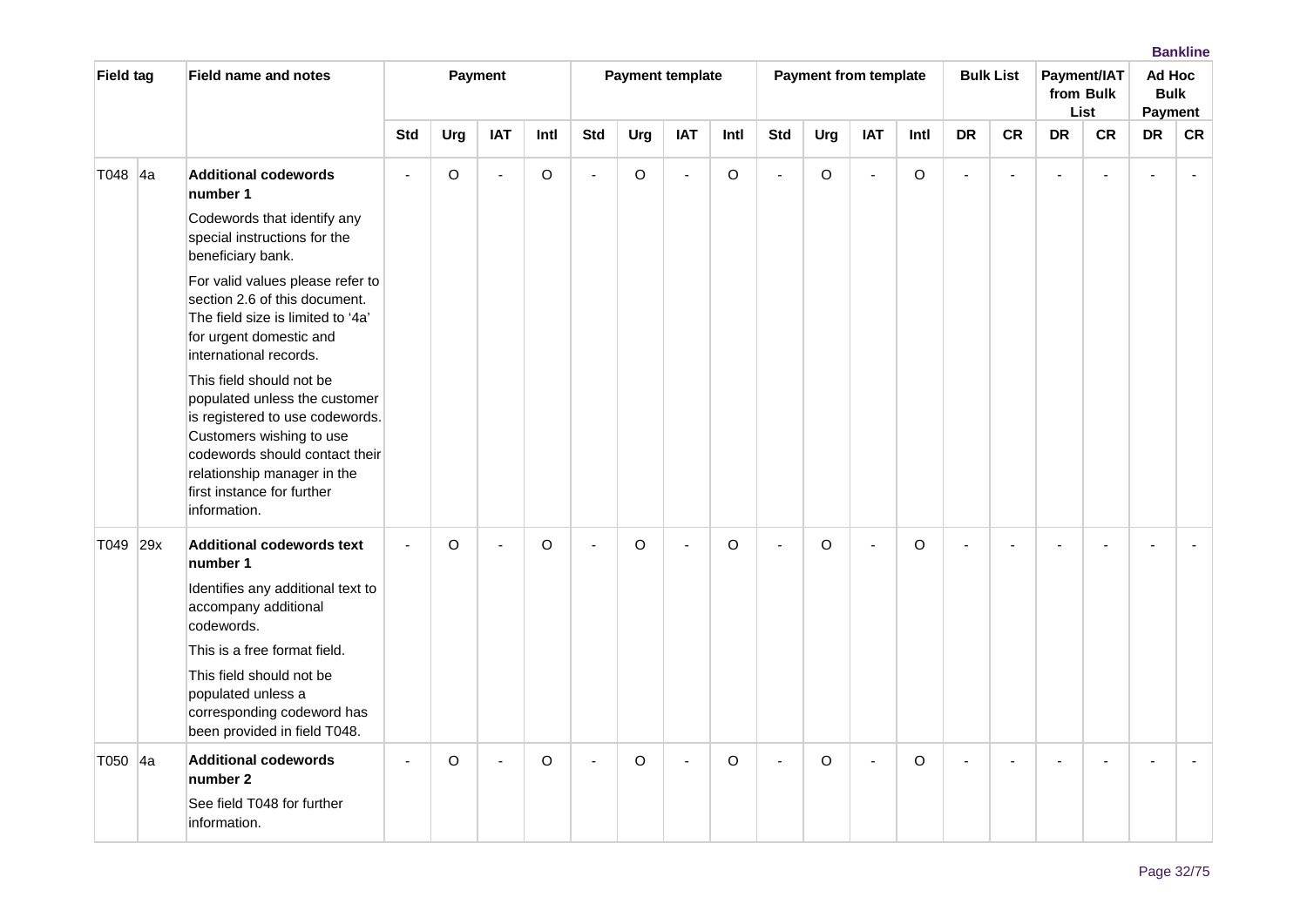| <b>Field tag</b> | <b>Field name and notes</b>                                                                |                |             | Payment        |         |                          | <b>Payment template</b> |                          |          |                | <b>Payment from template</b> |                |         |                | <b>Bulk List</b> |                          | Payment/IAT<br>from Bulk<br>List | Ad Hoc<br><b>Bulk</b><br><b>Payment</b> |    |
|------------------|--------------------------------------------------------------------------------------------|----------------|-------------|----------------|---------|--------------------------|-------------------------|--------------------------|----------|----------------|------------------------------|----------------|---------|----------------|------------------|--------------------------|----------------------------------|-----------------------------------------|----|
|                  |                                                                                            | <b>Std</b>     | Urg         | <b>IAT</b>     | Intl    | <b>Std</b>               | Urg                     | <b>IAT</b>               | Intl     | <b>Std</b>     | Urg                          | <b>IAT</b>     | Intl    | <b>DR</b>      | <b>CR</b>        | <b>DR</b>                | <b>CR</b>                        | <b>DR</b>                               | CR |
| T051 29x         | <b>Additional codewords text</b><br>number 2<br>See field T049 for further<br>information. | $\blacksquare$ | O           | $\blacksquare$ | O       | ÷,                       | O                       | $\sim$                   | $\circ$  | $\blacksquare$ | O                            | $\blacksquare$ | O       | $\blacksquare$ | ÷,               | $\blacksquare$           |                                  |                                         |    |
| T052 4a          | <b>Additional codewords</b><br>number 3<br>See field T048 for further<br>information.      |                | O           | ÷,             | O       | $\blacksquare$           | $\circ$                 |                          | $\circ$  | $\overline{a}$ | O                            | $\blacksquare$ | O       |                |                  |                          |                                  |                                         |    |
| T053 29x         | <b>Additional codewords text</b><br>number 3<br>See field T049 for further<br>information. |                | O           | ÷,             | O       | ä,                       | $\circ$                 | $\overline{\phantom{a}}$ | $\Omega$ | $\blacksquare$ | O                            | $\blacksquare$ | O       |                |                  |                          |                                  |                                         |    |
| T054 4a          | <b>Additional codewords</b><br>number 4<br>See field T048 for further<br>information.      |                | O           | L.             | $\circ$ | $\overline{a}$           | $\circ$                 | $\overline{a}$           | $\Omega$ | $\overline{a}$ | $\circ$                      | $\mathbf{r}$   | $\circ$ | $\overline{a}$ |                  | $\overline{\phantom{a}}$ |                                  |                                         |    |
| T055 29x         | <b>Additional codewords text</b><br>number 4<br>See field T049 for further<br>information. |                | $\mathsf O$ | ÷,             | $\circ$ | ä,                       | $\circ$                 |                          | $\circ$  | ÷              | $\circ$                      | $\blacksquare$ | $\circ$ |                |                  |                          |                                  |                                         |    |
| T056 4a          | <b>Additional codewords</b><br>number 5<br>See field T048 for further<br>information.      | $\blacksquare$ | O           | ä,             | O       | $\blacksquare$           | $\circ$                 | ÷,                       | $\circ$  | $\sim$         | $\Omega$                     | $\mathbf{r}$   | O       | $\sim$         |                  |                          |                                  |                                         |    |
| T057 29x         | <b>Additional codewords text</b><br>number 5<br>See field T049 for further<br>information. | $\blacksquare$ | O           | $\sim$         | O       | $\overline{\phantom{a}}$ | $\circ$                 | $\blacksquare$           | O        | ÷.             | $\circ$                      | $\blacksquare$ | O       |                |                  |                          |                                  |                                         |    |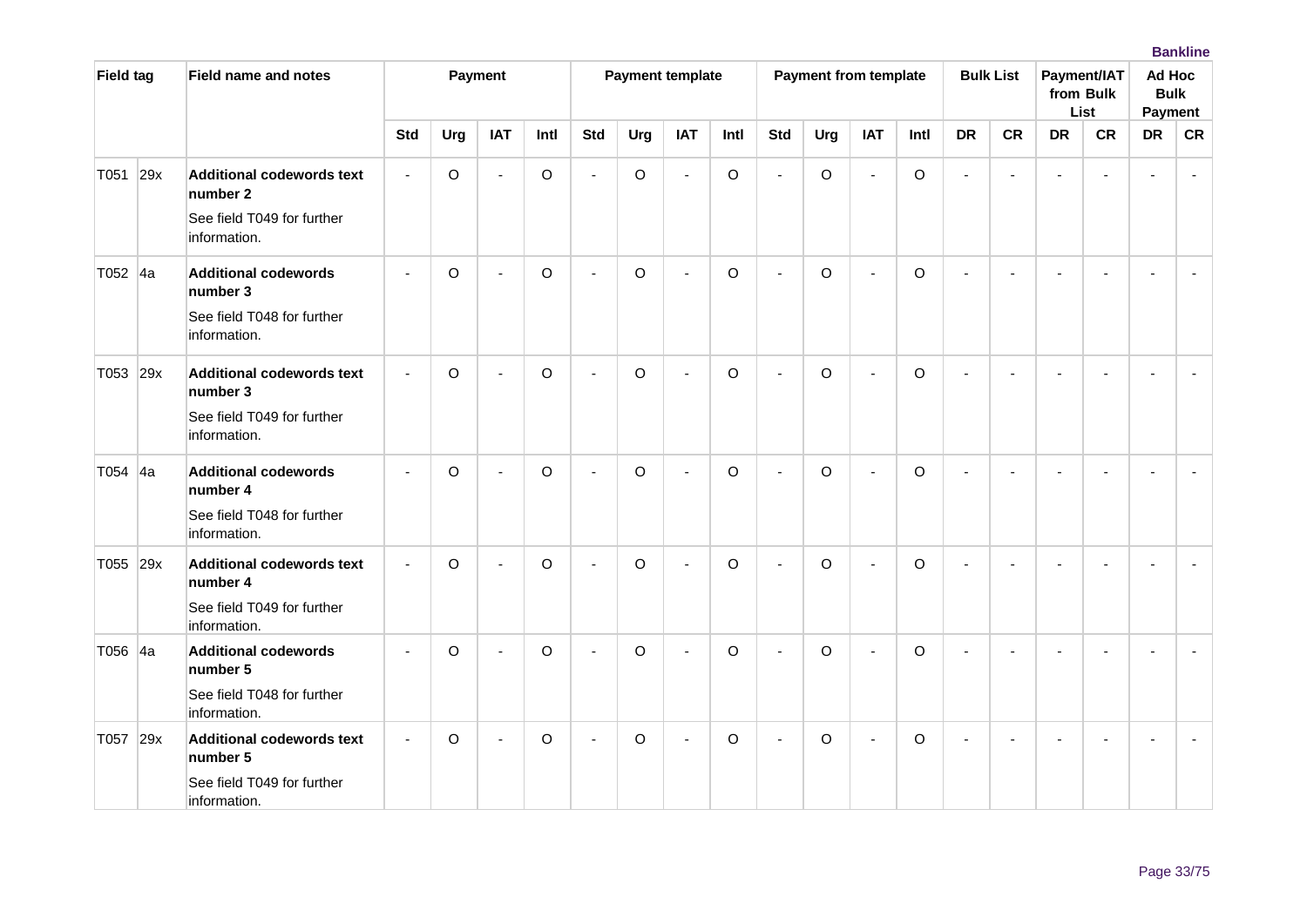| <b>Field tag</b> |    | <b>Field name and notes</b>                  |                          |             | Payment                  |             |                          | <b>Payment template</b> |                          |         |                | <b>Payment from template</b> |                |             |                | <b>Bulk List</b> |                          | Payment/IAT<br>from Bulk<br><b>List</b> | Ad Hoc<br><b>Bulk</b><br><b>Payment</b> |    |
|------------------|----|----------------------------------------------|--------------------------|-------------|--------------------------|-------------|--------------------------|-------------------------|--------------------------|---------|----------------|------------------------------|----------------|-------------|----------------|------------------|--------------------------|-----------------------------------------|-----------------------------------------|----|
|                  |    |                                              | <b>Std</b>               | Urg         | <b>IAT</b>               | Intl        | <b>Std</b>               | Urg                     | <b>IAT</b>               | Intl    | <b>Std</b>     | Urg                          | <b>IAT</b>     | Intl        | <b>DR</b>      | <b>CR</b>        | <b>DR</b>                | <b>CR</b>                               | <b>DR</b>                               | CR |
| T058             | 4a | <b>Additional codewords</b><br>number 6      | $\blacksquare$           | O           | $\sim$                   | $\mathsf O$ | $\overline{\phantom{a}}$ | $\circ$                 | $\sim$                   | $\circ$ | $\overline{a}$ | $\circ$                      | $\blacksquare$ | $\circ$     | $\blacksquare$ | ä,               | $\overline{\phantom{a}}$ |                                         |                                         |    |
|                  |    | See field T048 for further<br>information.   |                          |             |                          |             |                          |                         |                          |         |                |                              |                |             |                |                  |                          |                                         |                                         |    |
| T059 29x         |    | <b>Additional codewords text</b><br>number 6 | $\sim$                   | $\mathsf O$ | $\blacksquare$           | O           | ÷,                       | $\circ$                 | $\overline{\phantom{a}}$ | $\circ$ | $\sim$         | $\circ$                      | $\mathbf{r}$   | $\circ$     | $\blacksquare$ | $\blacksquare$   | $\blacksquare$           |                                         |                                         |    |
|                  |    | See field T049 for further<br>information.   |                          |             |                          |             |                          |                         |                          |         |                |                              |                |             |                |                  |                          |                                         |                                         |    |
| T060 4a          |    | <b>Additional codewords</b><br>number 7      | $\overline{\phantom{a}}$ | O           | $\overline{\phantom{a}}$ | $\mathsf O$ | ÷.                       | $\circ$                 | $\overline{\phantom{a}}$ | $\circ$ | $\sim$         | $\circ$                      | $\sim$         | $\mathsf O$ | ÷.             |                  |                          |                                         |                                         |    |
|                  |    | See field T048 for further<br>information.   |                          |             |                          |             |                          |                         |                          |         |                |                              |                |             |                |                  |                          |                                         |                                         |    |
| T061 29x         |    | <b>Additional codewords text</b><br>number 7 |                          | O           |                          | $\circ$     |                          | $\circ$                 |                          | $\circ$ |                | $\mathsf O$                  | $\sim$         | $\circ$     |                |                  |                          |                                         |                                         |    |
|                  |    | See field T049 for further<br>information.   |                          |             |                          |             |                          |                         |                          |         |                |                              |                |             |                |                  |                          |                                         |                                         |    |
| T062 4a          |    | <b>Additional codewords</b><br>number 8      | $\blacksquare$           | O           | ä,                       | $\circ$     | ä,                       | $\circ$                 | ÷,                       | $\circ$ | $\blacksquare$ | $\circ$                      | $\blacksquare$ | $\circ$     | $\blacksquare$ |                  |                          |                                         |                                         |    |
|                  |    | See field T048 for further<br>information.   |                          |             |                          |             |                          |                         |                          |         |                |                              |                |             |                |                  |                          |                                         |                                         |    |
| T063 29x         |    | <b>Additional codewords text</b><br>number 8 |                          | O           | ä,                       | $\mathsf O$ | ä,                       | $\circ$                 | ÷,                       | $\circ$ | $\blacksquare$ | $\circ$                      | $\blacksquare$ | $\circ$     |                |                  |                          |                                         |                                         |    |
|                  |    | See field T049 for further<br>information.   |                          |             |                          |             |                          |                         |                          |         |                |                              |                |             |                |                  |                          |                                         |                                         |    |
| T064 4a          |    | <b>Additional codewords</b><br>number 9      | $\overline{\phantom{a}}$ | O           | $\overline{a}$           | O           | $\blacksquare$           | $\circ$                 | $\overline{a}$           | $\circ$ | $\overline{a}$ | $\circ$                      | $\blacksquare$ | $\circ$     | ÷.             |                  |                          |                                         |                                         |    |
|                  |    | See field T048 for further<br>information.   |                          |             |                          |             |                          |                         |                          |         |                |                              |                |             |                |                  |                          |                                         |                                         |    |
| T065 29x         |    | <b>Additional codewords text</b><br>number 9 |                          | $\mathsf O$ | $\overline{\phantom{a}}$ | $\mathsf O$ | ÷.                       | $\circ$                 |                          | $\circ$ |                | $\circ$                      | $\overline{a}$ | $\circ$     |                |                  |                          |                                         |                                         |    |
|                  |    | See field T049 for further<br>information.   |                          |             |                          |             |                          |                         |                          |         |                |                              |                |             |                |                  |                          |                                         |                                         |    |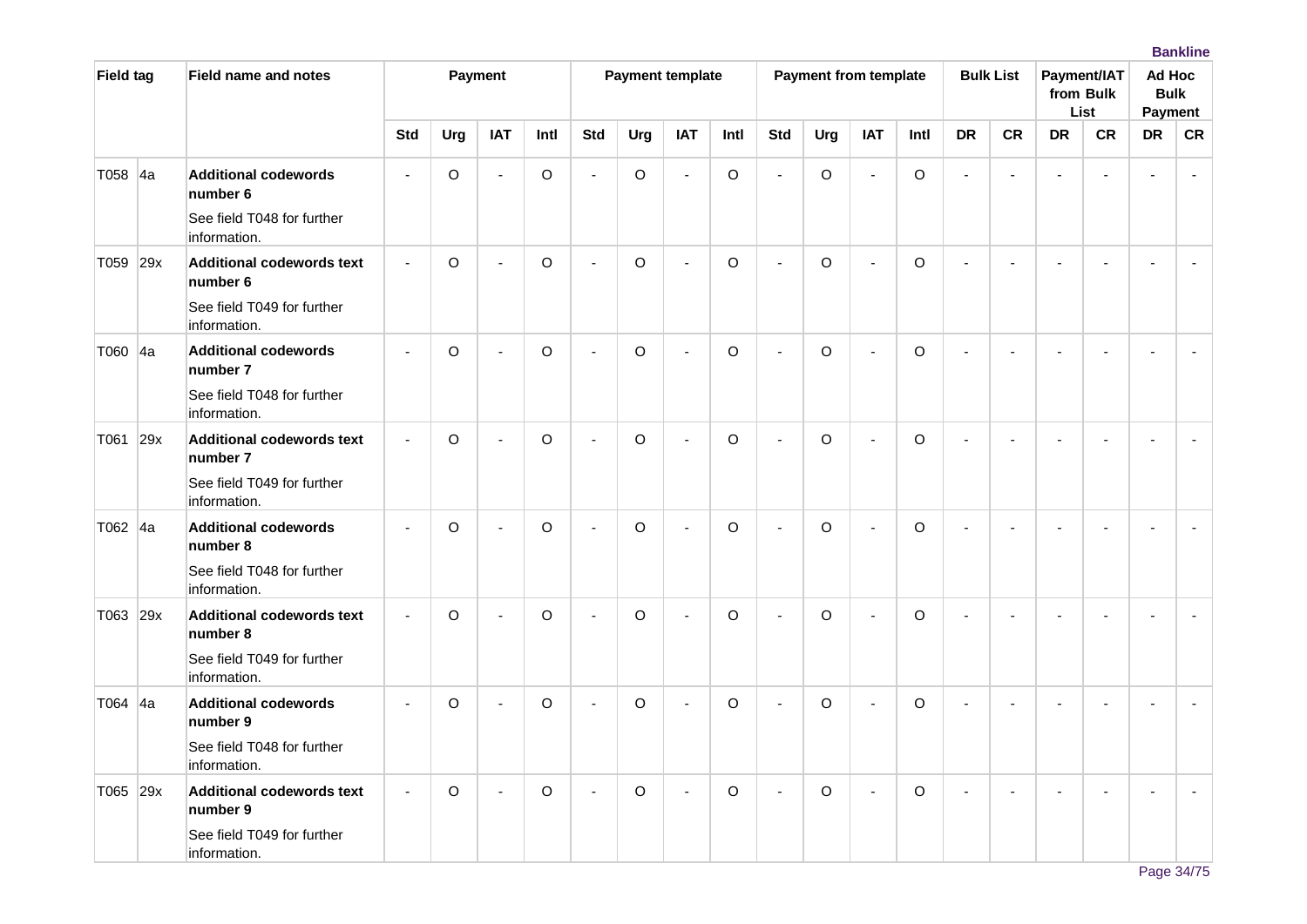| <b>Field tag</b> | <b>Field name and notes</b>                                                                                              |                |                | Payment        |         |                          | <b>Payment template</b> |                          |         |                | <b>Payment from template</b> |                |      |                | <b>Bulk List</b> |           | Payment/IAT<br>from Bulk<br>List | Ad Hoc    | <b>Bulk</b><br><b>Payment</b> |
|------------------|--------------------------------------------------------------------------------------------------------------------------|----------------|----------------|----------------|---------|--------------------------|-------------------------|--------------------------|---------|----------------|------------------------------|----------------|------|----------------|------------------|-----------|----------------------------------|-----------|-------------------------------|
|                  |                                                                                                                          | <b>Std</b>     | Urg            | <b>IAT</b>     | Intl    | <b>Std</b>               | Urg                     | <b>IAT</b>               | Intl    | <b>Std</b>     | Urg                          | <b>IAT</b>     | Intl | <b>DR</b>      | <b>CR</b>        | <b>DR</b> | <b>CR</b>                        | <b>DR</b> | <b>CR</b>                     |
| T066 4a          | <b>Additional codewords</b><br>number 10<br>See field T048 for further<br>information.                                   |                | O              | $\blacksquare$ | $\circ$ | $\overline{\phantom{a}}$ | $\circ$                 | $\overline{\phantom{a}}$ | $\circ$ | $\blacksquare$ | $\circ$                      | $\mathbf{r}$   | O    | $\sim$         |                  |           |                                  |           |                               |
| T067 29x         | <b>Additional codewords text</b><br>number 10<br>See field T049 for further<br>information.                              | $\blacksquare$ | O              | $\blacksquare$ | O       | ÷,                       | $\circ$                 | $\blacksquare$           | $\circ$ | $\blacksquare$ | O                            | $\blacksquare$ | O    | $\blacksquare$ |                  |           |                                  |           |                               |
| T068 35x         | <b>Regulatory Reporting Line</b><br>number 1<br>This field is reserved for future<br>use and should not be<br>populated. | $\sim$         | $\blacksquare$ |                |         |                          |                         |                          |         |                |                              |                |      |                |                  |           |                                  |           |                               |
| T069 35x         | <b>Regulatory Reporting Line</b><br>number 2<br>This field is reserved for future<br>use and should not be<br>populated. |                |                |                |         |                          |                         |                          |         |                |                              |                |      |                |                  |           |                                  |           |                               |
| T070 35x         | <b>Regulatory Reporting Line</b><br>number 3<br>This field is reserved for future<br>use and should not be<br>populated. |                |                |                |         |                          |                         |                          |         |                |                              |                |      |                |                  |           |                                  |           |                               |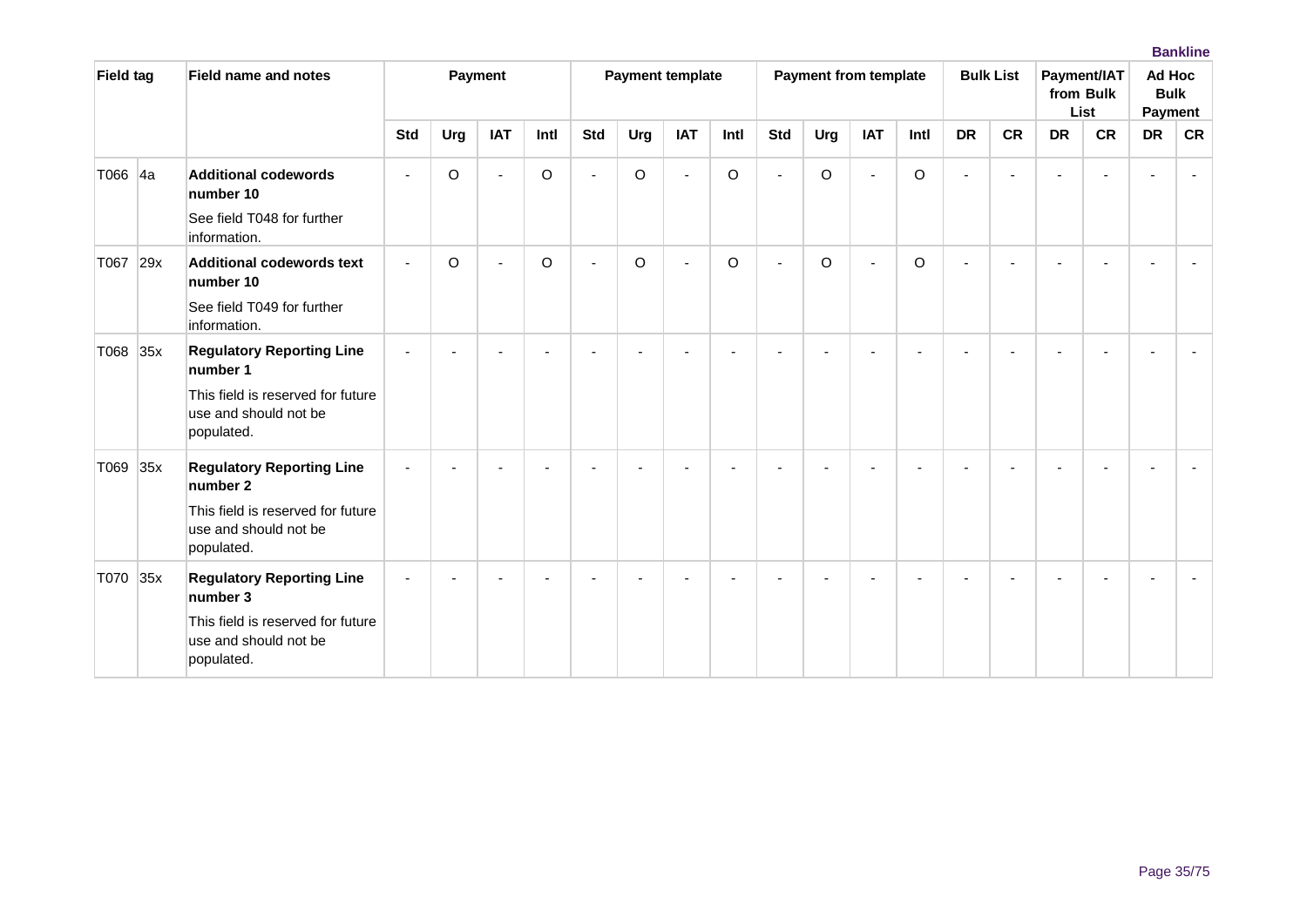| <b>Field tag</b> |     | <b>Field name and notes</b>                                                                                                                                                                                                                                                                                                                                                                                                                                                                                                                                                                                      |              |              | Payment        |                |              |                          | <b>Payment template</b> |        |             | <b>Payment from template</b> |                |                |                          | <b>Bulk List</b> |              | Payment/IAT<br>from Bulk<br>List | Ad Hoc<br><b>Bulk</b><br>Payment |              |
|------------------|-----|------------------------------------------------------------------------------------------------------------------------------------------------------------------------------------------------------------------------------------------------------------------------------------------------------------------------------------------------------------------------------------------------------------------------------------------------------------------------------------------------------------------------------------------------------------------------------------------------------------------|--------------|--------------|----------------|----------------|--------------|--------------------------|-------------------------|--------|-------------|------------------------------|----------------|----------------|--------------------------|------------------|--------------|----------------------------------|----------------------------------|--------------|
|                  |     |                                                                                                                                                                                                                                                                                                                                                                                                                                                                                                                                                                                                                  | <b>Std</b>   | Urg          | <b>IAT</b>     | Intl           | <b>Std</b>   | Urg                      | <b>IAT</b>              | Intl   | <b>Std</b>  | Urg                          | <b>IAT</b>     | Intl           | <b>DR</b>                | <b>CR</b>        | <b>DR</b>    | <b>CR</b>                        | <b>DR</b>                        | <b>CR</b>    |
| T071             | ∣1a | Remittance advice indicator<br>Identifies whether there is a<br>remittance advice (or one or<br>more remittance advices in the<br>case of a bulk list) associated<br>with the payment.<br>Valid values are:<br>Blank = no remittance advice<br>$C'$ = remittance advice<br>For Inter Account Transfer bulk<br>lists and bulk Inter Account<br>Transfers field T071 must not<br>be populated.                                                                                                                                                                                                                     | O            | $\mathbf{r}$ | $\overline{a}$ | $\blacksquare$ | O            | ÷,                       | $\overline{a}$          | $\sim$ | O           | $\overline{a}$               | $\blacksquare$ | $\overline{a}$ | $\mathsf C$              | $\sim$           | $\mathsf{C}$ | $\sim$                           | $\circ$                          |              |
| T072 35x         |     | <b>Remittance advice</b><br>beneficiary address Line<br>number 1<br>Identifies the first line of the<br>beneficiary address on the<br>remittance advice.<br>This is a free format field.<br>If there is a remittance advice<br>associated with this payment<br>(as indicated by a 'C' in field<br>T071) then field T072 must be<br>populated.<br>If a standard domestic<br>payment is processed as a<br>Faster Payment then any<br>information provided in field<br>T072 will be discarded.<br>For Inter Account Transfer bulk<br>lists and bulk Inter Account<br>Transfers field T072 must not<br>be populated. | $\mathsf{C}$ | ÷.           | ÷,             | $\sim$         | $\mathsf{C}$ | $\overline{\phantom{a}}$ |                         | ä,     | $\mathsf C$ | ÷                            | $\sim$         | L,             | $\overline{\phantom{a}}$ | C                | ÷,           | C                                | L.                               | $\mathsf{C}$ |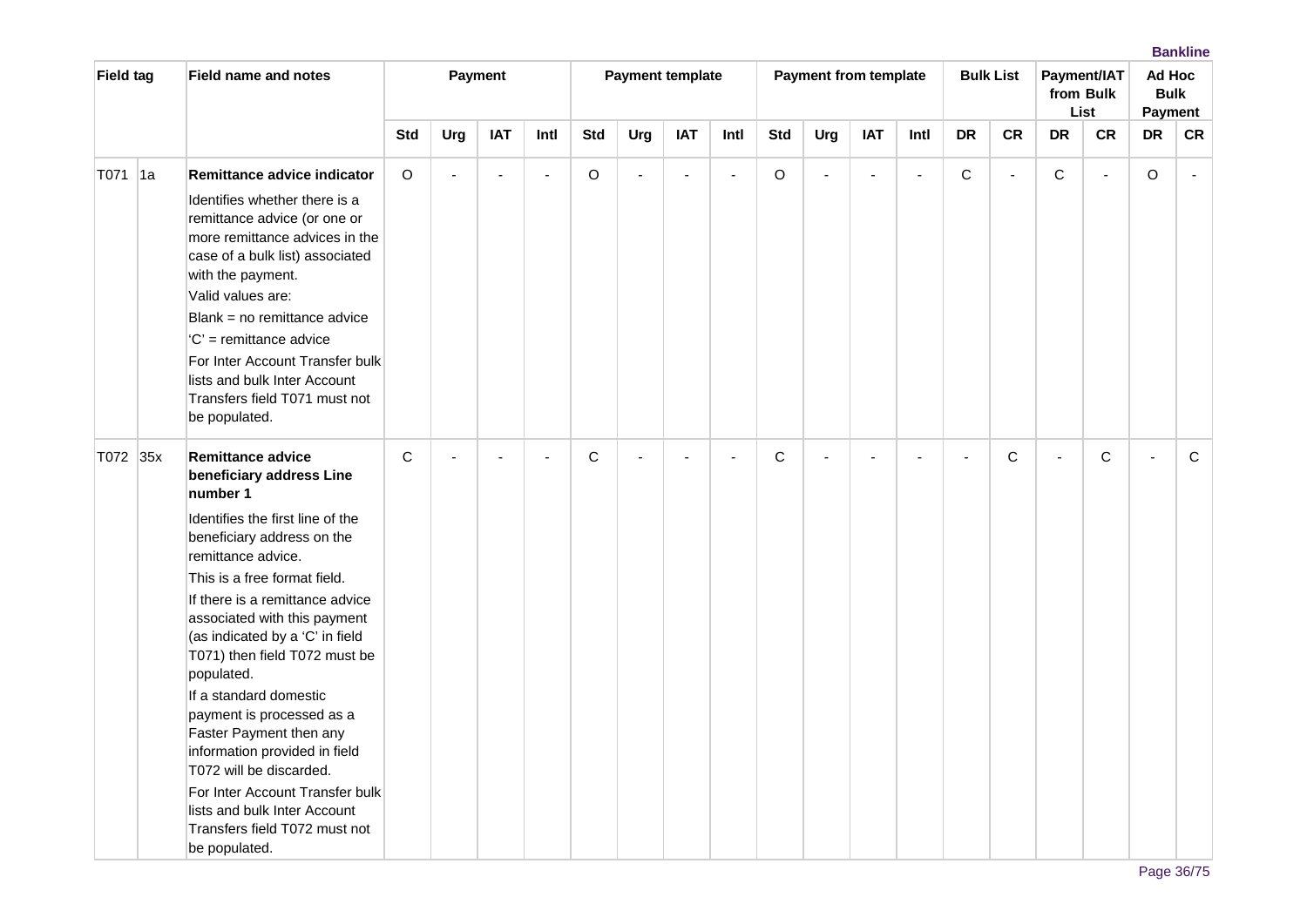| <b>Field tag</b> | <b>Field name and notes</b>                                                                                                                       |              |     | Payment    |                          |            |     | <b>Payment template</b> |      |             | Payment from template |            |      |                | <b>Bulk List</b> |                          | Payment/IAT<br>from Bulk<br>List | Ad Hoc<br><b>Bulk</b><br><b>Payment</b> |             |
|------------------|---------------------------------------------------------------------------------------------------------------------------------------------------|--------------|-----|------------|--------------------------|------------|-----|-------------------------|------|-------------|-----------------------|------------|------|----------------|------------------|--------------------------|----------------------------------|-----------------------------------------|-------------|
|                  |                                                                                                                                                   | <b>Std</b>   | Urg | <b>IAT</b> | Intl                     | <b>Std</b> | Urg | <b>IAT</b>              | Intl | <b>Std</b>  | Urg                   | <b>IAT</b> | Intl | <b>DR</b>      | <b>CR</b>        | <b>DR</b>                | <b>CR</b>                        | <b>DR</b>                               | <b>CR</b>   |
| T073 35x         | Remittance advice<br>beneficiary address Line<br>number 2                                                                                         | $\mathsf{C}$ |     |            | $\overline{\phantom{a}}$ | C          |     |                         |      | $\mathbf C$ |                       |            |      | $\blacksquare$ | C                | $\overline{\phantom{a}}$ | $\mathsf C$                      |                                         | $\mathsf C$ |
|                  | Identifies the second line of the<br>beneficiary address on the<br>remittance advice.                                                             |              |     |            |                          |            |     |                         |      |             |                       |            |      |                |                  |                          |                                  |                                         |             |
|                  | This is a free format field.                                                                                                                      |              |     |            |                          |            |     |                         |      |             |                       |            |      |                |                  |                          |                                  |                                         |             |
|                  | If there is a remittance advice<br>associated with this payment<br>(as indicated by a 'C' in field<br>T071) then field T073 must be<br>populated. |              |     |            |                          |            |     |                         |      |             |                       |            |      |                |                  |                          |                                  |                                         |             |
|                  | If a standard domestic<br>payment is processed as a<br>Faster Payment then any<br>information provided in field<br>T073 will be discarded.        |              |     |            |                          |            |     |                         |      |             |                       |            |      |                |                  |                          |                                  |                                         |             |
|                  | For Inter Account Transfer bulk<br>lists and bulk Inter Account<br>Transfers field T073 must not<br>be populated.                                 |              |     |            |                          |            |     |                         |      |             |                       |            |      |                |                  |                          |                                  |                                         |             |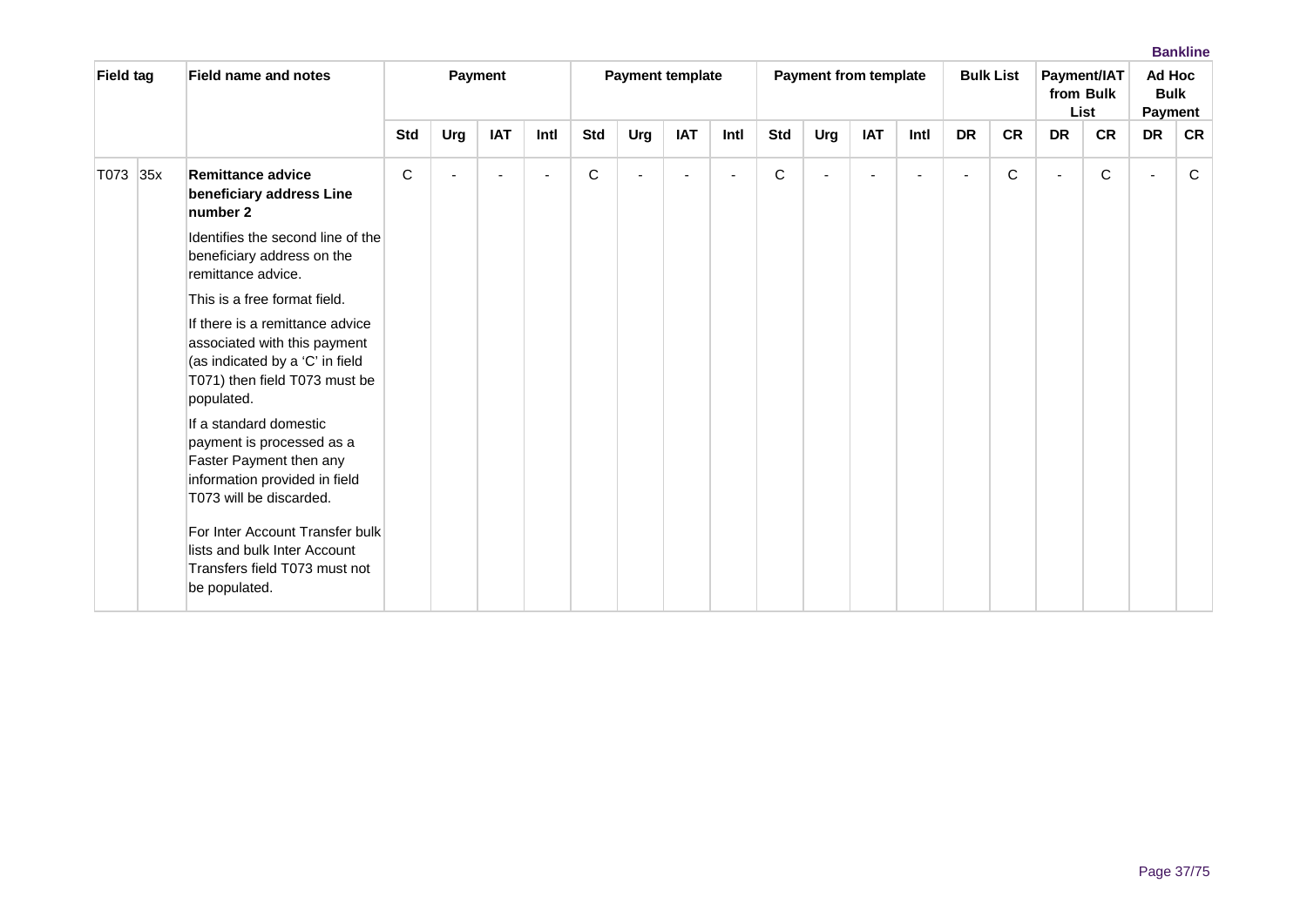| <b>Field tag</b> | <b>Field name and notes</b>                                                                                                                  |             |                | Payment                  |                          |            |                | <b>Payment template</b>  |                          |            | <b>Payment from template</b> |                          |                          |                | <b>Bulk List</b> |                | Payment/IAT<br>from Bulk<br>List | Ad Hoc<br><b>Bulk</b><br>Payment |             |
|------------------|----------------------------------------------------------------------------------------------------------------------------------------------|-------------|----------------|--------------------------|--------------------------|------------|----------------|--------------------------|--------------------------|------------|------------------------------|--------------------------|--------------------------|----------------|------------------|----------------|----------------------------------|----------------------------------|-------------|
|                  |                                                                                                                                              | <b>Std</b>  | Urg            | <b>IAT</b>               | Intl                     | <b>Std</b> | Urg            | <b>IAT</b>               | Intl                     | <b>Std</b> | Urg                          | <b>IAT</b>               | Intl                     | <b>DR</b>      | <b>CR</b>        | <b>DR</b>      | <b>CR</b>                        | <b>DR</b>                        | <b>CR</b>   |
| T074 35x         | <b>Remittance advice</b><br>beneficiary address Line<br>number 3                                                                             | $\mathsf O$ | $\overline{a}$ | $\blacksquare$           | $\blacksquare$           | $\circ$    | $\blacksquare$ | $\overline{\phantom{a}}$ | $\overline{\phantom{a}}$ | $\circ$    | $\blacksquare$               | $\sim$                   | $\overline{\phantom{a}}$ | $\blacksquare$ | $\mathsf C$      | $\sim$         | C                                | $\overline{a}$                   | $\mathbf C$ |
|                  | Identifies the third line of the<br>beneficiary address on the<br>remittance advice.                                                         |             |                |                          |                          |            |                |                          |                          |            |                              |                          |                          |                |                  |                |                                  |                                  |             |
|                  | This is a free format field.                                                                                                                 |             |                |                          |                          |            |                |                          |                          |            |                              |                          |                          |                |                  |                |                                  |                                  |             |
|                  | This field should only be<br>populated if Remittance advice<br>beneficiary address Line<br>number 2 (field T073) has also<br>been populated. |             |                |                          |                          |            |                |                          |                          |            |                              |                          |                          |                |                  |                |                                  |                                  |             |
|                  | If a standard domestic<br>payment is processed as a<br>Faster Payment then any<br>information provided in field<br>T074 will be discarded.   |             |                |                          |                          |            |                |                          |                          |            |                              |                          |                          |                |                  |                |                                  |                                  |             |
|                  | For Inter Account Transfer bulk<br>lists and bulk Inter Account<br>Transfers field T074 must not<br>be populated.                            |             |                |                          |                          |            |                |                          |                          |            |                              |                          |                          |                |                  |                |                                  |                                  |             |
| T075 35x         | <b>Remittance advice</b><br>beneficiary address Line<br>number 4                                                                             | O           | $\sim$         | $\overline{\phantom{a}}$ | $\overline{\phantom{a}}$ | O          | $\blacksquare$ | ÷,                       | $\overline{\phantom{a}}$ | $\circ$    | $\blacksquare$               | $\overline{\phantom{a}}$ | $\blacksquare$           | $\blacksquare$ | С                | $\blacksquare$ | C                                | $\sim$                           | $\mathbf C$ |
|                  | Identifies the fourth line of the<br>beneficiary address on the<br>remittance advice.                                                        |             |                |                          |                          |            |                |                          |                          |            |                              |                          |                          |                |                  |                |                                  |                                  |             |
|                  | This is a free format field.                                                                                                                 |             |                |                          |                          |            |                |                          |                          |            |                              |                          |                          |                |                  |                |                                  |                                  |             |
|                  | This field should only be<br>populated if Remittance advice<br>beneficiary address Line<br>number 3 (field T073) has also<br>been populated. |             |                |                          |                          |            |                |                          |                          |            |                              |                          |                          |                |                  |                |                                  |                                  |             |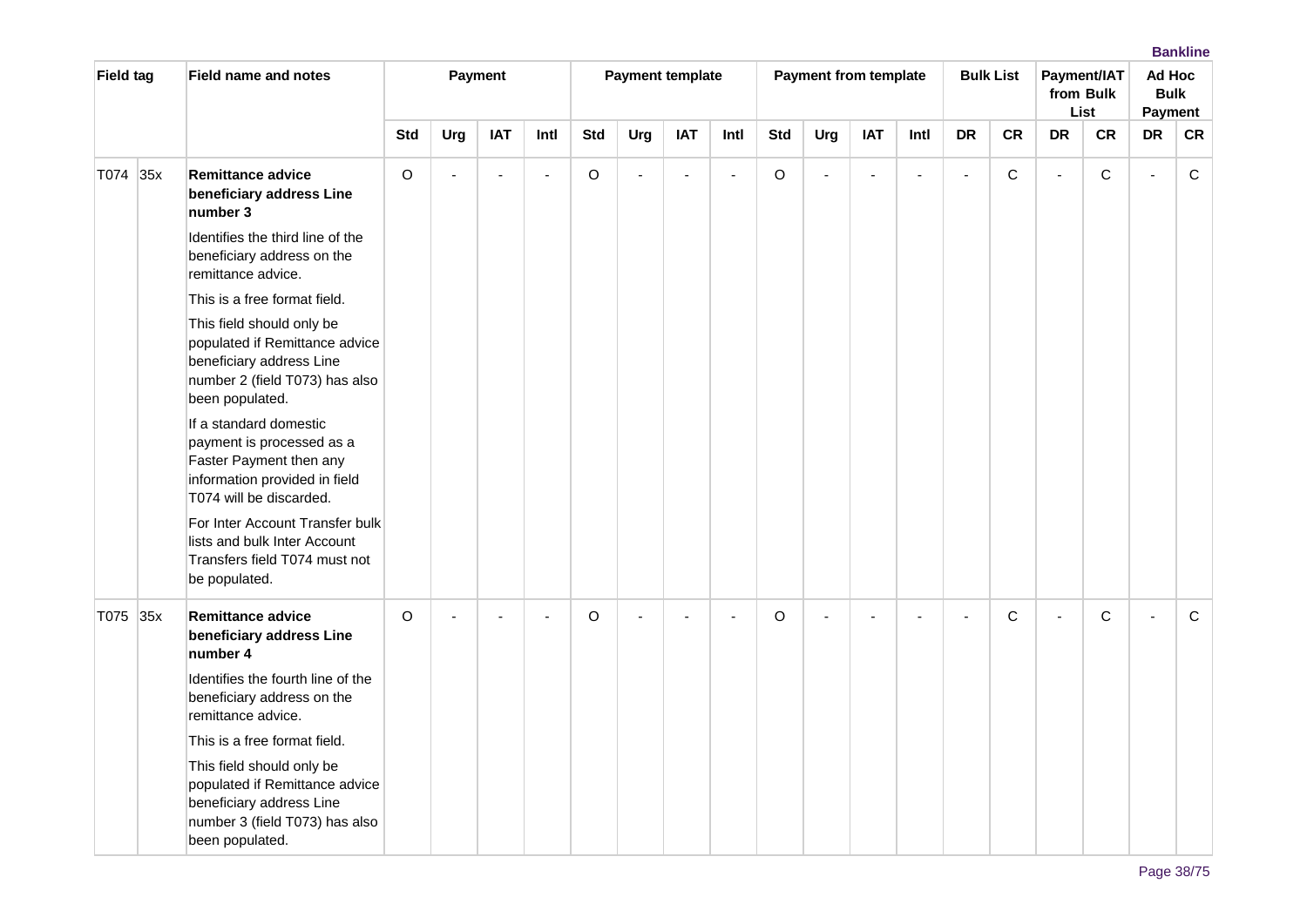| <b>Field tag</b> | <b>Field name and notes</b>                                                                                                                                                                                                                                                                     |            |     | Payment    |                |            |     | <b>Payment template</b> |      |            | <b>Payment from template</b> |            |      |           | <b>Bulk List</b> |           | Payment/IAT<br>from Bulk<br>List | Ad Hoc<br><b>Bulk</b><br>Payment |             |
|------------------|-------------------------------------------------------------------------------------------------------------------------------------------------------------------------------------------------------------------------------------------------------------------------------------------------|------------|-----|------------|----------------|------------|-----|-------------------------|------|------------|------------------------------|------------|------|-----------|------------------|-----------|----------------------------------|----------------------------------|-------------|
|                  |                                                                                                                                                                                                                                                                                                 | <b>Std</b> | Urg | <b>IAT</b> | Intl           | <b>Std</b> | Urg | <b>IAT</b>              | Intl | <b>Std</b> | Urg                          | <b>IAT</b> | Intl | <b>DR</b> | <b>CR</b>        | <b>DR</b> | <b>CR</b>                        | <b>DR</b>                        | <b>CR</b>   |
|                  | If a standard domestic<br>payment is processed as a<br>Faster Payment then any<br>information provided in field<br>T075 will be discarded.<br>For Inter Account Transfer bulk<br>lists and bulk Inter Account<br>Transfers field T075 must not<br>be populated.                                 |            |     |            |                |            |     |                         |      |            |                              |            |      |           |                  |           |                                  |                                  |             |
| T076 20x         | <b>Remittance advice</b><br>beneficiary Fax Number<br>Identifies the beneficiary fax<br>number on the remittance<br>advice.<br>Must be a valid fax number<br>format.<br>This field should not be<br>populated if there is no<br>remittance advice associated<br>with this payment (as indicated | $\circ$    |     |            | $\blacksquare$ | O          |     |                         |      | O          |                              |            |      | ÷,        | C                | ÷,        | $\mathsf{C}$                     | $\sim$                           | $\mathsf C$ |
|                  | by a blank in field T071).<br>If a standard domestic<br>payment is processed as a<br>Faster Payment then any<br>information provided in field<br>T076 will be discarded.<br>For Inter Account Transfer bulk<br>lists and bulk Inter Account<br>Transfers field T076 must not<br>be populated.   |            |     |            |                |            |     |                         |      |            |                              |            |      |           |                  |           |                                  |                                  |             |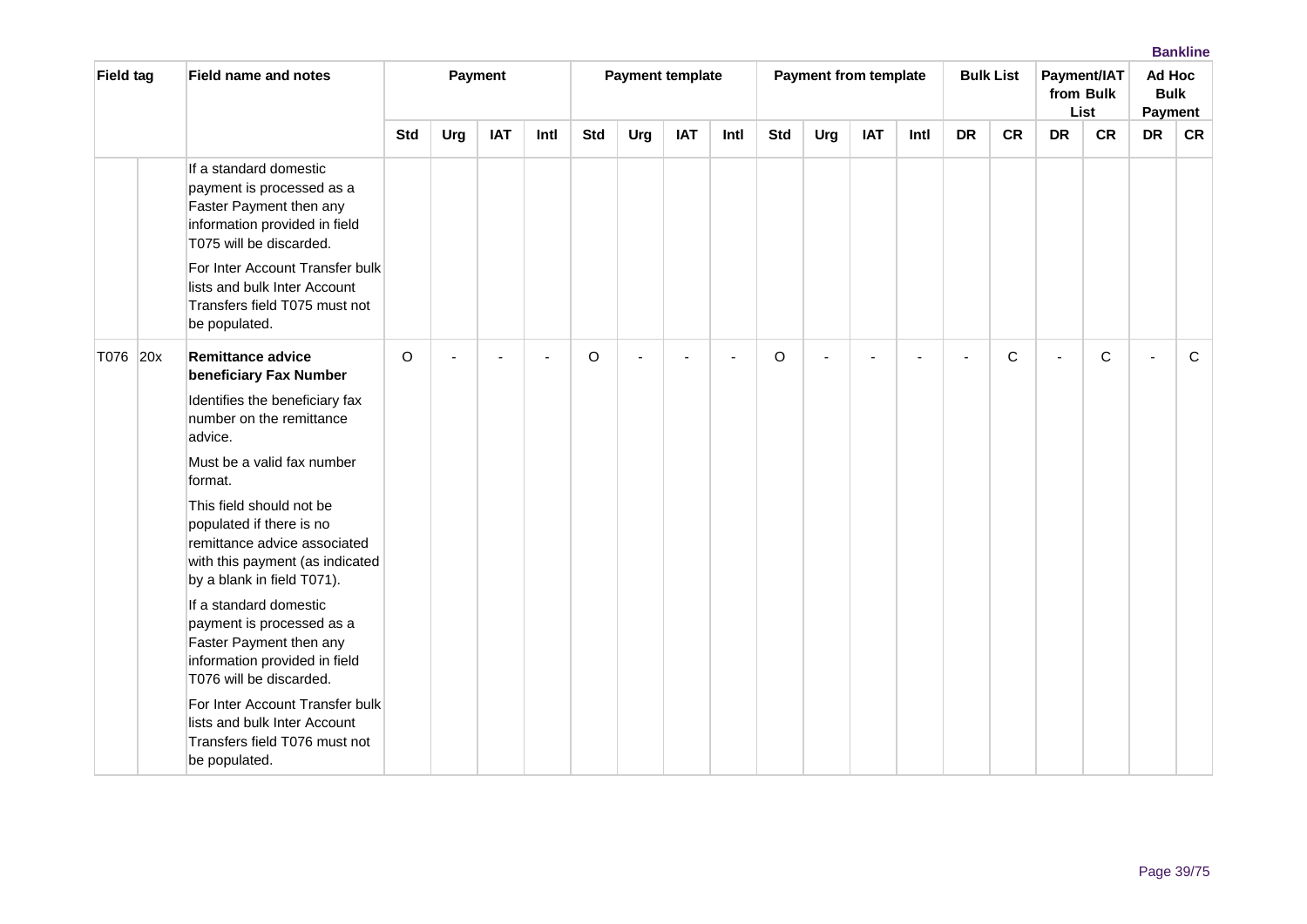| <b>Field tag</b> | <b>Field name and notes</b>                                                                                                                                                                                    |             |                | Payment        |             |                |                | <b>Payment template</b> |      |            | <b>Payment from template</b> |                          |                |                | <b>Bulk List</b> |                | Payment/IAT<br>from Bulk<br>List | Ad Hoc<br><b>Bulk</b><br>Payment |    |
|------------------|----------------------------------------------------------------------------------------------------------------------------------------------------------------------------------------------------------------|-------------|----------------|----------------|-------------|----------------|----------------|-------------------------|------|------------|------------------------------|--------------------------|----------------|----------------|------------------|----------------|----------------------------------|----------------------------------|----|
|                  |                                                                                                                                                                                                                | <b>Std</b>  | Urg            | <b>IAT</b>     | Intl        | <b>Std</b>     | Urg            | <b>IAT</b>              | Intl | <b>Std</b> | Urg                          | <b>IAT</b>               | Intl           | <b>DR</b>      | <b>CR</b>        | <b>DR</b>      | <b>CR</b>                        | <b>DR</b>                        | CR |
| T077 50x         | <b>Remittance advice</b><br>beneficiary Email address                                                                                                                                                          | $\mathsf O$ | $\blacksquare$ | ÷,             | $\sim$      | O              | $\blacksquare$ | $\blacksquare$          |      | O          |                              | $\overline{\phantom{a}}$ | $\blacksquare$ | $\blacksquare$ | С                | $\blacksquare$ | $\mathsf C$                      | $\sim$                           | C  |
|                  | Identifies the beneficiary email<br>address on the remittance<br>advice.                                                                                                                                       |             |                |                |             |                |                |                         |      |            |                              |                          |                |                |                  |                |                                  |                                  |    |
|                  | Must be a valid email address<br>format.                                                                                                                                                                       |             |                |                |             |                |                |                         |      |            |                              |                          |                |                |                  |                |                                  |                                  |    |
|                  | This field should only be<br>populated if there is a<br>remittance advice associated<br>with this payment (as indicated<br>by a blank in field T071).                                                          |             |                |                |             |                |                |                         |      |            |                              |                          |                |                |                  |                |                                  |                                  |    |
|                  | If a standard domestic<br>payment is processed as a<br>Faster Payment then any<br>information provided in field<br>T077 will be discarded.                                                                     |             |                |                |             |                |                |                         |      |            |                              |                          |                |                |                  |                |                                  |                                  |    |
|                  | For Inter Account Transfer bulk<br>lists and bulk Inter Account<br>Transfers field T077 must not<br>be populated.                                                                                              |             |                |                |             |                |                |                         |      |            |                              |                          |                |                |                  |                |                                  |                                  |    |
| T078 34x         | By order of account<br>Identifies the account number<br>of the originating customer.<br>This field is mandatory for<br>Financial Institution customers.<br>Wherever possible the<br>originating customers IBAN |             | C              | $\overline{a}$ | $\mathsf C$ | $\blacksquare$ | C              |                         | C    |            | C                            | $\sim$                   | C              |                |                  |                |                                  |                                  |    |
|                  | should be populated here.<br>For all other customers this<br>field must not be populated.                                                                                                                      |             |                |                |             |                |                |                         |      |            |                              |                          |                |                |                  |                |                                  |                                  |    |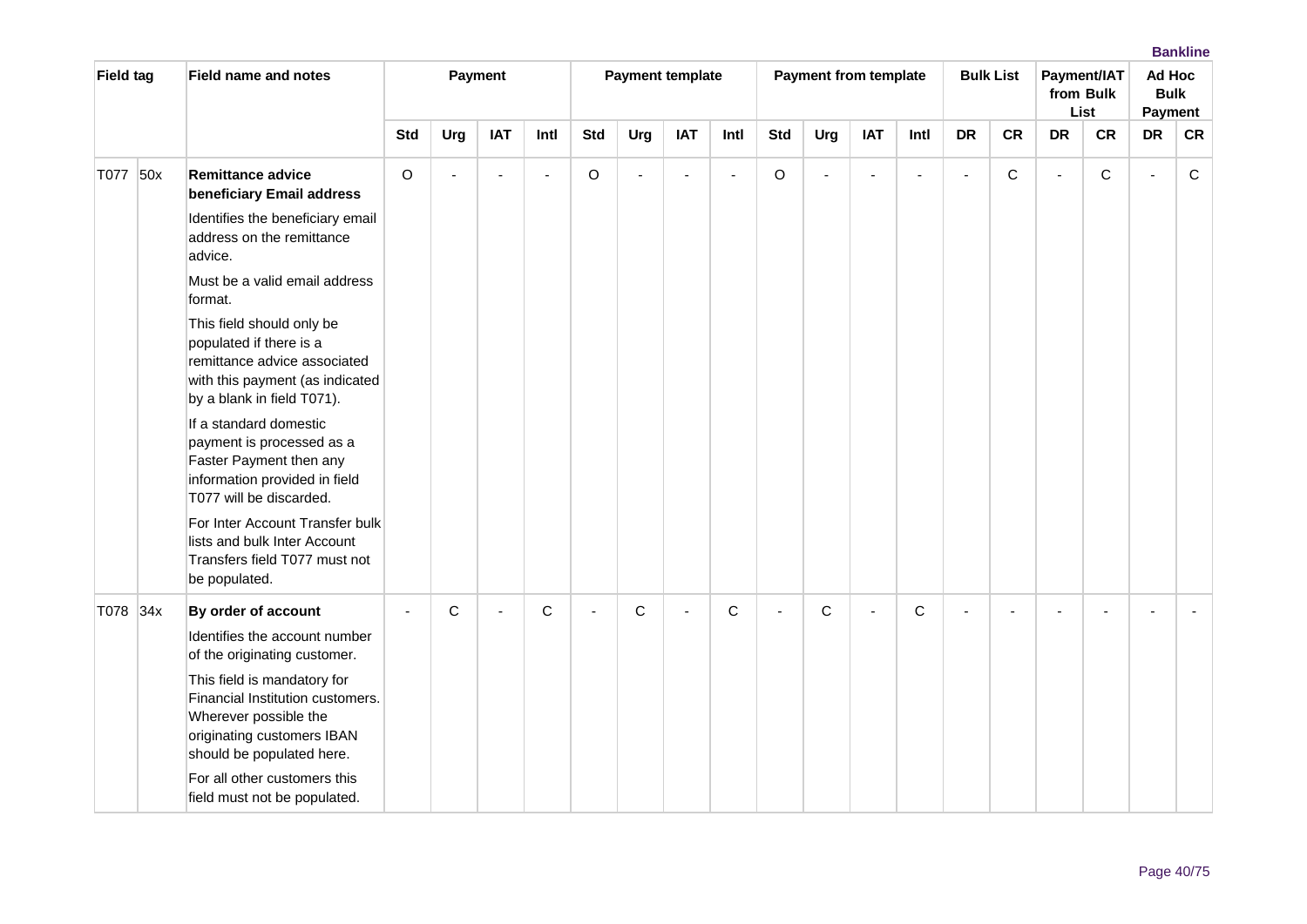| <b>Field tag</b> | <b>Field name and notes</b>                                                                                                                                                                          |                          |             | Payment        |             |                          | <b>Payment template</b> |            |              |                | <b>Payment from template</b> |                |              |             | <b>Bulk List</b> |             | Payment/IAT<br>from Bulk<br>List | Ad Hoc<br><b>Bulk</b><br>Payment |    |
|------------------|------------------------------------------------------------------------------------------------------------------------------------------------------------------------------------------------------|--------------------------|-------------|----------------|-------------|--------------------------|-------------------------|------------|--------------|----------------|------------------------------|----------------|--------------|-------------|------------------|-------------|----------------------------------|----------------------------------|----|
|                  |                                                                                                                                                                                                      | <b>Std</b>               | Urg         | <b>IAT</b>     | Intl        | <b>Std</b>               | Urg                     | <b>IAT</b> | Intl         | <b>Std</b>     | Urg                          | <b>IAT</b>     | Intl         | <b>DR</b>   | CR               | DR          | ${\sf CR}$                       | <b>DR</b>                        | CR |
| T079 35x         | By order of name                                                                                                                                                                                     | $\mathsf C$              | $\mathsf C$ | $\blacksquare$ | C           | $\mathsf{C}$             | C                       | $\sim$     | $\mathsf C$  | $\mathbf C$    | C                            | ä,             | $\mathbf C$  | $\mathbf C$ | ä,               | $\mathsf C$ | ÷,                               | $\mathbf C$                      |    |
|                  | Identifies the name of the<br>originating customer.                                                                                                                                                  |                          |             |                |             |                          |                         |            |              |                |                              |                |              |             |                  |             |                                  |                                  |    |
|                  | Wherever possible the<br>originating customers account<br>name should be populated<br>here.                                                                                                          |                          |             |                |             |                          |                         |            |              |                |                              |                |              |             |                  |             |                                  |                                  |    |
|                  | This field is mandatory for<br><b>Financial Institution customers</b><br>and wherever possible the<br>originating customers account<br>name should be populated<br>here.                             |                          |             |                |             |                          |                         |            |              |                |                              |                |              |             |                  |             |                                  |                                  |    |
|                  | This field is optional for non<br><b>Financial Institution customers</b><br>with a valid 'By order Of' value<br>pre-registered in Bankline. It<br>must be populated with a pre-<br>registered value. |                          |             |                |             |                          |                         |            |              |                |                              |                |              |             |                  |             |                                  |                                  |    |
|                  | For all other customers this<br>field must not be populated.                                                                                                                                         |                          |             |                |             |                          |                         |            |              |                |                              |                |              |             |                  |             |                                  |                                  |    |
|                  | For Inter Account Transfer bulk<br>lists and bulk Inter Account<br>Transfers field T079 must not<br>be populated.                                                                                    |                          |             |                |             |                          |                         |            |              |                |                              |                |              |             |                  |             |                                  |                                  |    |
| T080 35x         | By order of address Line<br>number 1                                                                                                                                                                 | $\overline{\phantom{a}}$ | $\mathsf C$ |                | $\mathsf C$ | $\overline{\phantom{a}}$ | C                       | ÷          | $\mathsf{C}$ | $\blacksquare$ | $\mathsf C$                  | $\overline{a}$ | $\mathsf{C}$ |             |                  |             |                                  |                                  |    |
|                  | Identifies the first line of<br>address of the originating<br>customer.                                                                                                                              |                          |             |                |             |                          |                         |            |              |                |                              |                |              |             |                  |             |                                  |                                  |    |
|                  | This field is mandatory for<br>Financial Institution customers<br>and must be populated with<br>information relating to the                                                                          |                          |             |                |             |                          |                         |            |              |                |                              |                |              |             |                  |             |                                  |                                  |    |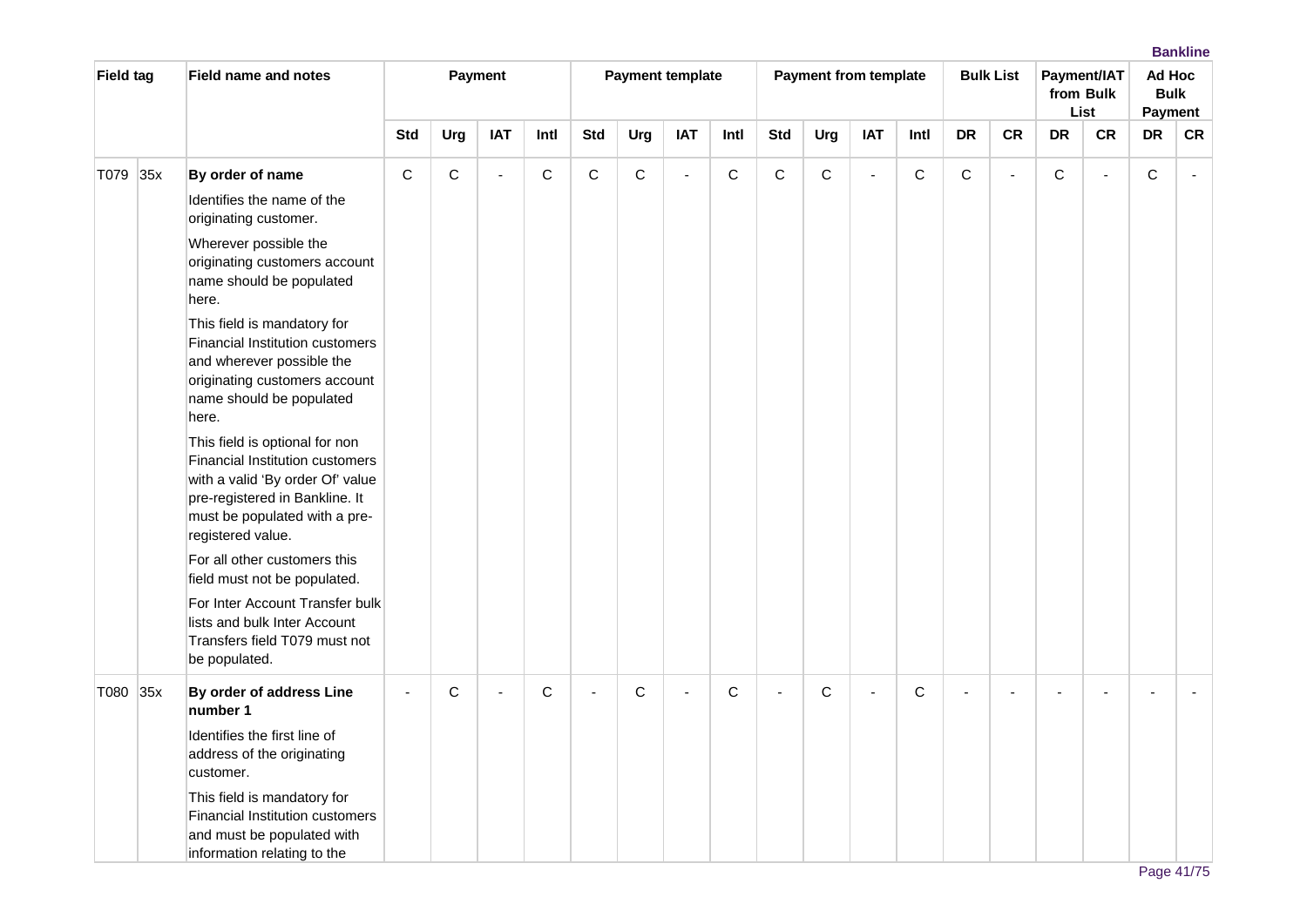| <b>Field tag</b> |     | <b>Field name and notes</b>                                                                                                                                      |                          |     | Payment                  |             |                | <b>Payment template</b> |            |      |            | <b>Payment from template</b> |                |             |                          | <b>Bulk List</b> |           | Payment/IAT<br>from Bulk<br>List | Ad Hoc<br><b>Bulk</b><br>Payment |           |
|------------------|-----|------------------------------------------------------------------------------------------------------------------------------------------------------------------|--------------------------|-----|--------------------------|-------------|----------------|-------------------------|------------|------|------------|------------------------------|----------------|-------------|--------------------------|------------------|-----------|----------------------------------|----------------------------------|-----------|
|                  |     |                                                                                                                                                                  | <b>Std</b>               | Urg | <b>IAT</b>               | Intl        | <b>Std</b>     | Urg                     | <b>IAT</b> | Intl | <b>Std</b> | Urg                          | <b>IAT</b>     | Intl        | <b>DR</b>                | <b>CR</b>        | <b>DR</b> | <b>CR</b>                        | <b>DR</b>                        | <b>CR</b> |
|                  |     | originating customer.<br>For all other customers this<br>field must not be populated.                                                                            |                          |     |                          |             |                |                         |            |      |            |                              |                |             |                          |                  |           |                                  |                                  |           |
| T081             | 35x | By order of address Line<br>number 2                                                                                                                             | $\overline{\phantom{a}}$ | C   | $\blacksquare$           | $\mathbf C$ | $\blacksquare$ | $\mathsf{C}$            | $\sim$     | C    | $\sim$     | C                            | $\blacksquare$ | $\mathsf C$ | ä,                       |                  |           |                                  |                                  |           |
|                  |     | Identifies the second line of<br>address of the originating<br>customer.                                                                                         |                          |     |                          |             |                |                         |            |      |            |                              |                |             |                          |                  |           |                                  |                                  |           |
|                  |     | This field is optional for<br><b>Financial Institution customers</b><br>and where populated must<br>contain information relating to<br>the originating customer. |                          |     |                          |             |                |                         |            |      |            |                              |                |             |                          |                  |           |                                  |                                  |           |
|                  |     | For all other customers this<br>field must not be populated.                                                                                                     |                          |     |                          |             |                |                         |            |      |            |                              |                |             |                          |                  |           |                                  |                                  |           |
| T082 35x         |     | By order of address Line<br>number 3<br>Identifies the third line of<br>address of the originating<br>customer.                                                  | $\blacksquare$           | C   | $\overline{\phantom{0}}$ | C           | ÷,             | C                       | $\sim$     | C    | $\sim$     | C                            | $\blacksquare$ | C           | $\overline{\phantom{0}}$ |                  |           |                                  |                                  |           |
|                  |     | This field is optional for<br>Financial Institution customers<br>and where populated must<br>contain information relating to<br>the originating customer.        |                          |     |                          |             |                |                         |            |      |            |                              |                |             |                          |                  |           |                                  |                                  |           |
|                  |     | For all other customers this<br>field must not be populated.                                                                                                     |                          |     |                          |             |                |                         |            |      |            |                              |                |             |                          |                  |           |                                  |                                  |           |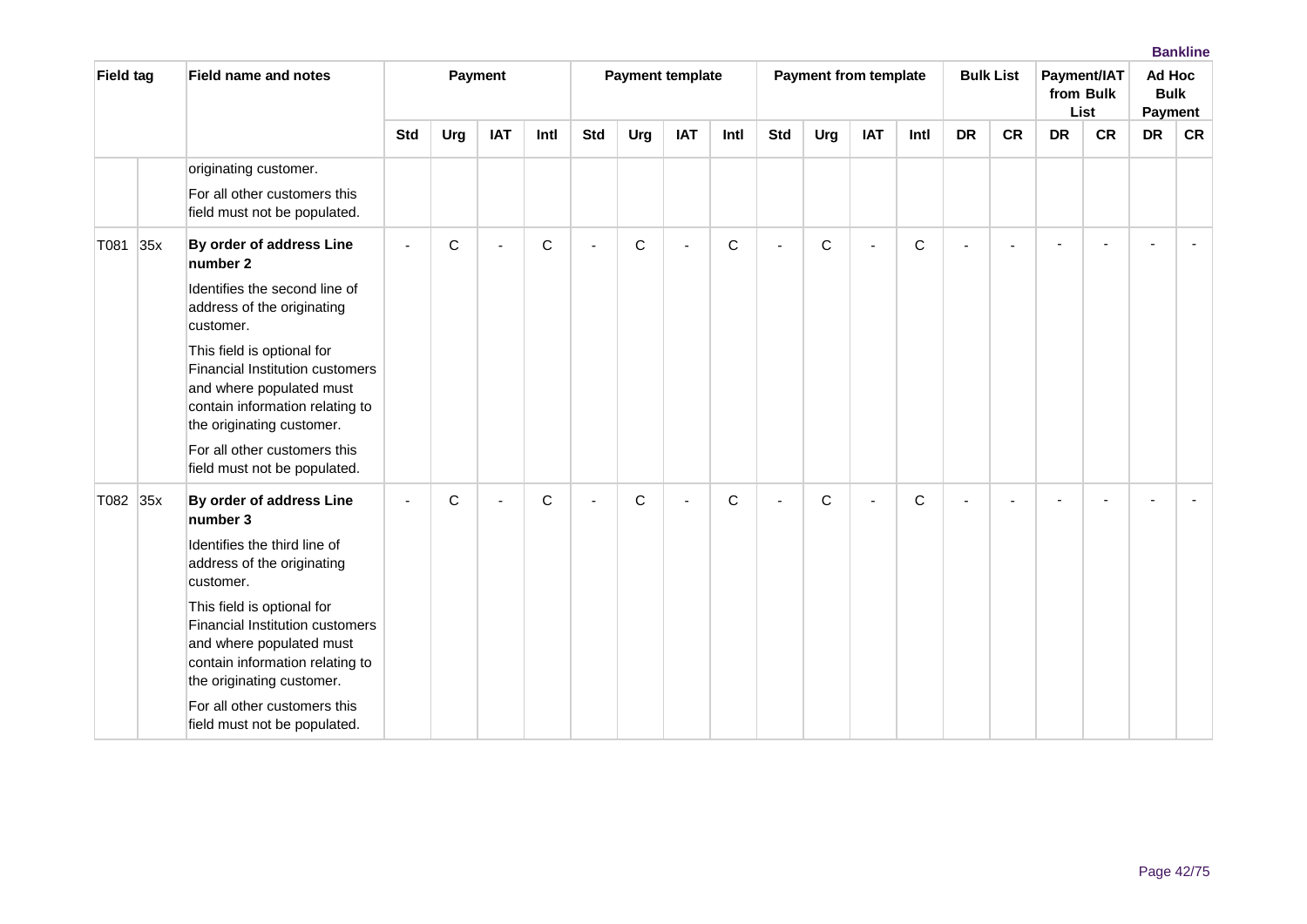# **4 Examples**

## **4.1 Introduction**

The following examples demonstrate how to structure and populate an import record, for a selection of payment types. These payment types are outlined below:

- Standard domestic payment
- Standard domestic payment template
- Standard domestic payment from a template
- Urgent domestic payment (CHAPS)
- International payment
- Standard domestic bulk list
- Standard domestic bulk payment
- Inter account transfer (IAT) bulk list
- Bulk inter account transfer (IAT)
- Ad hoc bulk payments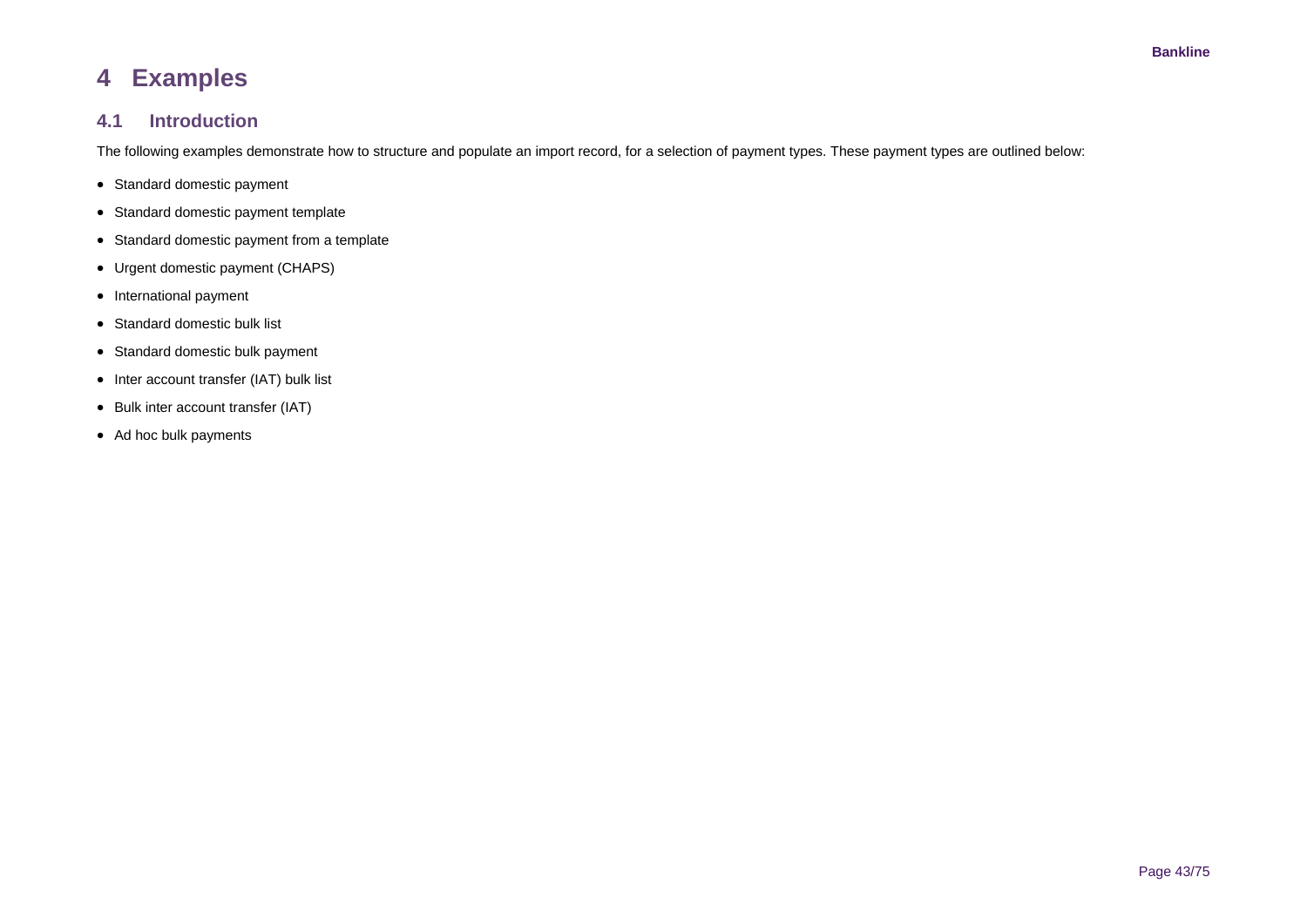## **4.2 Standard domestic payment**

The example below shows how to format an import record for a standard domestic payment.

### **,,,01,,,,,,,,,15100031806542,,,,166.42,,01102006,,,,,,151000,,,,,,44298801,,MR JOHN SMITH,,,,INVOICE 1234,,,,,,,,,,,,,,,,,,,,,,,,,,,,,,,,,,,,,,,,,,,**

| <b>Field</b> | Value          | <b>Field</b> | Value    | <b>Field</b> | Value               | <b>Field</b> | Value | <b>Field</b> | Value | <b>Field</b> | Value |
|--------------|----------------|--------------|----------|--------------|---------------------|--------------|-------|--------------|-------|--------------|-------|
| H001         |                | T013         |          | T028         | 44298801            | T043         |       | T058         |       | T073         |       |
| H002         |                | T014         | 166.42   | T029         |                     | T044         |       | T059         |       | T074         |       |
| H003         |                | T015         |          | T030         | MR JOHN SMITH       | T045         |       | T060         |       | T075         |       |
| T001         | 01             | T016         | 01102006 | T031         |                     | T046         |       | T061         |       | T076         |       |
| T002         |                | T017         |          | T032         |                     | T047         |       | T062         |       | T077         |       |
| T003         |                | T018         |          | T033         |                     | T048         |       | T063         |       | T078         |       |
| T004         |                | T019         |          | T034         | <b>INVOICE 1234</b> | T049         |       | T064         |       | T079         |       |
| T005         |                | T020         |          | T035         |                     | T050         |       | T065         |       | T080         |       |
| T006         |                | T021         |          | T036         |                     | T051         |       | T066         |       | T081         |       |
| T007         |                | T022         | 151000   | T037         |                     | T052         |       | T067         |       | T082         |       |
| T008         |                | T023         |          | T038         |                     | T053         |       | T068         |       |              |       |
| T009         |                | T024         |          | T039         |                     | T054         |       | T069         |       |              |       |
| T010         | 15100031806542 | T025         |          | T040         |                     | T055         |       | T070         |       |              |       |
| T011         |                | T026         |          | T041         |                     | T056         |       | T071         |       |              |       |
| T012         |                | T027         |          | T042         |                     | T057         |       | T072         |       |              |       |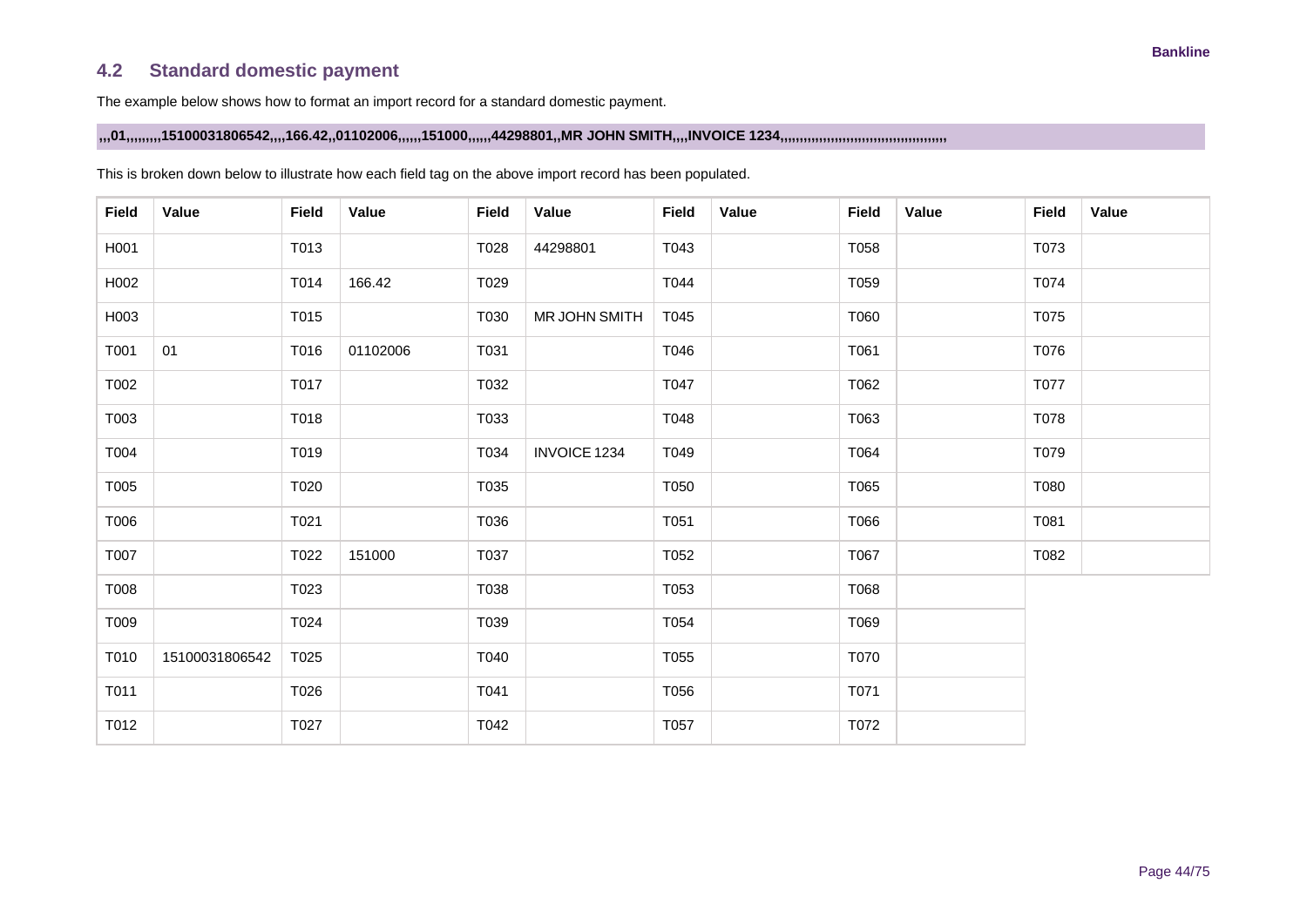- T001 (Record type) The value '01' identifies a standard domestic payment. If field T003 (Template reference) had also been populated then this would have become a standard domestic payment from an existing standard domestic payment template
- T010 (Debit account identifier) The value '15100031806542' is a UK Sterling account with sort code 15-10-00 and account number 31806542. No dashes or spaces are required when entering the sort code, or between the sort code and account number. The debit account must be a valid account registered to that customer in Bankline
- T014 (Payment Amount) No leading spaces are required when quoting the payment amount, and the decimal point is necessary only where the payment amount requires it. For a standard domestic payment field T013 (payment currency) need not be completed as the ISO currency code GBP will be automatically associated with the payment amount in field T014
- T016 (Date payment to Arrive/Credit Date) The value '01102006' equates to 1 October 2006
- T022 (account with Bank identifier) The value '151000' is the UK Sterling sort code 15-10-00. As detailed above in field T001 this import record is in respect of a standard domestic payment, therefore the account with Bank identifier must be a valid sort code for the receipt of standard domestic payments
- T028 (Beneficiary account Number) This is the beneficiary account Number held at the account with Bank identifier quoted in field T022
- T030 (Beneficiary name and address Line number 1) This is the name of the beneficiary customer linked to the beneficiary account Number quoted in field T028. For a standard domestic payment only the beneficiary name requires to be quoted, but for other payment types the beneficiary address may also be quoted. Failure to enter a beneficiary name may make it difficult to direct the payment to the correct account
- T034 (Beneficiary reference) This is the reference that will be advised to the beneficiary customer and as such should be meaningful, such as an invoice number. Please ensure you add a Beneficiary reference (e.g., invoice number, customer number) in order to comply with industry best practice. Failure to do so may make it difficult for the beneficiary to identify who is sending the payment. If no beneficiary reference is entered then we will insert the debit account name by default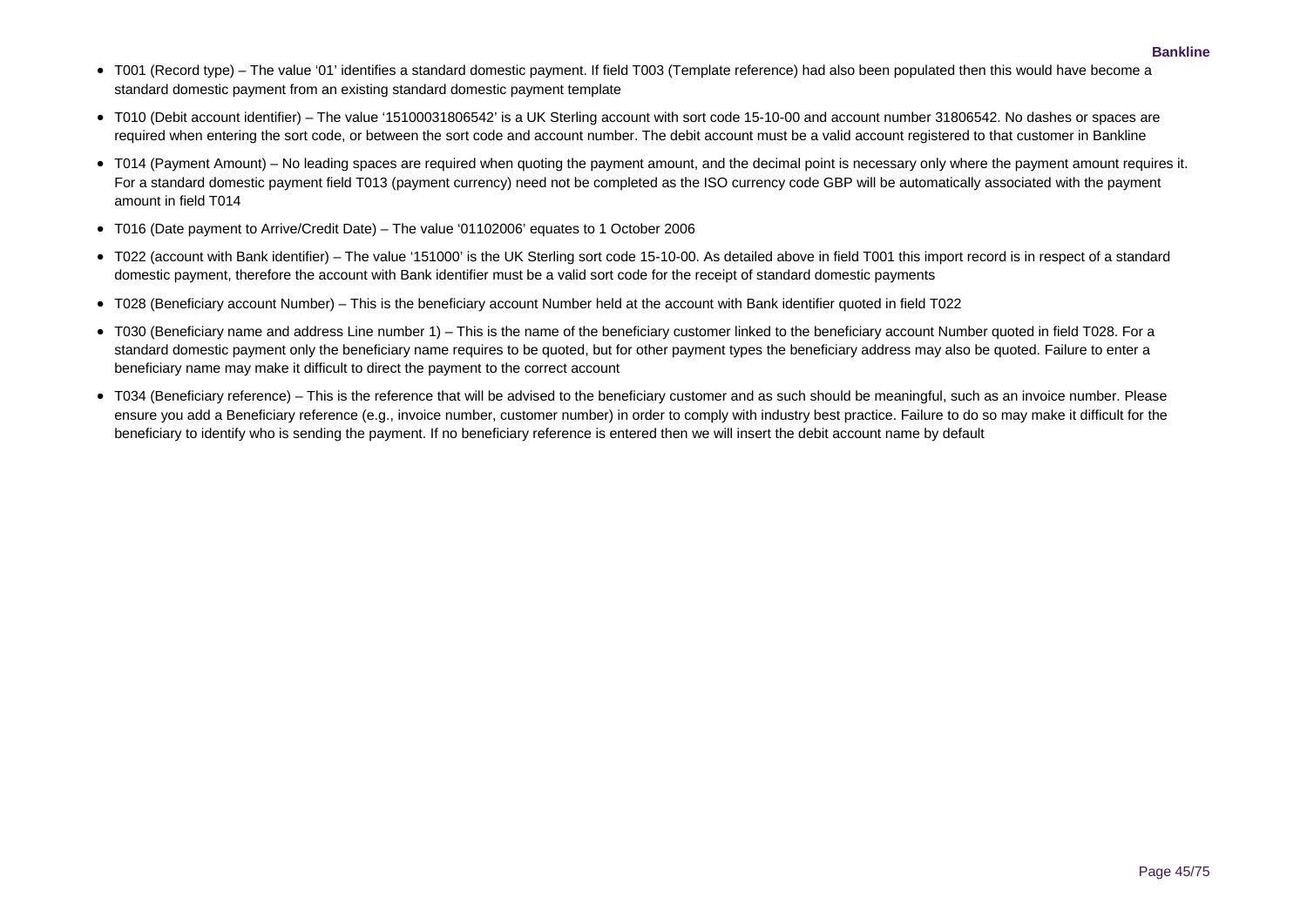# **4.3 Standard domestic payment template**

The example below shows how to format an import record for a new Bankline standard domestic payment template.

**,,,01,T,STANDARD TEMP 01,,,,,,,15100031806542,,,GBP,,,,,,,,,151000,,,,,,59984654,,MR JOHN SMITH,,,,INVOICE 1234,,,,,,,,,,,,,,,,,,,,,,,,,,,,,,,,,,,,,,,,,,,**

| <b>Field</b> | Value            | Field | Value  | <b>Field</b> | Value               | <b>Field</b> | Value | <b>Field</b> | Value | <b>Field</b> | Value |
|--------------|------------------|-------|--------|--------------|---------------------|--------------|-------|--------------|-------|--------------|-------|
| H001         |                  | T013  | GBP    | T028         | 59984654            | T043         |       | T058         |       | T073         |       |
| H002         |                  | T014  |        | T029         |                     | T044         |       | T059         |       | T074         |       |
| H003         |                  | T015  |        | T030         | MR JOHN SMITH       | T045         |       | T060         |       | T075         |       |
| T001         | 01               | T016  |        | T031         |                     | T046         |       | T061         |       | T076         |       |
| T002         | $\top$           | T017  |        | T032         |                     | T047         |       | T062         |       | T077         |       |
| T003         | STANDARD TEMP 01 | T018  |        | T033         |                     | T048         |       | T063         |       | T078         |       |
| T004         |                  | T019  |        | T034         | <b>INVOICE 1234</b> | T049         |       | T064         |       | T079         |       |
| T005         |                  | T020  |        | T035         |                     | T050         |       | T065         |       | T080         |       |
| T006         |                  | T021  |        | T036         |                     | T051         |       | T066         |       | T081         |       |
| T007         |                  | T022  | 151000 | T037         |                     | T052         |       | T067         |       | T082         |       |
| T008         |                  | T023  |        | T038         |                     | T053         |       | T068         |       |              |       |
| T009         |                  | T024  |        | T039         |                     | T054         |       | T069         |       |              |       |
| T010         | 15100031806542   | T025  |        | T040         |                     | T055         |       | T070         |       |              |       |
| T011         |                  | T026  |        | T041         |                     | T056         |       | T071         |       |              |       |
| T012         |                  | T027  |        | T042         |                     | T057         |       | T072         |       |              |       |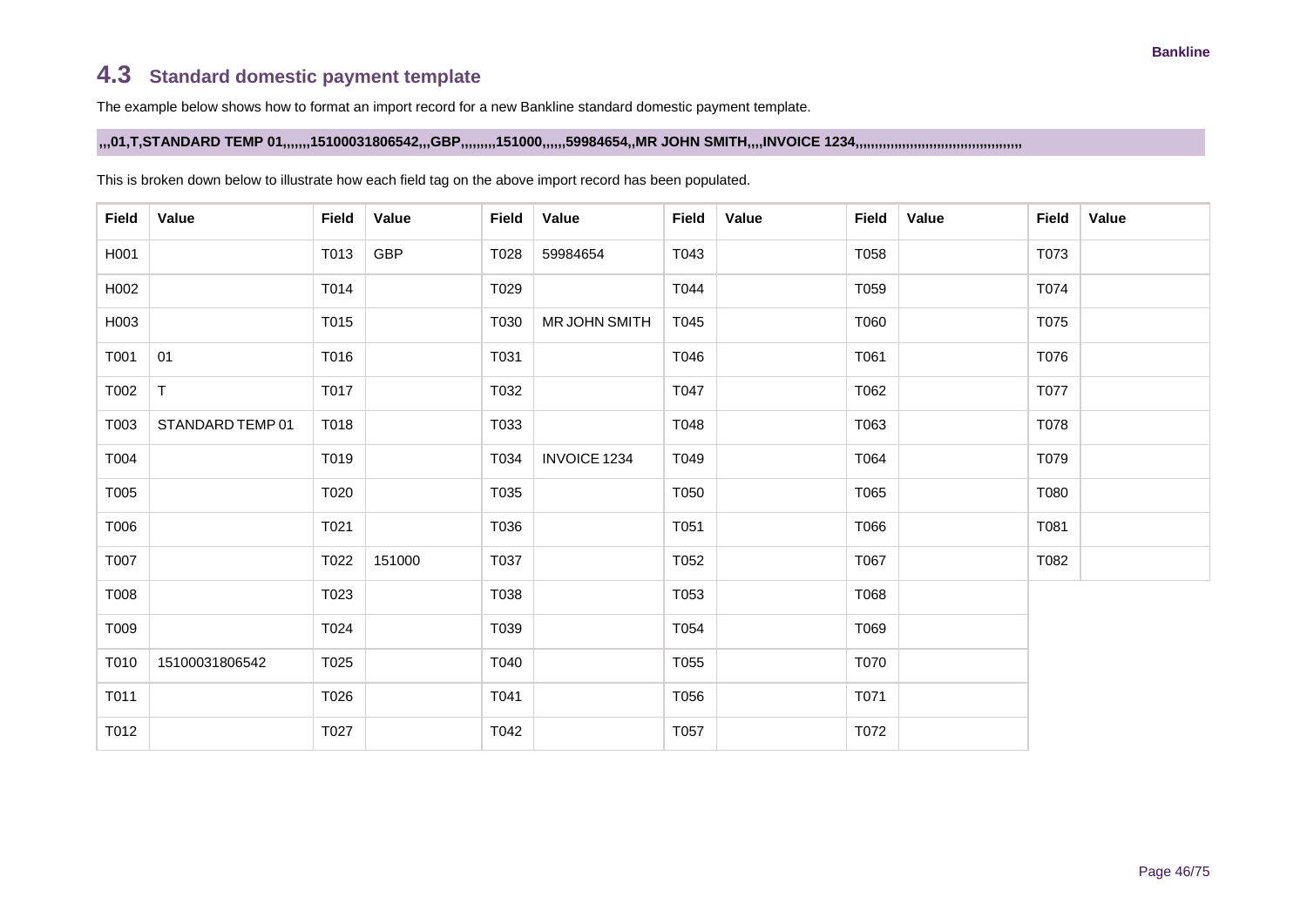- T001 (Record type) and T002 (Template indicator) The value '01' in field T001 identifies the standard domestic payment type, and the value 'T' in field T002 identifies that this is a new standard domestic payment template
- T003 (Template reference) The value 'STANDARD TEMP 01' is how the template will be known in Bankline
- T010 (Debit account identifier) The value '15100031806542' is a UK Sterling account with sort code 15-10-00 and account number 31806542. No dashes or spaces are required when entering the sort code, or between the sort code and account number. The debit account must be a valid account registered to that customer in Bankline
- T013 (Payment currency) This will always be 'GBP' for a standard domestic payment template
- T022 (account with Bank identifier) The value '151000' is the UK Sterling sort code 15-10-00. As detailed above in field T001, this import record is in respect of the standard domestic payment type, therefore the account with Bank identifier must be a valid sort code for the receipt of standard domestic payments
- T028 (Beneficiary account Number) This is the beneficiary account Number held at the account with Bank identifier quoted in field T022
- T030 (Beneficiary name and address Line number 1) This is the name of the beneficiary customer linked to the beneficiary account Number quoted in field T028. For a standard domestic payment, the beneficiary name should be quoted, for other payment types the beneficiary address can also be quoted. Failure to enter a beneficiary name may make it difficult to direct the payment to the correct account
- T034 (Beneficiary reference) This is the reference that will be advised to the beneficiary customer and as such should be meaningful, such as an invoice number. Please ensure you add a Beneficiary reference (e.g., invoice number, customer number) in order to comply with industry best practice. Failure to do so may make it difficult for the beneficiary to identify who is sending the payment. If no beneficiary reference is entered then we will insert the debit account name by default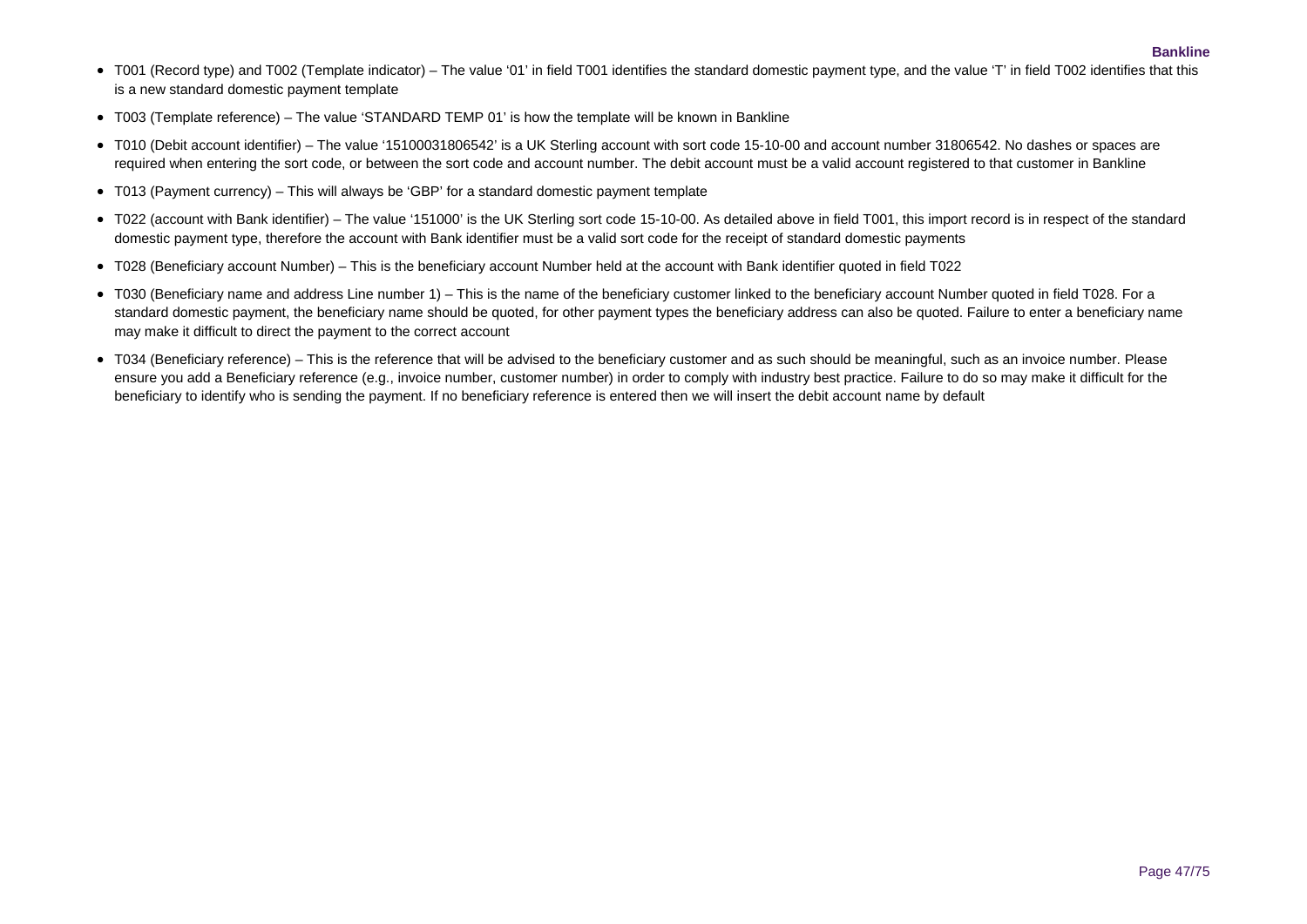## **4.4 Standard domestic payment from a template**

The example below shows how to format an import record for a standard domestic payment from an existing Bankline standard domestic payment template.

### **,,,01,,STANDARD TEMP 01,,,,,,,15100031806542,,,GBP,166.42,,01102006,,,,,,,,,,,,,,,,,,INVOICE 1234,,,,,,,,,,,,,,,,,,,,,,,,,,,,,,,,,,,,,,,,,,,**

| <b>Field</b> | Value            | <b>Field</b> | Value      | <b>Field</b> | Value               | <b>Field</b> | Value | <b>Field</b> | Value | Field | Value |
|--------------|------------------|--------------|------------|--------------|---------------------|--------------|-------|--------------|-------|-------|-------|
| H001         |                  | T013         | <b>GBP</b> | T028         |                     | T043         |       | T058         |       | T073  |       |
| H002         |                  | T014         | 166.42     | T029         |                     | T044         |       | T059         |       | T074  |       |
| H003         |                  | T015         |            | T030         |                     | T045         |       | T060         |       | T075  |       |
| T001         | 01               | T016         | 01102006   | T031         |                     | T046         |       | T061         |       | T076  |       |
| T002         |                  | T017         |            | T032         |                     | T047         |       | T062         |       | T077  |       |
| T003         | STANDARD TEMP 01 | T018         |            | T033         |                     | T048         |       | T063         |       | T078  |       |
| T004         |                  | T019         |            | T034         | <b>INVOICE 1234</b> | T049         |       | T064         |       | T079  |       |
| T005         |                  | T020         |            | T035         |                     | T050         |       | T065         |       | T080  |       |
| T006         |                  | T021         |            | T036         |                     | T051         |       | T066         |       | T081  |       |
| T007         |                  | T022         |            | T037         |                     | T052         |       | T067         |       | T082  |       |
| T008         |                  | T023         |            | T038         |                     | T053         |       | T068         |       |       |       |
| T009         |                  | T024         |            | T039         |                     | T054         |       | T069         |       |       |       |
| T010         | 15100031806542   | T025         |            | T040         |                     | T055         |       | T070         |       |       |       |
| T011         |                  | T026         |            | T041         |                     | T056         |       | T071         |       |       |       |
| T012         |                  | T027         |            | T042         |                     | T057         |       | T072         |       |       |       |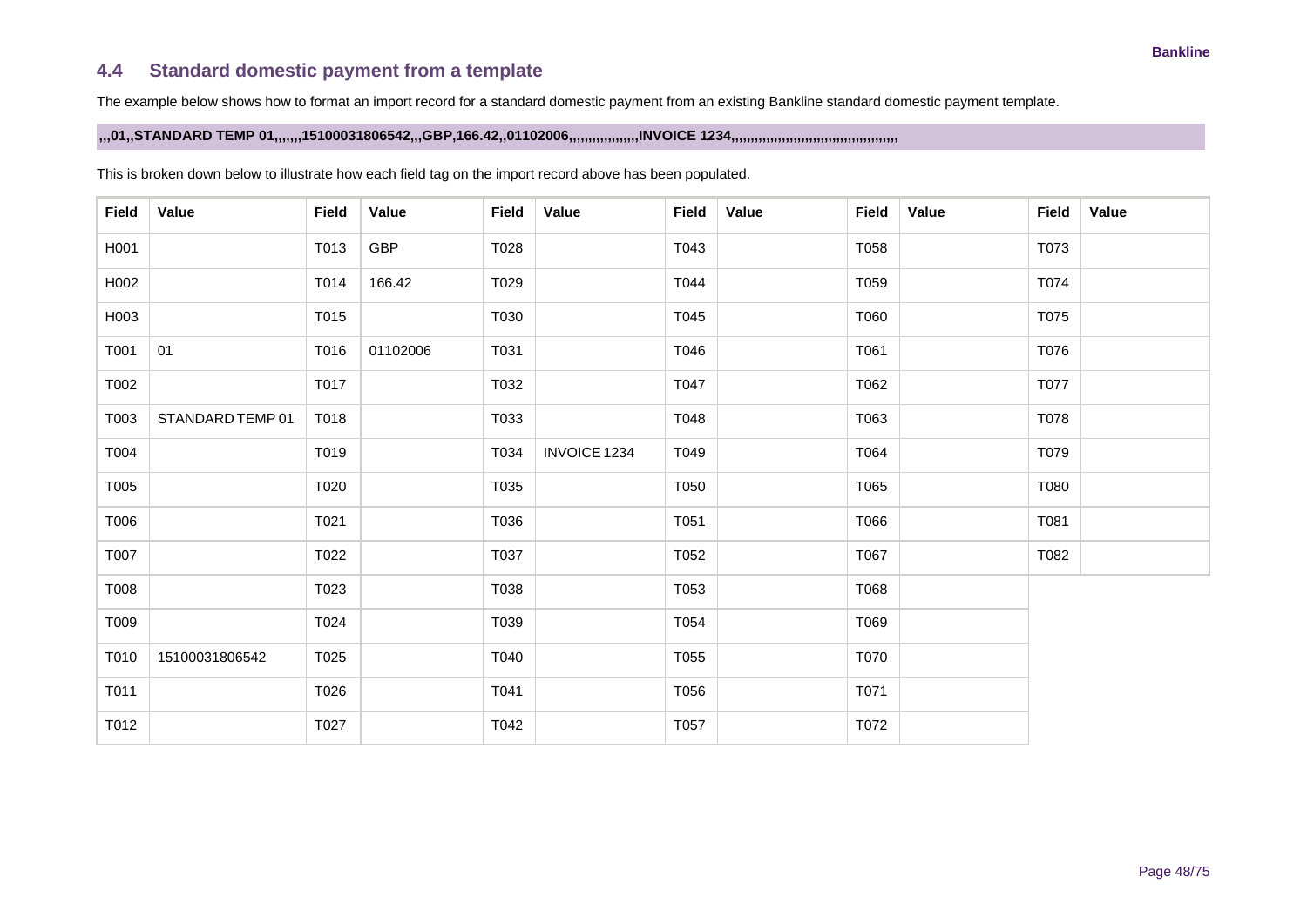- T001 (Record type) and T003 (Template reference) The value '01' in field T001 identifies the standard domestic payment type, and the value 'STANDARD TEMP 01' in field T003 identifies that it is a standard domestic payment from an existing standard domestic payment template (of that name)
- T010 (Debit account identifier) The value '15100031806542' is a UK Sterling account with sort code 15-10-00 and account number 31806542. No dashes or spaces are required when entering the sort code or between sort code and account number. The debit account must be a valid account registered to that customer in Bankline
- T013 (Payment currency) This will always be 'GBP' for a standard domestic payment from a template
- T014 (Payment Amount) No leading spaces are required when entering the payment amount and the decimal point is only necessary where the payment amount requires it. The payment amount is in the currency quoted in field T013
- T016 (Date payment to Arrive/Credit Date) The value '01102006' equates to 1 October 2006
- T034 (Beneficiary reference) This is the reference that will be advised to the beneficiary customer and as such should be meaningful, such as an invoice number. Please ensure you add a Beneficiary reference (e.g., invoice number, customer number) in order to comply with industry best practice. Failure to do so may make it difficult for the beneficiary to identify who is sending the payment. When making a payment from a template it is recommended that you review this to ensure it is specific for this payment and if required, consider updating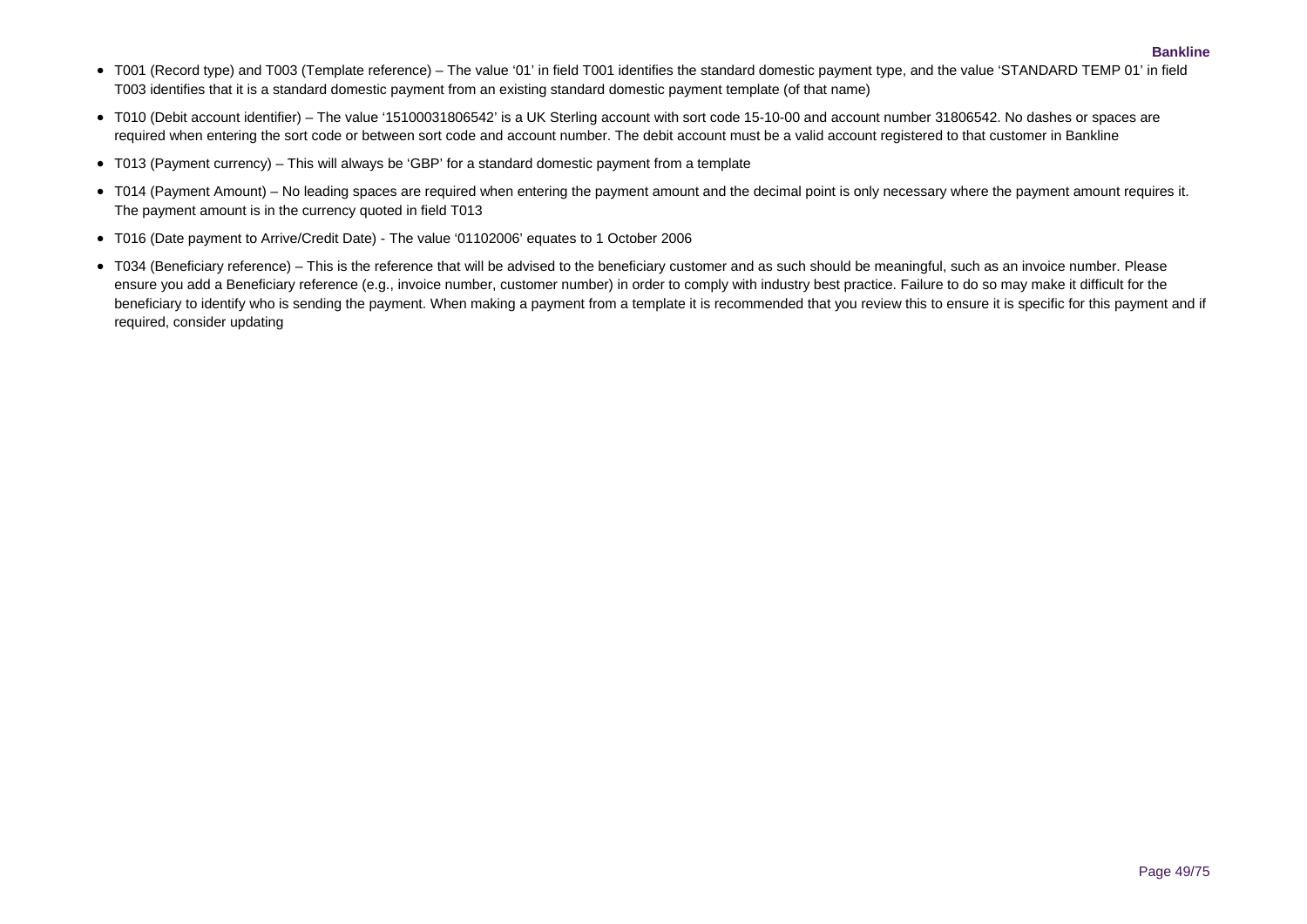## **4.5 Urgent domestic payment (CHAPS)**

The example below shows how to format an import record for an urgent domestic payment (CHAPS).

### **,,,02,,,,,DEBIT REFERENCE,,,,15100031806542,,,,11266.42,01102006,,,,,,,151000,,,,,,44298801,,MR JOHN SMITH,,,,,,,INFO FOR BEN 1,INFOR FOR BEN 2,INFO FOR BEN 3,INFOFOR BEN 4,,,,,,,,,,,,,,,,,,,,,,,,,,,,,,,,,,,,,**

| <b>Field</b> | Value                  | <b>Field</b> | Value    | <b>Field</b> | Value                 | <b>Field</b> | Value | Field | Value | <b>Field</b> | Value |
|--------------|------------------------|--------------|----------|--------------|-----------------------|--------------|-------|-------|-------|--------------|-------|
| H001         |                        | T013         |          | T028         | 44298801              | T043         |       | T058  |       | T073         |       |
| H002         |                        | T014         | 11266.42 | T029         |                       | T044         |       | T059  |       | T074         |       |
| H003         |                        | T015         | 01102006 | T030         | MR JOHN SMITH         | T045         |       | T060  |       | T075         |       |
| T001         | 02                     | T016         |          | T031         |                       | T046         |       | T061  |       | T076         |       |
| T002         |                        | T017         |          | T032         |                       | T047         |       | T062  |       | T077         |       |
| T003         |                        | T018         |          | T033         |                       | T048         |       | T063  |       | T078         |       |
| T004         |                        | T019         |          | T034         |                       | T049         |       | T064  |       | T079         |       |
| T005         |                        | T020         |          | T035         |                       | T050         |       | T065  |       | T080         |       |
| T006         | <b>DEBIT REFERENCE</b> | T021         |          | T036         |                       | T051         |       | T066  |       | T081         |       |
| T007         |                        | T022         | 151000   | T037         | <b>INFO FOR BEN 1</b> | T052         |       | T067  |       | T082         |       |
| T008         |                        | T023         |          | T038         | <b>INFO FOR BEN 2</b> | T053         |       | T068  |       |              |       |
| T009         |                        | T024         |          | T039         | <b>INFO FOR BEN 3</b> | T054         |       | T069  |       |              |       |
| T010         | 15100031806542         | T025         |          | T040         | <b>INFO FOR BEN 4</b> | T055         |       | T070  |       |              |       |
| T011         |                        | T026         |          | T041         |                       | T056         |       | T071  |       |              |       |
| T012         |                        | T027         |          | T042         |                       | T057         |       | T072  |       |              |       |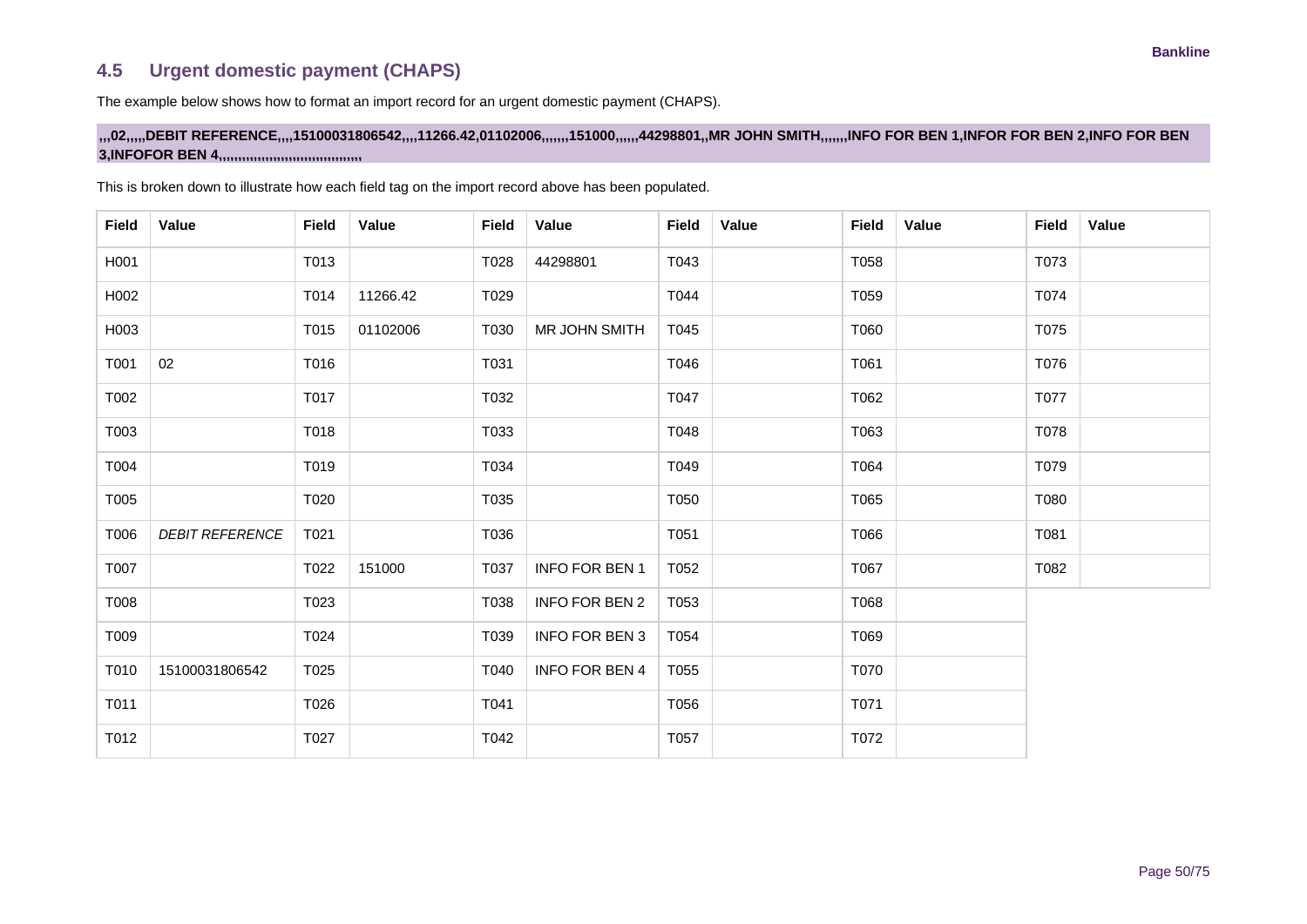- T001 (Record type) The value '02' identifies an urgent domestic payment (CHAPS). If field T003 (Template reference) had also been populated then this would have become an urgent domestic payment from an existing urgent domestic payment template
- T006 (Customer Payment Reference) This is an optional field
- T010 (Debit account identifier) The value '15100031806542' is a UK Sterling account with sort code 15-10-00 and account number 31806542. No dashes or spaces are required when entering the sort code or between the sort code and the account number. The debit account must be a valid account registered to that customer in Bankline
- T014 (Payment Amount) No leading spaces are required when entering the payment amount, and the decimal point is only necessary where the payment amount requires it. For an urgent domestic payment field T013 (payment currency) need not be completed as the ISO currency code GBP will be automatically associated with the payment amount in field T014
- T015 (Execution Date) The value '01102006' equates to 1 October 2006
- T022 (account with Bank identifier) The value '151000' is the UK Sterling sort code 15-10-00. As detailed above in field T001 this import record is in respect of an urgent domestic payment, therefore the account with Bank identifier must be a valid sort code for the receipt of urgent domestic payments
- T028 (Beneficiary account Number) This is the beneficiary account Number held at the account with Bank identifier quoted in field T022
- T030 (Beneficiary name and address Line number 1) This is the name of the beneficiary customer linked to the beneficiary account Number quoted in field T028. For an urgent domestic payment up to three additional lines of beneficiary address information may be quoted in fields T031, T032 and T033
- T037 (Information for the beneficiary Line number 1) This is information that will be advised to the beneficiary customer and as such should be meaningful, such as an invoice number. Please ensure you add Information for the beneficiary (e.g., invoice number, customer number) in order to comply with industry best practice. Failure to do so may make it difficult for the beneficiary to identify who is sending the payment
- T038 (Information for the beneficiary Line number 2), T039 (Information for the beneficiary Line number 3) and T040 (Information for the beneficiary Line number 4) These are optional fields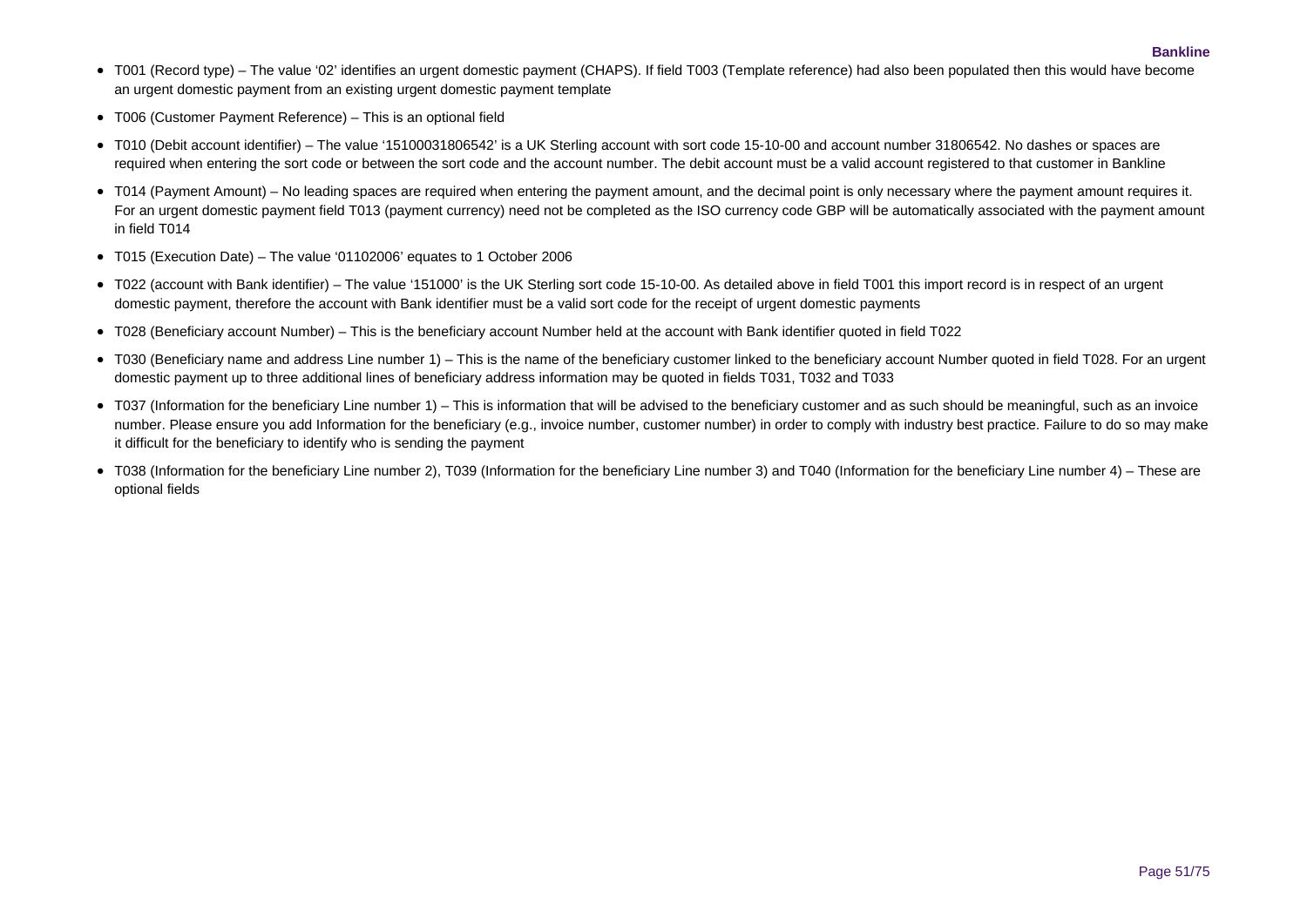## **4.6 International payment**

The example below shows how to format an import record for an international payment.

This is broken down to illustrate how each field tag on the import record above has been populated.

### **,,04,,,,,DEBIT REFERENCE,US,N,,15100031806542,15100031806542,OUR,USD,1266.42,01102006,,,,,,,IRVTUS3NIRD,,,,,,44298801,,MR JOHN SMITH,BEN ADDR 1,BEN ADDR 2,BEN ADDR 3,,2006100112999,1.87,INFO FOR BEN 1,INFO FOR BEN 2,INFO FOR BEN 3,INFO FOR BEN 4,,USD,,,,,,,,,,,,,,,,,,,,,,,,,,,,,,,,,,,,,,,,**

**Field Value Field Value Field Value Field Value Field Value Field Value** H001 | | T013 | USD | T028 | 44298801 | T043 | | T058 | | T073 H002 | | T014 | 1266.42 | T029 | | T044 | | T059 | | T074 H003 | T015 | 01102006 | T030 | MR JOHN SMITH | T045 | | T060 | | T075 T001 04 T016 T031 *BEN ADDR 1* T046 T061 T076 T002 T017 T032 *BEN ADDR 2* T047 T062 T077 T003 T018 T033 *BEN ADDR 3* T048 T063 T078 T004 T019 T034 T049 T064 T079 T005 T020 T035 2006100112999 T050 T065 T080 T006 *DEBIT REFERENCE* | T021 | T036 | 1.87 | T051 | T051 | T066 | T066 | T081 T007 US T022 IRVTUS3NIRD T037 *INFO FOR BEN 1* T052 T067 T082 T008 N T023 T038 *INFO FOR BEN 2* T053 T068 T009 T024 T039 *INFO FOR BEN 3* T054 T069 T010 15100031806542 T025 T040 *INFO FOR BEN 4* T055 T070 T011 *15100031806542* T026 T041 T056 T071 T012 *OUR* T027 T042 USD T057 T072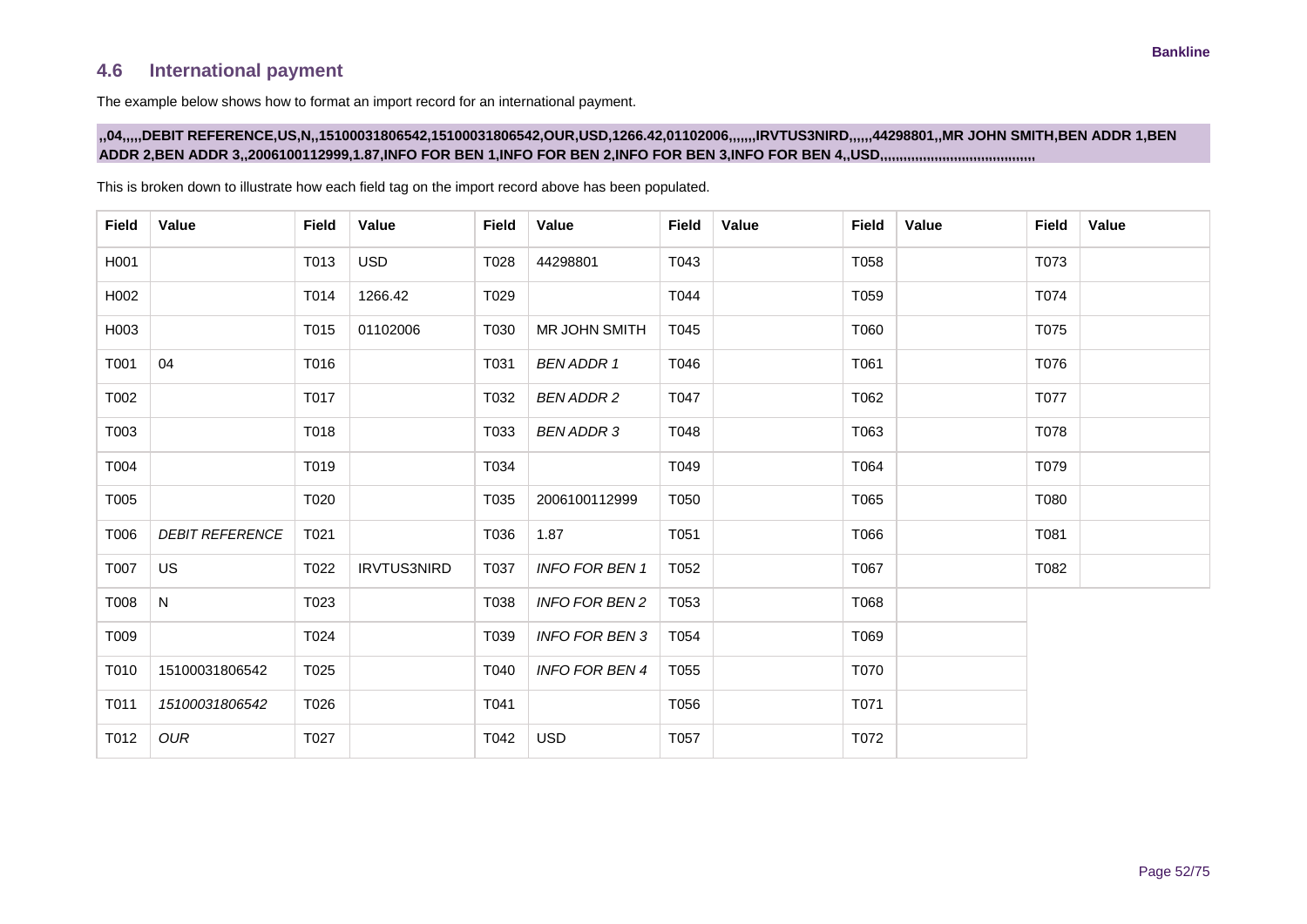- T001 (Record type) The value '04' identifies an international payment. If field T003 (Template reference) had also been populated then this would have become an international payment from an existing international payment template
- T006 (Customer Payment Reference) This is an optional field
- T007 (Destination country) The value 'US' is the ISO country code for the United States of America
- T008 (Priority) The value 'N' identifies this as a normal or standard priority payment
- T010 (Debit account identifier) The value '15100031806542' is a UK Sterling account with sort code 15-10-00 and account number 31806542. No dashes or spaces are required when entering the sort code or between the sort code and the account number. The debit account must be a valid account registered to that customer in Bankline
- T011 (Debit changes account identifier) and T012 (Charge Type Code) These are optional fields
- T013 (Payment currency) The value USD is the ISO currency code for US Dollars
- T014 (Payment Amount) No leading spaces are required when entering the payment amount, and the decimal point is only necessary where the payment amount requires it. The payment amount should be in the currency quoted in field T013
- T015 (Execution Date) The value '01102006' equates to 1 October 2006
- T022 (account with Bank identifier) The value 'IRVTUS33NIRD' is the BIC for the Bank of New York in New York City
- T028 (Beneficiary account Number) This is the beneficiary account Number held at the account with Bank identifier quoted in field T022
- T030 (Beneficiary name and address Line number 1) This is the name of the beneficiary customer linked to the beneficiary account Number quoted in field T028
- T031 (Address Line number 1) This is the first line of address for the beneficiary customer. We strongly recommend providing a beneficiary address as this is mandatory for certain destination countries and failure to populate this may cause the payment to be delayed or even rejected by the receiving bank. Up to two additional lines of beneficiary address information may be quoted in fields T032 and T033
- T035 (FX Deal reference) and T036 (FX Deal Exchange Rate) The value '2006100112999' in field T035 is the FX Deal reference and the value '1.87' in field T036 is the FX rate associated with that deal reference
- T037 (Information for the beneficiary Line number 1), T038 (Information for the beneficiary Line number 2), T039 (Information for the beneficiary Line number 3) and T039 (Information for the beneficiary Line number  $4$ ) – These are optional fields
- T042 (Credit currency) The value 'USD' is the ISO currency code for US Dollars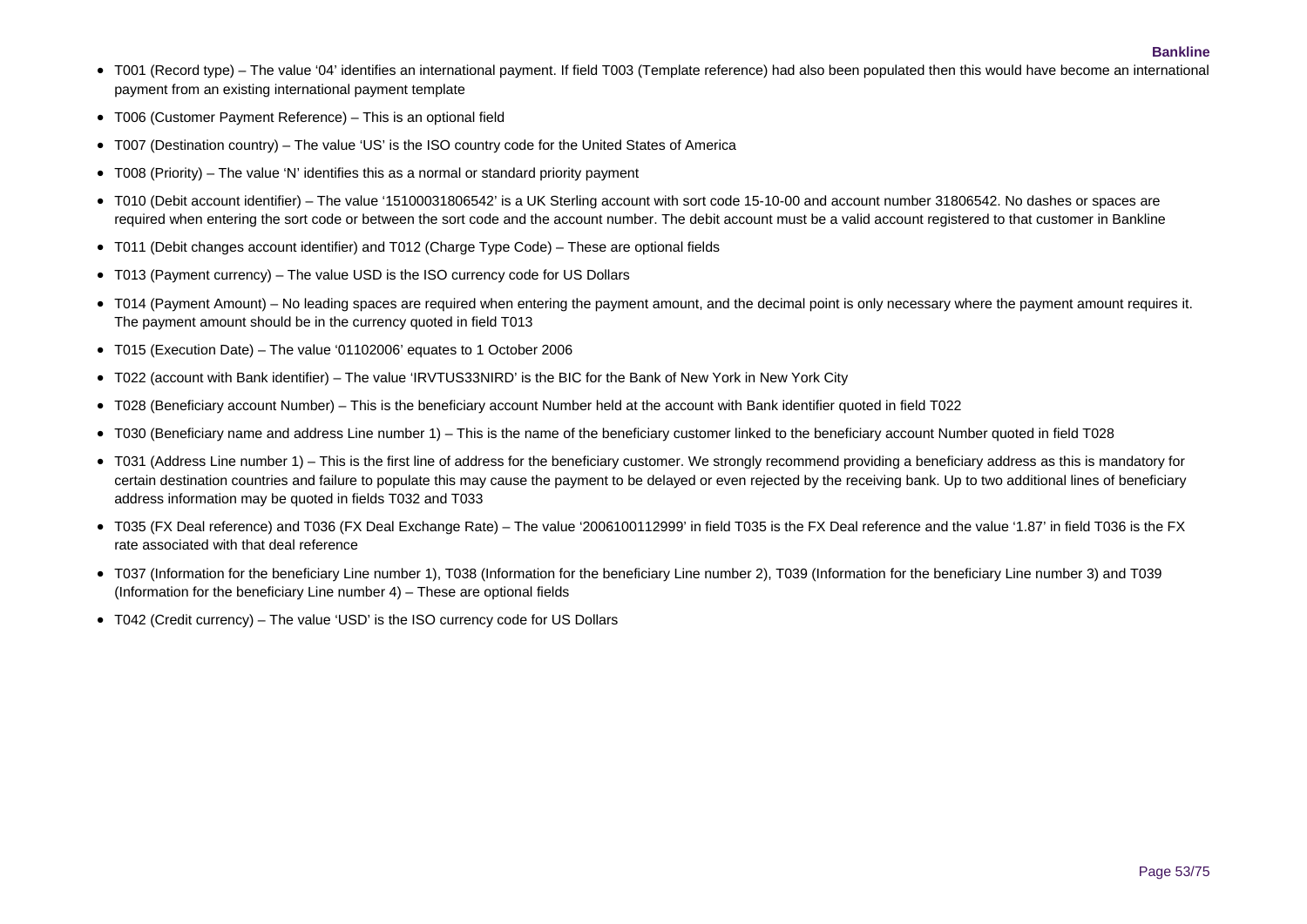## **4.7 Standard domestic bulk list**

**Debit** -This example shows how to format an import record for a new Bankline standard domestic bulk list with a single beneficiary.

### **,,,06,T,SALARY MTH END 01,N,,,,,,15100031806542,,,,,,,,,,,,,,,,,,,,,,,,PAYROLL,,,,,,,,,,,,,,,,,,,,,,,,,,,,,,,,,,,,,,,,,,,,,,,,**

| <b>Field</b> | Value             | <b>Field</b> | Value | <b>Field</b> | Value   | Field | Value | Field | Value | <b>Field</b> | Value |
|--------------|-------------------|--------------|-------|--------------|---------|-------|-------|-------|-------|--------------|-------|
| H001         |                   | T013         |       | T028         |         | T043  |       | T058  |       | T073         |       |
| H002         |                   | T014         |       | T029         |         | T044  |       | T059  |       | T074         |       |
| H003         |                   | T015         |       | T030         |         | T045  |       | T060  |       | T075         |       |
| T001         | 06                | T016         |       | T031         |         | T046  |       | T061  |       | T076         |       |
| T002         | T                 | T017         |       | T032         |         | T047  |       | T062  |       | T077         |       |
| T003         | SALARY MTH END 01 | T018         |       | T033         |         | T048  |       | T063  |       | T078         |       |
| T004         | $\mathsf{N}$      | T019         |       | T034         | PAYROLL | T049  |       | T064  |       | T079         |       |
| T005         |                   | T020         |       | T035         |         | T050  |       | T065  |       | T080         |       |
| T006         |                   | T021         |       | T036         |         | T051  |       | T066  |       | T081         |       |
| T007         |                   | T022         |       | T037         |         | T052  |       | T067  |       | T082         |       |
| T008         |                   | T023         |       | T038         |         | T053  |       | T068  |       |              |       |
| T009         |                   | T024         |       | T039         |         | T054  |       | T069  |       |              |       |
| T010         | 15100031806542    | T025         |       | T040         |         | T055  |       | T070  |       |              |       |
| T011         |                   | T026         |       | T041         |         | T056  |       | T071  |       |              |       |
| T012         |                   | T027         |       | T042         |         | T057  |       | T072  |       |              |       |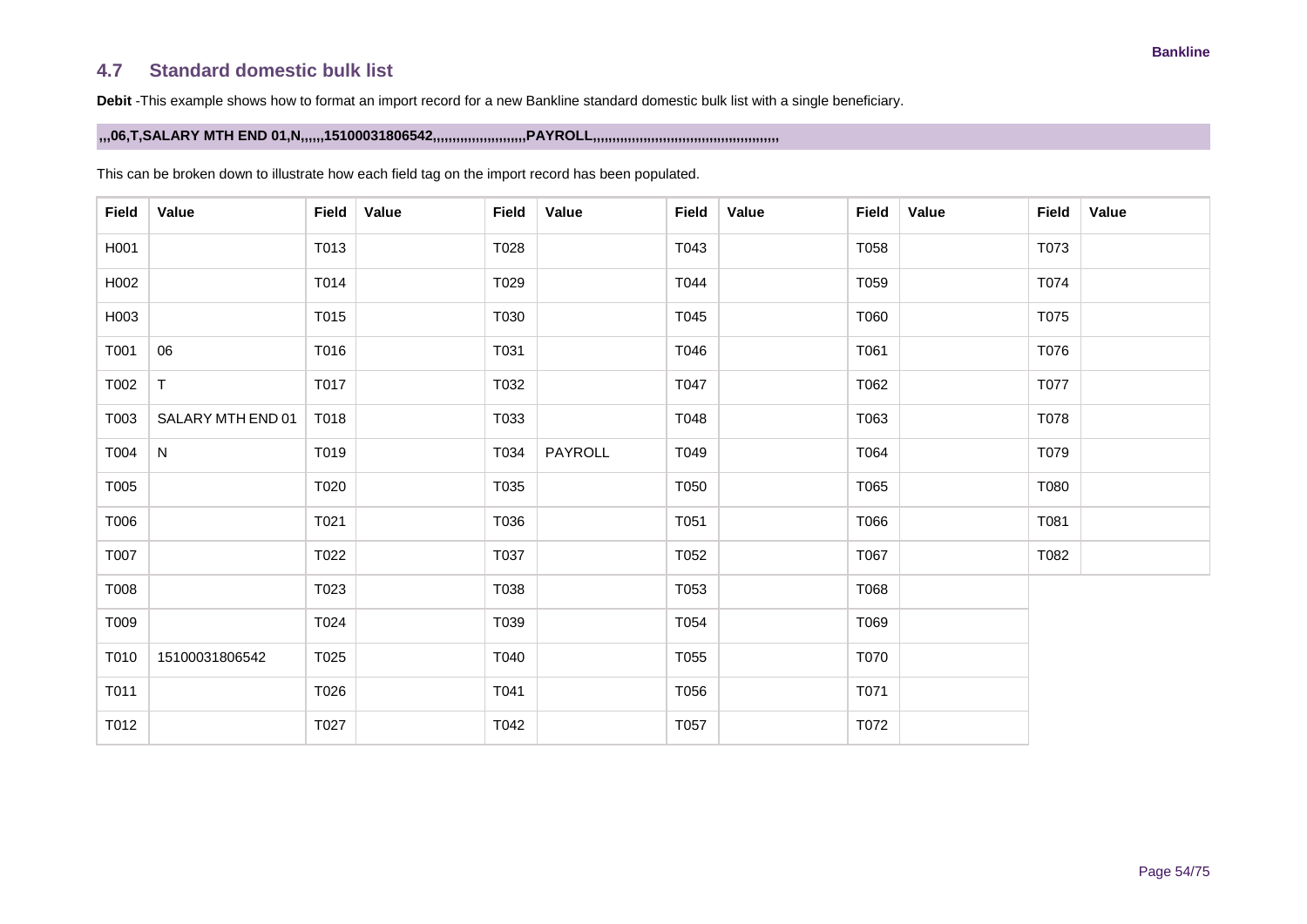- T001 (Record type) and T002 (Template indicator) The value '06' in field T001 identifies the payment type as, 'bulk list debit', and the value 'T' in field T002 indicates that the import is for a 'bulk list' (not a payment from a bulk list)
- T003 (Template reference) The value 'SALARY MTH END 01' is how the bulk list will be known in Bankline
- T008 (Priority) This field is used to differentiate standard domestic bulk lists from IAT bulk lists. In this example, the field has been left blank. When left blank, this value will always default to 'N' for standard domestic
- T010 (Debit account identifier) The value '15100031806542' is a UK Sterling account with sort code 15-10-00 and account number 31806542. No dashes or spaces are required when entering the sort code, or between the sort code and the account number. The debit account must be a valid account registered to that customer in Bankline
- T034 (Beneficiary reference) This is the reference that will be advised to the beneficiary customer and should be meaningful e.g., payroll reference. Note that if an individual beneficiary is given their own reference (as specified on the standard domestic bulk list credit), this will override any reference supplied here for that individual beneficiary. Please ensure you add a Beneficiary reference (e.g., invoice number, customer number) in order to comply with industry best practice. Failure to do so may make it difficult for the beneficiary to identify who is sending the payment. If no beneficiary reference is entered then we will insert the debit account name by default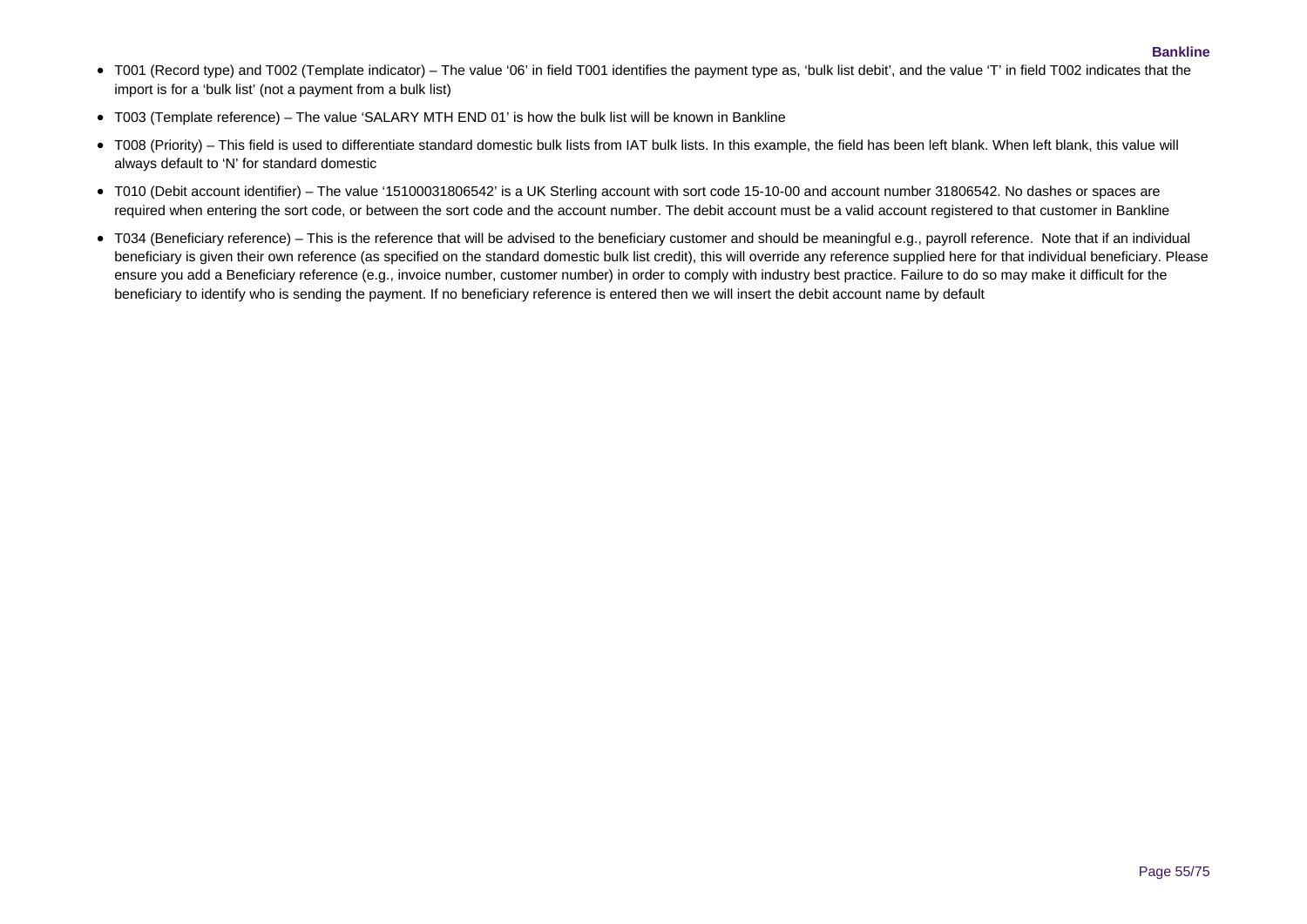When importing a standard domestic bulk list debit one or more corresponding standard domestic bulk list **credits** must be imported simultaneously. Each standard domestic bulk list must have at least one beneficiary.

### **,,,07,,,,1887,,,,,,,,,,,,,,,,,151000,,,,,,31803654,,MR JOHN SMITH,,,,PAYROLL 01,,,,,,,,,,,,,,,,,,,,,,,,,,,,,,,,,,,,,,,,,,,,,,,,**

| <b>Field</b> | Value | <b>Field</b> | Value  | <b>Field</b> | Value         | <b>Field</b> | Value | <b>Field</b> | Value | <b>Field</b> | <b>Value</b> |
|--------------|-------|--------------|--------|--------------|---------------|--------------|-------|--------------|-------|--------------|--------------|
| H001         |       | T013         |        | T028         | 31803654      | T043         |       | T058         |       | T073         |              |
| H002         |       | T014         |        | T029         |               | T044         |       | T059         |       | T074         |              |
| H003         |       | T015         |        | T030         | MR JOHN SMITH | T045         |       | T060         |       | T075         |              |
| T001         | 07    | T016         |        | T031         |               | T046         |       | T061         |       | T076         |              |
| T002         |       | T017         |        | T032         |               | T047         |       | T062         |       | T077         |              |
| T003         |       | T018         |        | T033         |               | T048         |       | T063         |       | T078         |              |
| T004         |       | T019         |        | T034         | PAYROLL 01    | T049         |       | T064         |       | T079         |              |
| T005         | 1887  | T020         |        | T035         |               | T050         |       | T065         |       | T080         |              |
| T006         |       | T021         |        | T036         |               | T051         |       | T066         |       | T081         |              |
| T007         |       | T022         | 151000 | T037         |               | T052         |       | T067         |       | T082         |              |
| T008         |       | T023         |        | T038         |               | T053         |       | T068         |       |              |              |
| T009         |       | T024         |        | T039         |               | T054         |       | T069         |       |              |              |
| T010         |       | T025         |        | T040         |               | T055         |       | T070         |       |              |              |
| T011         |       | T026         |        | T041         |               | T056         |       | T071         |       |              |              |
| T012         |       | T027         |        | T042         |               | T057         |       | T072         |       |              |              |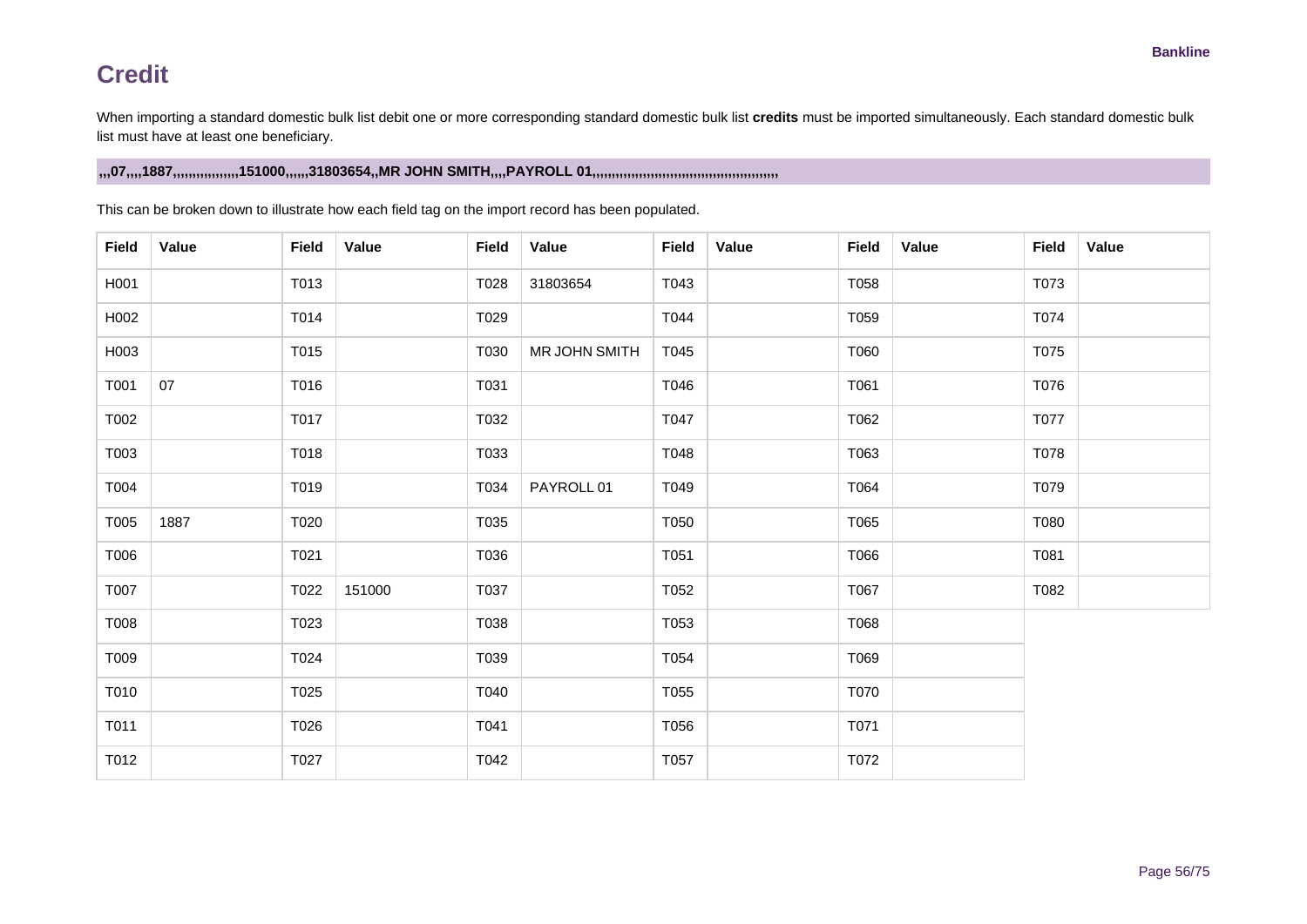- T001 (Record type) The value '07' identifies the payment type as a 'bulk list credit'
- T005 (Beneficiary identifier) This should uniquely identify each beneficiary on the bulk list and so a unique identifier should be used such as staff payroll reference
- T022 (account with Bank identifier) The value '151000' is the UK Sterling sort code 15-10-00
- T028 (Beneficiary account Number) This is the beneficiary account Number held at the account with Bank identifier in field T022
- T030 (Beneficiary name and address Line number 1) This is the name of the beneficiary customer linked to the beneficiary account Number in field T028. Failure to enter a beneficiary name may make it difficult to direct the payment to the correct account
- T034 (Beneficiary reference) Not a mandatory field. This is the individual reference that will be advised to the beneficiary customer and should be meaningful e.g., payroll reference. Please ensure you add a Beneficiary reference (e.g., invoice number, customer number) in order to comply with industry best practice. Failure to do so may make it difficult for the beneficiary to identify who is sending the payment. If left blank, then the beneficiary reference inserted in the debit entry will be used (if present), otherwise we will insert the debit account name by default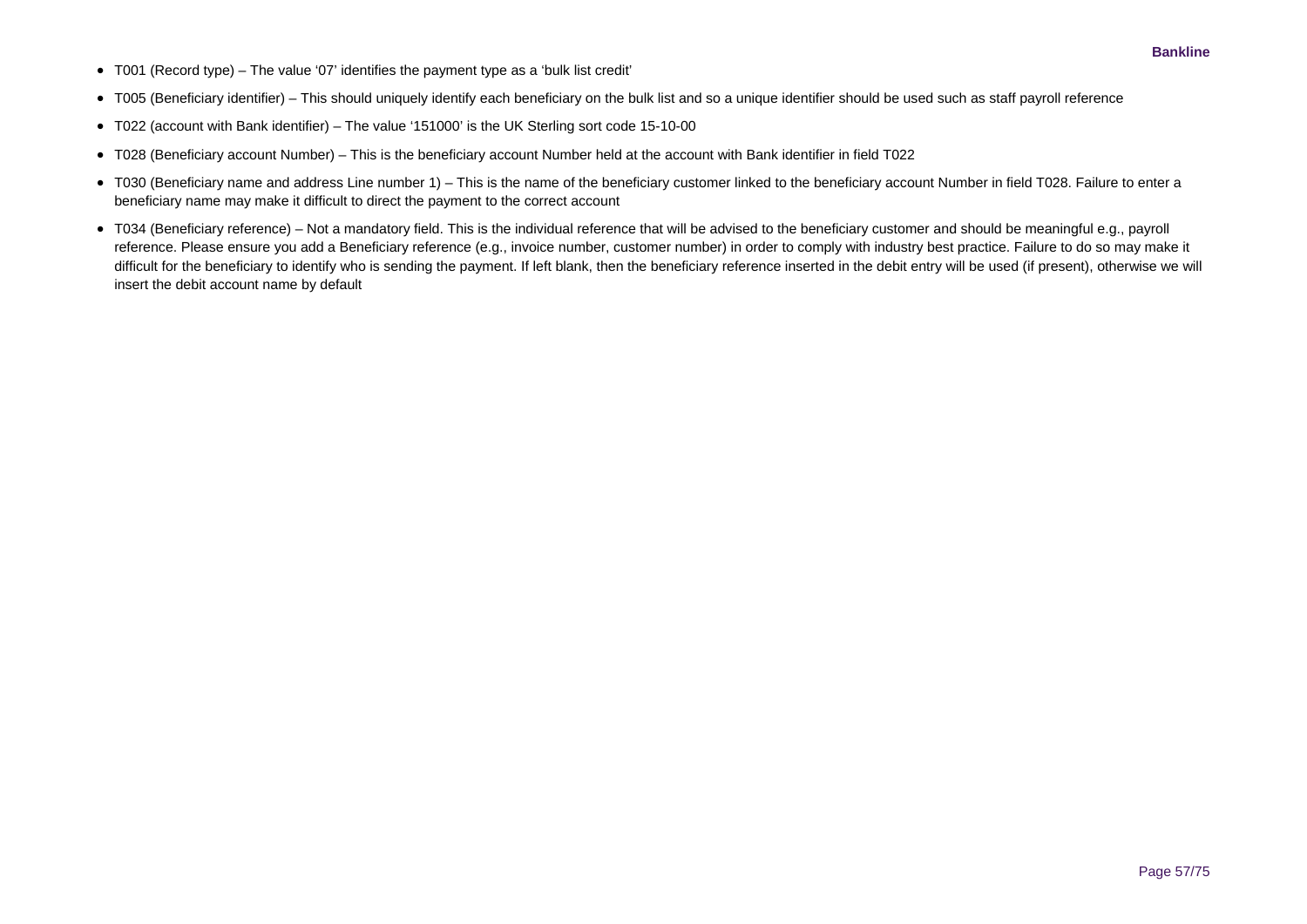## **4.8 Standard domestic bulk payment**

**Debit** – This example shows how to format an import record for a standard domestic bulk list payment with a single beneficiary.

**,,,06,,SALARY MTH END 01,,,,,,,15100031806542,,,,,,01102006,,,,,,,,,,,,,,,,,,PAYROLL,,,,,,,,,,,,,,,,,,,,,,,,,,,,,,,,,,,,,,,,,,,,,,,,**

| <b>Field</b> | Value             | <b>Field</b> | Value    | <b>Field</b> | Value   | <b>Field</b> | Value | Field | Value | <b>Field</b> | <b>Value</b> |
|--------------|-------------------|--------------|----------|--------------|---------|--------------|-------|-------|-------|--------------|--------------|
| H001         |                   | T013         |          | T028         |         | T043         |       | T058  |       | T073         |              |
| H002         |                   | T014         |          | T029         |         | T044         |       | T059  |       | T074         |              |
| H003         |                   | T015         |          | T030         |         | T045         |       | T060  |       | T075         |              |
| T001         | 06                | T016         | 01102006 | T031         |         | T046         |       | T061  |       | T076         |              |
| T002         |                   | T017         |          | T032         |         | T047         |       | T062  |       | T077         |              |
| T003         | SALARY MTH END 01 | T018         |          | T033         |         | T048         |       | T063  |       | T078         |              |
| T004         |                   | T019         |          | T034         | PAYROLL | T049         |       | T064  |       | T079         |              |
| T005         |                   | T020         |          | T035         |         | T050         |       | T065  |       | T080         |              |
| T006         |                   | T021         |          | T036         |         | T051         |       | T066  |       | T081         |              |
| T007         |                   | T022         |          | T037         |         | T052         |       | T067  |       | T082         |              |
| T008         |                   | T023         |          | T038         |         | T053         |       | T068  |       |              |              |
| T009         |                   | T024         |          | T039         |         | T054         |       | T069  |       |              |              |
| T010         | 15100031806542    | T025         |          | T040         |         | T055         |       | T070  |       |              |              |
| T011         |                   | T026         |          | T041         |         | T056         |       | T071  |       |              |              |
| T012         |                   | T027         |          | T042         |         | T057         |       | T072  |       |              |              |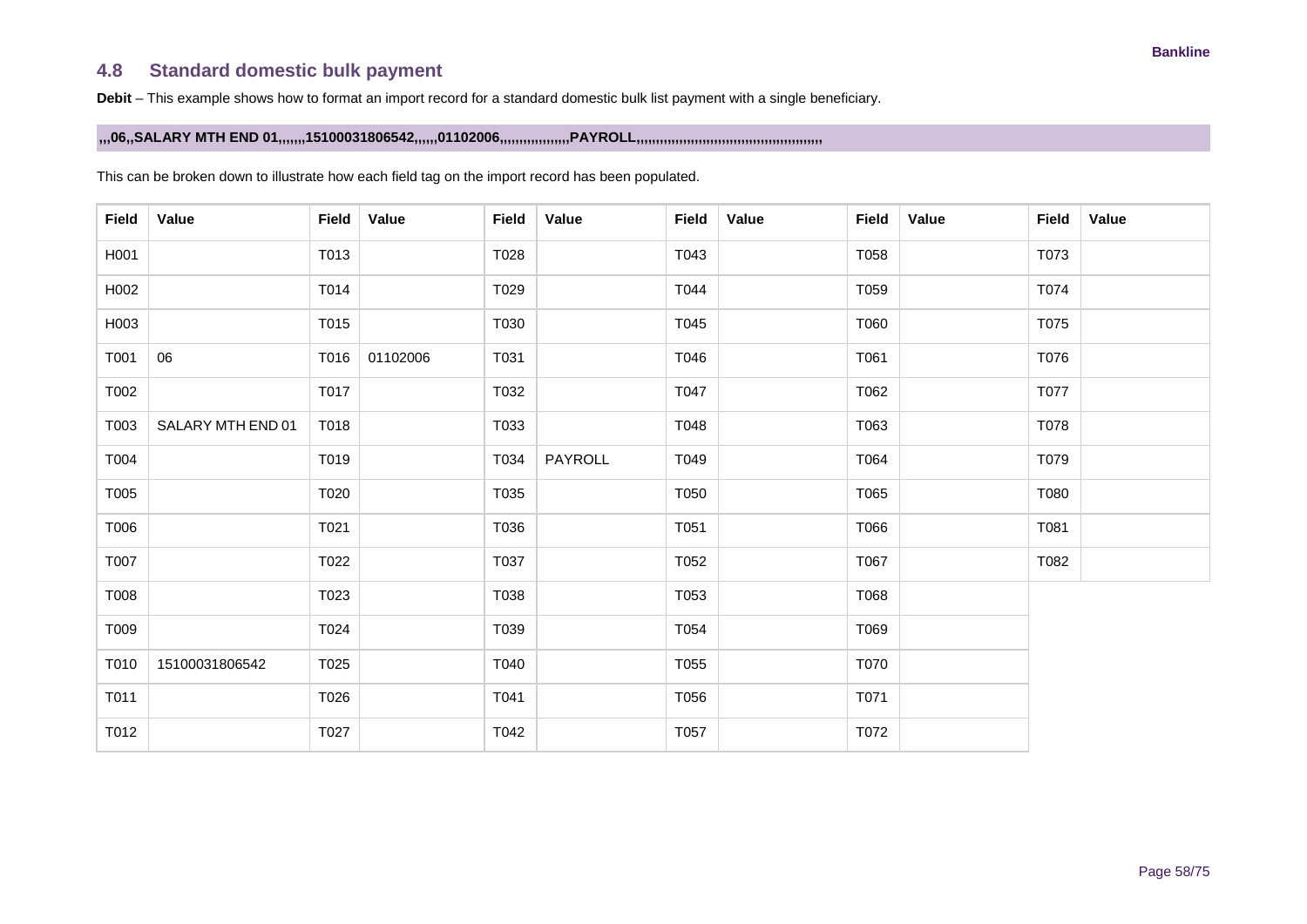- T001 (Record type) and T002 (Template indicator) The value '06' in field T001 identifies the payment type as a 'bulk list debit'
- T003 (Template reference) The value 'SALARY MTH END 01' identifies the bulk list from which the standard domestic bulk payment will be made from
- T008 (Priority) This field is used to differentiate standard domestic bulk payments from bulk Inter Account Transfers. In this example, the field has been left blank. When left blank, this value will always default to 'N' for 'standard domestic'
- T010 (Debit account identifier) The value '15100031806542' is a UK Sterling account with sort code 15-10-00 and account number 31806542. No dashes or spaces are required when entering the sort code, or between the sort code and the account number. The debit account must be a valid account as registered to that customer in Bankline
- T016 (Date payment to Arrive/Credit Date) The value '01102006' equates to 1 October 2006
- T034 (Beneficiary reference) This is the reference that will be advised to the beneficiary customer and should be meaningful e.g., a payroll reference. Note that if an individual beneficiary is given their own reference (as specified on the standard domestic bulk payment credit) then that will override any reference supplied here. Please ensure you add a Beneficiary reference (e.g., invoice number, customer number) in order to comply with industry best practice. Failure to do so may make it difficult for the beneficiary to identify who is sending the payment. If no beneficiary reference is entered then we will insert the debit account name by default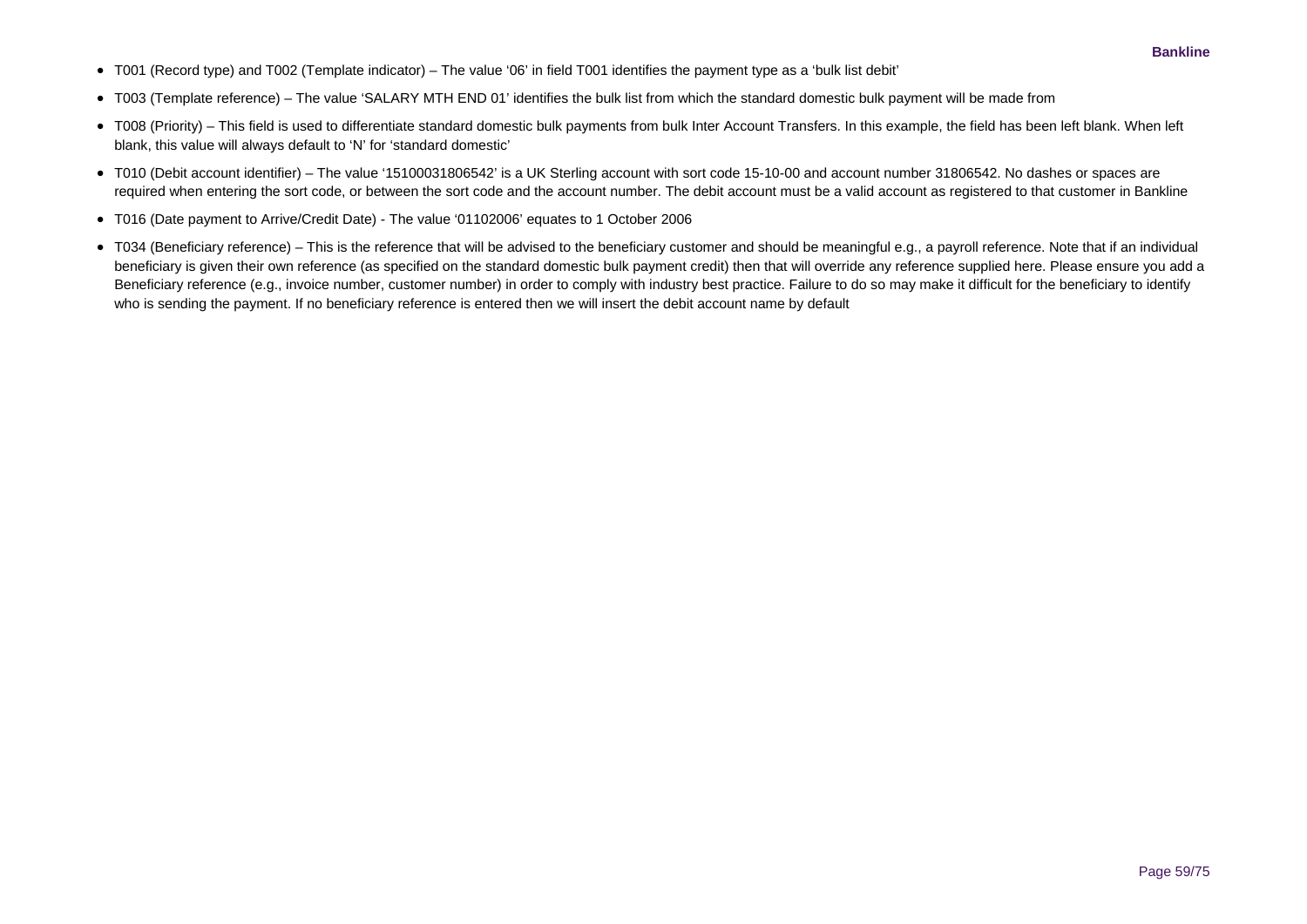When importing a standard domestic bulk list debit payment, one or more consecutive standard domestic bulk list credit payments must be imported at the same time. This is because each standard domestic bulk list payment must have at least one beneficiary.

### **,,,07,,,,1887,,,,,,,,GBP,1566.23,,,,,,,,151000,,,,,,31803654,,MR JOHN SMITH,,,,PAYROLL 01,,,,,,,,,,,,,,,,,,,,,,,,,,,,,,,,,,,,,,,,,,,,,,,,**

| <b>Field</b> | Value | <b>Field</b> | Value   | <b>Field</b> | Value         | <b>Field</b> | Value | <b>Field</b> | Value | <b>Field</b> | <b>Value</b> |
|--------------|-------|--------------|---------|--------------|---------------|--------------|-------|--------------|-------|--------------|--------------|
| H001         |       | T013         | GBP     | T028         | 31803654      | T043         |       | T058         |       | T073         |              |
| H002         |       | T014         | 1566.23 | T029         |               | T044         |       | T059         |       | T074         |              |
| H003         |       | T015         |         | T030         | MR JOHN SMITH | T045         |       | T060         |       | T075         |              |
| T001         | 07    | T016         |         | T031         |               | T046         |       | T061         |       | T076         |              |
| T002         |       | T017         |         | T032         |               | T047         |       | T062         |       | T077         |              |
| T003         |       | T018         |         | T033         |               | T048         |       | T063         |       | T078         |              |
| T004         |       | T019         |         | T034         | PAYROLL 01    | T049         |       | T064         |       | T079         |              |
| T005         | 1887  | T020         |         | T035         |               | T050         |       | T065         |       | T080         |              |
| T006         |       | T021         |         | T036         |               | T051         |       | T066         |       | T081         |              |
| T007         |       | T022         | 151000  | T037         |               | T052         |       | T067         |       | T082         |              |
| T008         |       | T023         |         | T038         |               | T053         |       | T068         |       |              |              |
| T009         |       | T024         |         | T039         |               | T054         |       | T069         |       |              |              |
| T010         |       | T025         |         | T040         |               | T055         |       | T070         |       |              |              |
| T011         |       | T026         |         | T041         |               | T056         |       | T071         |       |              |              |
| T012         |       | T027         |         | T042         |               | T057         |       | T072         |       |              |              |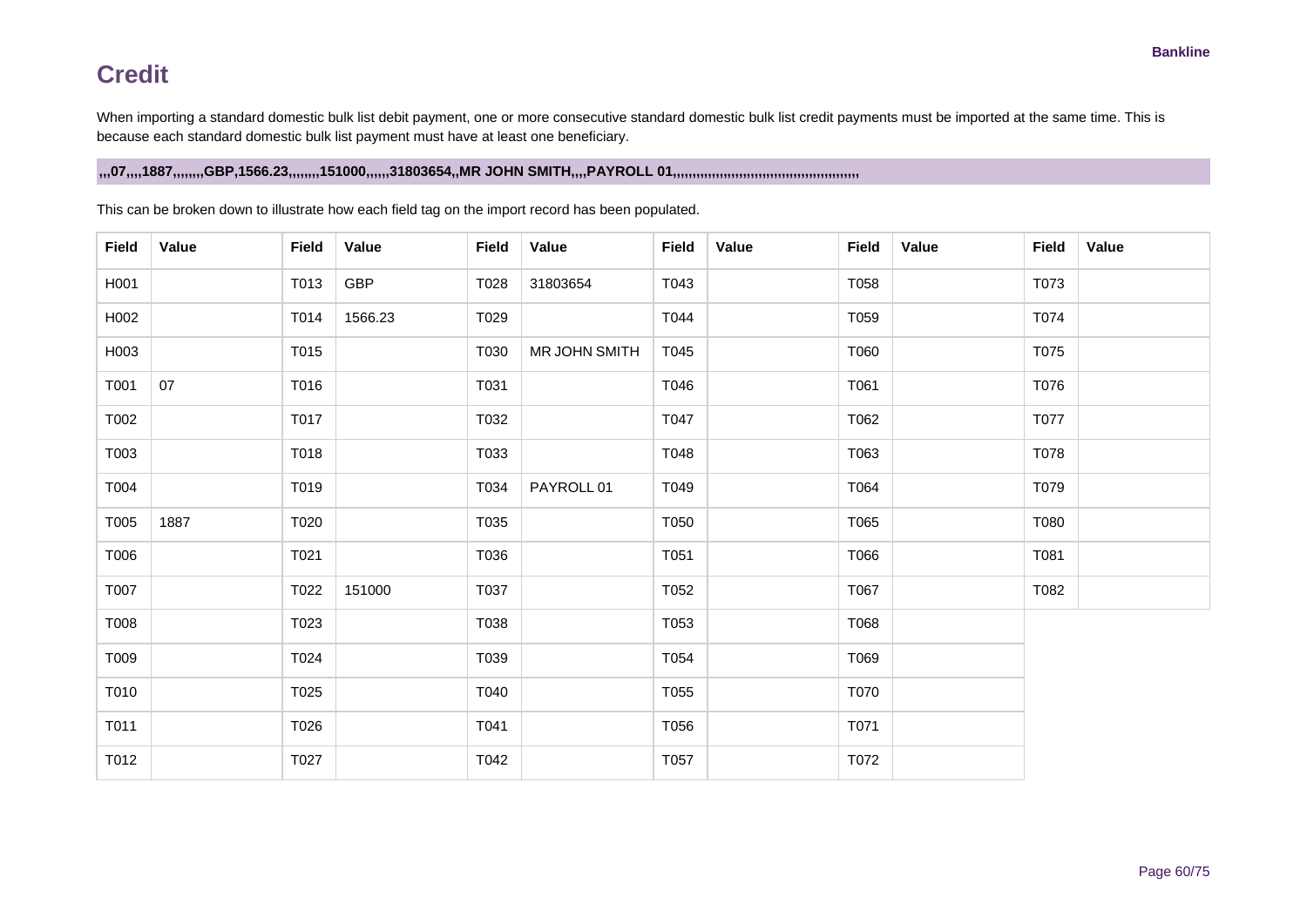- T001 (Record type) The value '07' identifies the payment type as 'bulk list credit'
- T005 (Beneficiary identifier) This should uniquely identify each beneficiary on the bulk list and so a unique identifier should be used such as staff payroll reference
- T013 (Payment currency) This will always be 'GBP' for a standard domestic bulk payment
- T014 (Payment Amount) No leading spaces are required when entering the payment amount and the decimal point is necessary only where the amount requires it. The payment amount is in the currency in field T013
- T022 (account with Bank identifier) The value '151000' is the UK Sterling sort code 15-10-00
- T028 (Beneficiary account Number) This is the beneficiary account Number held at the account with Bank identifier in field T022
- T030 (Beneficiary name and address Line number 1) This is the name of the beneficiary customer linked to the beneficiary account Number quoted in field T028. Failure to enter a beneficiary name may make it difficult to direct the payment to the correct account
- T034 (Beneficiary reference) Not a mandatory field. This is the individual reference that will be advised to the beneficiary customer (if the standard domestic bulk list payment debit is not used) and should be meaningful to the beneficiary, e.g., payroll reference. Please ensure you add a Beneficiary reference (e.g., invoice number, customer number) in order to comply with industry best practice. Failure to do so may make it difficult for the beneficiary to identify who is sending the payment. If left blank, then the beneficiary reference inserted in the debit entry will be used (if present), otherwise we will insert the debit account name by default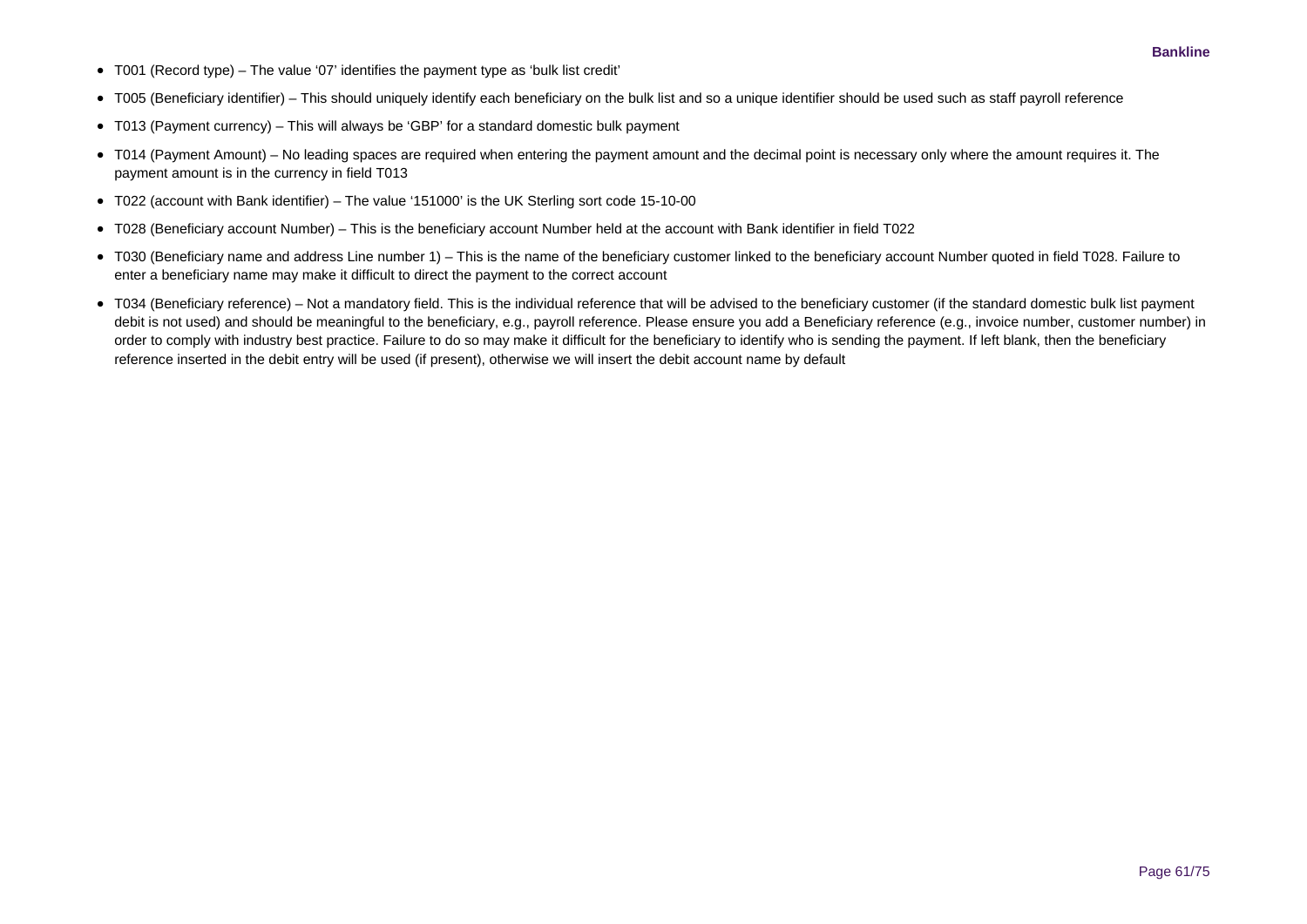## **4.9 Inter Account Transfer (IAT) bulk list**

**Debit** – This example shows how to format an import record for a new Bankline Inter Account Transfer bulk list with a single credit account.

### **,,,06,T,LUMP SUM DISTRIB 1,N,,,,U,,15100031806542,,,,,,,,,,,,,,,,,,,,,,,,NARRATIVE 1,,,,,,,,,,,,,,,,,,,,,,,,,,,,,,,,,,,,,,,,,,,,,,,,**

| <b>Field</b> | Value              | <b>Field</b> | <b>Value</b> | <b>Field</b> | Value       | <b>Field</b> | Value | <b>Field</b> | <b>Value</b> | <b>Field</b> | <b>Value</b> |
|--------------|--------------------|--------------|--------------|--------------|-------------|--------------|-------|--------------|--------------|--------------|--------------|
| H001         |                    | T013         |              | T028         |             | T043         |       | T058         |              | T073         |              |
| H002         |                    | T014         |              | T029         |             | T044         |       | T059         |              | T074         |              |
| H003         |                    | T015         |              | T030         |             | T045         |       | T060         |              | T075         |              |
| T001         | 06                 | T016         |              | T031         |             | T046         |       | T061         |              | T076         |              |
| T002         | $\mathsf{T}$       | T017         |              | T032         |             | T047         |       | T062         |              | T077         |              |
| T003         | LUMP SUM DISTRIB 1 | T018         |              | T033         |             | T048         |       | T063         |              | T078         |              |
| T004         | $\mathsf{N}$       | T019         |              | T034         | NARRATIVE 1 | T049         |       | T064         |              | T079         |              |
| T005         |                    | T020         |              | T035         |             | T050         |       | T065         |              | T080         |              |
| T006         |                    | T021         |              | T036         |             | T051         |       | T066         |              | T081         |              |
| T007         |                    | T022         |              | T037         |             | T052         |       | T067         |              | T082         |              |
| T008         | U                  | T023         |              | T038         |             | T053         |       | T068         |              |              |              |
| T009         |                    | T024         |              | T039         |             | T054         |       | T069         |              |              |              |
| T010         | 15100031806542     | T025         |              | T040         |             | T055         |       | T070         |              |              |              |
| T011         |                    | T026         |              | T041         |             | T056         |       | T071         |              |              |              |
| T012         |                    | T027         |              | T042         |             | T057         |       | T072         |              |              |              |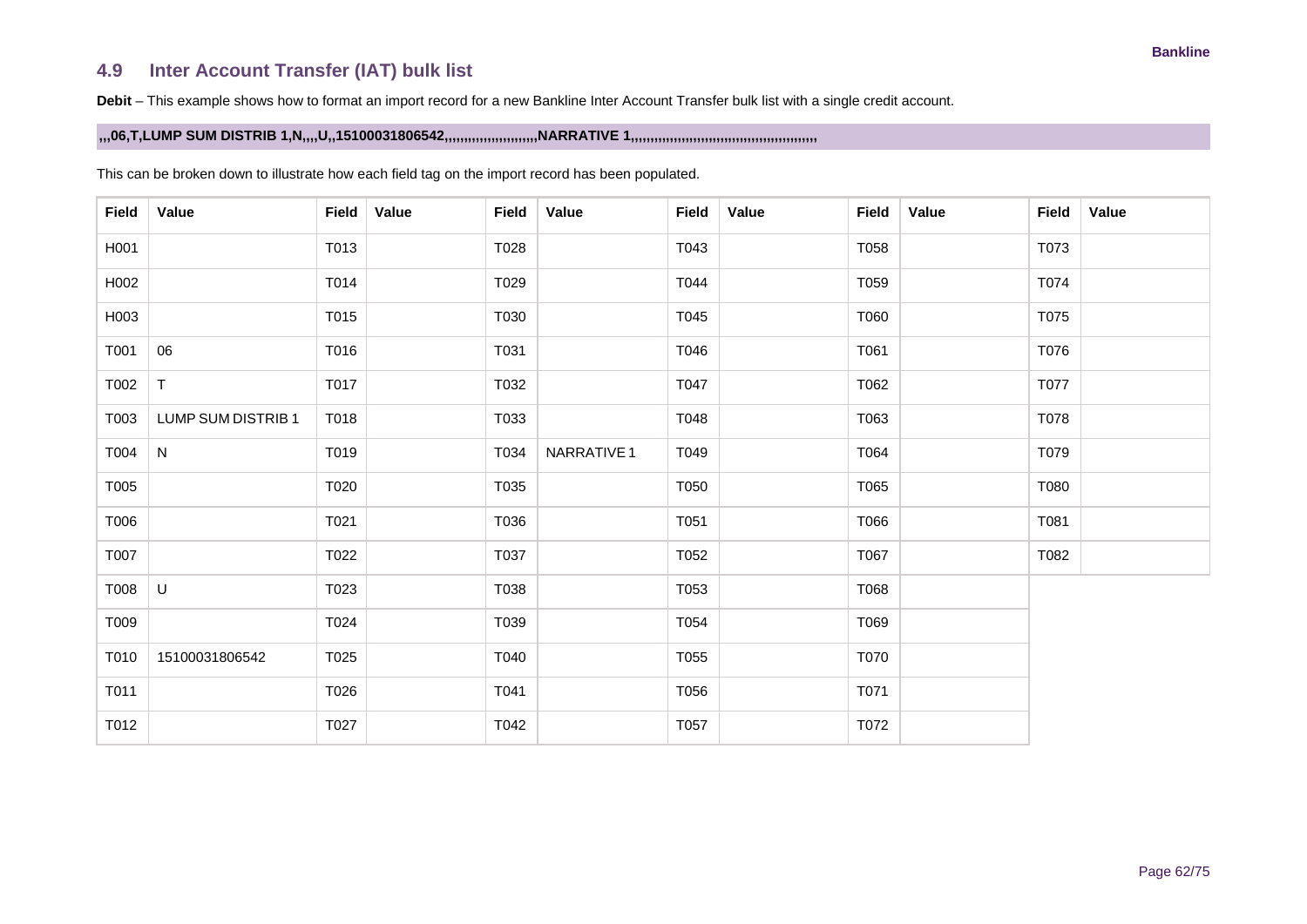- T001 (Record type) and T002 (Template indicator) The value '06' in field T001 identifies the payment type as, 'bulk list debit', and the value 'T' in field T002 indicates that the import is for a 'bulk list' (not a payment from a bulk list)
- T003 (Template reference) The value 'LUMP SUM DISTRIB 1' is how the Inter Account Transfer bulk list will be known in Bankline
- T004 (Confidential indicator) The value 'N' identifies this bulk list as 'not confidential'
- T008 (Priority) The value 'U' is used as a marker to identify the bulk list as an IAT bulk list. If the field was blank, the default value would be 'N', and the bulk list could only be used for standard domestic bulk payments
- T010 (Debit account identifier) The value '15100031806542' is a UK Sterling account with sort code 15-10-00 and account number 31806542. No dashes or spaces are required when entering the sort code, or between the sort code and account number. The debit account must be a valid account registered to that customer in Bankline
- T034 (Beneficiary reference) The value 'Narrative 1' is the narrative that will be marked against each credit account included within the bulk Inter Account Transfer. Note that if an individual credit account is marked with a different narrative (as specified on the IAT bulk list credit), this will override any narrative supplied here for that individual credit account. If left blank, the narrative will default to the 'debit account name'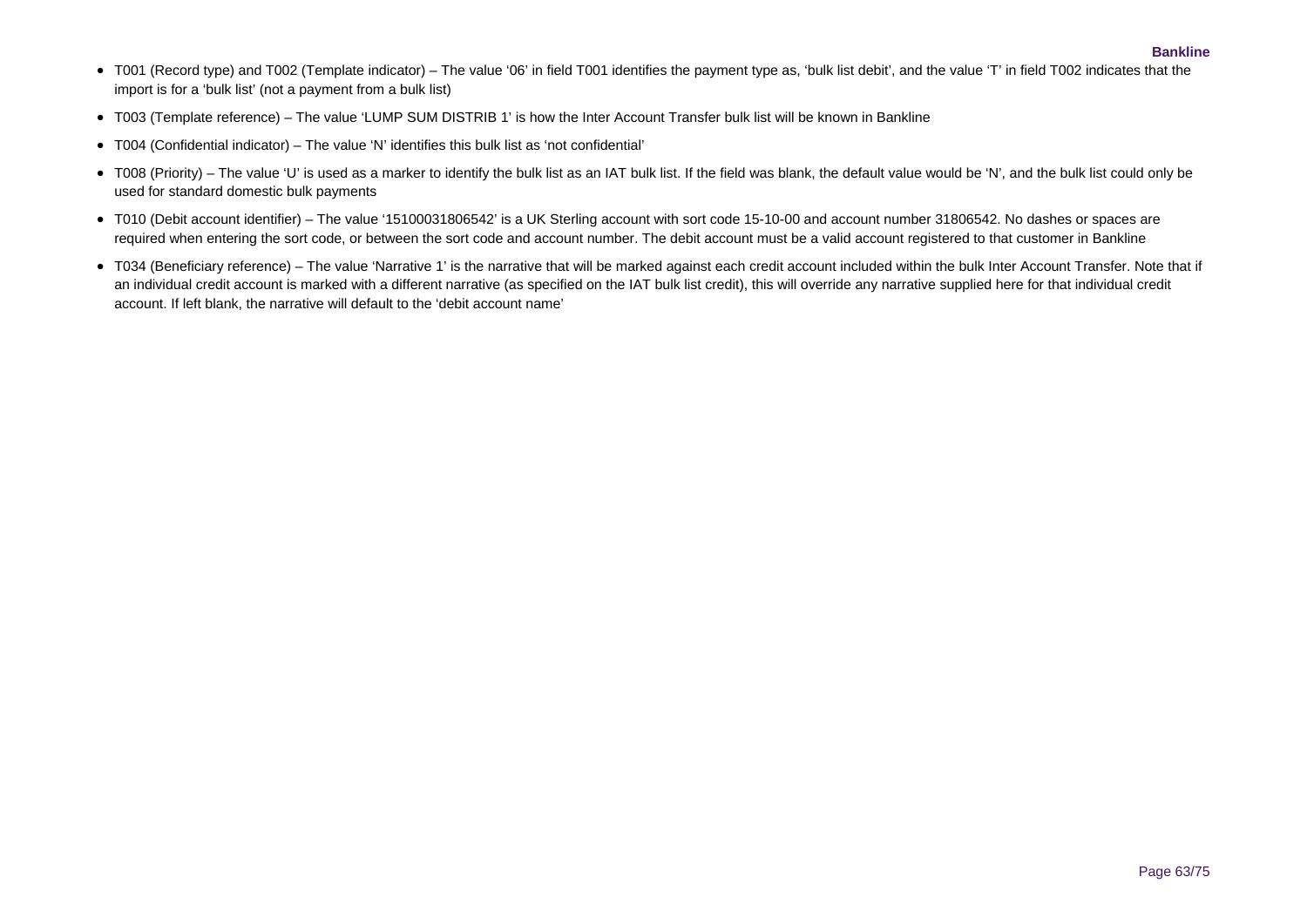When importing an IAT bulk list debit, one or more consecutive IAT bulk list credits must be imported at the same time as each IAT bulk list must have at least one credit account.

### **,,,07,,,,,,,,,,,,,,,,,,,,,151000,,,,,,31803654,,,,,,NARRATIVE 2,,,,,,,,,,,,,,,,,,,,,,,,,,,,,,,,,,,,,,,,,,,,,,,,**

| <b>Field</b> | Value | <b>Field</b> | Value  | <b>Field</b> | Value       | Field | Value | <b>Field</b> | Value | <b>Field</b> | Value |
|--------------|-------|--------------|--------|--------------|-------------|-------|-------|--------------|-------|--------------|-------|
| H001         |       | T013         |        | T028         | 31803654    | T043  |       | T058         |       | T073         |       |
| H002         |       | T014         |        | T029         |             | T044  |       | T059         |       | T074         |       |
| H003         |       | T015         |        | T030         |             | T045  |       | T060         |       | T075         |       |
| T001         | 07    | T016         |        | T031         |             | T046  |       | T061         |       | T076         |       |
| T002         |       | T017         |        | T032         |             | T047  |       | T062         |       | T077         |       |
| T003         |       | T018         |        | T033         |             | T048  |       | T063         |       | T078         |       |
| T004         |       | T019         |        | T034         | NARRATIVE 2 | T049  |       | T064         |       | T079         |       |
| T005         |       | T020         |        | T035         |             | T050  |       | T065         |       | T080         |       |
| T006         |       | T021         |        | T036         |             | T051  |       | T066         |       | T081         |       |
| T007         |       | T022         | 151000 | T037         |             | T052  |       | T067         |       | T082         |       |
| T008         |       | T023         |        | T038         |             | T053  |       | T068         |       |              |       |
| T009         |       | T024         |        | T039         |             | T054  |       | T069         |       |              |       |
| T010         |       | T025         |        | T040         |             | T055  |       | T070         |       |              |       |
| T011         |       | T026         |        | T041         |             | T056  |       | T071         |       |              |       |
| T012         |       | T027         |        | T042         |             | T057  |       | T072         |       |              |       |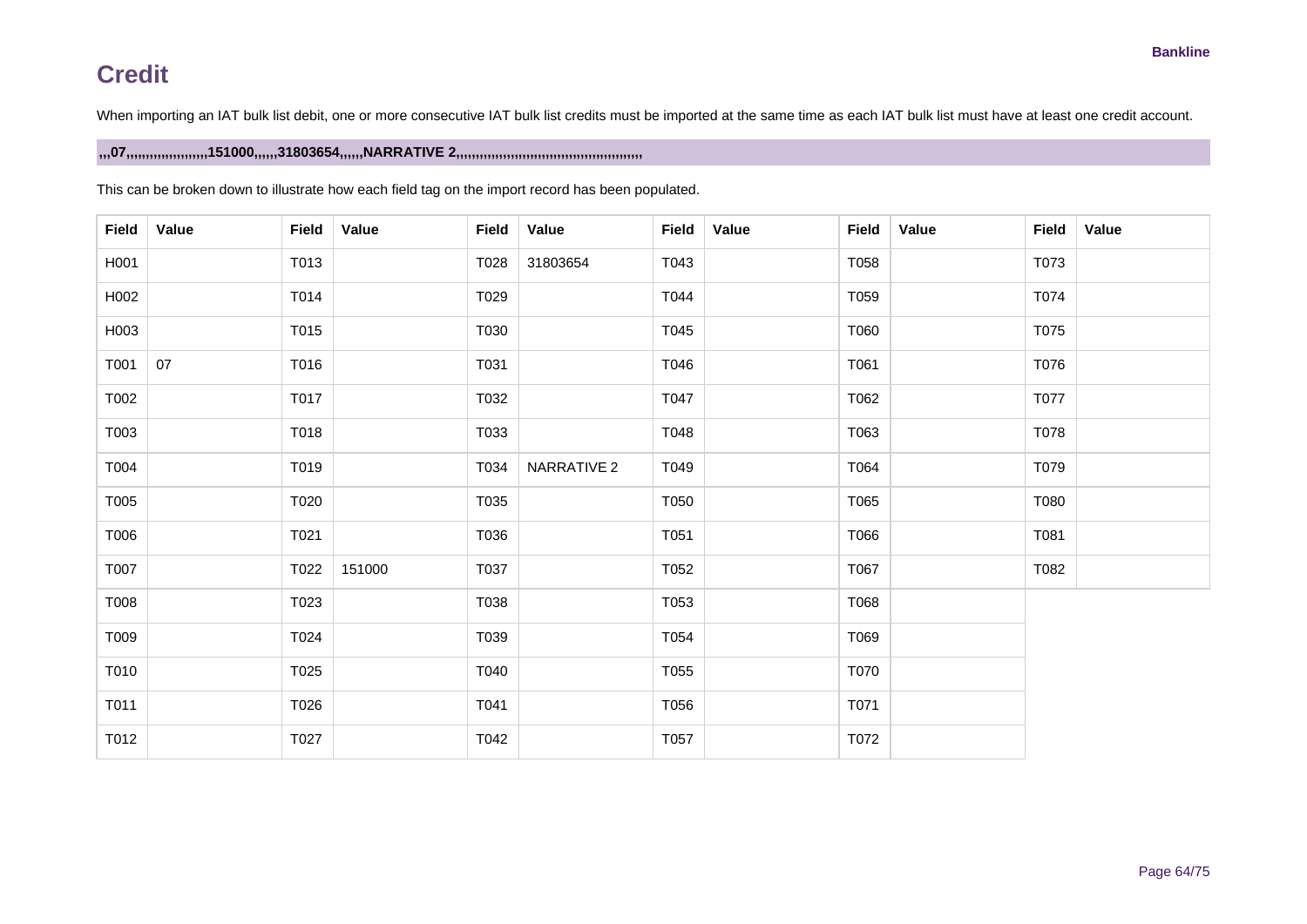- T001 (Record type) The value '07' identifies the payment type as a, 'bulk list credit'
- T022 (Account with Bank identifier) The value '151000' is the UK Sterling sort code 15-10-00
- T028 (Beneficiary account Number) This is the Credit account Number held at the account with Bank identifier quoted in field T022
- T034 (Beneficiary reference) Not a mandatory field. This is the individual 'narrative' that will be marked against the credit account (if IAT bulk list debit reference is not used). In this example, a value of 'Narrative 2' will be used instead of 'Narrative 1' (previously specified on the IAT bulk list debit)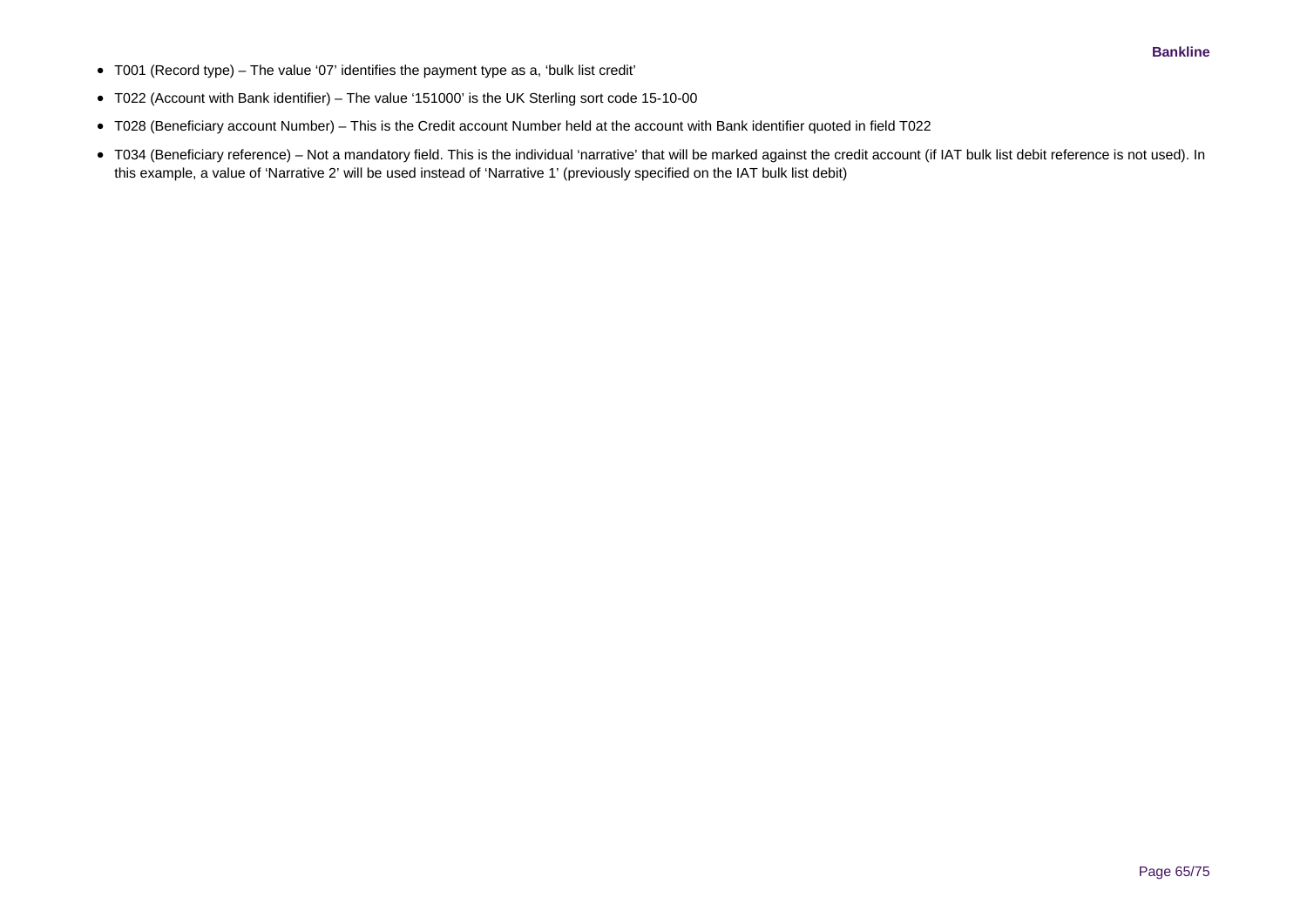## **4.10 Bulk Inter Account Transfer (IAT)**

**Debit** - This example shows how to format an import record for a bulk Inter Account Transfer with a single credit account.

### **,,,06,,LUMP SUM DISTRIB 1,,,,,U,,15100031806542,,,,,01102008,,,,,,,,,,,,,,,,,,,,,,,,,,,,,,,,,,,,,,,,,,,,,,,,,,,,,,,,,,,,,,,,,,,**

| <b>Field</b> | Value                  | <b>Field</b> | Value    | <b>Field</b> | Value | <b>Field</b> | Value | <b>Field</b> | Value | <b>Field</b> | Value |
|--------------|------------------------|--------------|----------|--------------|-------|--------------|-------|--------------|-------|--------------|-------|
| H001         |                        | T013         |          | T028         |       | T043         |       | T058         |       | T073         |       |
| H002         |                        | T014         |          | T029         |       | T044         |       | T059         |       | T074         |       |
| H003         |                        | T015         | 01102008 | T030         |       | T045         |       | T060         |       | T075         |       |
| T001         | 06                     | T016         |          | T031         |       | T046         |       | T061         |       | T076         |       |
| T002         |                        | T017         |          | T032         |       | T047         |       | T062         |       | T077         |       |
| T003         | LUMP SUM DISTRIB 1     | T018         |          | T033         |       | T048         |       | T063         |       | T078         |       |
| T004         | Confidential Indicator | T019         |          | T034         |       | T049         |       | T064         |       | T079         |       |
| T005         |                        | T020         |          | T035         |       | T050         |       | T065         |       | T080         |       |
| T006         |                        | T021         |          | T036         |       | T051         |       | T066         |       | T081         |       |
| T007         |                        | T022         |          | T037         |       | T052         |       | T067         |       | T082         |       |
| T008         |                        | T023         |          | T038         |       | T053         |       | T068         |       |              |       |
| T009         |                        | T024         |          | T039         |       | T054         |       | T069         |       |              |       |
| T010         | 15100031806542         | T025         |          | T040         |       | T055         |       | T070         |       |              |       |
| T011         |                        | T026         |          | T041         |       | T056         |       | T071         |       |              |       |
| T012         |                        | T027         |          | T042         |       | T057         |       | T072         |       |              |       |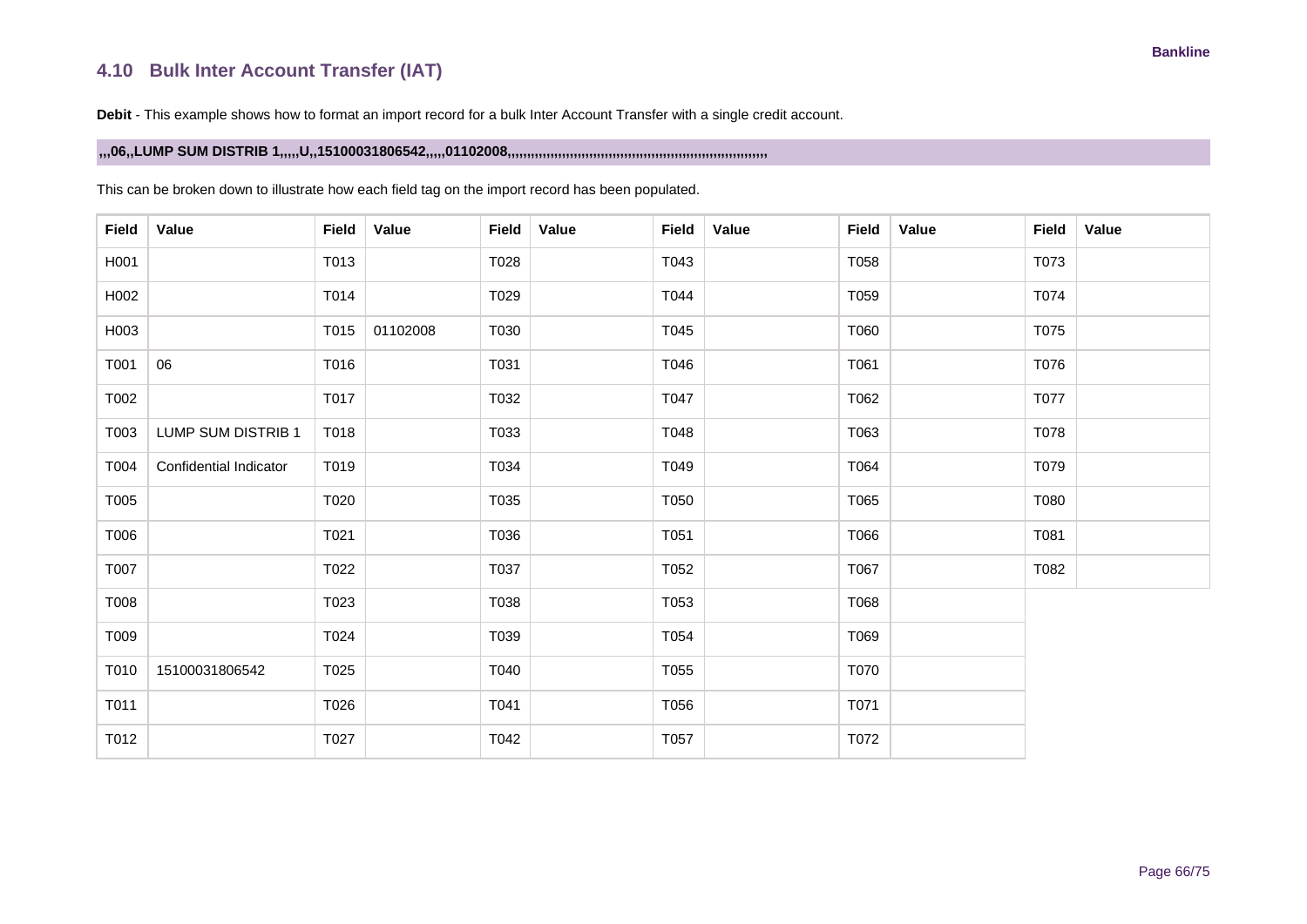- T001 (Record type) and T002 (Template indicator) The value '06' in field T001 identifies the payment type as, 'bulk list debit'. A value has not been populated in field T002. This means that the import is for a payment from a bulk list
- T003 (Template reference) The value 'LUMP SUM DISTRIB 1' identifies the bulk list from which the bulk Inter Account Transfer will be made from
- T008 (Priority) This field does not need to be populated for the import of a bulk IAT. The type of bulk payment is known from the 'bulk list reference' populated in field T003 (Template reference)
- T010 (Debit account identifier) The value '15100031806542' is a UK Sterling account with sort code 15-10-00 and account number 31806542. No dashes or spaces are required when entering the sort code, or between the sort code and account number. The debit account must be a valid account as registered to that customer in Bankline
- T015 (Execution Date) The value '01102006' equates to 1 October 2008
- T034 (Beneficiary reference) This field should not be populated for a debit bulk Inter Account Transfer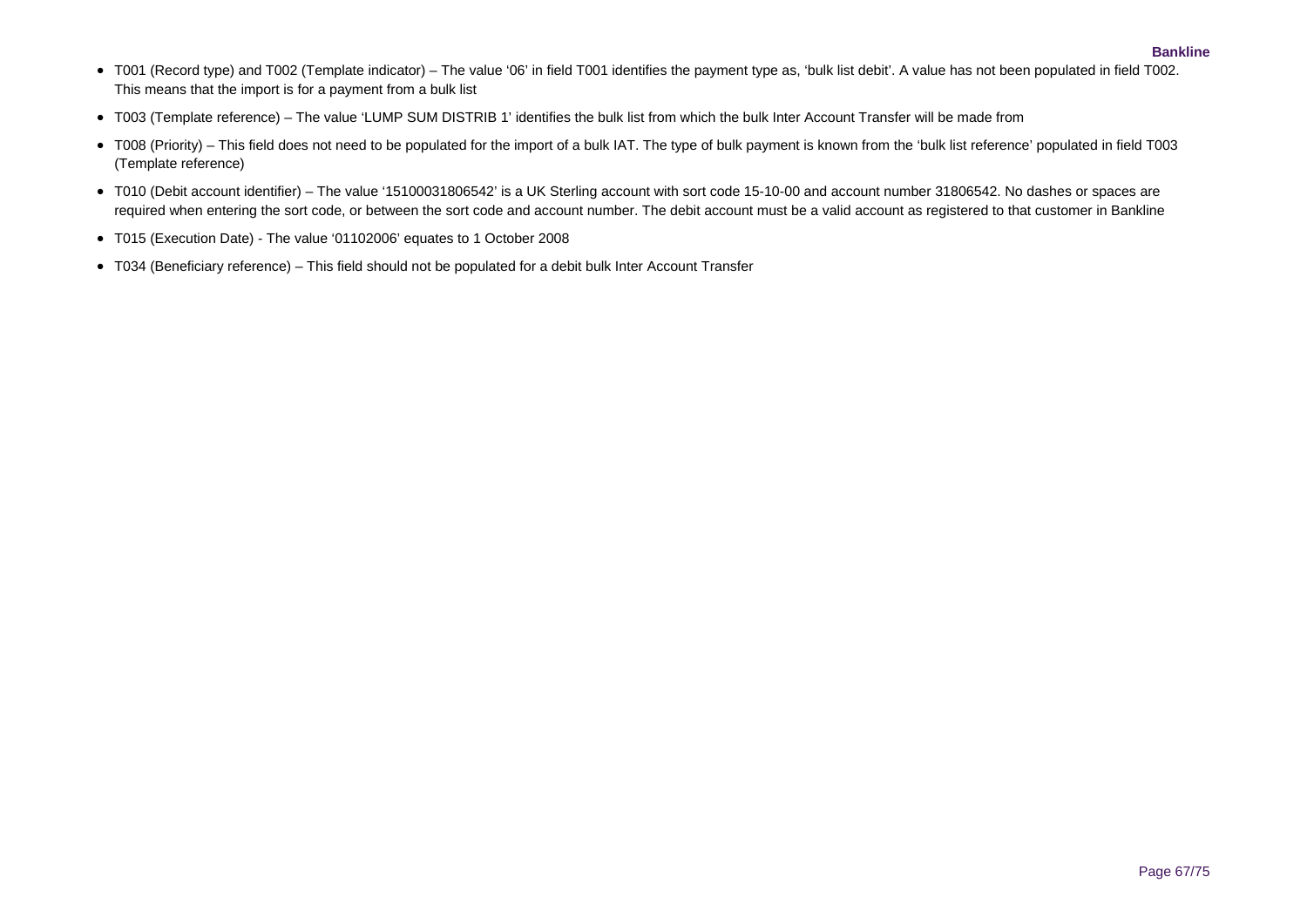When importing a bulk Inter Account Transfer debit, one or more consecutive bulk Inter Account Transfer credits must be imported at the same time. This is because each bulk Inter Account Transfer must have at least one beneficiary.

## **,,,07,,,,,,,,,,,,GBP,1566.23,,,,,,,,151000,,,,,,31803654,,,,,,NARRATIVE 3,,,,,,,,,,,,,,,,,,,,,,,,,,,,,,,,,,,,,,,,,,,,,,,,**

| <b>Field</b> | Value | <b>Field</b> | Value      | <b>Field</b> | Value       | <b>Field</b> | Value | <b>Field</b> | Value | <b>Field</b> | Value |
|--------------|-------|--------------|------------|--------------|-------------|--------------|-------|--------------|-------|--------------|-------|
| H001         |       | T013         | <b>GBP</b> | T028         | 31803654    | T043         |       | T058         |       | T073         |       |
| H002         |       | T014         | 1566.23    | T029         |             | T044         |       | T059         |       | T074         |       |
| H003         |       | T015         |            | T030         |             | T045         |       | T060         |       | T075         |       |
| T001         | 07    | T016         |            | T031         |             | T046         |       | T061         |       | T076         |       |
| T002         |       | T017         |            | T032         |             | T047         |       | T062         |       | T077         |       |
| T003         |       | T018         |            | T033         |             | T048         |       | T063         |       | T078         |       |
| T004         |       | T019         |            | T034         | NARRATIVE 3 | T049         |       | T064         |       | T079         |       |
| T005         |       | T020         |            | T035         |             | T050         |       | T065         |       | T080         |       |
| T006         |       | T021         |            | T036         |             | T051         |       | T066         |       | T081         |       |
| T007         |       | T022         | 151000     | T037         |             | T052         |       | T067         |       | T082         |       |
| T008         |       | T023         |            | T038         |             | T053         |       | T068         |       |              |       |
| T009         |       | T024         |            | T039         |             | T054         |       | T069         |       |              |       |
| T010         |       | T025         |            | T040         |             | T055         |       | T070         |       |              |       |
| T011         |       | T026         |            | T041         |             | T056         |       | T071         |       |              |       |
| T012         |       | T027         |            | T042         |             | T057         |       | T072         |       |              |       |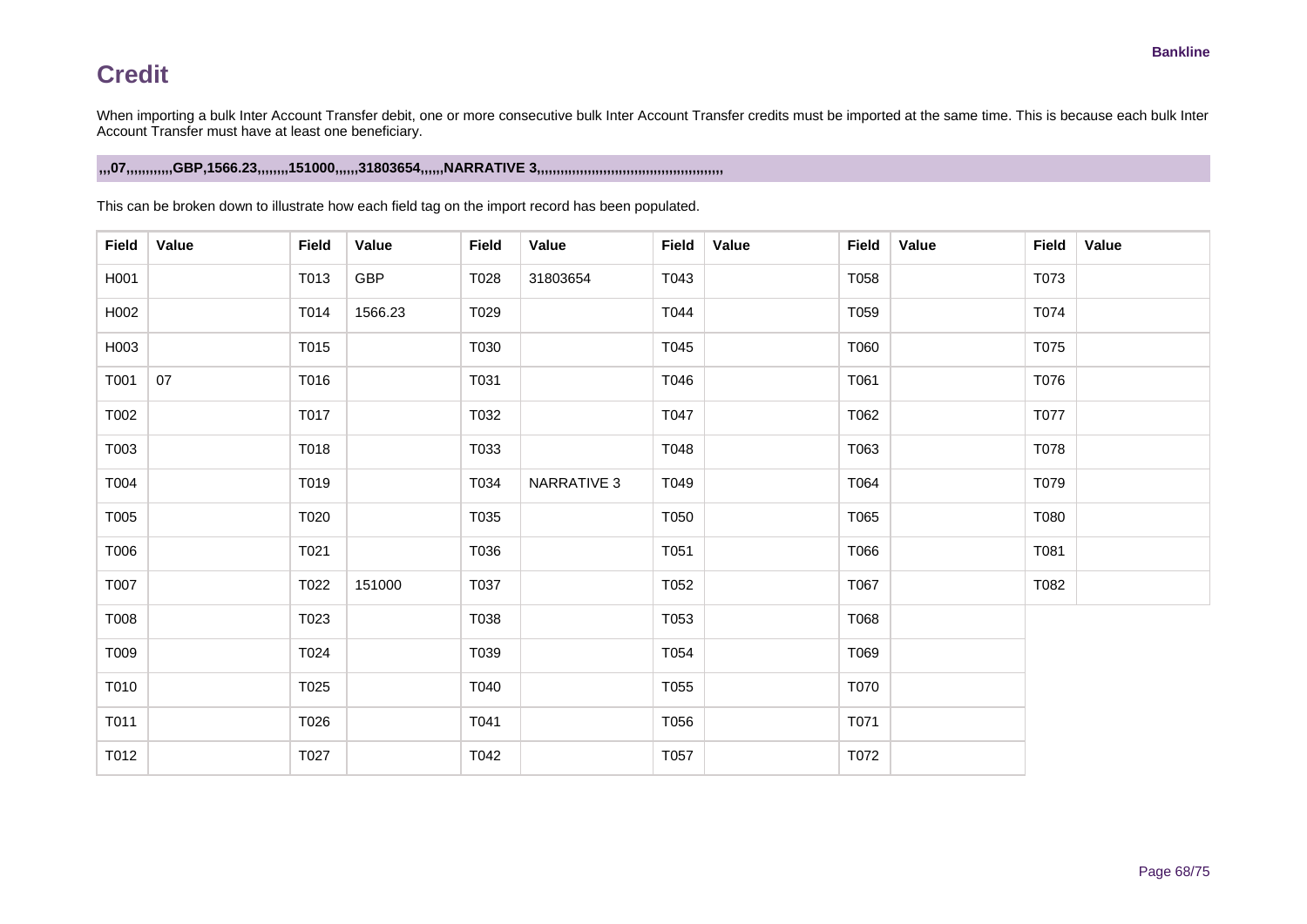• T001 (Record type) –'07' identifies the payment type as, 'bulk list credit'

- T013 (Payment currency) This will always be 'GBP' for a bulk Inter Account Transfer
- T014 (Payment Amount) No leading spaces are required when entering the payment amount and the decimal point is necessary only where the amount requires it. The payment amount is in the currency quoted in field T013
- T022 (Account with Bank identifier) The value '151000' is the UK Sterling sort code 15-10-00
- T028 (Beneficiary account Number) This is the beneficiary account Number held at the account with Bank identifier quoted in field T022
- T034 (Beneficiary reference) Not a mandatory field. This is the individual 'narrative' that will be marked against the credit account (if the IAT bulk list credit is not used). In this case, a value of 'Narrative 3' will be used instead of 'Narrative 2' (previously specified on the IAT bulk list credit)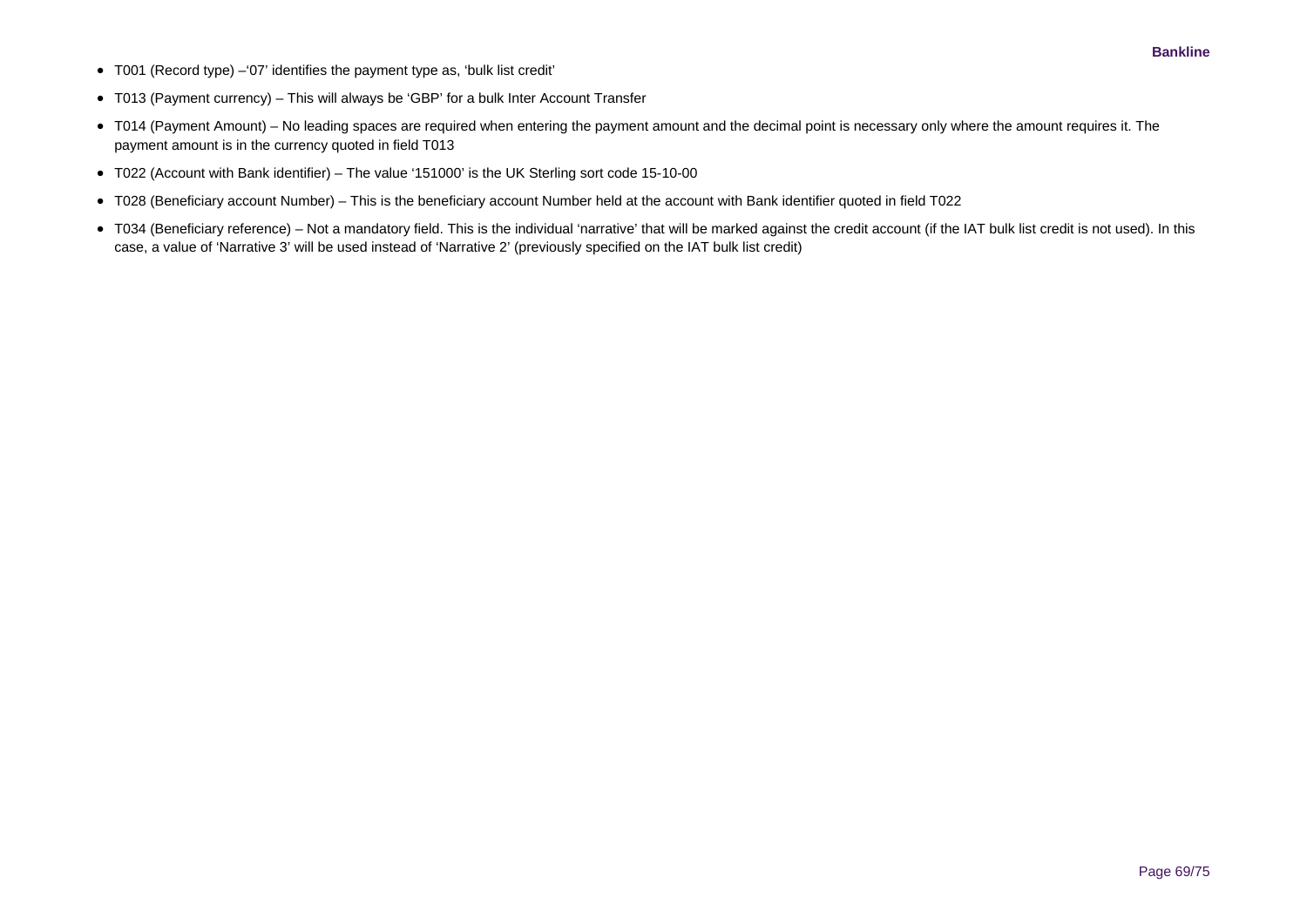## **4.11 Ad hoc bulk payment**

**Debit** - This example shows how to format an import record for an ad hoc bulk payment with a single beneficiary.

### **,,,08,,,,,PAYROLLSEP,,,,15100031806542,,,,,,01102006,,,,,,,,,,,,,,,,,,PAYROLL,,,,,,,,,,,,,,,,,,,,,,,,,,,,,,,,,,,,,,,,,,,,,,,,**

| Field | Value          | <b>Field</b> | Value    | <b>Field</b> | Value   | <b>Field</b> | Value | <b>Field</b> | Value | Field | Value |
|-------|----------------|--------------|----------|--------------|---------|--------------|-------|--------------|-------|-------|-------|
| H001  |                | T013         |          | T028         |         | T043         |       | T058         |       | T073  |       |
| H002  |                | T014         |          | T029         |         | T044         |       | T059         |       | T074  |       |
| H003  |                | T015         |          | T030         |         | T045         |       | T060         |       | T075  |       |
| T001  | 08             | T016         | 01102006 | T031         |         | T046         |       | T061         |       | T076  |       |
| T002  |                | T017         |          | T032         |         | T047         |       | T062         |       | T077  |       |
| T003  |                | T018         |          | T033         |         | T048         |       | T063         |       | T078  |       |
| T004  |                | T019         |          | T034         | PAYROLL | T049         |       | T064         |       | T079  |       |
| T005  |                | T020         |          | T035         |         | T050         |       | T065         |       | T080  |       |
| T006  | PAYROLLSEP     | T021         |          | T036         |         | T051         |       | T066         |       | T081  |       |
| T007  |                | T022         |          | T037         |         | T052         |       | T067         |       | T082  |       |
| T008  |                | T023         |          | T038         |         | T053         |       | T068         |       |       |       |
| T009  |                | T024         |          | T039         |         | T054         |       | T069         |       |       |       |
| T010  | 15100031806542 | T025         |          | T040         |         | T055         |       | T070         |       |       |       |
| T011  |                | T026         |          | T041         |         | T056         |       | T071         |       |       |       |
| T012  |                | T027         |          | T042         |         | T057         |       | T072         |       |       |       |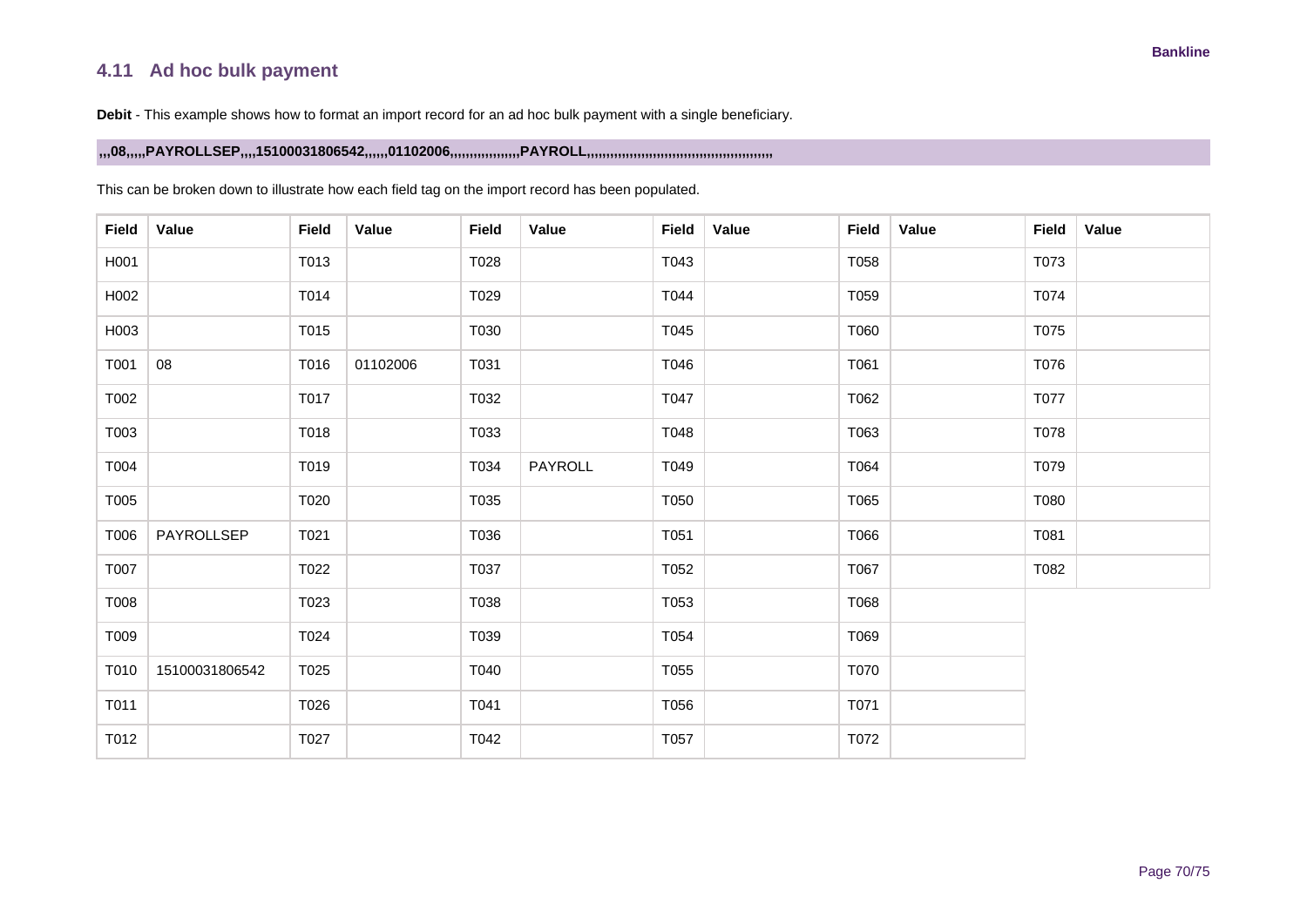- T001 (Record type) and T002 (Template indicator) The value '08' in field T001 identifies the payment type as a 'ad hoc bulk payment debit'
- T006 [Customer payment reference] Identifies the payment as it will be known to the remitter. If left blank defaults to the first 18 characters of the import file name
- T010 (Debit account identifier) The value '15100031806542' is a UK Sterling account with sort code 15-10-00 and account number 31806542. No dashes or spaces are required when entering the sort code, or between the sort code and the account number. The debit account must be a valid account as registered to that customer in Bankline
- T016 (Date payment to Arrive/Credit Date) The value '01102006' equates to 1 October 2006
- T034 (Beneficiary reference) This is the reference that will be advised to the beneficiary customer and should be meaningful e.g., a payroll reference. Note that if an individual beneficiary is given their own reference (as specified on the standard domestic bulk payment credit) then that will override any reference supplied here. Please ensure you add a Beneficiary reference (e.g., invoice number, customer number) in order to comply with industry best practice. Failure to do so may make it difficult for the beneficiary to identify who is sending the payment. If no beneficiary reference is entered then we will insert the debit account name by default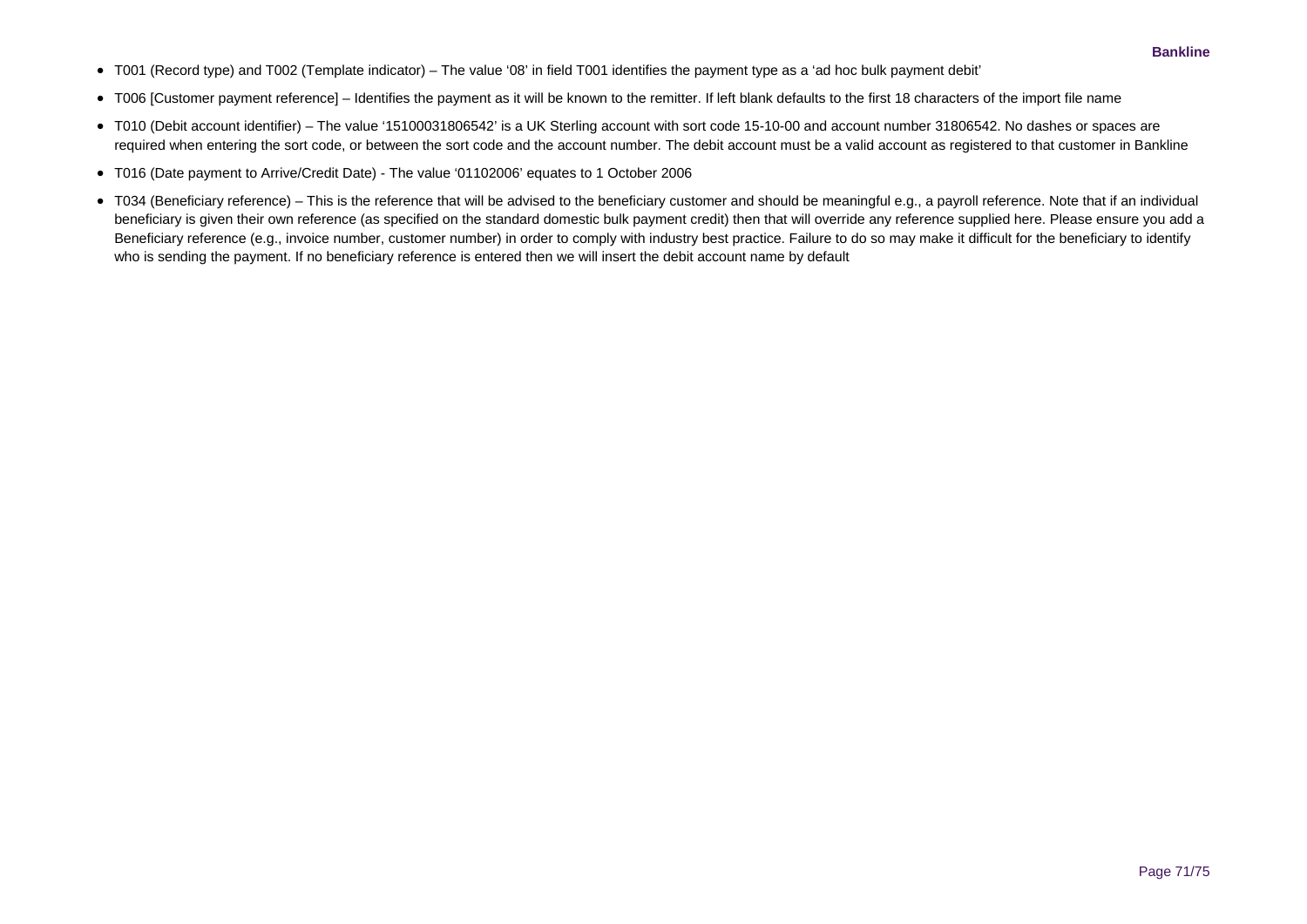When importing an ad hoc bulk payment, one or more consecutive ad hoc bulk credit payments must be imported at the same time. This is because each ad hoc bulk payment must have at least one beneficiary.

## **,,,09,,,,,,,,,,,,GBP,1566.23,,,,,,,,151000,,,,,,31803654,,MR JOHN SMITH,,,,PAYROLL 01,,,,,,,,,,,,,,,,,,,,,,,,,,,,,,,,,,,,,,,,,,,,,,,,**

| <b>Field</b> | Value | <b>Field</b> | Value      | <b>Field</b> | Value         | <b>Field</b> | Value | Field | Value | <b>Field</b> | Value |
|--------------|-------|--------------|------------|--------------|---------------|--------------|-------|-------|-------|--------------|-------|
| H001         |       | T013         | <b>GBP</b> | T028         | 31803654      | T043         |       | T058  |       | T073         |       |
| H002         |       | T014         | 1566.23    | T029         |               | T044         |       | T059  |       | T074         |       |
| H003         |       | T015         |            | T030         | MR JOHN SMITH | T045         |       | T060  |       | T075         |       |
| T001         | 09    | T016         |            | T031         |               | T046         |       | T061  |       | T076         |       |
| T002         |       | T017         |            | T032         |               | T047         |       | T062  |       | T077         |       |
| T003         |       | T018         |            | T033         |               | T048         |       | T063  |       | T078         |       |
| T004         |       | T019         |            | T034         | PAYROLL 01    | T049         |       | T064  |       | T079         |       |
| T005         |       | T020         |            | T035         |               | T050         |       | T065  |       | T080         |       |
| T006         |       | T021         |            | T036         |               | T051         |       | T066  |       | T081         |       |
| T007         |       | T022         | 151000     | T037         |               | T052         |       | T067  |       | T082         |       |
| T008         |       | T023         |            | T038         |               | T053         |       | T068  |       |              |       |
| T009         |       | T024         |            | T039         |               | T054         |       | T069  |       |              |       |
| T010         |       | T025         |            | T040         |               | T055         |       | T070  |       |              |       |
| T011         |       | T026         |            | T041         |               | T056         |       | T071  |       |              |       |
| T012         |       | T027         |            | T042         |               | T057         |       | T072  |       |              |       |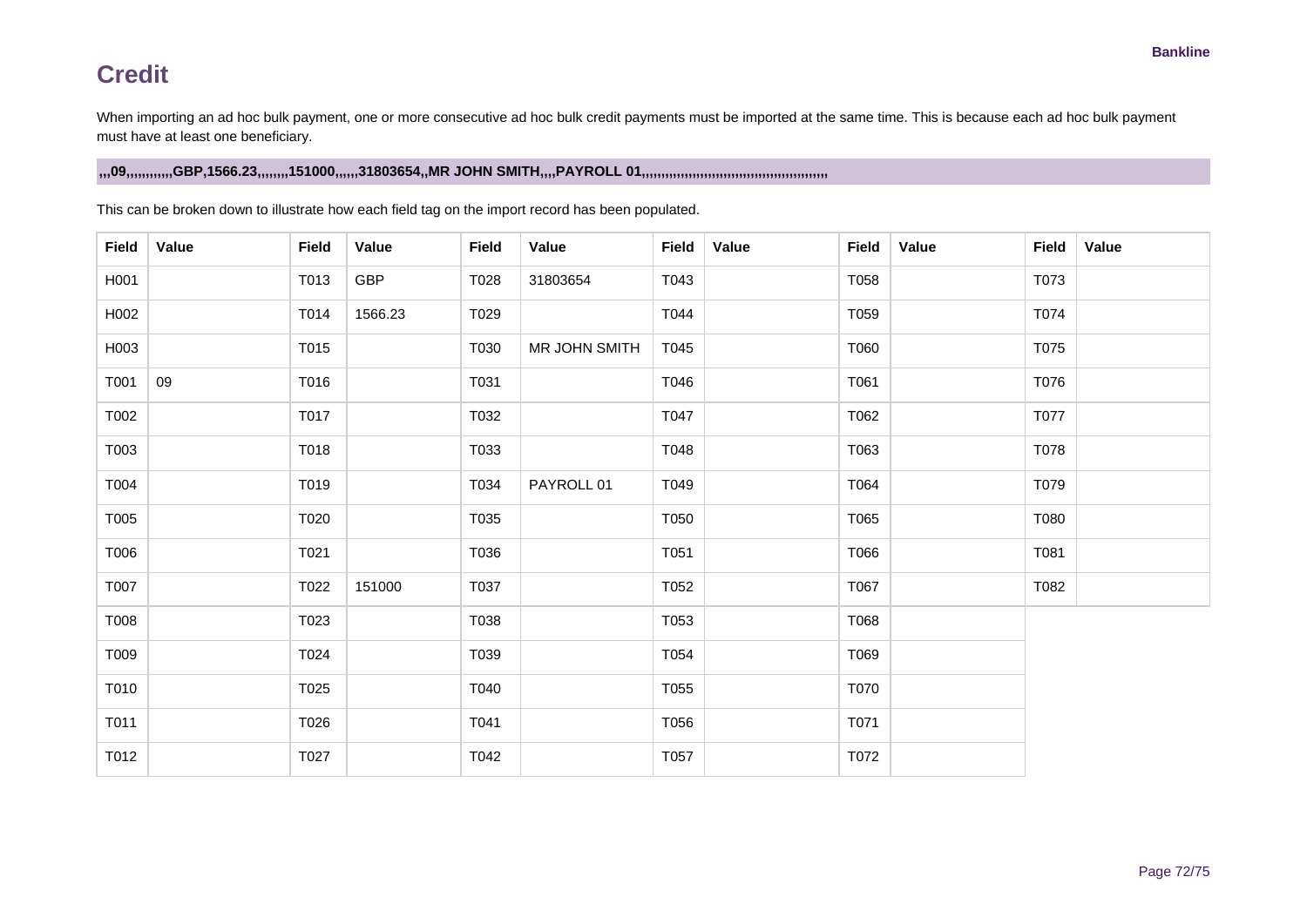- T001 (Record type) The value '09' identifies the payment type as 'ad hoc bulk payment credit'
- T013 (Payment currency) This will always be 'GBP' for a standard domestic bulk payment
- T014 (Payment Amount) No leading spaces are required when entering the payment amount and the decimal point is necessary only where the amount requires it. The payment amount is in the currency in field T013
- T022 (account with Bank identifier) The value '151000' is the UK Sterling sort code 15-10-00
- T028 (Beneficiary account Number) This is the beneficiary account Number held at the account with Bank identifier in field T022
- T030 (Beneficiary name and address Line number 1) This is the name of the beneficiary customer linked to the beneficiary account Number quoted in field T028. Failure to enter a beneficiary name may make it difficult to direct the payment to the correct account
- T034 [Beneficiary reference] Identifies the payment as it will be known to the beneficiary. Please ensure you add a Beneficiary reference (e.g., invoice number, customer number) in order to comply with industry best practice. Failure to do so may make it difficult for the beneficiary to identify who is sending the payment. If left blank, then the beneficiary reference inserted in the debit entry will be used (if present), otherwise we will insert the debit account name by default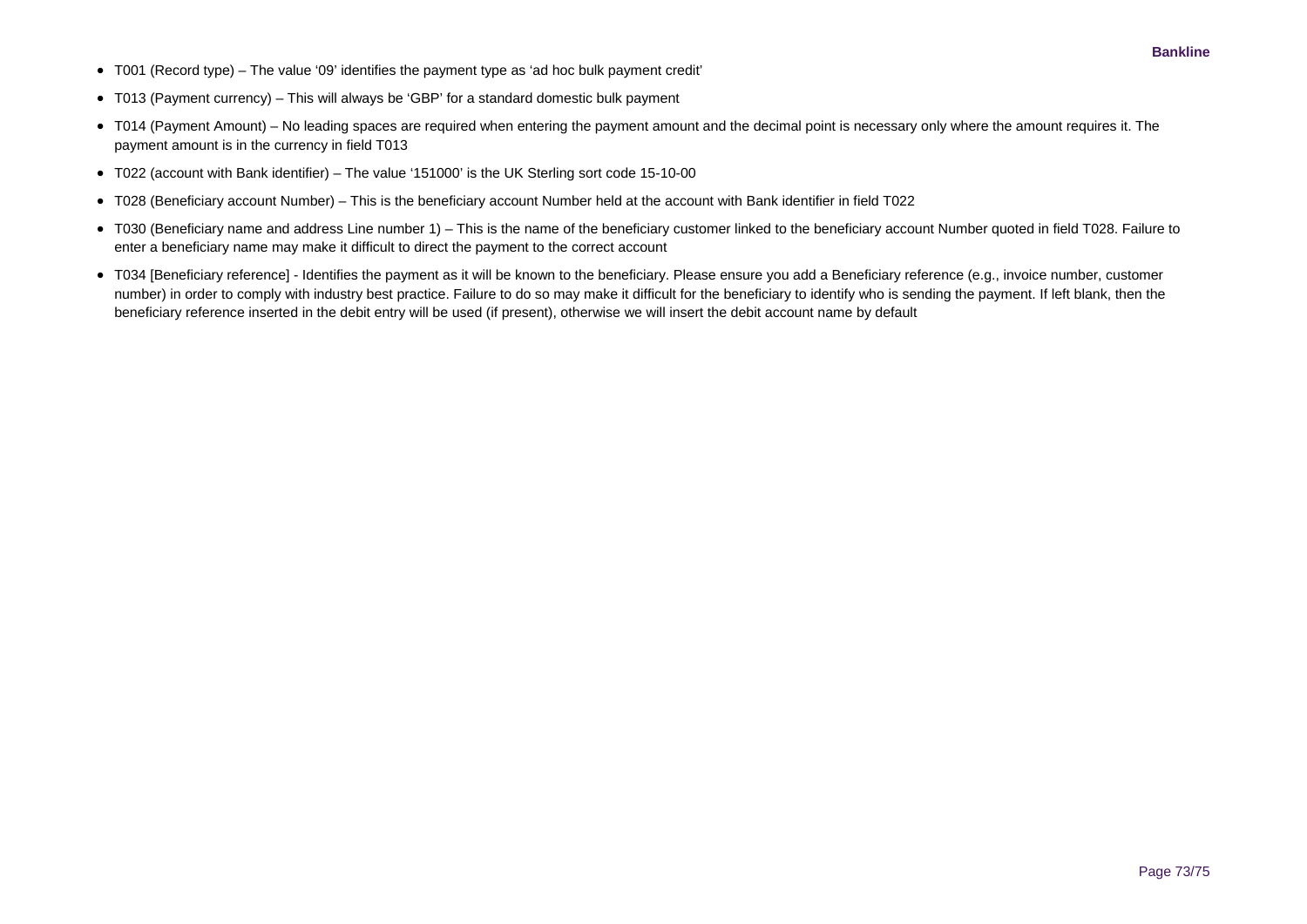## **5 Glossary of terms**

| <b>Term/Abbreviation</b> | <b>Definition</b>                                                                                                                                                                                                                                                                                                                                       |
|--------------------------|---------------------------------------------------------------------------------------------------------------------------------------------------------------------------------------------------------------------------------------------------------------------------------------------------------------------------------------------------------|
| <b>BIC</b>               | <b>Bank Identification Code</b><br>This is the structured code used by SWIFT to uniquely identify a financial institution, its country of<br>operation, and its branches.                                                                                                                                                                               |
| <b>Bulk IAT</b>          | <b>Bulk Inter Account Transfer</b><br>A single debit, multiple credit Inter Account Transfer made from a bulk list.                                                                                                                                                                                                                                     |
| Domestic                 | Domestic payments are those that are made to a beneficiary who is domiciled within the UK (or the Isle<br>of Man, Jersey, Guernsey or Gibraltar).                                                                                                                                                                                                       |
| <b>Faster Payment</b>    | A near real time Sterling transfer between banks.<br>A Faster Payment may be classed as an immediate payment, a future dated payment or standing order.                                                                                                                                                                                                 |
| IAT                      | Inter Account Transfer<br>A payment made by a customer from one of their own accounts to another of their accounts held with<br>the same bank.                                                                                                                                                                                                          |
| <b>IAT bulk list</b>     | Inter Account Transfer bulk list<br>A bulk list that is used to make single debit, multiple credit Inter Account Transfers.                                                                                                                                                                                                                             |
| <b>NCC</b>               | <b>National Clearing Code</b><br>The standard identification code for a country, used to uniquely identify a bank, branch or other financial<br>institution (e.g., a Sort Code in the UK or a Fedwire Number in the United States of America).                                                                                                          |
| <b>RBSG</b>              | The Royal Bank of Scotland Group                                                                                                                                                                                                                                                                                                                        |
| <b>SEPA</b>              | Single euro payment area. This comprises the member countries of the EU, plus Iceland, Liechtenstein,<br>Monaco, Norway, and Switzerland. From 1 May 2016 the UK Crown Dependencies (Jersey, Guernsey<br>and the Isle of Man) were also added.<br>An international SEPA-routing payment is a payment to one of the above countries that is sent in euro |
|                          | as standard priority, with Charges Code (T012) left blank or set to 'SHA', and does not make use of<br>either an intermediary BIC (T043) or SWIFT code words (T048 to T067).                                                                                                                                                                            |
| Sort Code                | The UK's national clearing code used to uniquely label a bank, branch or other financial institution. The<br>sort code is registered in the industry database to show whether it is valid for use on standard domestic<br>or urgent domestic (CHAPS) payments.                                                                                          |
| <b>SWIFT</b>             | Society for Worldwide Interbank Financial Telecommunication                                                                                                                                                                                                                                                                                             |
|                          | SWIFT operate and regulate the secure network used to transmit many of the inter-bank electronic<br>payment messages that will originate from Bankline.                                                                                                                                                                                                 |

We've used these terms and abbreviations throughout this document